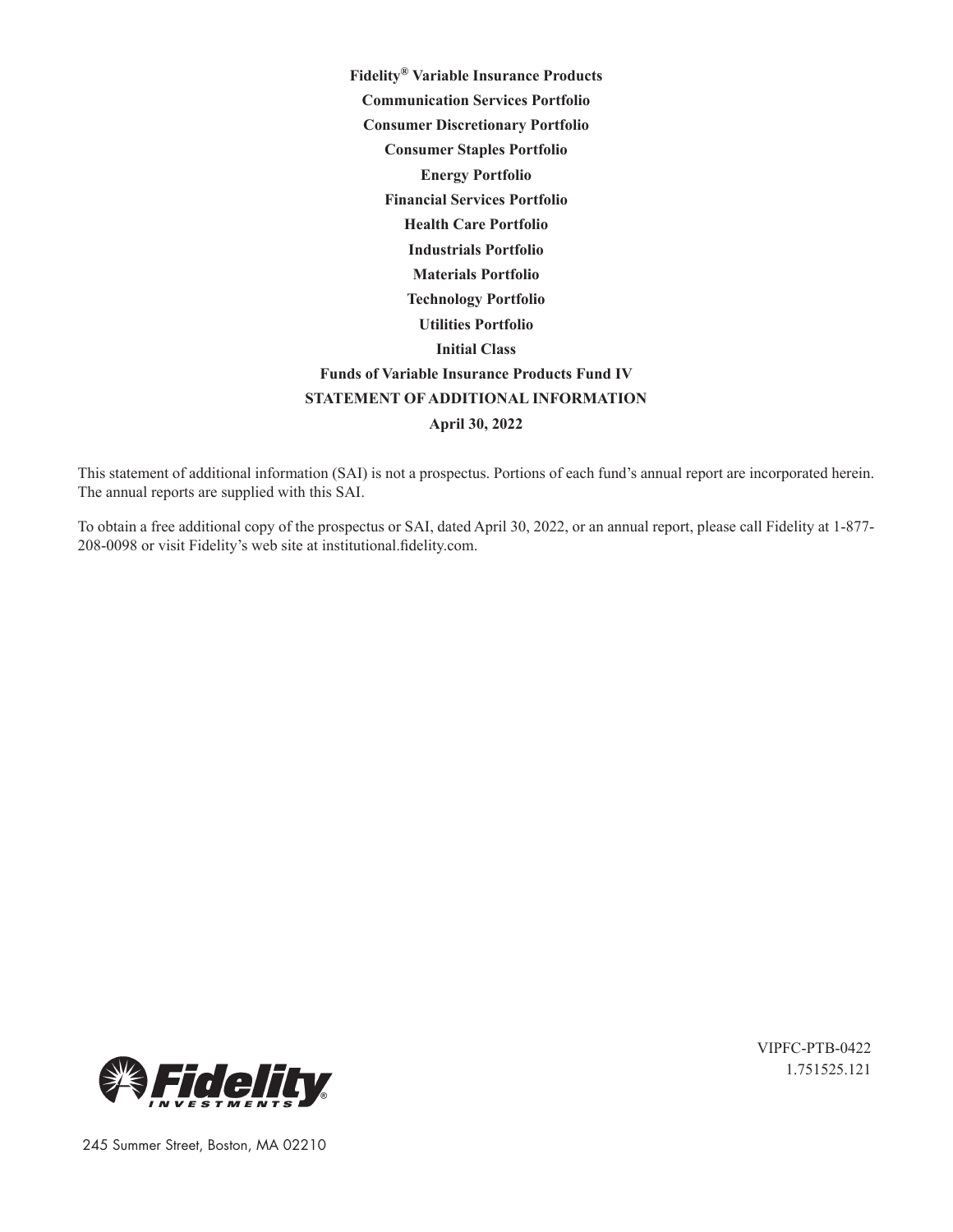# **TABLE OF CONTENTS**

| <b>INVESTMENT POLICIES AND LIMITATIONS</b> | 3  |
|--------------------------------------------|----|
| PORTFOLIO TRANSACTIONS                     | 23 |
| <b>VALUATION</b>                           | 33 |
| BUYING AND SELLING INFORMATION             | 34 |
| <b>DISTRIBUTIONS AND TAXES</b>             | 34 |
| <b>TRUSTEES AND OFFICERS</b>               | 35 |
| <b>CONTROL OF INVESTMENT ADVISERS</b>      | 51 |
| <b>MANAGEMENT CONTRACTS</b>                | 52 |
| PROXY VOTING GUIDELINES                    | 61 |
| <b>DISTRIBUTION SERVICES</b>               | 67 |
| TRANSFER AND SERVICE AGENT AGREEMENTS      | 68 |
| <b>SECURITIES LENDING</b>                  | 69 |
| DESCRIPTION OF THE TRUST                   | 70 |
| <b>FUND HOLDINGS INFORMATION</b>           | 71 |
| <b>FINANCIAL STATEMENTS</b>                | 72 |
| <b>APPENDIX</b>                            | 72 |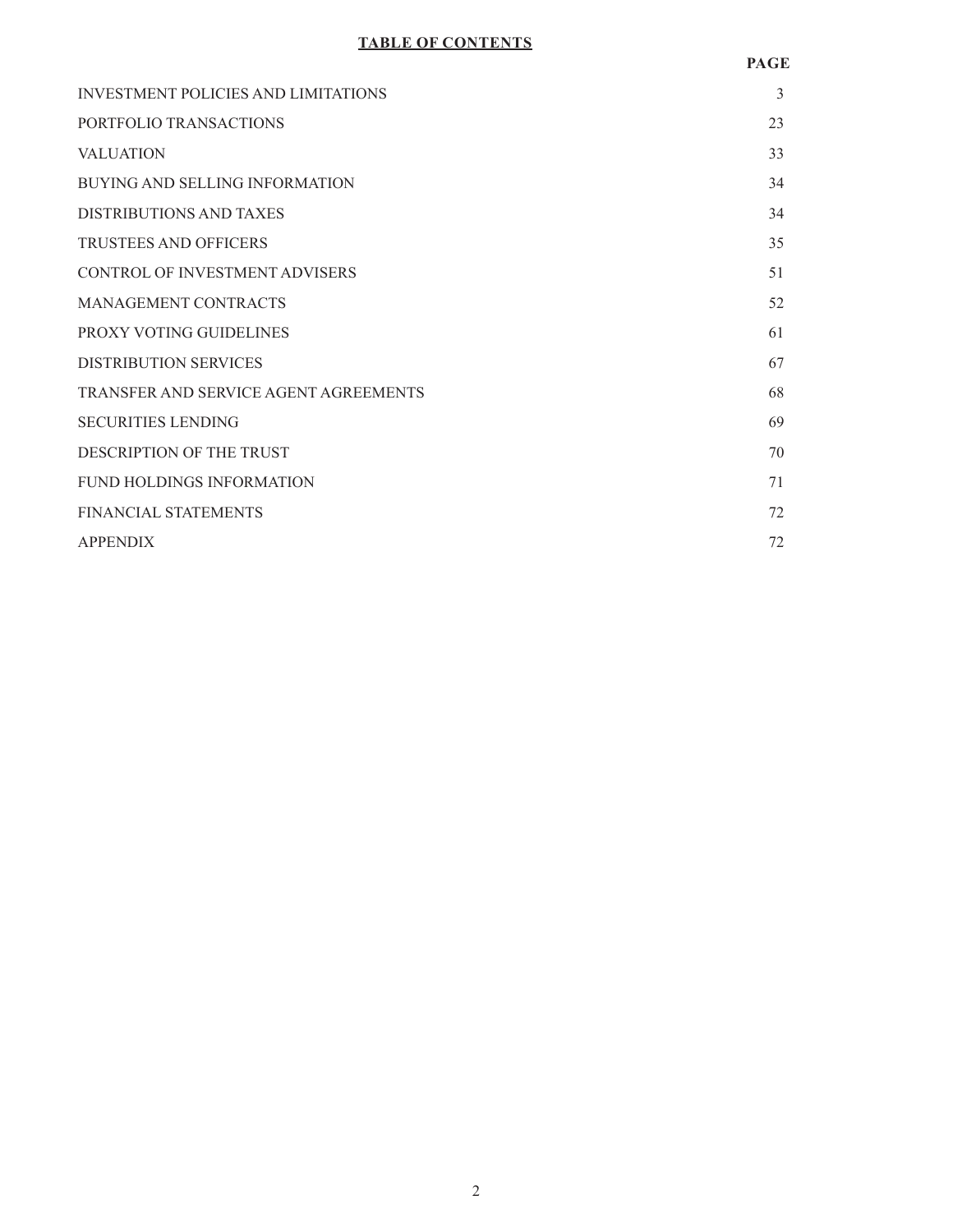# **INVESTMENT POLICIES AND LIMITATIONS**

The following policies and limitations supplement those set forth in the prospectus. Unless otherwise noted, whenever an investment policy or limitation states a maximum percentage of a fund's assets that may be invested in any security or other asset, or sets forth a policy regarding quality standards, such standard or percentage limitation will be determined immediately after and as a result of the fund's acquisition of such security or other asset. Accordingly, any subsequent change in values, net assets, or other circumstances will not be considered when determining whether the investment complies with the fund's investment policies and limitations.

A fund's fundamental investment policies and limitations cannot be changed without approval by a "majority of the outstanding voting securities" (as defined in the Investment Company Act of 1940 (1940 Act)) of the fund. However, except for the fundamental investment limitations listed below, the investment policies and limitations described in this SAI are not fundamental and may be changed without shareholder approval.

#### **The following are each fund's fundamental investment limitations set forth in their entirety.**

# **Senior Securities**

#### *For each fund:*

The fund may not issue senior securities, except in connection with the insurance program established by the fund pursuant to an exemptive order issued by the Securities and Exchange Commission or as otherwise permitted under the Investment Company Act of 1940.

#### **Borrowing**

#### *For each fund:*

The fund may not borrow money, except that the fund may borrow money for temporary or emergency purposes (not for leveraging or investment) in an amount not exceeding 33 1/3% of its total assets (including the amount borrowed) less liabilities (other than borrowings). Any borrowings that come to exceed this amount will be reduced within three days (not including Sundays and holidays) to the extent necessary to comply with the 33 1/3% limitation.

#### **Underwriting**

#### *For each fund:*

The fund may not underwrite securities issued by others, except to the extent that the fund may be considered an underwriter within the meaning of the Securities Act of 1933 in the disposition of restricted securities or in connection with investments in other investment companies.

#### **Concentration**

### *For VIP Communication Services Portfolio:*

The fund may not purchase the securities of any issuer if, as a result, less than 25% of the fund's total assets would be invested in the securities of issuers principally engaged in the communication services industries.

For purposes of the fund's concentration limitation discussed above, with respect to any investment in repurchase agreements collateralized by U.S. Government securities, Fidelity Management & Research Company LLC (FMR) looks through to the U.S. Government securities.

For purposes of the fund's concentration limitation discussed above, with respect to any investment in Fidelity® Money Market Central Fund and/or any non-money market central fund, FMR looks through to the holdings of the central fund.

For purposes of the fund's concentration limitation discussed above, FMR may consider an issuer to be principally engaged in the designated business activity or activities if: (i) at least a plurality of an issuer's assets, income, sales, or profits are committed to, derived from, or related to the designated business activity or activities, or (ii) a third party has given the issuer an industry or sector classification consistent with the designated business activity or activities.

### *For VIP Consumer Discretionary Portfolio:*

The fund may not purchase the securities of any issuer if, as a result, less than 25% of the fund's total assets would be invested in the securities of issuers principally engaged in the consumer discretionary industries.

For purposes of the fund's concentration limitation discussed above, with respect to any investment in repurchase agreements collateralized by U.S. Government securities, FMR looks through to the U.S. Government securities.

For purposes of the fund's concentration limitation discussed above, with respect to any investment in Fidelity® Money Market Central Fund and/or any non-money market central fund, FMR looks through to the holdings of the central fund.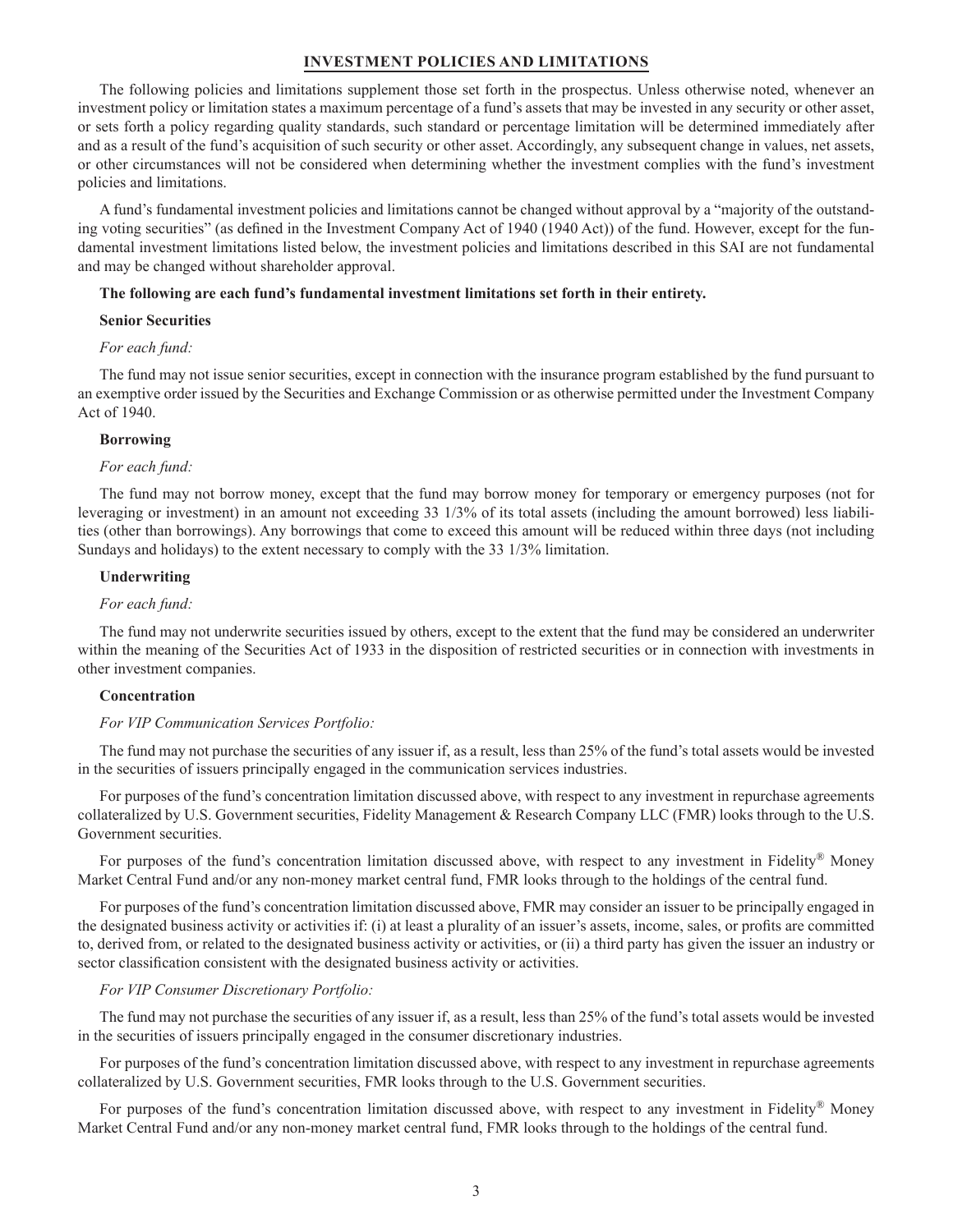For purposes of the fund's concentration limitation discussed above, FMR may consider an issuer to be principally engaged in the designated business activity or activities if: (i) at least a plurality of an issuer's assets, income, sales, or profits are committed to, derived from, or related to the designated business activity or activities, or (ii) a third party has given the issuer an industry or sector classification consistent with the designated business activity or activities.

# *For VIP Consumer Staples Portfolio:*

The fund may not purchase the securities of any issuer if, as a result, less than 25% of the fund's total assets would be invested in the securities of issuers principally engaged in the consumer staples industries.

For purposes of the fund's concentration limitation discussed above, with respect to any investment in repurchase agreements collateralized by U.S. Government securities, FMR looks through to the U.S. Government securities.

For purposes of the fund's concentration limitation discussed above, with respect to any investment in Fidelity® Money Market Central Fund and/or any non-money market central fund, FMR looks through to the holdings of the central fund.

For purposes of the fund's concentration limitation discussed above, FMR may consider an issuer to be principally engaged in the designated business activity or activities if: (i) at least a plurality of an issuer's assets, income, sales, or profits are committed to, derived from, or related to the designated business activity or activities, or (ii) a third party has given the issuer an industry or sector classification consistent with the designated business activity or activities.

# *For VIP Energy Portfolio:*

The fund may not purchase the securities of any issuer if, as a result, less than 25% of the fund's total assets would be invested in the securities of issuers principally engaged in the energy industries.

For purposes of the fund's concentration limitation discussed above, with respect to any investment in repurchase agreements collateralized by U.S. Government securities, FMR looks through to the U.S. Government securities.

For purposes of the fund's concentration limitation discussed above, with respect to any investment in Fidelity® Money Market Central Fund and/or any non-money market central fund, FMR looks through to the holdings of the central fund.

For purposes of the fund's concentration limitation discussed above, FMR may consider an issuer to be principally engaged in the designated business activity or activities if: (i) at least a plurality of an issuer's assets, income, sales, or profits are committed to, derived from, or related to the designated business activity or activities, or (ii) a third party has given the issuer an industry or sector classification consistent with the designated business activity or activities.

# *For VIP Financial Services Portfolio:*

The fund may not purchase the securities of any issuer if, as a result, less than 25% of the fund's total assets would be invested in the securities of issuers principally engaged in the financial services industries.

For purposes of the fund's concentration limitation discussed above, FMR may consider an issuer to be principally engaged in the designated business activity or activities if: (i) at least a plurality of an issuer's assets, income, sales, or profits are committed to, derived from, or related to the designated business activity or activities, or (ii) a third party has given the issuer an industry or sector classification consistent with the designated business activity or activities. An issuer that derives more than 15% of revenues or profits from brokerage or investment management activities is considered to be principally engaged in the business activities identified for the fund.

### *For VIP Health Care Portfolio:*

The fund may not purchase the securities of any issuer if, as a result, less than 25% of the fund's total assets would be invested in the securities of issuers principally engaged in the health care industries.

For purposes of the fund's concentration limitation discussed above, with respect to any investment in repurchase agreements collateralized by U.S. Government securities, FMR looks through to the U.S. Government securities.

For purposes of the fund's concentration limitation discussed above, with respect to any investment in Fidelity® Money Market Central Fund and/or any non-money market central fund, FMR looks through to the holdings of the central fund.

For purposes of the fund's concentration limitation discussed above, FMR may consider an issuer to be principally engaged in the designated business activity or activities if: (i) at least a plurality of an issuer's assets, income, sales, or profits are committed to, derived from, or related to the designated business activity or activities, or (ii) a third party has given the issuer an industry or sector classification consistent with the designated business activity or activities.

### *For VIP Industrials Portfolio:*

The fund may not purchase the securities of any issuer if, as a result, less than 25% of the fund's total assets would be invested in the securities of issuers principally engaged in the industrials industries.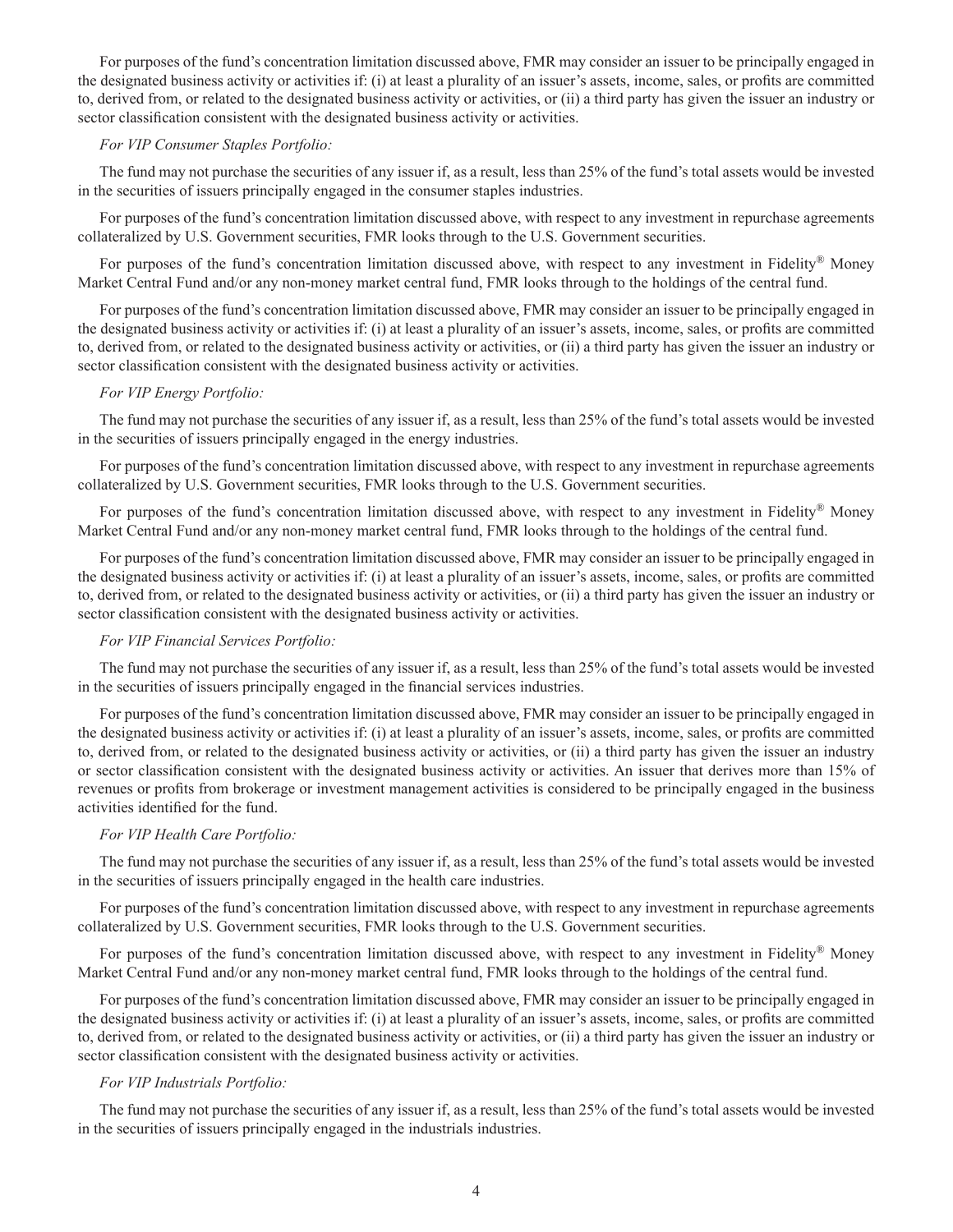For purposes of the fund's concentration limitation discussed above, with respect to any investment in repurchase agreements collateralized by U.S. Government securities, FMR looks through to the U.S. Government securities.

For purposes of the fund's concentration limitation discussed above, with respect to any investment in Fidelity® Money Market Central Fund and/or any non-money market central fund, FMR looks through to the holdings of the central fund.

For purposes of the fund's concentration limitation discussed above, FMR may consider an issuer to be principally engaged in the designated business activity or activities if: (i) at least a plurality of an issuer's assets, income, sales, or profits are committed to, derived from, or related to the designated business activity or activities, or (ii) a third party has given the issuer an industry or sector classification consistent with the designated business activity or activities.

#### *For VIP Materials Portfolio:*

The fund may not purchase the securities of any issuer if, as a result, less than 25% of the fund's total assets would be invested in the securities of issuers principally engaged in the materials industries.

For purposes of the fund's concentration limitation discussed above, with respect to any investment in repurchase agreements collateralized by U.S. Government securities, FMR looks through to the U.S. Government securities.

For purposes of the fund's concentration limitation discussed above, with respect to any investment in Fidelity® Money Market Central Fund and/or any non-money market central fund, FMR looks through to the holdings of the central fund.

For purposes of the fund's concentration limitation discussed above, FMR may consider an issuer to be principally engaged in the designated business activity or activities if: (i) at least a plurality of an issuer's assets, income, sales, or profits are committed to, derived from, or related to the designated business activity or activities, or (ii) a third party has given the issuer an industry or sector classification consistent with the designated business activity or activities.

# *For VIP Technology Portfolio:*

The fund may not purchase the securities of any issuer if, as a result, less than 25% of the fund's total assets would be invested in the securities of issuers principally engaged in the technology industries.

For purposes of the fund's concentration limitation discussed above, with respect to any investment in repurchase agreements collateralized by U.S. Government securities, FMR looks through to the U.S. Government securities.

For purposes of the fund's concentration limitation discussed above, with respect to any investment in Fidelity® Money Market Central Fund and/or any non-money market central fund, FMR looks through to the holdings of the central fund.

For purposes of the fund's concentration limitation discussed above, FMR may consider an issuer to be principally engaged in the designated business activity or activities if: (i) at least a plurality of an issuer's assets, income, sales, or profits are committed to, derived from, or related to the designated business activity or activities, or (ii) a third party has given the issuer an industry or sector classification consistent with the designated business activity or activities.

# *For VIP Utilities Portfolio:*

The fund may not purchase the securities of any issuer if, as a result, less than 25% of the fund's total assets would be invested in the securities of issuers principally engaged in utilities industries.

For purposes of the fund's concentration limitation discussed above, with respect to any investment in repurchase agreements collateralized by U.S. Government securities, FMR looks through to the U.S. Government securities.

For purposes of the fund's concentration limitation discussed above, with respect to any investment in Fidelity® Money Market Central Fund and/or any non-money market central fund, FMR looks through to the holdings of the central fund.

For purposes of the fund's concentration limitation discussed above, FMR may consider an issuer to be principally engaged in the designated business activity or activities if: (i) at least a plurality of an issuer's assets, income, sales, or profits are committed to, derived from, or related to the designated business activity or activities, or (ii) a third party has given the issuer an industry or sector classification consistent with the designated business activity or activities.

#### **Real Estate**

# *For each fund:*

The fund may not purchase or sell real estate unless acquired as a result of ownership of securities or other instruments (but this shall not prevent the fund from investing in securities or other instruments backed by real estate or securities of companies engaged in the real estate business).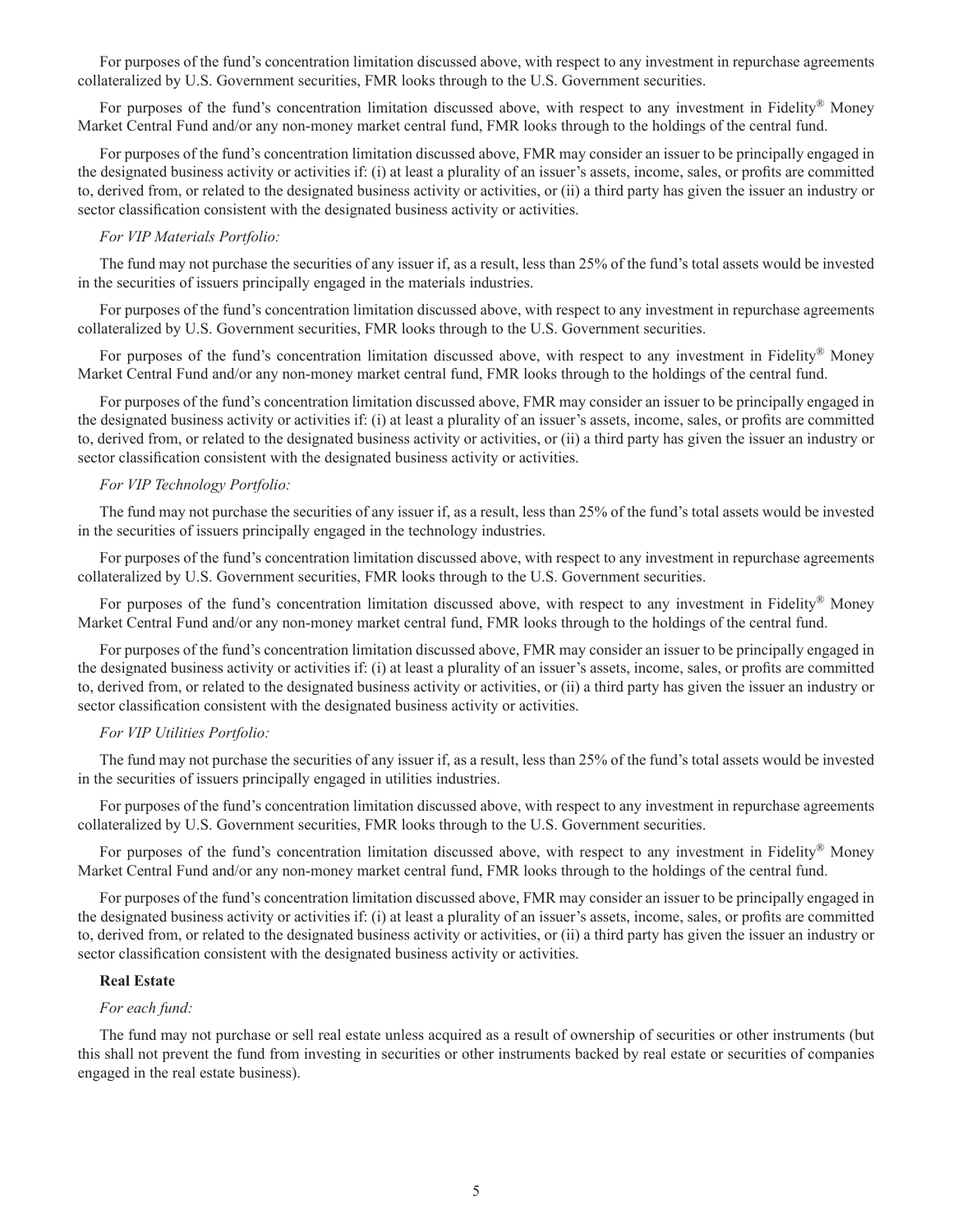# **Commodities**

# *For each fund (other than VIP Energy Portfolio):*

The fund may not purchase or sell physical commodities unless acquired as a result of ownership of securities or other instruments (but this shall not prevent the fund from purchasing or selling options and futures contracts or from investing in securities or other instruments backed by physical commodities).

# *For VIP Energy Portfolio:*

The fund may not purchase or sell physical commodities other than precious metals, provided that the fund may sell physical commodities acquired as a result of ownership of securities or other instruments. This limitation shall not prevent the fund from purchasing or selling options and futures contracts or from investing in securities or other instruments backed by physical commodities.

For purposes of the fund's commodities limitation discussed above, FMR currently intends to treat investments in securities whose redemption value is indexed to the price of precious metals as investments in precious metals.

# **Loans**

### *For each fund:*

The fund may not lend any security or make any other loan if, as a result, more than 33 1/3% of its total assets would be lent to other parties, but this limitation does not apply to purchases of debt securities or to repurchase agreements, or to acquisitions of loans, loan participations or other forms of debt instruments.

# **In addition, as a matter of fundamental policy:**

**Each of VIP Communication Services Portfolio, VIP Consumer Discretionary Portfolio, VIP Consumer Staples Portfolio, VIP Energy Portfolio, VIP Financial Services Portfolio, VIP Health Care Portfolio, VIP Industrials Portfolio, VIP Materials Portfolio, VIP Technology Portfolio, and VIP Utilities Portfolio** seeks capital appreciation.

# **The following investment limitations are not fundamental and may be changed without shareholder approval.**

### **Diversification**

# *For each fund:*

In order to qualify as a "regulated investment company" under Subchapter M of the Internal Revenue Code of 1986, as amended, the fund currently intends to comply with certain diversification limits imposed by Subchapter M.

Subchapter M generally requires a fund to invest no more than 25% of its total assets in securities of any one issuer or in the securities of certain publicly-traded partnerships and to invest at least 50% of its total assets so that (a) no more than 5% of the fund's total assets are invested in securities of any one issuer, and (b) the fund does not hold more than 10% of the outstanding voting securities of that issuer. However, Subchapter M allows unlimited investments in cash, cash items, government securities (as defined in Subchapter M) and securities of other regulated investment companies. These tax requirements are generally applied at the end of each quarter of the fund's taxable year.

For purposes of each fund's diversification limitation discussed above, the extent to which the fund may invest in the securities of a single issuer or a certain number of issuers is limited by the diversification requirements imposed by Section 817(h) of the Internal Revenue Code, which are in addition to the diversification requirements described in the above limitation.

#### **Short Sales**

# *For each fund:*

The fund does not currently intend to sell securities short, unless it owns or has the right to obtain securities equivalent in kind and amount to the securities sold short, and provided that transactions in futures contracts and options are not deemed to constitute selling securities short.

# *For each fund:*

The fund does not currently intend to hedge more than 40% of its total assets with short sales against the box under normal conditions.

# **Margin Purchases**

# *For each fund:*

The fund does not currently intend to purchase securities on margin, except that the fund may obtain such short-term credits as are necessary for the clearance of transactions, and provided that margin payments in connection with futures contracts and options on futures contracts shall not constitute purchasing securities on margin.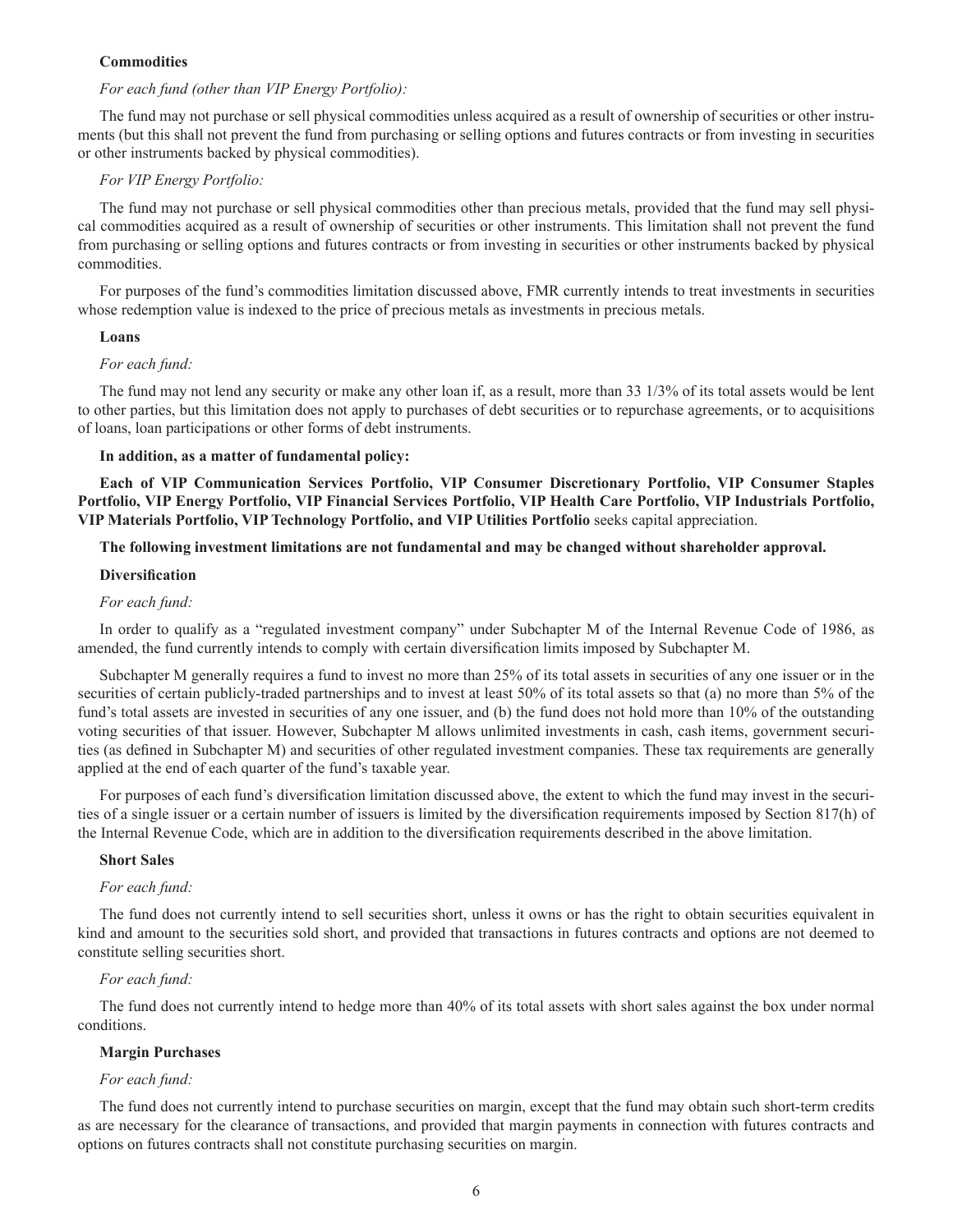# **Borrowing**

# *For each fund:*

The fund may borrow money only (a) from a bank or from a registered investment company or portfolio for which Fidelity Management & Research Company LLC (FMR) or an affiliate serves as investment adviser or (b) by engaging in reverse repurchase agreements with any party (reverse repurchase agreements are treated as borrowings for purposes of the fundamental borrowing investment limitation).

# **Illiquid Securities**

### *For each fund:*

The fund does not currently intend to purchase any security if, as a result, more than 10% of its net assets would be invested in securities that are deemed to be illiquid because they are subject to legal or contractual restrictions on resale or because they cannot be sold or disposed of in the ordinary course of business at approximately the prices at which they are valued.

For purposes of each fund's illiquid securities limitation discussed above, if through a change in values, net assets, or other circumstances, the fund were in a position where more than 10% of its net assets were invested in illiquid securities, it would consider appropriate steps to protect liquidity.

# **Loans**

#### *For each fund:*

The fund does not currently intend to lend assets other than securities to other parties, except by (a) lending money (up to 15% of the fund's net assets) to a registered investment company or portfolio for which FMR or an affiliate serves as investment adviser or (b) assuming any unfunded commitments in connection with the acquisition of loans, loan participations, or other forms of debt instruments. (This limitation does not apply to purchases of debt securities, to repurchase agreements, or to acquisitions of loans, loan participations or other forms of debt instruments.)

In addition to each fund's fundamental and non-fundamental investment limitations discussed above:

In order to qualify as a "regulated investment company" under Subchapter M of the Internal Revenue Code of 1986, as amended, each fund currently intends to comply with certain diversification limits imposed by Subchapter M.

Pursuant to certain state insurance regulations, any repurchase agreements or foreign repurchase agreements a fund enters into will be secured by collateral consisting of liquid assets having a market value of not less than 102% of the cash or assets transferred to the other party.

For a fund's policies and limitations on futures and options transactions, see "Investment Policies and Limitations – Futures, Options, and Swaps."

**VIP Financial Services Portfolio.** The extent to which the fund may invest in a company that engages in securities-related activities is limited by federal securities laws.

The following pages contain more detailed information about types of instruments in which a fund may invest, techniques a fund's adviser (or a sub-adviser) may employ in pursuit of the fund's investment objective, and a summary of related risks. A fund's adviser (or a sub-adviser) may not buy all of these instruments or use all of these techniques unless it believes that doing so will help the fund achieve its goal. However, a fund's adviser (or a sub-adviser) is not required to buy any particular instrument or use any particular technique even if to do so might benefit the fund.

On the following pages in this section titled "Investment Policies and Limitations," and except as otherwise indicated, references to "an adviser" or "the adviser" may relate to a fund's adviser or a sub-adviser, as applicable.

**Affiliated Bank Transactions.** A Fidelity® fund may engage in transactions with financial institutions that are, or may be considered to be, "affiliated persons" of the fund under the 1940 Act. These transactions may involve repurchase agreements with custodian banks; short-term obligations of, and repurchase agreements with, the 50 largest U.S. banks (measured by deposits); municipal securities; U.S. Government securities with affiliated financial institutions that are primary dealers in these securities; short-term currency transactions; and short-term borrowings. In accordance with exemptive orders issued by the Securities and Exchange Commission (SEC), the Board of Trustees has established and periodically reviews procedures applicable to transactions involving affiliated financial institutions.

**Borrowing.** If a fund borrows money, its share price may be subject to greater fluctuation until the borrowing is paid off. If a fund makes additional investments while borrowings are outstanding, this may be considered a form of leverage.

**Cash Management.** A fund may hold uninvested cash or may invest it in cash equivalents such as money market securities, repurchase agreements, or shares of short-term bond or money market funds, including (for Fidelity® funds and other advisory clients only) shares of Fidelity<sup>®</sup> central funds. Generally, these securities offer less potential for gains than other types of securities.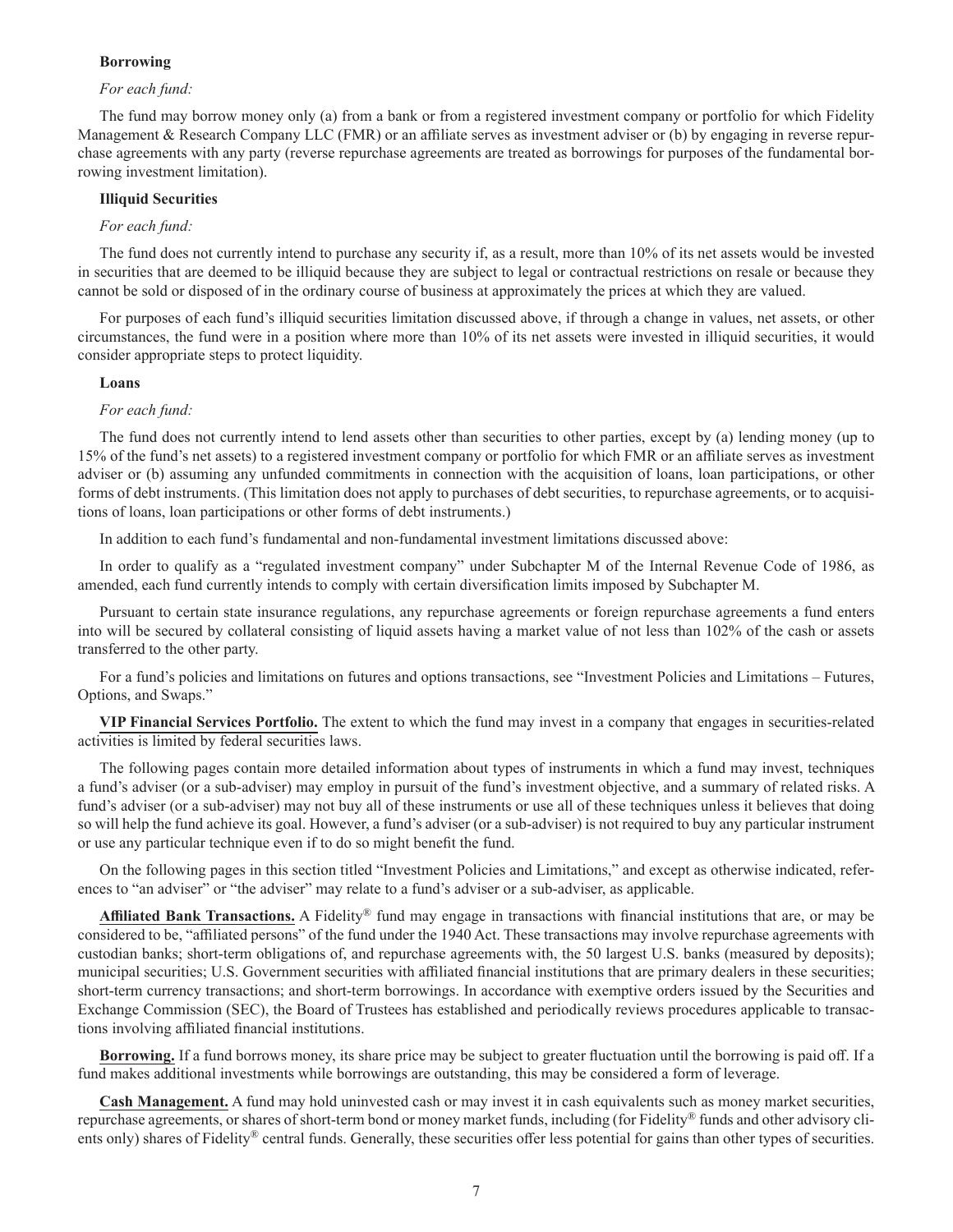**Central Funds** are special types of investment vehicles created by Fidelity for use by the Fidelity® funds and other advisory clients. Central funds are used to invest in particular security types or investment disciplines, or for cash management. Central funds incur certain costs related to their investment activity (such as custodial fees and expenses), but do not pay additional management fees. The investment results of the portions of a Fidelity® fund's assets invested in the central funds will be based upon the investment results of those funds.

**Commodity Futures Trading Commission (CFTC) Notice of Exclusion.** The Adviser, on behalf of the Fidelity® funds to which this SAI relates, has filed with the National Futures Association a notice claiming an exclusion from the definition of the term "commodity pool operator" (CPO) under the Commodity Exchange Act, as amended, and the rules of the CFTC promulgated thereunder, with respect to each fund's operation. Accordingly, neither a fund nor its adviser is subject to registration or regulation as a commodity pool or a CPO. However, the CFTC has adopted certain rule amendments that significantly affect the continued availability of this exclusion, and may subject advisers to funds to regulation by the CFTC. As of the date of this SAI, the adviser does not expect to register as a CPO of the funds. However, there is no certainty that a fund or its adviser will be able to rely on an exclusion in the future as the fund's investments change over time. A fund may determine not to use investment strategies that trigger additional CFTC regulation or may determine to operate subject to CFTC regulation, if applicable. If a fund or its adviser operates subject to CFTC regulation, it may incur additional expenses.

**Common Stock** represents an equity or ownership interest in an issuer. In the event an issuer is liquidated or declares bankruptcy, the claims of owners of bonds and preferred stock take precedence over the claims of those who own common stock, although related proceedings can take time to resolve and results can be unpredictable. For purposes of a Fidelity® fund's policies related to investment in common stock Fidelity considers depositary receipts evidencing ownership of common stock to be common stock.

**Companies "Principally Engaged" in a Designated Business Activity.** For purposes of a Fidelity® fund's policy to normally invest at least 80% of its assets in securities of companies principally engaged in the business activity or activities identified for the fund, Fidelity may consider a company to be principally engaged in the designated business activity or activities if: (i) at least a plurality of a company's assets, income, sales, or profits are committed to, derived from, or related to the designated business activity or activities, or (ii) a third party has given the company an industry or sector classification consistent with the designated business activity or activities. For VIP Financial Services Portfolio, an issuer that derives more than 15% of revenues or profits from brokerage or investment management activities is considered to be principally engaged in the business activities identified for the fund.

**Convertible Securities** are bonds, debentures, notes, or other securities that may be converted or exchanged (by the holder or by the issuer) into shares of the underlying common stock (or cash or securities of equivalent value) at a stated exchange ratio. A convertible security may also be called for redemption or conversion by the issuer after a particular date and under certain circumstances (including a specified price) established upon issue. If a convertible security held by a fund is called for redemption or conversion, the fund could be required to tender it for redemption, convert it into the underlying common stock, or sell it to a third party.

Convertible securities generally have less potential for gain or loss than common stocks. Convertible securities generally provide yields higher than the underlying common stocks, but generally lower than comparable non-convertible securities. Because of this higher yield, convertible securities generally sell at prices above their "conversion value," which is the current market value of the stock to be received upon conversion. The difference between this conversion value and the price of convertible securities will vary over time depending on changes in the value of the underlying common stocks and interest rates. When the underlying common stocks decline in value, convertible securities will tend not to decline to the same extent because of the interest or dividend payments and the repayment of principal at maturity for certain types of convertible securities. However, securities that are convertible other than at the option of the holder generally do not limit the potential for loss to the same extent as securities convertible at the option of the holder. When the underlying common stocks rise in value, the value of convertible securities may also be expected to increase. At the same time, however, the difference between the market value of convertible securities and their conversion value will narrow, which means that the value of convertible securities will generally not increase to the same extent as the value of the underlying common stocks. Because convertible securities may also be interest-rate sensitive, their value may increase as interest rates fall and decrease as interest rates rise. Convertible securities are also subject to credit risk, and are often lower-quality securities.

**Debt Securities** are used by issuers to borrow money. The issuer usually pays a fixed, variable, or floating rate of interest, and must repay the amount borrowed, usually at the maturity of the security. Some debt securities, such as zero coupon bonds, do not pay interest but are sold at a deep discount from their face values. Debt securities include corporate bonds, government securities, repurchase agreements, and mortgage and other asset-backed securities.

**Disruption to Financial Markets and Related Government Intervention.** Economic downturns can trigger various economic, legal, budgetary, tax, and regulatory reforms across the globe. Instability in the financial markets in the wake of events such as the 2008 economic downturn led the U.S. Government and other governments to take a number of then-unprecedented actions designed to support certain financial institutions and segments of the financial markets that experienced extreme volatility,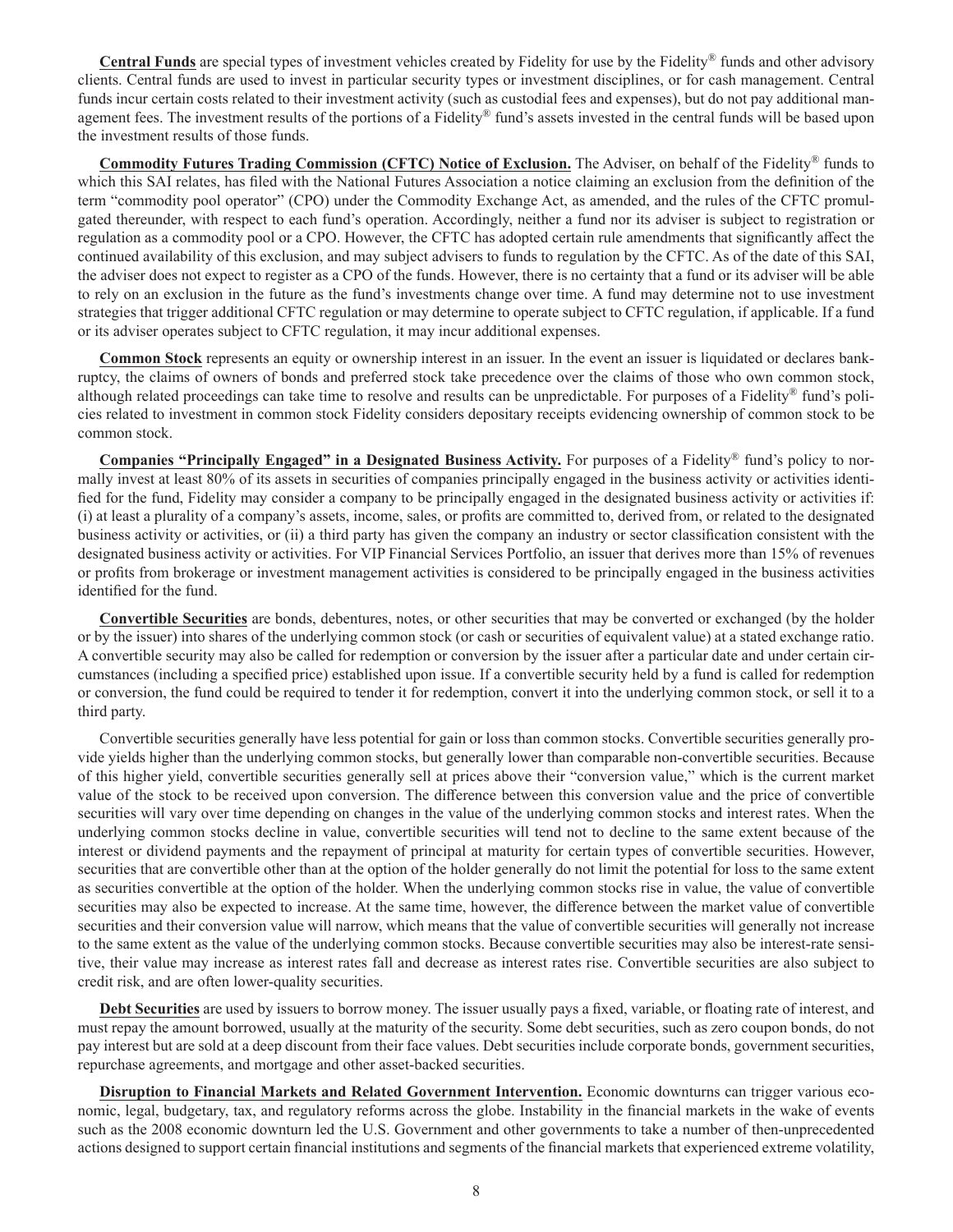and in some cases, a lack of liquidity. Federal, state, local, foreign, and other governments, their regulatory agencies, or selfregulatory organizations may take actions that affect the regulation of the instruments in which a fund invests, or the issuers of such instruments, in ways that are unforeseeable. Reforms may also change the way in which a fund is regulated and could limit or preclude a fund's ability to achieve its investment objective or engage in certain strategies. Also, while reforms generally are intended to strengthen markets, systems, and public finances, they could affect fund expenses and the value of fund investments in unpredictable ways.

Similarly, widespread disease including pandemics and epidemics, and natural or environmental disasters, such as earthquakes, droughts, fires, floods, hurricanes, tsunamis and climate-related phenomena generally, have been and can be highly disruptive to economies and markets, adversely impacting individual companies, sectors, industries, markets, currencies, interest and inflation rates, credit ratings, investor sentiment, and other factors affecting the value of a fund's investments. Economies and financial markets throughout the world have become increasingly interconnected, which increases the likelihood that events or conditions in one region or country will adversely affect markets or issuers in other regions or countries, including the United States. Additionally, market disruptions may result in increased market volatility; regulatory trading halts; closure of domestic or foreign exchanges, markets, or governments; or market participants operating pursuant to business continuity plans for indeterminate periods of time. Further, market disruptions can (i) prevent a fund from executing advantageous investment decisions in a timely manner, (ii) negatively impact a fund's ability to achieve its investment objective, and (iii) may exacerbate the risks discussed elsewhere in a fund's registration statement, including political, social, and economic risks.

The value of a fund's portfolio is also generally subject to the risk of future local, national, or global economic or natural disturbances based on unknown weaknesses in the markets in which a fund invests. In the event of such a disturbance, the issuers of securities held by a fund may experience significant declines in the value of their assets and even cease operations, or may receive government assistance accompanied by increased restrictions on their business operations or other government intervention. In addition, it remains uncertain that the U.S. Government or foreign governments will intervene in response to current or future market disturbances and the effect of any such future intervention cannot be predicted.

**Exchange Traded Funds (ETFs)** are shares of other investment companies, commodity pools, or other entities that are traded on an exchange. Typically, assets underlying the ETF shares are stocks, though they may also be commodities or other instruments. An ETF may seek to replicate the performance of a specific index or may be actively managed.

Typically, shares of an ETF that tracks an index are expected to increase in value as the value of the underlying benchmark increases. However, in the case of inverse ETFs (also called "short ETFs" or "bear ETFs"), ETF shares are expected to increase in value as the value of the underlying benchmark decreases. Inverse ETFs seek to deliver the opposite of the performance of the benchmark they track and are often marketed as a way for investors to profit from, or at least hedge their exposure to, downward moving markets. Investments in inverse ETFs are similar to holding short positions in the underlying benchmark.

ETF shares are redeemable only in large blocks of shares often called "creation units" by persons other than a fund, and are redeemed principally in-kind at each day's next calculated net asset value per share (NAV). ETFs typically incur fees that are separate from those fees incurred directly by a fund. A fund's purchase of ETFs results in the layering of expenses, such that the fund would indirectly bear a proportionate share of any ETF's operating expenses. Further, while traditional investment companies are continuously offered at NAV, ETFs are traded in the secondary market (*e.g.,* on a stock exchange) on an intra-day basis at prices that may be above or below the value of their underlying portfolios.

Some of the risks of investing in an ETF that tracks an index are similar to those of investing in an indexed mutual fund, including tracking error risk (the risk of errors in matching the ETF's underlying assets to the index or other benchmark); and the risk that because an ETF that tracks an index is not actively managed, it cannot sell stocks or other assets as long as they are represented in the index or other benchmark. Other ETF risks include the risk that ETFs may trade in the secondary market at a discount from their NAV and the risk that the ETFs may not be liquid. ETFs also may be leveraged. Leveraged ETFs seek to deliver multiples of the performance of the index or other benchmark they track and use derivatives in an effort to amplify the returns (or decline, in the case of inverse ETFs) of the underlying index or benchmark. While leveraged ETFs may offer the potential for greater return, the potential for loss and the speed at which losses can be realized also are greater. Most leveraged and inverse ETFs "reset" daily, meaning they are designed to achieve their stated objectives on a daily basis. Leveraged and inverse ETFs can deviate substantially from the performance of their underlying benchmark over longer periods of time, particularly in volatile periods.

**Exchange Traded Notes (ETNs)** are a type of senior, unsecured, unsubordinated debt security issued by financial institutions that combines aspects of both bonds and ETFs. An ETN's returns are based on the performance of a market index or other reference asset minus fees and expenses. Similar to ETFs, ETNs are listed on an exchange and traded in the secondary market. However, unlike an ETF, an ETN can be held until the ETN's maturity, at which time the issuer will pay a return linked to the performance of the market index or other reference asset to which the ETN is linked minus certain fees. Unlike regular bonds, ETNs typically do not make periodic interest payments and principal typically is not protected.

ETNs also incur certain expenses not incurred by their applicable index. The market value of an ETN is determined by supply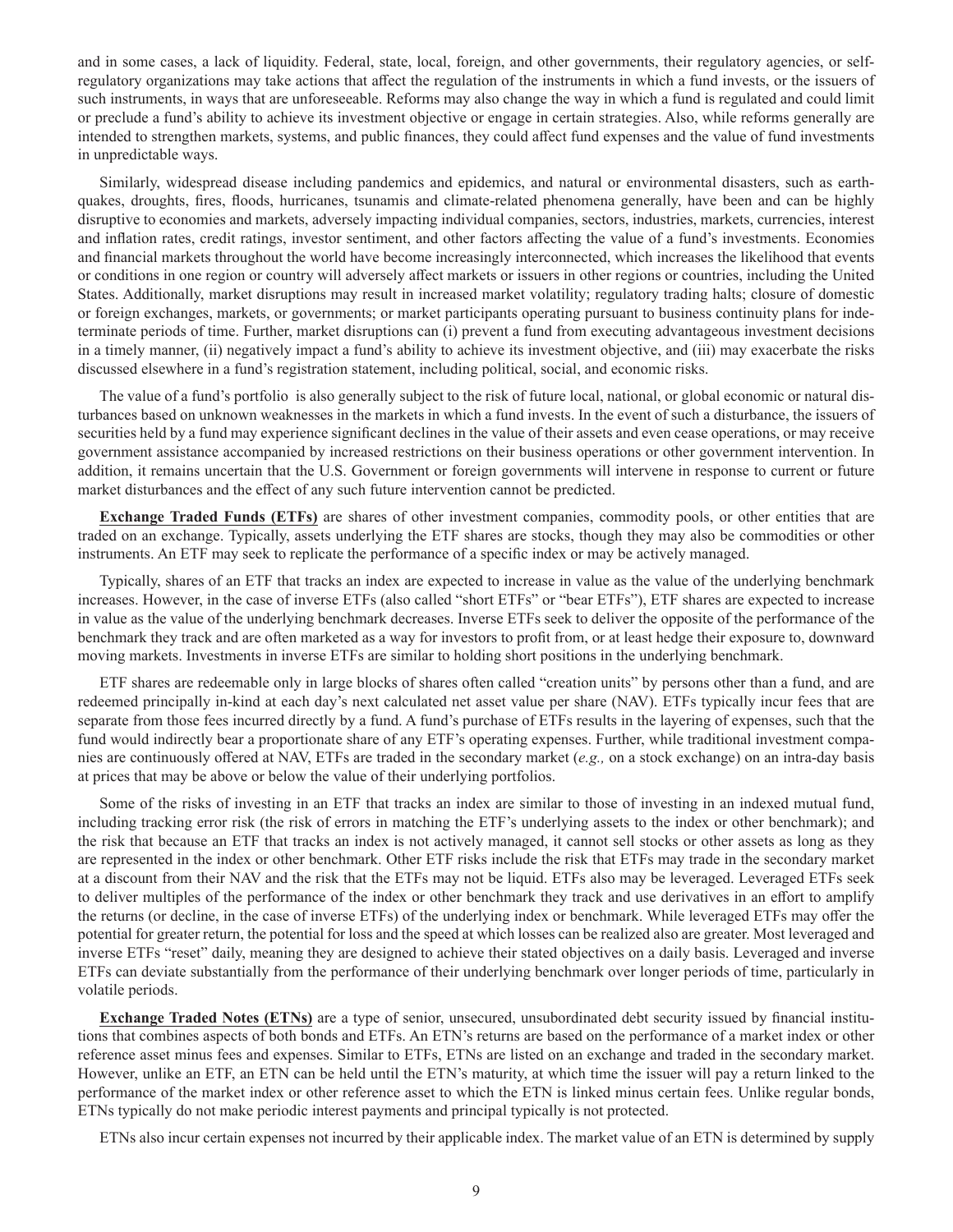and demand, the current performance of the index or other reference asset, and the credit rating of the ETN issuer. The market value of ETN shares may differ from their intraday indicative value. The value of an ETN may also change due to a change in the issuer's credit rating. As a result, there may be times when an ETN's share trades at a premium or discount to its NAV. Some ETNs that use leverage in an effort to amplify the returns of an underlying index or other reference asset can, at times, be relatively illiquid and, thus, they may be difficult to purchase or sell at a fair price. Leveraged ETNs may offer the potential for greater return, but the potential for loss and speed at which losses can be realized also are greater.

**Exposure to Foreign and Emerging Markets.** Foreign securities, foreign currencies, and securities issued by U.S. entities with substantial foreign operations may involve significant risks in addition to the risks inherent in U.S. investments.

Foreign investments involve risks relating to local political, economic, regulatory, or social instability, military action or unrest, or adverse diplomatic developments, and may be affected by actions of foreign governments adverse to the interests of U.S. investors. Such actions may include expropriation or nationalization of assets, confiscatory taxation, restrictions on U.S. investment or on the ability to repatriate assets or convert currency into U.S. dollars, or other government intervention. From time to time, a fund's adviser and/or its affiliates may determine that, as a result of regulatory requirements that may apply to the adviser and/or its affiliates due to investments in a particular country, investments in the securities of issuers domiciled or listed on trading markets in that country above certain thresholds (which may apply at the account level or in the aggregate across all accounts managed by the adviser and its affiliates) may be impractical or undesirable. In such instances, the adviser may limit or exclude investment in a particular issuer, and investment flexibility may be restricted. Additionally, governmental issuers of foreign debt securities may be unwilling to pay interest and repay principal when due and may require that the conditions for payment be renegotiated. There is no assurance that a fund's adviser will be able to anticipate these potential events or counter their effects. In addition, the value of securities denominated in foreign currencies and of dividends and interest paid with respect to such securities will fluctuate based on the relative strength of the U.S. dollar.

It is anticipated that in most cases the best available market for foreign securities will be on an exchange or in over-thecounter (OTC) markets located outside of the United States. Foreign stock markets, while growing in volume and sophistication, are generally not as developed as those in the United States, and securities of some foreign issuers may be less liquid and more volatile than securities of comparable U.S. issuers. Foreign security trading, settlement and custodial practices (including those involving securities settlement where fund assets may be released prior to receipt of payment) are often less developed than those in U.S. markets, and may result in increased investment or valuation risk or substantial delays in the event of a failed trade or the insolvency of, or breach of duty by, a foreign broker-dealer, securities depository, or foreign subcustodian. In addition, the costs associated with foreign investments, including withholding taxes, brokerage commissions, and custodial costs, are generally higher than with U.S. investments.

Foreign markets may offer less protection to investors than U.S. markets. Foreign issuers are generally not bound by uniform accounting, auditing, and financial reporting requirements and standards of practice comparable to those applicable to U.S. issuers. Adequate public information on foreign issuers may not be available, and it may be difficult to secure dividends and information regarding corporate actions on a timely basis. In general, there is less overall governmental supervision and regulation of securities exchanges, brokers, and listed companies than in the United States. OTC markets tend to be less regulated than stock exchange markets and, in certain countries, may be totally unregulated. Regulatory enforcement may be influenced by economic or political concerns, and investors may have difficulty enforcing their legal rights in foreign countries.

Some foreign securities impose restrictions on transfer within the United States or to U.S. persons. Although securities subject to such transfer restrictions may be marketable abroad, they may be less liquid than foreign securities of the same class that are not subject to such restrictions.

American Depositary Receipts (ADRs) as well as other "hybrid" forms of ADRs, including European Depositary Receipts (EDRs) and Global Depositary Receipts (GDRs), are certificates evidencing ownership of shares of a foreign issuer. These certificates are issued by depository banks and generally trade on an established market in the United States or elsewhere. The underlying shares are held in trust by a custodian bank or similar financial institution in the issuer's home country. The depository bank may not have physical custody of the underlying securities at all times and may charge fees for various services, including forwarding dividends and interest and corporate actions. ADRs are alternatives to directly purchasing the underlying foreign securities in their national markets and currencies. However, ADRs continue to be subject to many of the risks associated with investing directly in foreign securities. These risks include foreign exchange risk as well as the political and economic risks of the underlying issuer's country.

The risks of foreign investing may be magnified for investments in emerging markets. Security prices in emerging markets can be significantly more volatile than those in more developed markets, reflecting the greater uncertainties of investing in less established markets and economies. In particular, countries with emerging markets may have relatively unstable governments, may present the risks of nationalization of businesses, restrictions on foreign ownership and prohibitions on the repatriation of assets, and may have less protection of property rights than more developed countries. The economies of countries with emerging markets may be based on only a few industries, may be highly vulnerable to changes in local or global trade conditions, and may suffer from extreme and volatile debt burdens or inflation rates. Local securities markets may trade a small number of securities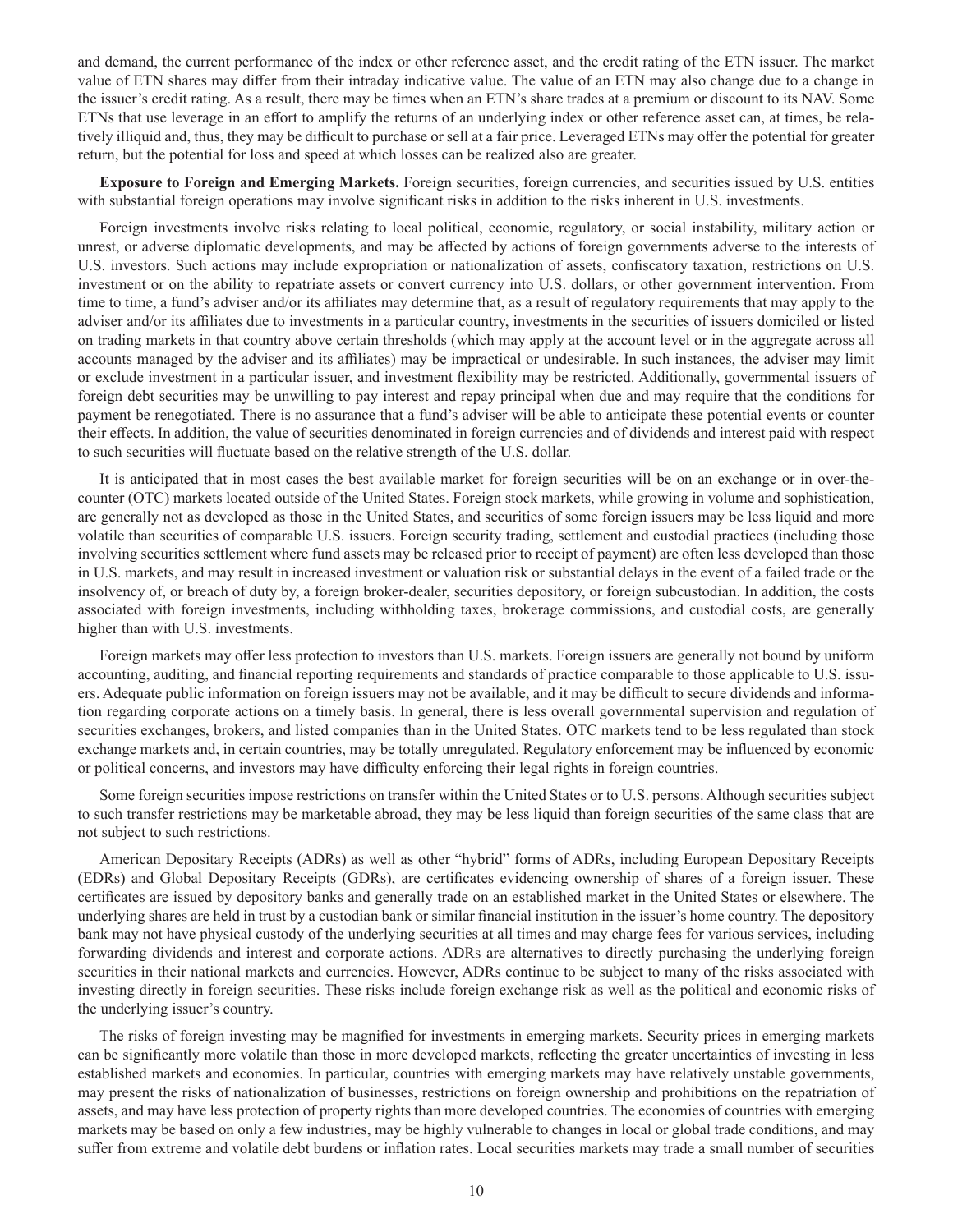and may be unable to respond effectively to increases in trading volume, potentially making prompt liquidation of holdings difficult or impossible at times.

**Foreign Currency Transactions.** A fund may conduct foreign currency transactions on a spot (*i.e.,* cash) or forward basis (*i.e.,* by entering into forward contracts to purchase or sell foreign currencies). Although foreign exchange dealers generally do not charge a fee for such conversions, they do realize a profit based on the difference between the prices at which they are buying and selling various currencies. Thus, a dealer may offer to sell a foreign currency at one rate, while offering a lesser rate of exchange should the counterparty desire to resell that currency to the dealer. Forward contracts are customized transactions that require a specific amount of a currency to be delivered at a specific exchange rate on a specific date or range of dates in the future. Forward contracts are generally traded in an interbank market directly between currency traders (usually large commercial banks) and their customers. The parties to a forward contract may agree to offset or terminate the contract before its maturity, or may hold the contract to maturity and complete the contemplated currency exchange.

The following discussion summarizes the principal currency management strategies involving forward contracts that could be used by a fund. A fund may also use swap agreements, indexed securities, and options and futures contracts relating to foreign currencies for the same purposes. Forward contracts not calling for physical delivery of the underlying instrument will be settled through cash payments rather than through delivery of the underlying currency. All of these instruments and transactions are subject to the risk that the counterparty will default.

A "settlement hedge" or "transaction hedge" is designed to protect a fund against an adverse change in foreign currency values between the date a security denominated in a foreign currency is purchased or sold and the date on which payment is made or received. Entering into a forward contract for the purchase or sale of the amount of foreign currency involved in an underlying security transaction for a fixed amount of U.S. dollars "locks in" the U.S. dollar price of the security. Forward contracts to purchase or sell a foreign currency may also be used to protect a fund in anticipation of future purchases or sales of securities denominated in foreign currency, even if the specific investments have not yet been selected.

A fund may also use forward contracts to hedge against a decline in the value of existing investments denominated in a foreign currency. For example, if a fund owned securities denominated in pounds sterling, it could enter into a forward contract to sell pounds sterling in return for U.S. dollars to hedge against possible declines in the pound's value. Such a hedge, sometimes referred to as a "position hedge," would tend to offset both positive and negative currency fluctuations, but would not offset changes in security values caused by other factors. A fund could also attempt to hedge the position by selling another currency expected to perform similarly to the pound sterling. This type of hedge, sometimes referred to as a "proxy hedge," could offer advantages in terms of cost, yield, or efficiency, but generally would not hedge currency exposure as effectively as a direct hedge into U.S. dollars. Proxy hedges may result in losses if the currency used to hedge does not perform similarly to the currency in which the hedged securities are denominated.

A fund may enter into forward contracts to shift its investment exposure from one currency into another. This may include shifting exposure from U.S. dollars to a foreign currency, or from one foreign currency to another foreign currency. This type of strategy, sometimes known as a "cross-hedge," will tend to reduce or eliminate exposure to the currency that is sold, and increase exposure to the currency that is purchased, much as if a fund had sold a security denominated in one currency and purchased an equivalent security denominated in another. A fund may cross-hedge its U.S. dollar exposure in order to achieve a representative weighted mix of the major currencies in its benchmark index and/or to cover an underweight country or region exposure in its portfolio. Cross-hedges protect against losses resulting from a decline in the hedged currency, but will cause a fund to assume the risk of fluctuations in the value of the currency it purchases.

Successful use of currency management strategies will depend on an adviser's skill in analyzing currency values. Currency management strategies may substantially change a fund's investment exposure to changes in currency exchange rates and could result in losses to a fund if currencies do not perform as an adviser anticipates. For example, if a currency's value rose at a time when a fund had hedged its position by selling that currency in exchange for dollars, the fund would not participate in the currency's appreciation. If a fund hedges currency exposure through proxy hedges, the fund could realize currency losses from both the hedge and the security position if the two currencies do not move in tandem. Similarly, if a fund increases its exposure to a foreign currency and that currency's value declines, the fund will realize a loss. Foreign currency transactions involve the risk that anticipated currency movements will not be accurately predicted and that a fund's hedging strategies will be ineffective. Moreover, it is impossible to precisely forecast the market value of portfolio securities at the expiration of a foreign currency forward contract. Accordingly, a fund may be required to buy or sell additional currency on the spot market (and bear the expenses of such transaction), if an adviser's predictions regarding the movement of foreign currency or securities markets prove inaccurate.

A fund may be required to limit its hedging transactions in foreign currency forwards, futures, and options in order to maintain its classification as a "regulated investment company" under the Internal Revenue Code (Code). Hedging transactions could result in the application of the mark-to-market provisions of the Code, which may cause an increase (or decrease) in the amount of taxable dividends paid by a fund and could affect whether dividends paid by a fund are classified as capital gains or ordinary income. A fund will cover its exposure to foreign currency transactions with liquid assets in compliance with applicable requirements. There is no assurance that an adviser's use of currency management strategies will be advantageous to a fund or that it will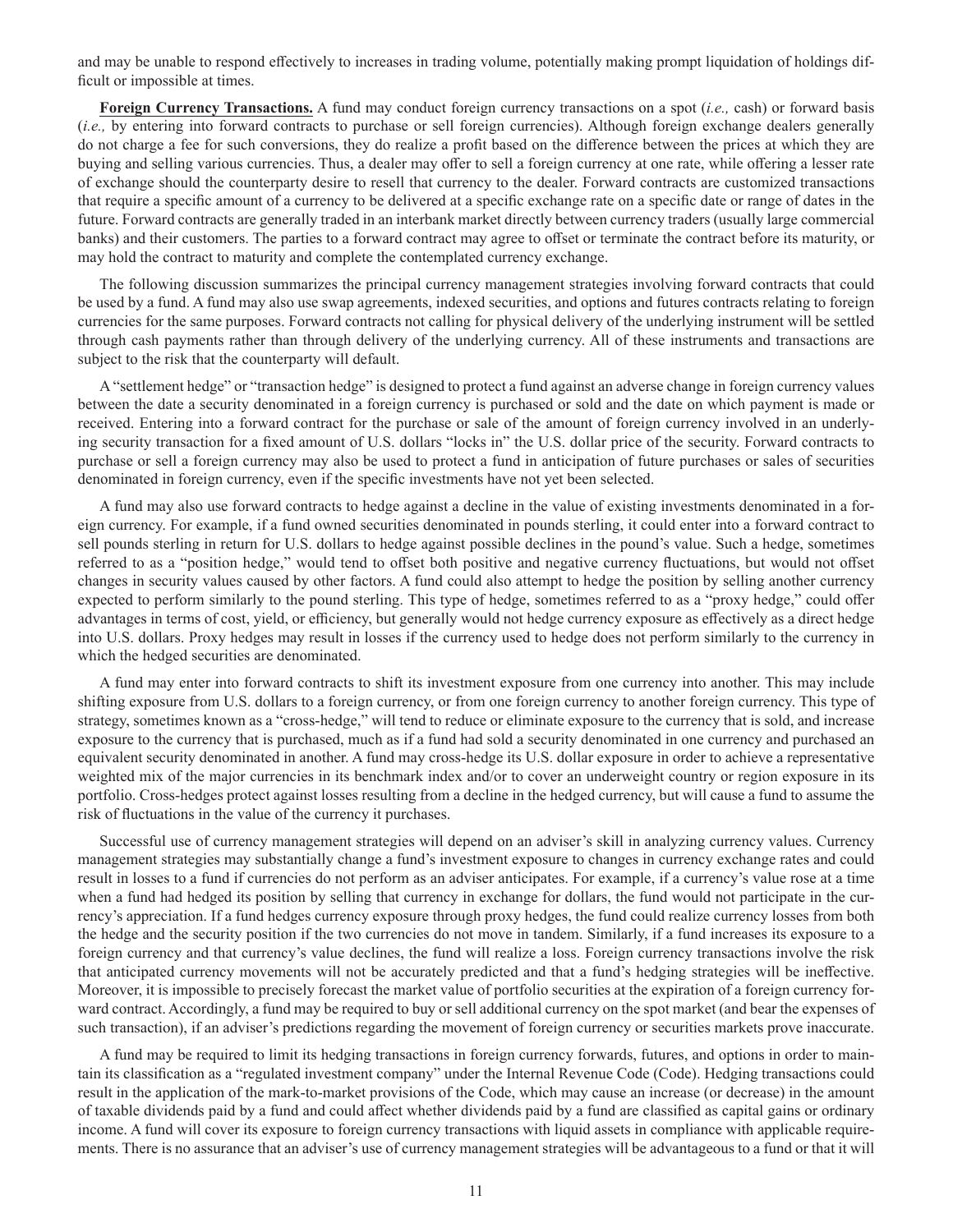employ currency management strategies at appropriate times.

**Options and Futures Relating to Foreign Currencies.** Currency futures contracts are similar to forward currency exchange contracts, except that they are traded on exchanges (and have margin requirements) and are standardized as to contract size and delivery date. Most currency futures contracts call for payment or delivery in U.S. dollars. The underlying instrument of a currency option may be a foreign currency, which generally is purchased or delivered in exchange for U.S. dollars, or may be a futures contract. The purchaser of a currency call obtains the right to purchase the underlying currency, and the purchaser of a currency put obtains the right to sell the underlying currency.

The uses and risks of currency options and futures are similar to options and futures relating to securities or indexes, as discussed below. A fund may purchase and sell currency futures and may purchase and write currency options to increase or decrease its exposure to different foreign currencies. Currency options may also be purchased or written in conjunction with each other or with currency futures or forward contracts. Currency futures and options values can be expected to correlate with exchange rates, but may not reflect other factors that affect the value of a fund's investments. A currency hedge, for example, should protect a Yen-denominated security from a decline in the Yen, but will not protect a fund against a price decline resulting from deterioration in the issuer's creditworthiness. Because the value of a fund's foreign-denominated investments changes in response to many factors other than exchange rates, it may not be possible to match the amount of currency options and futures to the value of the fund's investments exactly over time.

Currency options traded on U.S. or other exchanges may be subject to position limits which may limit the ability of the fund to reduce foreign currency risk using such options.

**Funds of Funds and Other Large Shareholders.** Certain Fidelity® funds and accounts (including funds of funds) invest in other funds ("underlying funds") and, as a result, may at times have substantial investments in one or more underlying funds.

An underlying fund may experience large redemptions or investments due to transactions in its shares by funds of funds, other large shareholders, or similarly managed accounts. While it is impossible to predict the overall effect of these transactions over time, there could be an adverse impact on an underlying fund's performance. In the event of such redemptions or investments, an underlying fund could be required to sell securities or to invest cash at a time when it may not otherwise desire to do so. Such transactions may increase an underlying fund's brokerage and/or other transaction costs and affect the liquidity of a fund's portfolio. In addition, when funds of funds or other investors own a substantial portion of an underlying fund's shares, a large redemption by such an investor could cause actual expenses to increase, or could result in the underlying fund's current expenses being allocated over a smaller asset base, leading to an increase in the underlying fund's expense ratio. Redemptions of underlying fund shares could also accelerate the realization of taxable capital gains in the fund if sales of securities result in capital gains. The impact of these transactions is likely to be greater when a fund of funds or other significant investor purchases, redeems, or owns a substantial portion of the underlying fund's shares.

When possible, Fidelity will consider how to minimize these potential adverse effects, and may take such actions as it deems appropriate to address potential adverse effects, including redemption of shares in-kind rather than in cash or carrying out the transactions over a period of time, although there can be no assurance that such actions will be successful. A high volume of redemption requests can impact an underlying fund the same way as the transactions of a single shareholder with substantial investments. As an additional safeguard, Fidelity® fund of funds may manage the placement of their redemption requests in a manner designed to minimize the impact of such requests on the day-to-day operations of the underlying funds in which they invest. This may involve, for example, redeeming its shares of an underlying fund gradually over time.

**Funds' Rights as Investors.** Fidelity® funds do not intend to direct or administer the day-to-day operations of any company. A fund may, however, exercise its rights as a shareholder or lender and may communicate its views on important matters of policy to a company's management, board of directors, and shareholders, and holders of a company's other securities when such matters could have a significant effect on the value of the fund's investment in the company. The activities in which a fund may engage, either individually or in conjunction with others, may include, among others, supporting or opposing proposed changes in a company's corporate structure or business activities; seeking changes in a company's directors or management; seeking changes in a company's direction or policies; seeking the sale or reorganization of the company or a portion of its assets; supporting or opposing third-party takeover efforts; supporting the filing of a bankruptcy petition; or foreclosing on collateral securing a security. This area of corporate activity is increasingly prone to litigation and it is possible that a fund could be involved in lawsuits related to such activities. Such activities will be monitored with a view to mitigating, to the extent possible, the risk of litigation against a fund and the risk of actual liability if a fund is involved in litigation. No guarantee can be made, however, that litigation against a fund will not be undertaken or liabilities incurred. A fund's proxy voting guidelines are included in its SAI.

**Futures, Options, and Swaps.** The success of any strategy involving futures, options, and swaps depends on an adviser's analysis of many economic and mathematical factors and a fund's return may be higher if it never invested in such instruments. Additionally, some of the contracts discussed below are new instruments without a trading history and there can be no assurance that a market for the instruments will continue to exist. Government legislation or regulation could affect the use of such instruments and could limit a fund's ability to pursue its investment strategies. If a fund invests a significant portion of its assets in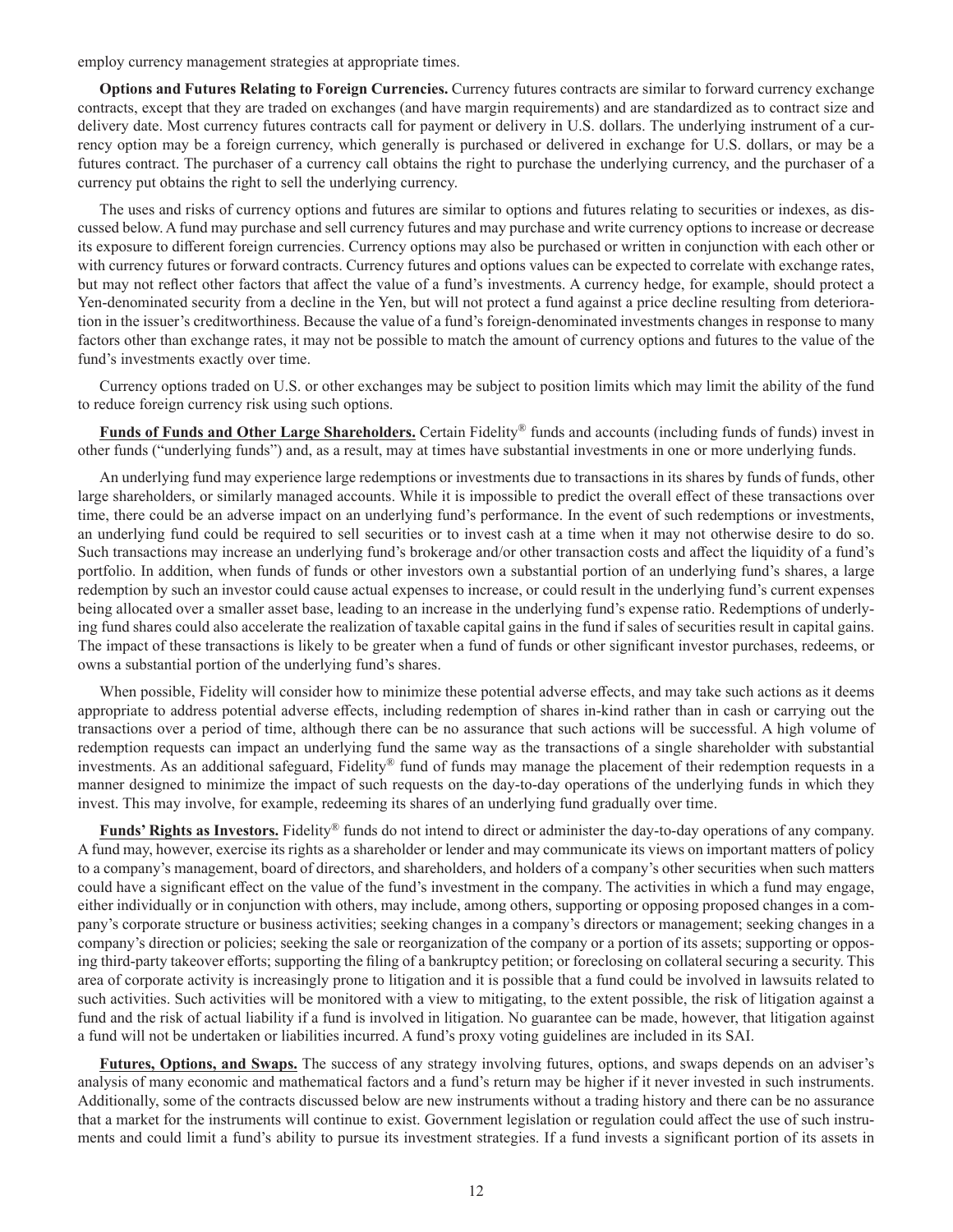derivatives, its investment exposure could far exceed the value of its portfolio securities and its investment performance could be primarily dependent upon securities it does not own.

Each of VIP Communication Services Portfolio, VIP Consumer Discretionary Portfolio, VIP Consumer Staples Portfolio, VIP Energy Portfolio, VIP Financial Services Portfolio, VIP Health Care Portfolio, VIP Industrials Portfolio, VIP Materials Portfolio, VIP Technology Portfolio, and VIP Utilities Portfolio will not: (a) sell futures contracts, purchase put options, or write call options if, as a result, more than 25% of the fund's total assets would be hedged with futures and options under normal conditions; (b) purchase futures contracts or write put options if, as a result, the fund's total obligations upon settlement or exercise of purchased futures contracts and written put options would exceed 25% of its total assets under normal conditions; or (c) purchase call options if, as a result, the current value of option premiums for call options purchased by the fund would exceed 5% of the fund's total assets. These limitations do not apply to options attached to or acquired or traded together with their underlying securities, and do not apply to structured notes.

The policies and limitations regarding the funds' investments in futures contracts, options, and swaps may be changed as regulatory agencies permit.

The requirements for qualification as a regulated investment company may limit the extent to which a fund may enter into futures, options on futures, and forward contracts.

**Futures Contracts.** In purchasing a futures contract, the buyer agrees to purchase a specified underlying instrument at a specified future date. In selling a futures contract, the seller agrees to sell a specified underlying instrument at a specified date. Futures contracts are standardized, exchange-traded contracts and the price at which the purchase and sale will take place is fixed when the buyer and seller enter into the contract. Some currently available futures contracts are based on specific securities or baskets of securities, some are based on commodities or commodities indexes (for funds that seek commodities exposure), and some are based on indexes of securities prices (including foreign indexes for funds that seek foreign exposure). Futures on indexes and futures not calling for physical delivery of the underlying instrument will be settled through cash payments rather than through delivery of the underlying instrument. Futures can be held until their delivery dates, or can be closed out by offsetting purchases or sales of futures contracts before then if a liquid market is available. A fund may realize a gain or loss by closing out its futures contracts.

The value of a futures contract tends to increase and decrease in tandem with the value of its underlying instrument. Therefore, purchasing futures contracts will tend to increase a fund's exposure to positive and negative price fluctuations in the underlying instrument, much as if it had purchased the underlying instrument directly. When a fund sells a futures contract, by contrast, the value of its futures position will tend to move in a direction contrary to the market for the underlying instrument. Selling futures contracts, therefore, will tend to offset both positive and negative market price changes, much as if the underlying instrument had been sold.

The purchaser or seller of a futures contract or an option for a futures contract is not required to deliver or pay for the underlying instrument or the final cash settlement price, as applicable, unless the contract is held until the delivery date. However, both the purchaser and seller are required to deposit "initial margin" with a futures broker, known as a futures commission merchant, when the contract is entered into. If the value of either party's position declines, that party will be required to make additional "variation margin" payments to settle the change in value on a daily basis. This process of "marking to market" will be reflected in the daily calculation of open positions computed in a fund's NAV. The party that has a gain is entitled to receive all or a portion of this amount. Initial and variation margin payments do not constitute purchasing securities on margin for purposes of a fund's investment limitations. Variation margin does not represent a borrowing or loan by a fund, but is instead a settlement between a fund and the futures commission merchant of the amount one would owe the other if the fund's contract expired. In the event of the bankruptcy or insolvency of a futures commission merchant that holds margin on behalf of a fund, the fund may be entitled to return of margin owed to it only in proportion to the amount received by the futures commission merchant's other customers, potentially resulting in losses to the fund. A fund is also required to segregate liquid assets equivalent to the fund's outstanding obligations under the contract in excess of the initial margin and variation margin, if any.

Although futures exchanges generally operate similarly in the United States and abroad, foreign futures exchanges may follow trading, settlement, and margin procedures that are different from those for U.S. exchanges. Futures contracts traded outside the United States may not involve a clearing mechanism or related guarantees and may involve greater risk of loss than U.S.-traded contracts, including potentially greater risk of losses due to insolvency of a futures broker, exchange member, or other party that may owe initial or variation margin to a fund. Because initial and variation margin payments may be measured in foreign currency, a futures contract traded outside the United States may also involve the risk of foreign currency fluctuation.

There is no assurance a liquid market will exist for any particular futures contract at any particular time. Exchanges may establish daily price fluctuation limits for futures contracts, and may halt trading if a contract's price moves upward or downward more than the limit in a given day. On volatile trading days when the price fluctuation limit is reached or a trading halt is imposed, it may be impossible to enter into new positions or close out existing positions. The daily limit governs only price movements during a particular trading day and therefore does not limit potential losses because the limit may work to prevent the liquidation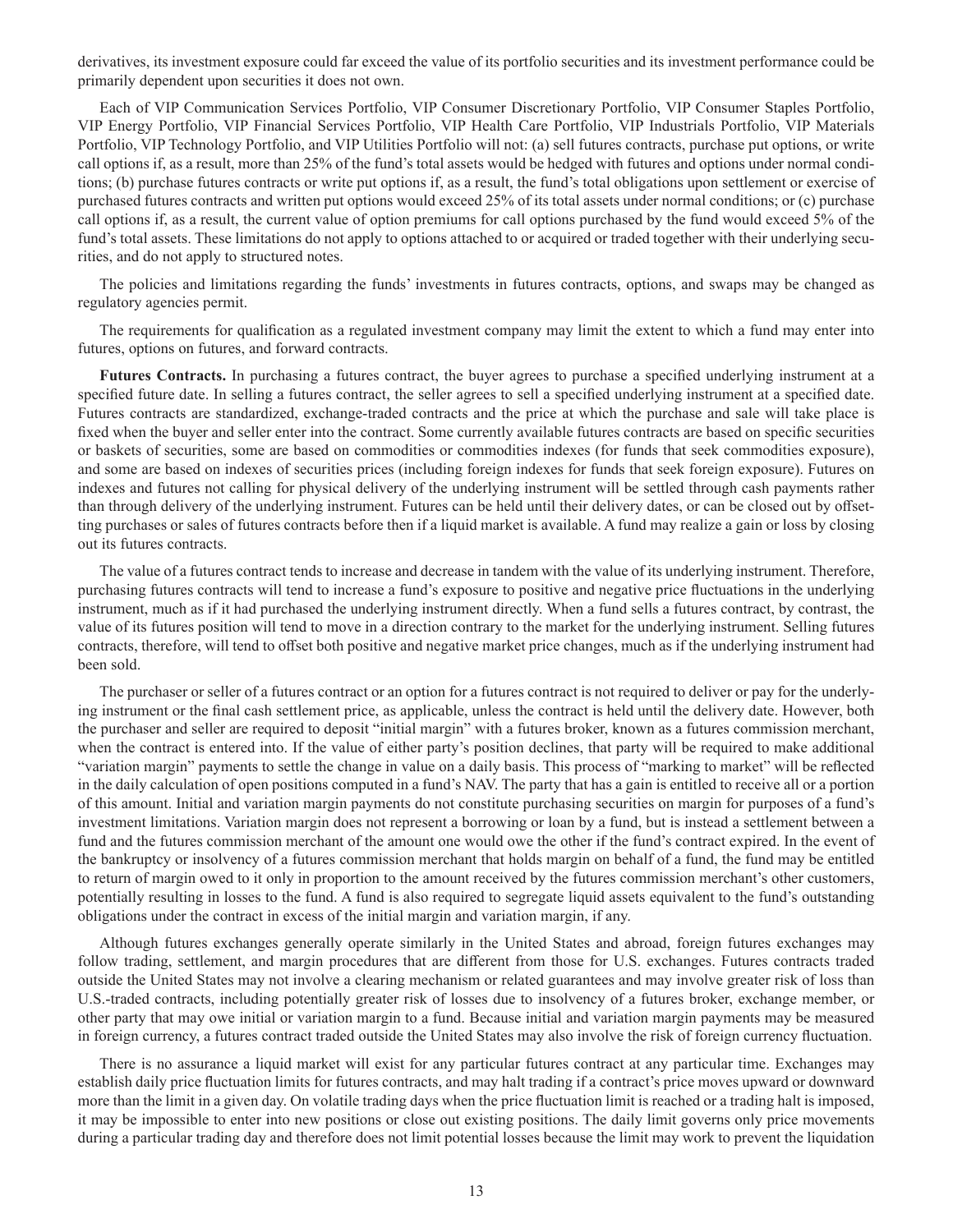of unfavorable positions. For example, futures prices have occasionally moved to the daily limit for several consecutive trading days with little or no trading, thereby preventing prompt liquidation of positions and subjecting some holders of futures contracts to substantial losses.

If the market for a contract is not liquid because of price fluctuation limits or other market conditions, it could prevent prompt liquidation of unfavorable positions, and potentially could require a fund to continue to hold a position until delivery or expiration regardless of changes in its value. As a result, a fund's access to other assets held to cover its futures positions could also be impaired. These risks may be heightened for commodity futures contracts, which have historically been subject to greater price volatility than exists for instruments such as stocks and bonds.

Because there are a limited number of types of exchange-traded futures contracts, it is likely that the standardized contracts available will not match a fund's current or anticipated investments exactly. A fund may invest in futures contracts based on securities with different issuers, maturities, or other characteristics from the securities in which the fund typically invests, which involves a risk that the futures position will not track the performance of the fund's other investments.

Futures prices can also diverge from the prices of their underlying instruments, even if the underlying instruments match a fund's investments well. Futures prices are affected by such factors as current and anticipated short-term interest rates, changes in volatility of the underlying instrument, and the time remaining until expiration of the contract, which may not affect security prices the same way. Imperfect correlation may also result from differing levels of demand in the futures markets and the securities markets, from structural differences in how futures and securities are traded, or from imposition of daily price fluctuation limits or trading halts. A fund may purchase or sell futures contracts with a greater or lesser value than the securities it wishes to hedge or intends to purchase in order to attempt to compensate for differences in volatility between the contract and the securities, although this may not be successful in all cases. If price changes in a fund's futures positions are poorly correlated with its other investments, the positions may fail to produce anticipated gains or result in losses that are not offset by gains in other investments. In addition, the price of a commodity futures contract can reflect the storage costs associated with the purchase of the physical commodity.

Futures contracts on U.S. Government securities historically have reacted to an increase or decrease in interest rates in a manner similar to the manner in which the underlying U.S. Government securities reacted. To the extent, however, that a fund enters into such futures contracts, the value of these futures contracts will not vary in direct proportion to the value of the fund's holdings of U.S. Government securities. Thus, the anticipated spread between the price of the futures contract and the hedged security may be distorted due to differences in the nature of the markets. The spread also may be distorted by differences in initial and variation margin requirements, the liquidity of such markets and the participation of speculators in such markets.

**Options.** By purchasing a put option, the purchaser obtains the right (but not the obligation) to sell the option's underlying instrument at a fixed strike price. In return for this right, the purchaser pays the current market price for the option (known as the option premium). Options have various types of underlying instruments, including specific assets or securities, baskets of assets or securities, indexes of securities or commodities prices, and futures contracts (including commodity futures contracts). Options may be traded on an exchange or OTC. The purchaser may terminate its position in a put option by allowing it to expire or by exercising the option. If the option is allowed to expire, the purchaser will lose the entire premium. If the option is exercised, the purchaser completes the sale of the underlying instrument at the strike price. Depending on the terms of the contract, upon exercise, an option may require physical delivery of the underlying instrument or may be settled through cash payments. A purchaser may also terminate a put option position by closing it out in the secondary market at its current price, if a liquid secondary market exists.

The buyer of a typical put option can expect to realize a gain if the underlying instrument's price falls substantially. However, if the underlying instrument's price does not fall enough to offset the cost of purchasing the option, a put buyer can expect to suffer a loss (limited to the amount of the premium, plus related transaction costs).

The features of call options are essentially the same as those of put options, except that the purchaser of a call option obtains the right (but not the obligation) to purchase, rather than sell, the underlying instrument at the option's strike price. A call buyer typically attempts to participate in potential price increases of the underlying instrument with risk limited to the cost of the option if the underlying instrument's price falls. At the same time, the buyer can expect to suffer a loss if the underlying instrument's price does not rise sufficiently to offset the cost of the option.

The writer of a put or call option takes the opposite side of the transaction from the option's purchaser. In return for receipt of the premium, the writer assumes the obligation to pay or receive the strike price for the option's underlying instrument if the other party to the option chooses to exercise it. The writer may seek to terminate a position in a put option before exercise by closing out the option in the secondary market at its current price. If the secondary market is not liquid for a put option, however, the writer must continue to be prepared to pay the strike price while the option is outstanding, regardless of price changes. When writing an option on a futures contract, a fund will be required to make margin payments to a futures commission merchant as described above for futures contracts.

If the underlying instrument's price rises, a put writer would generally expect to profit, although its gain would be limited to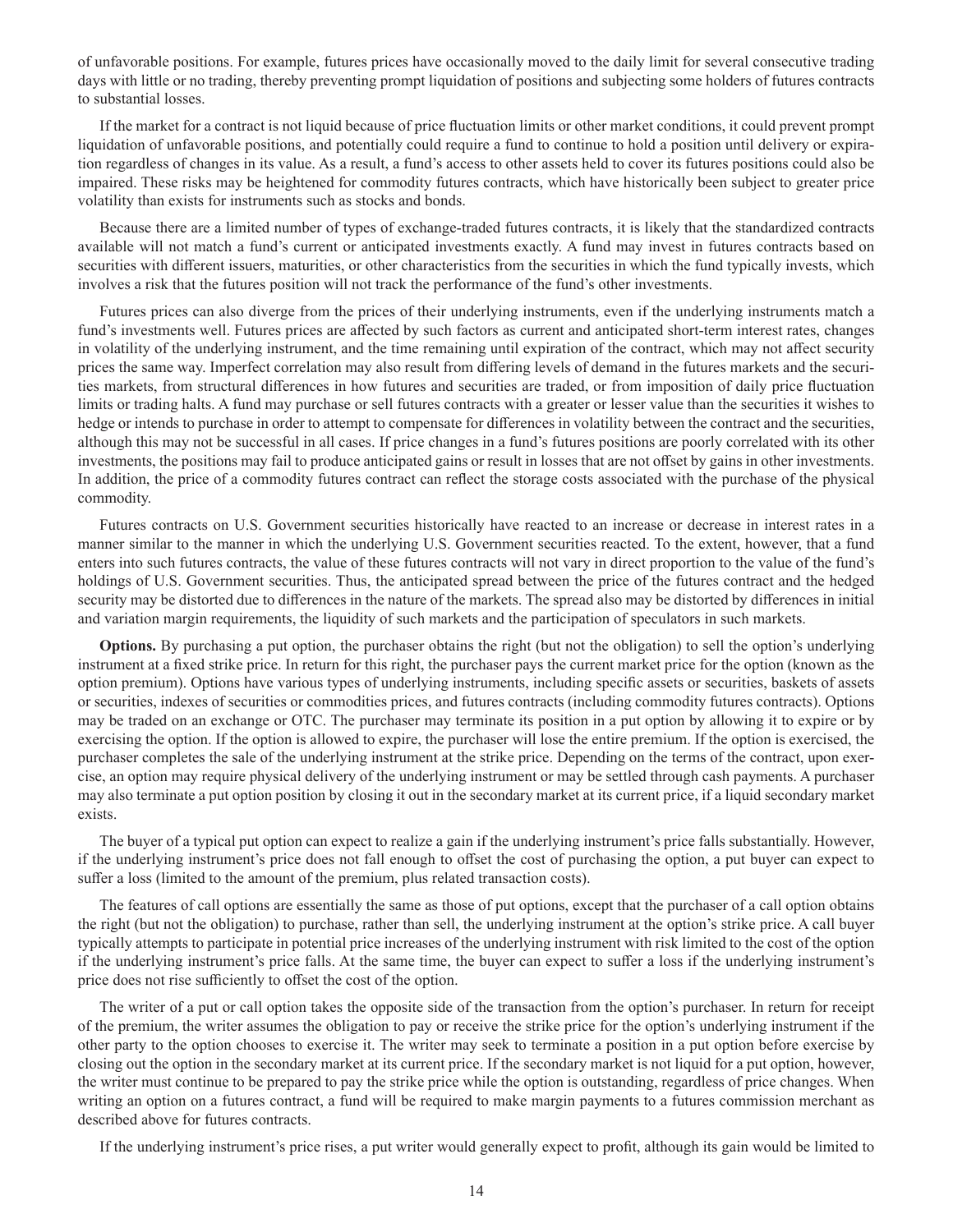the amount of the premium it received. If the underlying instrument's price remains the same over time, it is likely that the writer will also profit, because it should be able to close out the option at a lower price. If the underlying instrument's price falls, the put writer would expect to suffer a loss. This loss should be less than the loss from purchasing the underlying instrument directly, however, because the premium received for writing the option should mitigate the effects of the decline.

Writing a call option obligates the writer to sell or deliver the option's underlying instrument or make a net cash settlement payment, as applicable, in return for the strike price, upon exercise of the option. The characteristics of writing call options are similar to those of writing put options, except that writing calls generally is a profitable strategy if prices remain the same or fall. Through receipt of the option premium, a call writer should mitigate the effects of a price increase. At the same time, because a call writer must be prepared to deliver the underlying instrument or make a net cash settlement payment, as applicable, in return for the strike price, even if its current value is greater, a call writer gives up some ability to participate in price increases and, if a call writer does not hold the underlying instrument, a call writer's loss is theoretically unlimited.

Where a put or call option on a particular security is purchased to hedge against price movements in a related security, the price to close out the put or call option on the secondary market may move more or less than the price of the related security.

There is no assurance a liquid market will exist for any particular options contract at any particular time. Options may have relatively low trading volume and liquidity if their strike prices are not close to the underlying instrument's current price. In addition, exchanges may establish daily price fluctuation limits for exchange-traded options contracts, and may halt trading if a contract's price moves upward or downward more than the limit in a given day. On volatile trading days when the price fluctuation limit is reached or a trading halt is imposed, it may be impossible to enter into new positions or close out existing positions. If the market for a contract is not liquid because of price fluctuation limits or otherwise, it could prevent prompt liquidation of unfavorable positions, and potentially could require a fund to continue to hold a position until delivery or expiration regardless of changes in its value. As a result, a fund's access to other assets held to cover its options positions could also be impaired.

Unlike exchange-traded options, which are standardized with respect to the underlying instrument, expiration date, contract size, and strike price, the terms of OTC options (options not traded on exchanges) generally are established through negotiation with the other party to the option contract. While this type of arrangement allows the purchaser or writer greater flexibility to tailor an option to its needs, OTC options generally are less liquid and involve greater credit risk than exchange-traded options, which are backed by the clearing organization of the exchanges where they are traded.

Combined positions involve purchasing and writing options in combination with each other, or in combination with futures or forward contracts, to adjust the risk and return characteristics of the overall position. For example, purchasing a put option and writing a call option on the same underlying instrument would construct a combined position whose risk and return characteristics are similar to selling a futures contract. Another possible combined position would involve writing a call option at one strike price and buying a call option at a lower price, to reduce the risk of the written call option in the event of a substantial price increase. Because combined options positions involve multiple trades, they result in higher transaction costs and may be more difficult to open and close out.

A fund may also buy and sell options on swaps (swaptions), which are generally options on interest rate swaps. An option on a swap gives a party the right (but not the obligation) to enter into a new swap agreement or to extend, shorten, cancel or modify an existing contract at a specific date in the future in exchange for a premium. Depending on the terms of the particular option agreement, a fund will generally incur a greater degree of risk when it writes (sells) an option on a swap than it will incur when it purchases an option on a swap. When a fund purchases an option on a swap, it risks losing only the amount of the premium it has paid should it decide to let the option expire unexercised. However, when a fund writes an option on a swap, upon exercise of the option the fund will become obligated according to the terms of the underlying agreement. A fund that writes an option on a swap receives the premium and bears the risk of unfavorable changes in the preset rate on the underlying interest rate swap. Whether a fund's use of options on swaps will be successful in furthering its investment objective will depend on the adviser's ability to predict correctly whether certain types of investments are likely to produce greater returns than other investments. Options on swaps may involve risks similar to those discussed below in "Swap Agreements."

Because there are a limited number of types of exchange-traded options contracts, it is likely that the standardized contracts available will not match a fund's current or anticipated investments exactly. A fund may invest in options contracts based on securities with different issuers, maturities, or other characteristics from the securities in which the fund typically invests, which involves a risk that the options position will not track the performance of the fund's other investments.

Options prices can also diverge from the prices of their underlying instruments, even if the underlying instruments match a fund's investments well. Options prices are affected by such factors as current and anticipated short-term interest rates, changes in volatility of the underlying instrument, and the time remaining until expiration of the contract, which may not affect security prices the same way. Imperfect correlation may also result from differing levels of demand in the options and futures markets and the securities markets, from structural differences in how options and futures and securities are traded, or from imposition of daily price fluctuation limits or trading halts. A fund may purchase or sell options contracts with a greater or lesser value than the securities it wishes to hedge or intends to purchase in order to attempt to compensate for differences in volatility between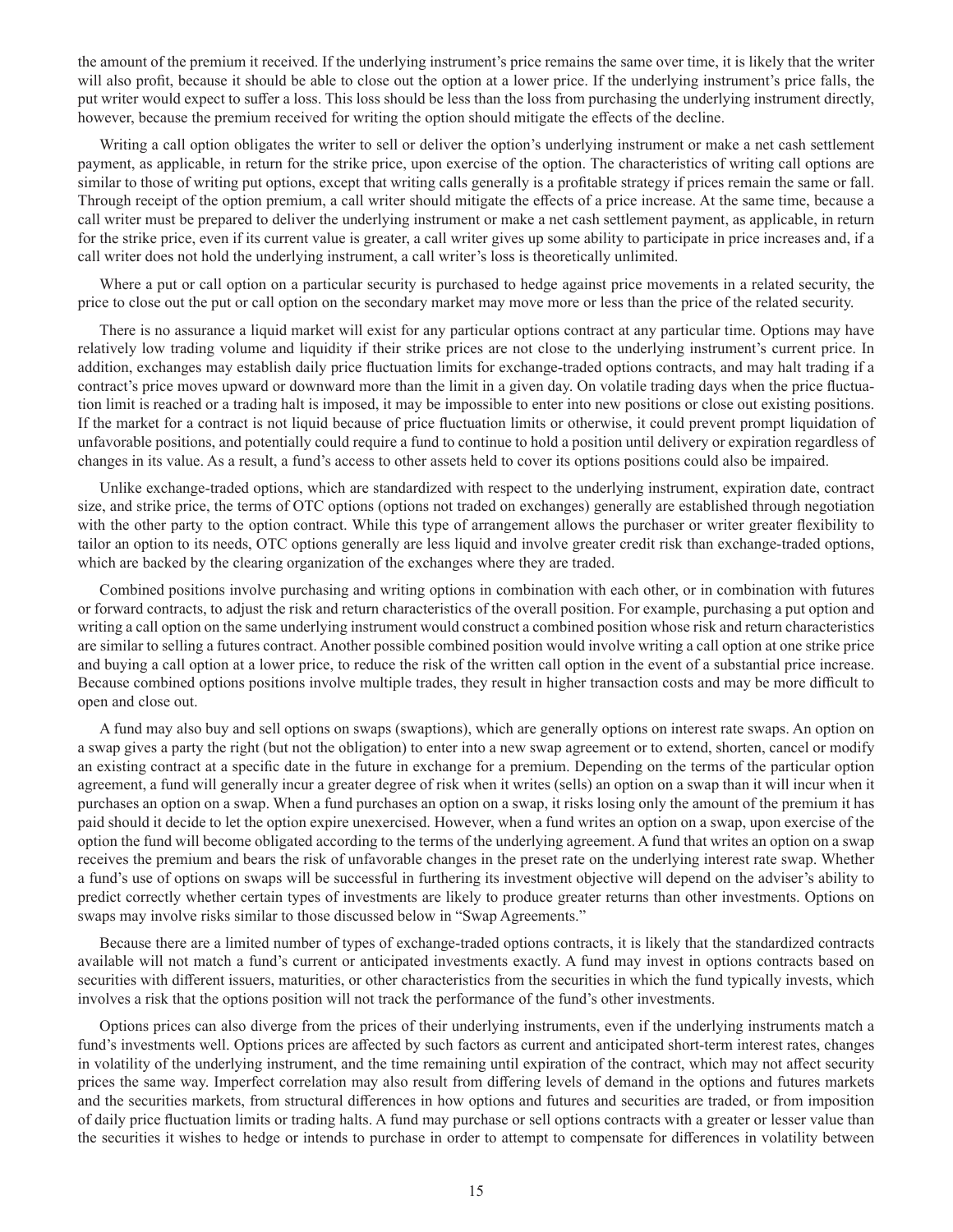the contract and the securities, although this may not be successful in all cases. If price changes in a fund's options positions are poorly correlated with its other investments, the positions may fail to produce anticipated gains or result in losses that are not offset by gains in other investments.

**Swap Agreements.** Swap agreements are two-party contracts entered into primarily by institutional investors. Cleared swaps are transacted through futures commission merchants that are members of central clearinghouses with the clearinghouse serving as a central counterparty similar to transactions in futures contracts. In a standard "swap" transaction, two parties agree to exchange one or more payments based, for example, on the returns (or differentials in rates of return) earned or realized on particular predetermined investments or instruments (such as securities, commodities, indexes, or other financial or economic interests). The gross payments to be exchanged between the parties are calculated with respect to a notional amount, which is the predetermined dollar principal of the trade representing the hypothetical underlying quantity upon which payment obligations are computed.

Swap agreements can take many different forms and are known by a variety of names. Depending on how they are used, swap agreements may increase or decrease the overall volatility of a fund's investments and its share price and, if applicable, its yield. Swap agreements are subject to liquidity risk, meaning that a fund may be unable to sell a swap contract to a third party at a favorable price. Certain standardized swap transactions are currently subject to mandatory central clearing or may be eligible for voluntary central clearing. Central clearing is expected to decrease counterparty risk and increase liquidity compared to uncleared swaps because central clearing interposes the central clearinghouse as the counterpart to each participant's swap. However, central clearing does not eliminate counterparty risk or illiquidity risk entirely. In addition depending on the size of a fund and other factors, the margin required under the rules of a clearinghouse and by a clearing member futures commission merchant may be in excess of the collateral required to be posted by a fund to support its obligations under a similar uncleared swap. It is expected, however, that regulators will adopt rules imposing certain margin requirements, including minimums, on uncleared swaps in the near future, which could reduce the distinction.

A total return swap is a contract whereby one party agrees to make a series of payments to another party based on the change in the market value of the assets underlying such contract (which can include a security or other instrument, commodity, index or baskets thereof) during the specified period. In exchange, the other party to the contract agrees to make a series of payments calculated by reference to an interest rate and/or some other agreed-upon amount (including the change in market value of other underlying assets). A fund may use total return swaps to gain exposure to an asset without owning it or taking physical custody of it. For example, a fund investing in total return commodity swaps will receive the price appreciation of a commodity, commodity index or portion thereof in exchange for payment of an agreed-upon fee.

In a credit default swap, the credit default protection buyer makes periodic payments, known as premiums, to the credit default protection seller. In return the credit default protection seller will make a payment to the credit default protection buyer upon the occurrence of a specified credit event. A credit default swap can refer to a single issuer or asset, a basket of issuers or assets or index of assets, each known as the reference entity or underlying asset. A fund may act as either the buyer or the seller of a credit default swap. A fund may buy or sell credit default protection on a basket of issuers or assets, even if a number of the underlying assets referenced in the basket are lower-quality debt securities. In an unhedged credit default swap, a fund buys credit default protection on a single issuer or asset, a basket of issuers or assets or index of assets without owning the underlying asset or debt issued by the reference entity. Credit default swaps involve greater and different risks than investing directly in the referenced asset, because, in addition to market risk, credit default swaps include liquidity, counterparty and operational risk.

Credit default swaps allow a fund to acquire or reduce credit exposure to a particular issuer, asset or basket of assets. If a swap agreement calls for payments by a fund, the fund must be prepared to make such payments when due. If a fund is the credit default protection seller, the fund will experience a loss if a credit event occurs and the credit of the reference entity or underlying asset has deteriorated. If a fund is the credit default protection buyer, the fund will be required to pay premiums to the credit default protection seller.

If the creditworthiness of a fund's swap counterparty declines, the risk that the counterparty may not perform could increase, potentially resulting in a loss to the fund. To limit the counterparty risk involved in swap agreements, a Fidelity® fund will enter into swap agreements only with counterparties that meet certain standards of creditworthiness.

A fund bears the risk of loss of the amount expected to be received under a swap agreement in the event of the default or bankruptcy of a swap agreement counterparty. In order to cover its outstanding obligations to a swap counterparty, a fund would generally be required to provide margin or collateral for the benefit of that counterparty. If a counterparty to a swap transaction becomes insolvent, the fund may be limited temporarily or permanently in exercising its right to the return of related fund assets designated as margin or collateral in an action against the counterparty.

Swap agreements are subject to the risk that the market value of the instrument will change in a way detrimental to a fund's interest. A fund bears the risk that an adviser will not accurately forecast market trends or the values of assets, reference rates, indexes, or other economic factors in establishing swap positions for a fund. If an adviser attempts to use a swap as a hedge against, or as a substitute for, a portfolio investment, a fund may be exposed to the risk that the swap will have or will develop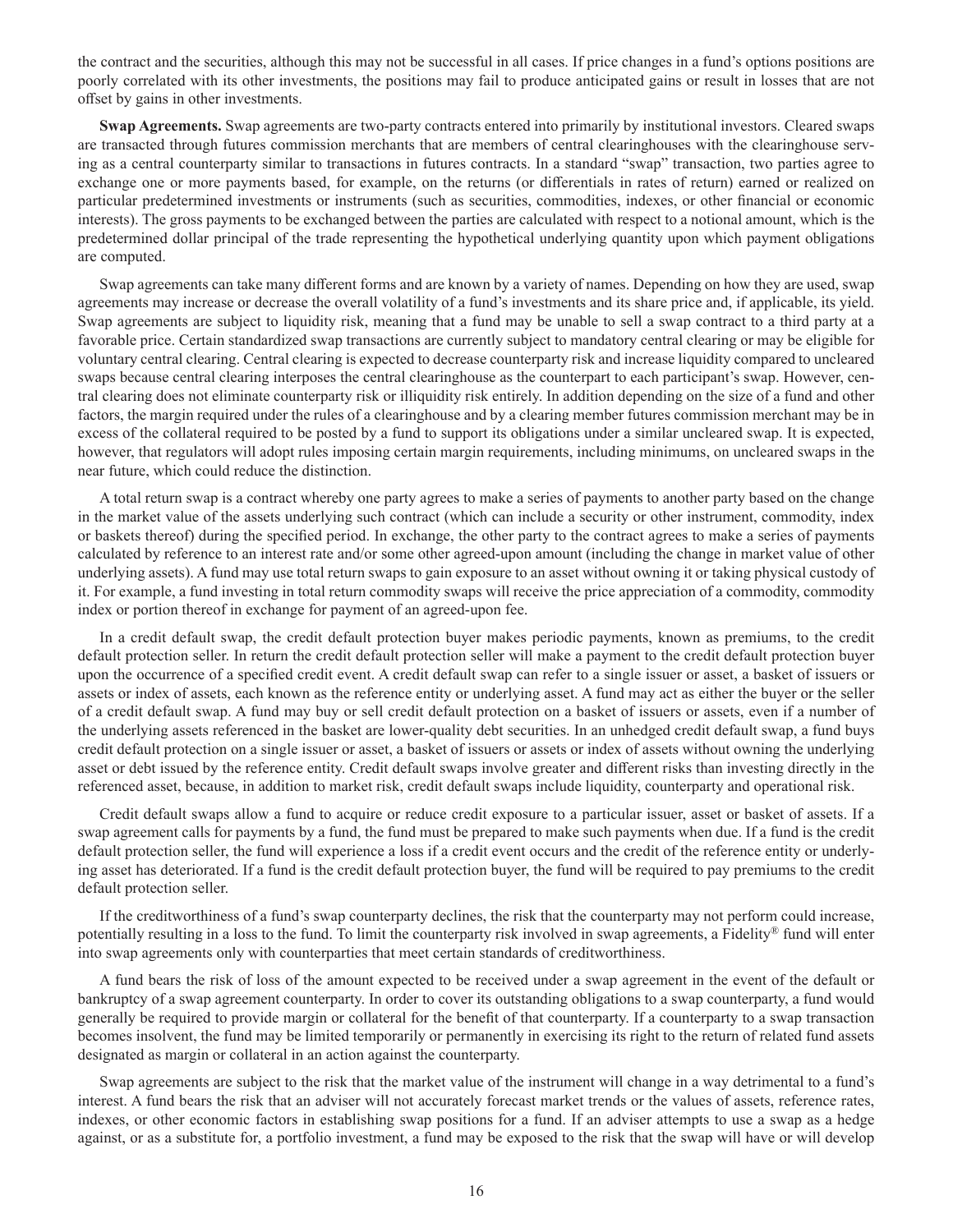imperfect or no correlation with the portfolio investment, which could cause substantial losses for a fund. While hedging strategies involving swap instruments can reduce the risk of loss, they can also reduce the opportunity for gain or even result in losses by offsetting favorable price movements in other fund investments. Swaps are complex and often valued subjectively.

**Hybrid and Preferred Securities.** A hybrid security may be a debt security, warrant, convertible security, certificate of deposit or other evidence of indebtedness on which the value of the interest on or principal of which is determined by reference to changes in the value of a reference instrument or financial strength of a reference entity (*e.g.,* a security or other financial instrument, asset, currency, interest rate, commodity, index, or business entity such as a financial institution). Another example is contingent convertible securities, which are fixed income securities that, under certain circumstances, either convert into common stock of the issuer or undergo a principal write-down by a predetermined percentage if the issuer's capital ratio falls below a predetermined trigger level. The liquidation value of such a security may be reduced upon a regulatory action and without the need for a bankruptcy proceeding. Preferred securities may take the form of preferred stock and represent an equity or ownership interest in an issuer that pays dividends at a specified rate and that has precedence over common stock in the payment of dividends. In the event an issuer is liquidated or declares bankruptcy, the claims of owners of bonds generally take precedence over the claims of those who own preferred and common stock.

The risks of investing in hybrid and preferred securities reflect a combination of the risks of investing in securities, options, futures and currencies. An investment in a hybrid or preferred security may entail significant risks that are not associated with a similar investment in a traditional debt or equity security. The risks of a particular hybrid or preferred security will depend upon the terms of the instrument, but may include the possibility of significant changes in the value of any applicable reference instrument. Such risks may depend upon factors unrelated to the operations or credit quality of the issuer of the hybrid or preferred security. Hybrid and preferred securities are potentially more volatile and carry greater market and liquidity risks than traditional debt or equity securities. Also, the price of the hybrid or preferred security and any applicable reference instrument may not move in the same direction or at the same time. In addition, because hybrid and preferred securities may be traded over-the-counter or in bilateral transactions with the issuer of the security, hybrid and preferred securities may be subject to the creditworthiness of the counterparty of the security and their values may decline substantially if the counterparty's creditworthiness deteriorates. In addition, uncertainty regarding the tax and regulatory treatment of hybrid and preferred securities may reduce demand for such securities and tax and regulatory considerations may limit the extent of a fund's investments in certain hybrid and preferred securities.

**Illiquid Investments** means any investment that cannot be sold or disposed of in current market conditions in seven calendar days or less without the sale or disposition significantly changing the market value of the investment. Difficulty in selling or disposing of illiquid investments may result in a loss or may be costly to a fund. Illiquid securities may include (1) repurchase agreements maturing in more than seven days without demand/redemption features, (2) OTC options and certain other derivatives, (3) private placements, (4) securities traded on markets and exchanges with structural constraints, and (5) loan participations.

Under the supervision of the Board of Trustees, a Fidelity® fund's adviser classifies the liquidity of the fund's investments and monitors the extent of funds' illiquid investments.

Various market, trading and investment-specific factors may be considered in determining the liquidity of a fund's investments including, but not limited to (1) the existence of an active trading market, (2) the nature of the security and the market in which it trades, (3) the number, diversity, and quality of dealers and prospective purchasers in the marketplace, (4) the frequency, volume, and volatility of trade and price quotations, (5) bid-ask spreads, (6) dates of issuance and maturity, (7) demand, put or tender features, and (8) restrictions on trading or transferring the investment.

Fidelity classifies certain investments as illiquid based upon these criteria. Fidelity also monitors for certain market, trading and investment-specific events that may cause Fidelity to re-evaluate an investment's liquidity status and may lead to an investment being classified as illiquid. In addition, Fidelity uses a third-party to assist with the liquidity classifications of the fund's investments, which includes calculating the time to sell and settle a specified size position in a particular investment without the sale significantly changing the market value of the investment.

**Increasing Government Debt.** The total public debt of the United States and other countries around the globe as a percent of gross domestic product has grown rapidly since the beginning of the 2008 financial downturn. Although high debt levels do not necessarily indicate or cause economic problems, they may create certain systemic risks if sound debt management practices are not implemented.

A high national debt level may increase market pressures to meet government funding needs, which may drive debt cost higher and cause a country to sell additional debt, thereby increasing refinancing risk. A high national debt also raises concerns that a government will not be able to make principal or interest payments when they are due. In the worst case, unsustainable debt levels can decline the valuation of currencies, and can prevent a government from implementing effective counter-cyclical fiscal policy in economic downturns.

On August 5, 2011, Standard & Poor's Ratings Services lowered its long-term sovereign credit rating on the United States one level to "AA+" from "AAA." While Standard & Poor's Ratings Services affirmed the United States' short-term sovereign credit rating as "A-1+," there is no guarantee that Standard & Poor's Ratings Services will not decide to lower this rating in the future.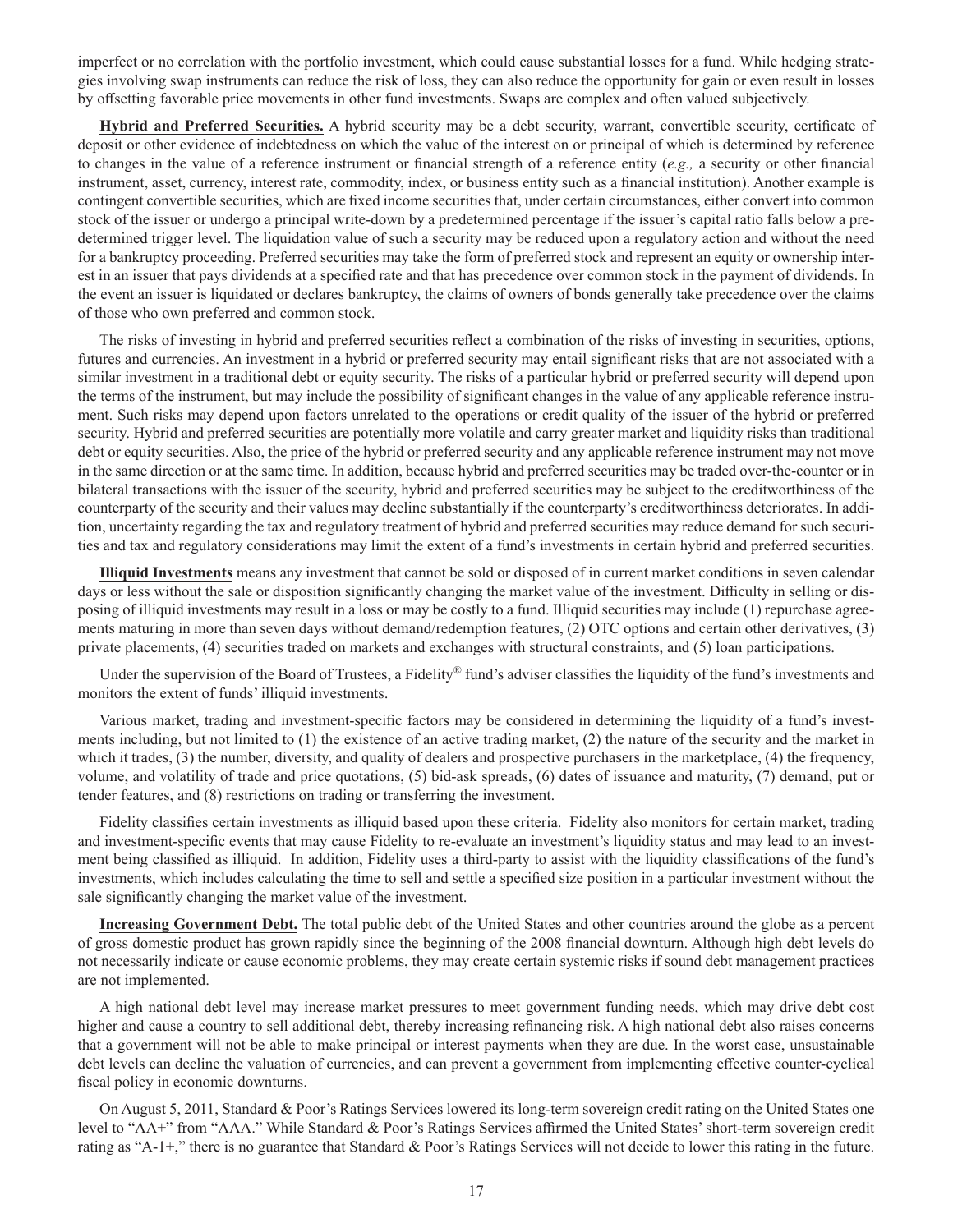Standard & Poor's Ratings Services stated that its decision was prompted by its view on the rising public debt burden and its perception of greater policymaking uncertainty. The market prices and yields of securities supported by the full faith and credit of the U.S. Government may be adversely affected by Standard & Poor's Ratings Services decisions to downgrade the long-term sovereign credit rating of the United States.

**Indexed Securities** are instruments whose prices are indexed to the prices of other securities, securities indexes, or other financial indicators. Indexed securities typically, but not always, are debt securities or deposits whose values at maturity or coupon rates are determined by reference to a specific instrument, statistic, or measure.

Indexed securities also include commercial paper, certificates of deposit, and other fixed-income securities whose values at maturity or coupon interest rates are determined by reference to the returns of particular stock indexes. Indexed securities can be affected by stock prices as well as changes in interest rates and the creditworthiness of their issuers and may not track the indexes as accurately as direct investments in the indexes.

Gold-indexed securities typically provide for a maturity value that depends on the price of gold, resulting in a security whose price tends to rise and fall together with gold prices.

Currency-indexed securities typically are short-term to intermediate-term debt securities whose maturity values or interest rates are determined by reference to the values of one or more specified foreign currencies, and may offer higher yields than U.S. dollar-denominated securities. Currency-indexed securities may be positively or negatively indexed; that is, their maturity value may increase when the specified currency value increases, resulting in a security that performs similarly to a foreign-denominated instrument, or their maturity value may decline when foreign currencies increase, resulting in a security whose price characteristics are similar to a put on the underlying currency. Currency-indexed securities may also have prices that depend on the values of a number of different foreign currencies relative to each other.

The performance of indexed securities depends to a great extent on the performance of the instrument or measure to which they are indexed, and may also be influenced by interest rate changes in the United States and abroad. Indexed securities may be more volatile than the underlying instruments or measures. Indexed securities are also subject to the credit risks associated with the issuer of the security, and their values may decline substantially if the issuer's creditworthiness deteriorates. Recent issuers of indexed securities have included banks, corporations, and certain U.S. Government agencies.

VIP Energy Portfolio may purchase securities indexed to the price of precious metals as an alternative to direct investment in precious metals. Because the value of these securities is directly linked to the price of gold or other precious metals, they involve risks and pricing characteristics similar to direct investments in precious metals. The fund will purchase precious metals-indexed securities only when its adviser is satisfied with the creditworthiness of the issuers liable for payment. The securities generally will earn a nominal rate of interest while held by the fund, and may have maturities of one year or more. In addition, the securities may be subject to being put by the fund to the issuer, with payment to be received on no more than seven days' notice. The put feature would ensure the liquidity of the notes in the absence of an active secondary market.

**Insolvency of Issuers, Counterparties, and Intermediaries.** Issuers of fund portfolio securities or counterparties to fund transactions that become insolvent or declare bankruptcy can pose special investment risks. In each circumstance, risk of loss, valuation uncertainty, increased illiquidity, and other unpredictable occurrences may negatively impact an investment. Each of these risks may be amplified in foreign markets, where security trading, settlement, and custodial practices can be less developed than those in the U.S. markets, and bankruptcy laws differ from those of the U.S.

As a general matter, if the issuer of a fund portfolio security is liquidated or declares bankruptcy, the claims of owners of bonds and preferred stock have priority over the claims of common stock owners. These events can negatively impact the value of the issuer's securities and the results of related proceedings can be unpredictable.

If a counterparty to a fund transaction, such as a swap transaction, a short sale, a borrowing, or other complex transaction becomes insolvent, the fund may be limited in its ability to exercise rights to obtain the return of related fund assets or in exercising other rights against the counterparty. Uncertainty may also arise upon the insolvency of a securities or commodities intermediary such as a broker-dealer or futures commission merchant with which a fund has pending transactions. In addition, insolvency and liquidation proceedings take time to resolve, which can limit or preclude a fund's ability to terminate a transaction or obtain related assets or collateral in a timely fashion. If an intermediary becomes insolvent, while securities positions and other holdings may be protected by U.S. or foreign laws, it is sometimes difficult to determine whether these protections are available to specific trades based on the circumstances. Receiving the benefit of these protections can also take time to resolve, which may result in illiquid positions.

**Interfund Borrowing and Lending Program.** Pursuant to an exemptive order issued by the SEC, a Fidelity® fund may lend money to, and borrow money from, other funds advised by FMR or its affiliates. A Fidelity® fund will borrow through the program only when the costs are equal to or lower than the costs of bank loans. A Fidelity® fund will lend through the program only when the returns are higher than those available from an investment in repurchase agreements. Interfund loans and borrowings normally extend overnight, but can have a maximum duration of seven days. Loans may be called on one day's notice. A Fidelity®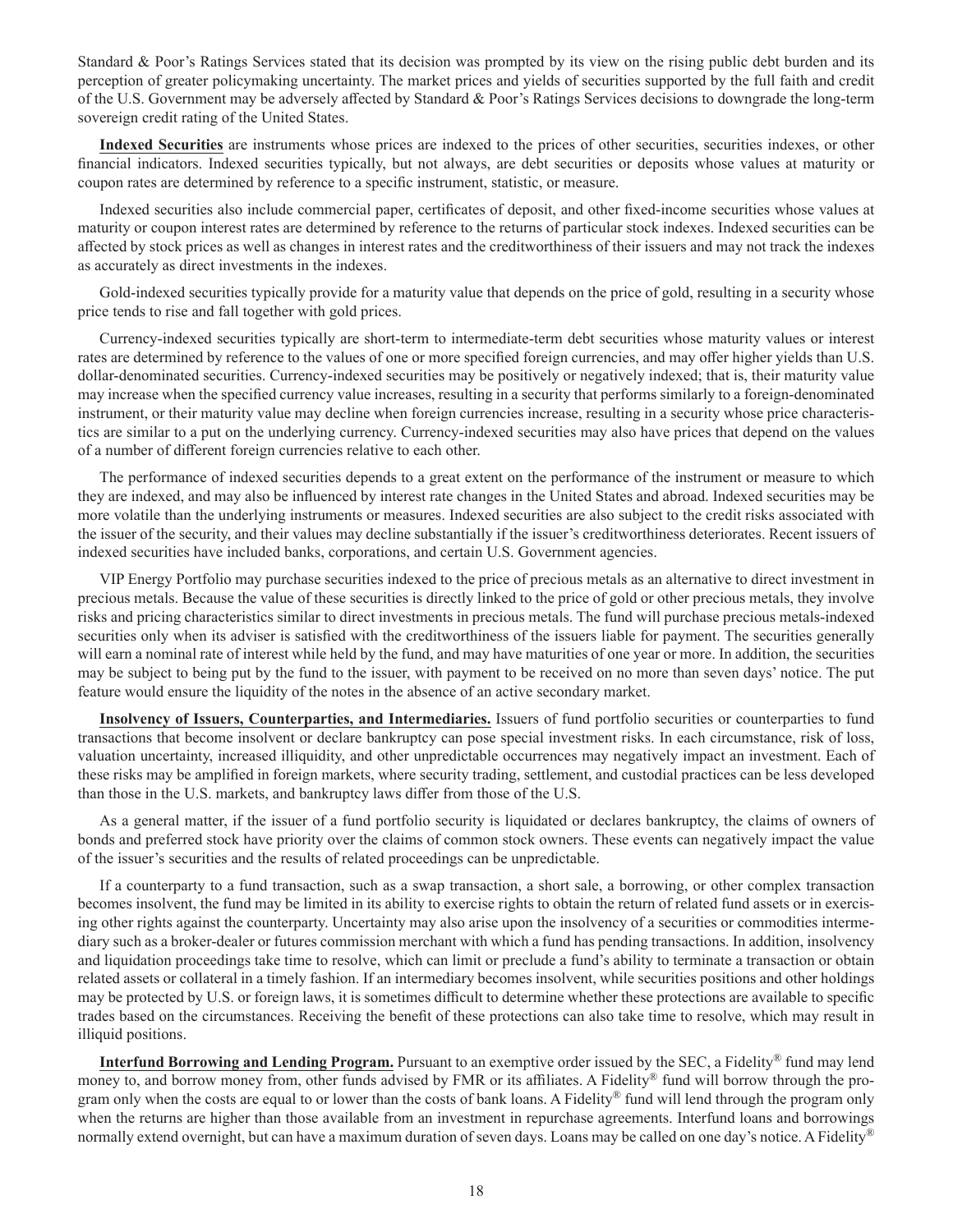fund may have to borrow from a bank at a higher interest rate if an interfund loan is called or not renewed. Any delay in repayment to a lending fund could result in a lost investment opportunity or additional borrowing costs.

**Investment-Grade Debt Securities.** Investment-grade debt securities include all types of debt instruments that are of medium and high-quality. Investment-grade debt securities include repurchase agreements collateralized by U.S. Government securities as well as repurchase agreements collateralized by equity securities, non-investment-grade debt, and all other instruments in which a fund can perfect a security interest, provided the repurchase agreement counterparty has an investment-grade rating. Some investment-grade debt securities may possess speculative characteristics and may be more sensitive to economic changes and to changes in the financial conditions of issuers. An investment-grade rating means the security or issuer is rated investmentgrade by a credit rating agency registered as a nationally recognized statistical rating organization (NRSRO) with the SEC (for example, Moody's Investors Service, Inc.), or is unrated but considered to be of equivalent quality by a fund's adviser. For purposes of determining the maximum maturity of an investment-grade debt security, an adviser may take into account normal settlement periods.

**Loans and Other Direct Debt Instruments.** Direct debt instruments are interests in amounts owed by a corporate, governmental, or other borrower to lenders or lending syndicates (loans and loan participations), to suppliers of goods or services (trade claims or other receivables), or to other parties. Direct debt instruments involve a risk of loss in case of default or insolvency of the borrower and may offer less legal protection to the purchaser in the event of fraud or misrepresentation, or there may be a requirement that a fund supply additional cash to a borrower on demand. A fund may acquire loans by buying an assignment of all or a portion of the loan from a lender or by purchasing a loan participation from a lender or other purchaser of a participation.

Lenders and purchasers of loans and other forms of direct indebtedness depend primarily upon the creditworthiness of the borrower and/or any collateral for payment of interest and repayment of principal. If scheduled interest or principal payments are not made, the value of the instrument may be adversely affected. Loans that are fully secured provide more protections than an unsecured loan in the event of failure to make scheduled interest or principal payments. However, there is no assurance that the liquidation of collateral from a secured loan would satisfy the borrower's obligation, or that the collateral could be liquidated. Indebtedness of borrowers whose creditworthiness is poor involves substantially greater risks and may be highly speculative. Different types of assets may be used as collateral for a fund's loans and there can be no assurance that a fund will correctly evaluate the value of the assets collateralizing the fund's loans. Borrowers that are in bankruptcy or restructuring may never pay off their indebtedness, or may pay only a small fraction of the amount owed. In any restructuring or bankruptcy proceedings relating to a borrower funded by a fund, a fund may be required to accept collateral with less value than the amount of the loan made by the fund to the borrower. Direct indebtedness of foreign countries also involves a risk that the governmental entities responsible for the repayment of the debt may be unable, or unwilling, to pay interest and repay principal when due.

Loans and other types of direct indebtedness (which a fund may originate, acquire or otherwise gain exposure to) may not be readily marketable and may be subject to restrictions on resale. Some indebtedness may be difficult to dispose of readily at what the Adviser believes to be a fair price. In addition, valuation of illiquid indebtedness involves a greater degree of judgment in determining a fund's net asset value than if that value were based on readily available market quotations, and could result in significant variations in a fund's daily share price. Some loan interests are traded among certain financial institutions and accordingly may be deemed liquid. As the market for different types of indebtedness develops, the liquidity of these instruments is expected to improve.

Direct lending and investments in loans through direct assignment of a financial institution's interests with respect to a loan may involve additional risks. For example, if a loan is foreclosed, the lender/purchaser could become part owner of any collateral, and would bear the costs and liabilities associated with owning and disposing of the collateral. In the event of a default by the borrower, a fund may have difficulty disposing of the assets used as collateral for a loan. In addition, a purchaser could be held liable as a co-lender. Direct debt instruments may also involve a risk of insolvency of the lending bank or other intermediary.

A loan is often administered by a bank or other financial institution that acts as agent for all holders. The agent administers the terms of the loan, as specified in the loan agreement. Unless, under the terms of the loan or other indebtedness, the purchaser has direct recourse against the borrower, the purchaser may have to rely on the agent to apply appropriate credit remedies against a borrower. If assets held by the agent for the benefit of a purchaser were determined to be subject to the claims of the agent's general creditors, the purchaser might incur certain costs and delays in realizing payment on the loan or loan participation and could suffer a loss of principal or interest. Direct loans are typically not administered by an underwriter or agent bank. The terms of direct loans are negotiated with borrowers in private transactions. Direct loans are not publicly traded and may not have a secondary market.

A fund may seek to dispose of loans in certain cases, to the extent possible, through selling participations in the loan. In that case, a fund would remain subject to certain obligations, which may result in expenses for a fund and certain additional risks.

Direct indebtedness may include letters of credit, revolving credit facilities, or other standby financing commitments that obligate lenders/purchasers, including a fund, to make additional cash payments on demand. These commitments may have the effect of requiring a lender/purchaser to increase its investment in a borrower at a time when it would not otherwise have done so,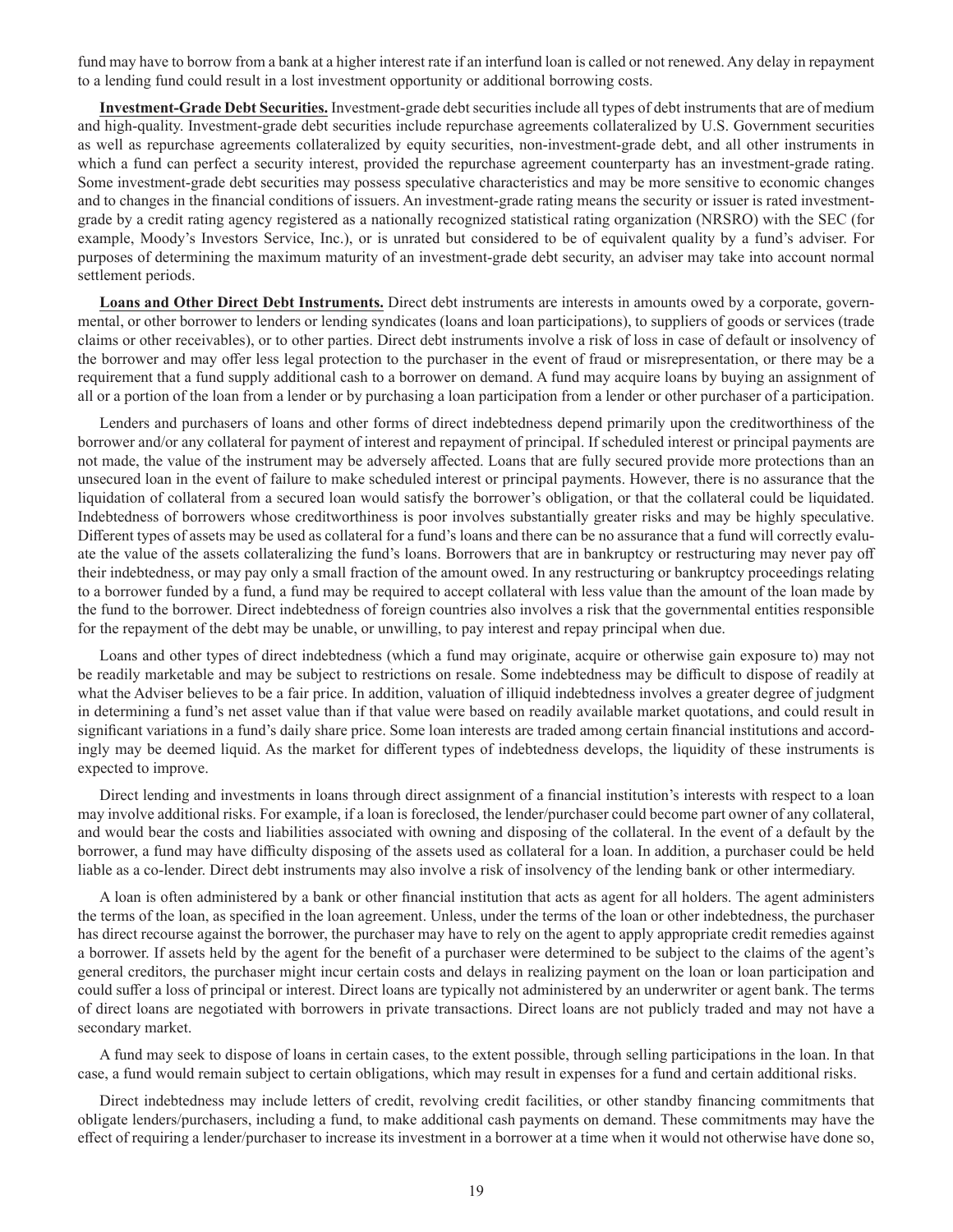even if the borrower's condition makes it unlikely that the amount will ever be repaid.

In the process of originating, buying, selling and holding loans, a fund may receive and/or pay certain fees. These fees are in addition to the interest payments received and may include facility, closing or upfront fees, commitment fees and commissions. A fund may receive or pay a facility, closing or upfront fee when it buys or sells a loan. A fund may receive a commitment fee throughout the life of the loan or as long as the fund remains invested in the loan (in addition to interest payments) for any unused portion of a committed line of credit. Other fees received by the fund may include prepayment fees, covenant waiver fees, ticking fees and/or modification fees. Legal fees related to the originating, buying, selling and holding loans may also be borne by the fund (including legal fees to assess conformity of a loan investment with 1940 Act provisions).

When engaging in direct lending, if permitted by its investment policies, a fund's performance may depend, in part, on the ability of the fund to originate loans on advantageous terms. A fund may compete with other lenders in originating and purchasing loans. Increased competition for, or a diminished available supply of, qualifying loans could result in lower yields on and/or less advantageous terms for such loans, which could reduce fund performance.

For a Fidelity® fund that limits the amount of total assets that it will invest in any one issuer or in issuers within the same industry, the fund generally will treat the borrower as the "issuer" of indebtedness held by the fund. In the case of loan participations where a bank or other lending institution serves as financial intermediary between a fund and the borrower, if the participation does not shift to the fund the direct debtor-creditor relationship with the borrower, SEC interpretations require a fund, in appropriate circumstances, to treat both the lending bank or other lending institution and the borrower as "issuers" for these purposes. Treating a financial intermediary as an issuer of indebtedness may restrict a fund's ability to invest in indebtedness related to a single financial intermediary, or a group of intermediaries engaged in the same industry, even if the underlying borrowers represent many different companies and industries.

A fund may choose, at its expense or in conjunction with others, to pursue litigation or otherwise to exercise its rights as a security holder to seek to protect the interests of security holders if it determines this to be in the best interest of the fund's shareholders.

If permitted by its investment policies, a fund may also obtain exposure to the lending activities described above indirectly through its investments in underlying Fidelity funds or other vehicles that may engage in such activities directly.

**Lower-Quality Debt Securities.** Lower-quality debt securities include all types of debt instruments that have poor protection with respect to the payment of interest and repayment of principal, or may be in default. These securities are often considered to be speculative and involve greater risk of loss or price changes due to changes in the issuer's capacity to pay. The market prices of lower-quality debt securities may fluctuate more than those of higher-quality debt securities and may decline significantly in periods of general economic difficulty, which may follow periods of rising interest rates.

The market for lower-quality debt securities may be thinner and less active than that for higher-quality debt securities, which can adversely affect the prices at which the former are sold. Adverse publicity and changing investor perceptions may affect the liquidity of lower-quality debt securities and the ability of outside pricing services to value lower-quality debt securities.

Because the risk of default is higher for lower-quality debt securities, research and credit analysis are an especially important part of managing securities of this type. Such analysis may focus on relative values based on factors such as interest or dividend coverage, asset coverage, earnings prospects, and the experience and managerial strength of the issuer, in an attempt to identify those issuers of high-yielding securities whose financial condition is adequate to meet future obligations, has improved, or is expected to improve in the future.

A fund may choose, at its expense or in conjunction with others, to pursue litigation or otherwise to exercise its rights as a security holder to seek to protect the interests of security holders if it determines this to be in the best interest of the fund's shareholders.

**Precious Metals.** Precious metals, such as gold, silver, platinum, and palladium, at times have been subject to substantial price fluctuations over short periods of time and may be affected by unpredictable monetary and political policies such as currency devaluations or revaluations, economic and social conditions within a country, trade imbalances, or trade or currency restrictions between countries. The prices of gold and other precious metals, however, are less subject to local and company-specific factors than securities of individual companies. As a result, precious metals may be more or less volatile in price than securities of companies engaged in precious metals-related businesses. Investments in precious metals can present concerns such as delivery, storage and maintenance, possible illiquidity, and the unavailability of accurate market valuations. Although precious metals can be purchased in any form, including bullion and coins, a Fidelity® fund intends to purchase only those forms of precious metals that are readily marketable and that can be stored in accordance with custody regulations applicable to mutual funds. A fund may incur higher custody and transaction costs for precious metals than for securities. Also, precious metals investments do not pay income.

For a fund to qualify as a regulated investment company under current federal tax law, gains from selling precious metals may not exceed 10% of the fund's gross income for its taxable year. This tax requirement could cause a fund to hold or sell precious metals or securities when it would not otherwise do so.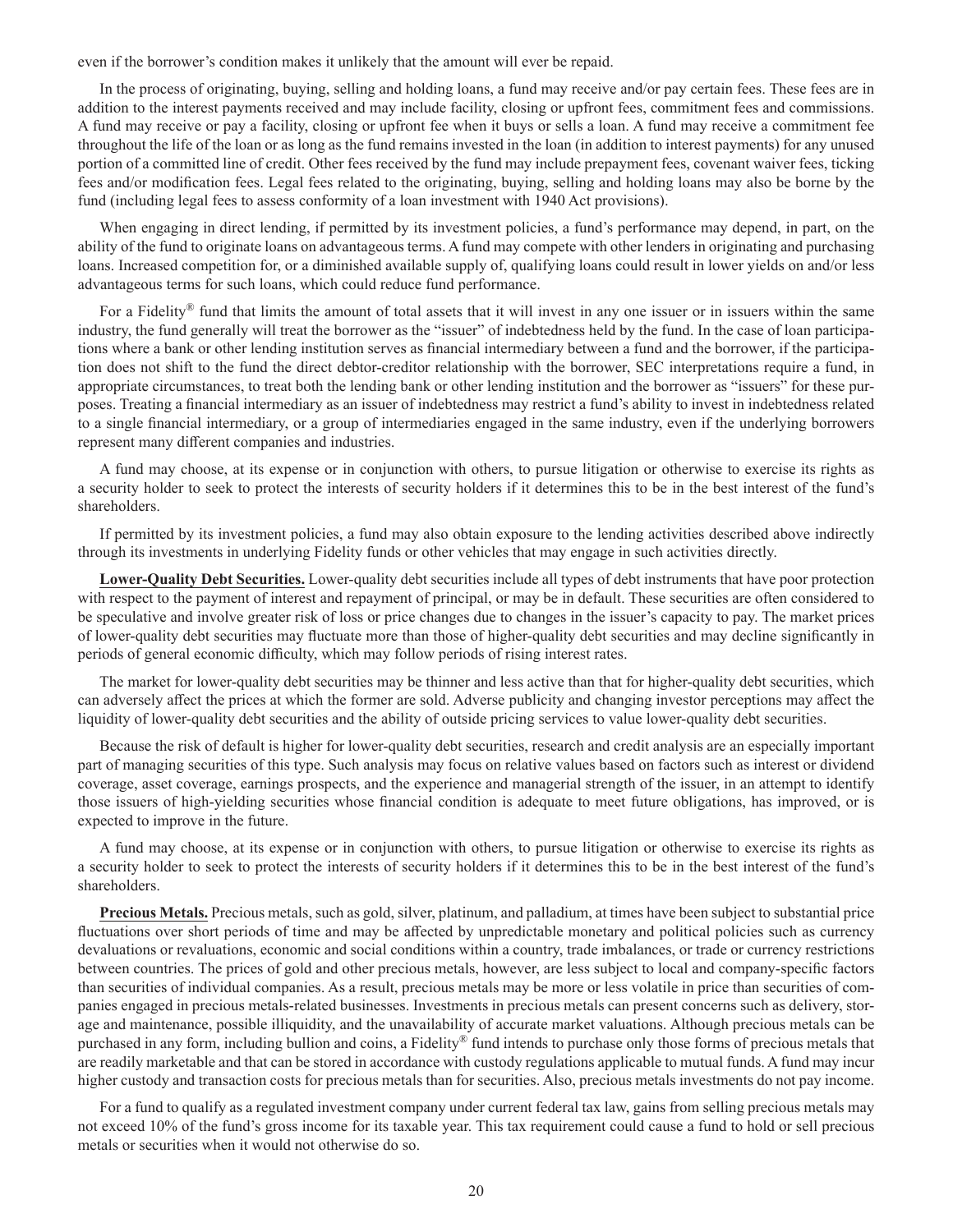**Real Estate Investment Trusts (REITs).** Equity REITs own real estate properties, while mortgage REITs make construction, development, and long-term mortgage loans. Their value may be affected by changes in the value of the underlying property of the trusts, the creditworthiness of the issuer, property taxes, interest rates, and tax and regulatory requirements, such as those relating to the environment. Both types of trusts are dependent upon management skill, are not diversified, and are subject to heavy cash flow dependency, defaults by borrowers, self-liquidation, and the possibility of failing to qualify for tax-free status of income under the Internal Revenue Code and failing to maintain exemption from the 1940 Act.

**Repurchase Agreements** involve an agreement to purchase a security and to sell that security back to the original seller at an agreed-upon price. The resale price reflects the purchase price plus an agreed-upon incremental amount which is unrelated to the coupon rate or maturity of the purchased security. As protection against the risk that the original seller will not fulfill its obligation, the securities are held in a separate account at a bank, marked-to-market daily, and maintained at a value at least equal to the sale price plus the accrued incremental amount. The value of the security purchased may be more or less than the price at which the counterparty has agreed to purchase the security. In addition, delays or losses could result if the other party to the agreement defaults or becomes insolvent. A fund may be limited in its ability to exercise its right to liquidate assets related to a repurchase agreement with an insolvent counterparty. A Fidelity<sup>®</sup> fund may engage in repurchase agreement transactions with parties whose creditworthiness has been reviewed and found satisfactory by the fund's adviser.

**Restricted Securities (including Private Placements)** are subject to legal restrictions on their sale. Difficulty in selling securities may result in a loss or be costly to a fund. Restricted securities, including private placements of private and public companies, generally can be sold in privately negotiated transactions, pursuant to an exemption from registration under the Securities Act of 1933 (1933 Act), or in a registered public offering. Where registration is required, the holder of a registered security may be obligated to pay all or part of the registration expense and a considerable period may elapse between the time it decides to seek registration and the time it may be permitted to sell a security under an effective registration statement. If, during such a period, adverse market conditions were to develop, the holder might obtain a less favorable price than prevailed when it decided to seek registration of the security.

**Reverse Repurchase Agreements.** In a reverse repurchase agreement, a fund sells a security to another party, such as a bank or broker-dealer, in return for cash and agrees to repurchase that security at an agreed-upon price and time. A Fidelity<sup>®</sup> fund may enter into reverse repurchase agreements with parties whose creditworthiness has been reviewed and found satisfactory by the fund's adviser. Such transactions may increase fluctuations in the market value of a fund's assets and, if applicable, a fund's yield, and may be viewed as a form of leverage.

**Securities Lending.** A Fidelity<sup>®</sup> fund may lend securities to parties such as broker-dealers or other institutions, including an affiliate, National Financial Services LLC (NFS). Securities lending allows a fund to retain ownership of the securities loaned and, at the same time, earn additional income. The borrower provides the fund with collateral in an amount at least equal to the value of the securities loaned. The fund seeks to maintain the ability to obtain the right to vote or consent on proxy proposals involving material events affecting securities loaned. If the borrower defaults on its obligation to return the securities loaned because of insolvency or other reasons, a fund could experience delays and costs in recovering the securities loaned or in gaining access to the collateral. These delays and costs could be greater for foreign securities. If a fund is not able to recover the securities loaned, the fund may sell the collateral and purchase a replacement investment in the market. The value of the collateral could decrease below the value of the replacement investment by the time the replacement investment is purchased. For a Fidelity® fund, loans will be made only to parties deemed by the fund's adviser to be in good standing and when, in the adviser's judgment, the income earned would justify the risks.

The Fidelity® funds have retained agents, including NFS, an affiliate of the funds, to act as securities lending agent. If NFS acts as securities lending agent for a fund, it is subject to the overall supervision of the fund's adviser, and NFS will administer the lending program in accordance with guidelines approved by the fund's Trustees.

Cash received as collateral through loan transactions may be invested in other eligible securities, including shares of a money market fund. Investing this cash subjects that investment, as well as the securities loaned, to market appreciation or depreciation.

**Securities of Other Investment Companies,** including shares of closed-end investment companies (which include business development companies (BDCs)), unit investment trusts, and open-end investment companies, represent interests in professionally managed portfolios that may invest in any type of instrument. Investing in other investment companies involves substantially the same risks as investing directly in the underlying instruments, but may involve additional expenses at the underlying investment company-level, such as portfolio management fees and operating expenses. Fees and expenses incurred indirectly by a fund as a result of its investment in shares of one or more other investment companies generally are referred to as "acquired fund fees and expenses" and may appear as a separate line item in a fund's prospectus fee table. For certain investment companies, such as BDCs, these expenses may be significant. Certain types of investment companies, such as closed-end investment companies, issue a fixed number of shares that trade on a stock exchange or over-the-counter at a premium or a discount to their NAV. Others are continuously offered at NAV, but may also be traded in the secondary market.

The securities of closed-end funds may be leveraged. As a result, a fund may be indirectly exposed to leverage through an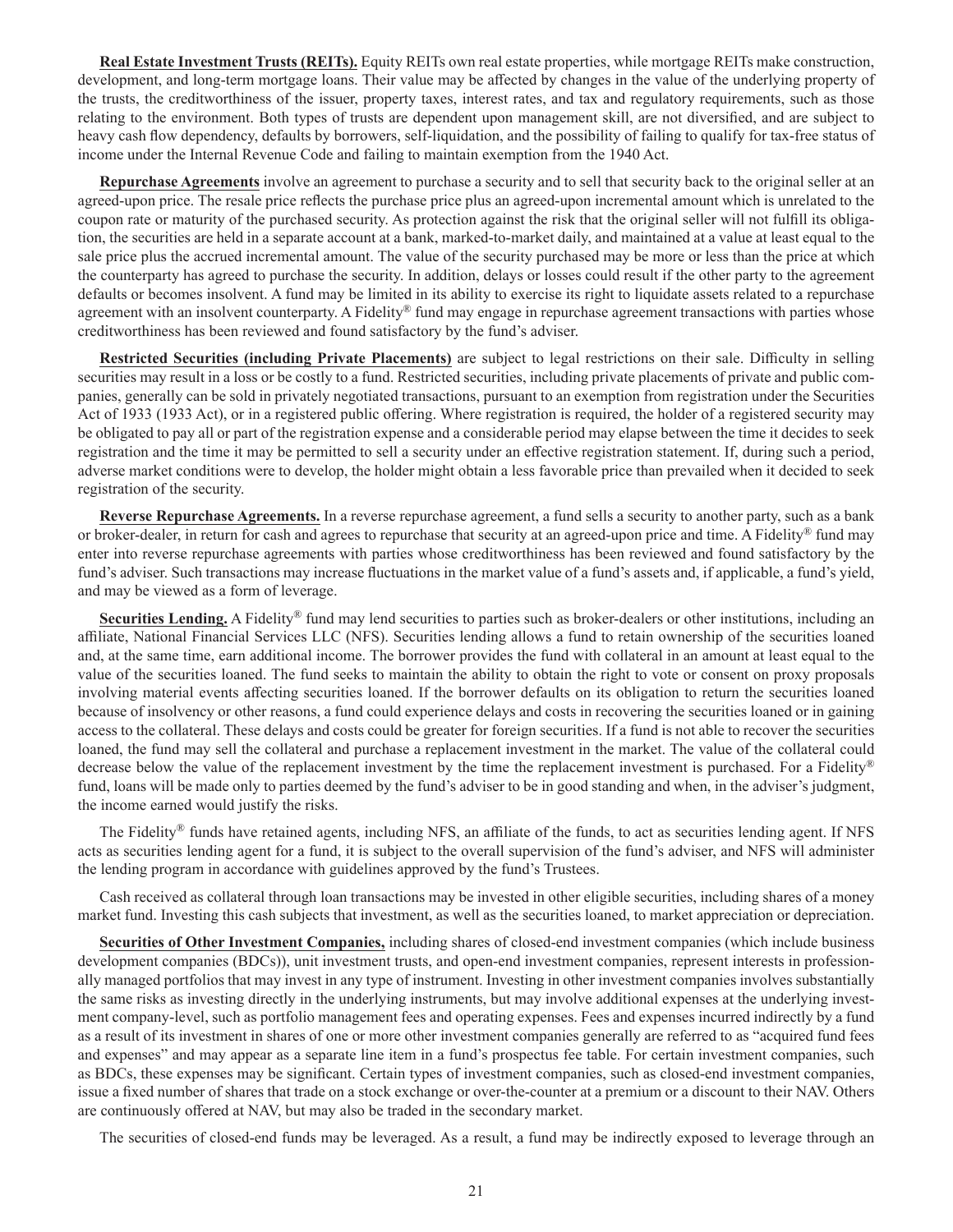investment in such securities. An investment in securities of closed-end funds that use leverage may expose a fund to higher volatility in the market value of such securities and the possibility that the fund's long-term returns on such securities will be diminished.

A fund's ability to invest in securities of other investment companies may be limited by federal securities laws. To the extent a fund acquires securities issued by unaffiliated investment companies, the Adviser's access to information regarding such underlying fund's portfolio may be limited and subject to such fund's policies regarding disclosure of fund holdings.

**Short Sales "Against the Box"** are short sales of securities that a fund owns or has the right to obtain (equivalent in kind or amount to the securities sold short). If a fund enters into a short sale against the box, it will be required to set aside securities equivalent in kind and amount to the securities sold short (or securities convertible or exchangeable into such securities) and will be required to hold such securities while the short sale is outstanding. A fund will incur transaction costs, including interest expenses, in connection with opening, maintaining, and closing short sales against the box.

**Special Purpose Acquisition Companies ("SPACs").** A fund may invest in stock, warrants, and other securities of SPACs or similar special purpose entities that pool money to seek potential acquisition opportunities. SPACs are collective investment structures formed to raise money in an initial public offering for the purpose of merging with or acquiring one or more operating companies (the "de-SPAC Transaction"). Until an acquisition is completed, a SPAC generally invests its assets in US government securities, money market securities and cash. In connection with a de-SPAC Transaction, the SPAC may complete a PIPE (private investment in public equity) offering with certain investors. A fund may enter into a contingent commitment with a SPAC to purchase PIPE shares if and when the SPAC completes its de-SPAC Transaction.

Because SPACs do not have an operating history or ongoing business other than seeking acquisitions, the value of their securities is particularly dependent on the ability of the SPAC's management to identify and complete a profitable acquisition. Some SPACs may pursue acquisitions only within certain industries or regions, which may increase the volatility of their prices. An investment in a SPAC is subject to a variety of risks, including that (i) an attractive acquisition or merger target may not be identified at all and the SPAC will be required to return any remaining monies to shareholders; (ii) an acquisition or merger once effected may prove unsuccessful and an investment in the SPAC may lose value; (iii) the values of investments in SPACs may be highly volatile and may depreciate significantly over time; (iv) no or only a thinly traded market for shares of or interests in a SPAC may develop, leaving a fund unable to sell its interest in a SPAC or to sell its interest only at a price below what the fund believes is the SPAC interest's intrinsic value; (v) any proposed merger or acquisition may be unable to obtain the requisite approval, if any, of shareholders; (vi) an investment in a SPAC may be diluted by additional later offerings of interests in the SPAC or by other investors exercising existing rights to purchase shares of the SPAC; (vii) the warrants or other rights with respect to the SPAC held by a fund may expire worthless or may be repurchased or retired by the SPAC at an unfavorable price; (viii) a fund may be delayed in receiving any redemption or liquidation proceeds from a SPAC to which it is entitled; and (ix) a significant portion of the monies raised by the SPAC for the purpose of identifying and effecting an acquisition or merger may be expended during the search for a target transaction.

Purchased PIPE shares will be restricted from trading until the registration statement for the shares is declared effective. Upon registration, the shares can be freely sold, but only pursuant to an effective registration statement or other exemption from registration. The securities issued by a SPAC, which are typically traded either in the over-the-counter market or on an exchange, may be considered illiquid, more difficult to value, and/or be subject to restrictions on resale.

**Structured Securities** (also called "structured notes") are derivative debt securities, the interest rate on or principal of which is determined by an unrelated indicator. The value of the interest rate on and/or the principal of structured securities is determined by reference to changes in the value of a reference instrument (*e.g.,* a security or other financial instrument, asset, currency, interest rate, commodity, or index) or the relative change in two or more reference instruments. A structured security may be positively, negatively, or both positively and negatively indexed; that is, its value or interest rate may increase or decrease if the value of the reference instrument increases. Similarly, its value or interest rate may increase or decrease if the value of the reference instrument decreases. Further, the change in the principal amount payable with respect to, or the interest rate of, a structured security may be calculated as a multiple of the percentage change (positive or negative) in the value of the underlying reference instrument(s); therefore, the value of such structured security may be very volatile. Structured securities may entail a greater degree of market risk than other types of debt securities because the investor bears the risk of the reference instrument. Structured securities may also be more volatile, less liquid, and more difficult to accurately price than less complex securities or more traditional debt securities. In addition, because structured securities generally are traded over-the-counter, structured securities are subject to the creditworthiness of the counterparty of the structured security, and their values may decline substantially if the counterparty's creditworthiness deteriorates.

**Temporary Defensive Policies.** Each of VIP Communication Services Portfolio, VIP Consumer Discretionary Portfolio, VIP Consumer Staples Portfolio, VIP Energy Portfolio, VIP Financial Services Portfolio, VIP Health Care Portfolio, VIP Industrials Portfolio, VIP Materials Portfolio, VIP Technology Portfolio, and VIP Utilities Portfolio reserves the right to invest without limitation in preferred stocks and investment-grade debt instruments for temporary, defensive purposes.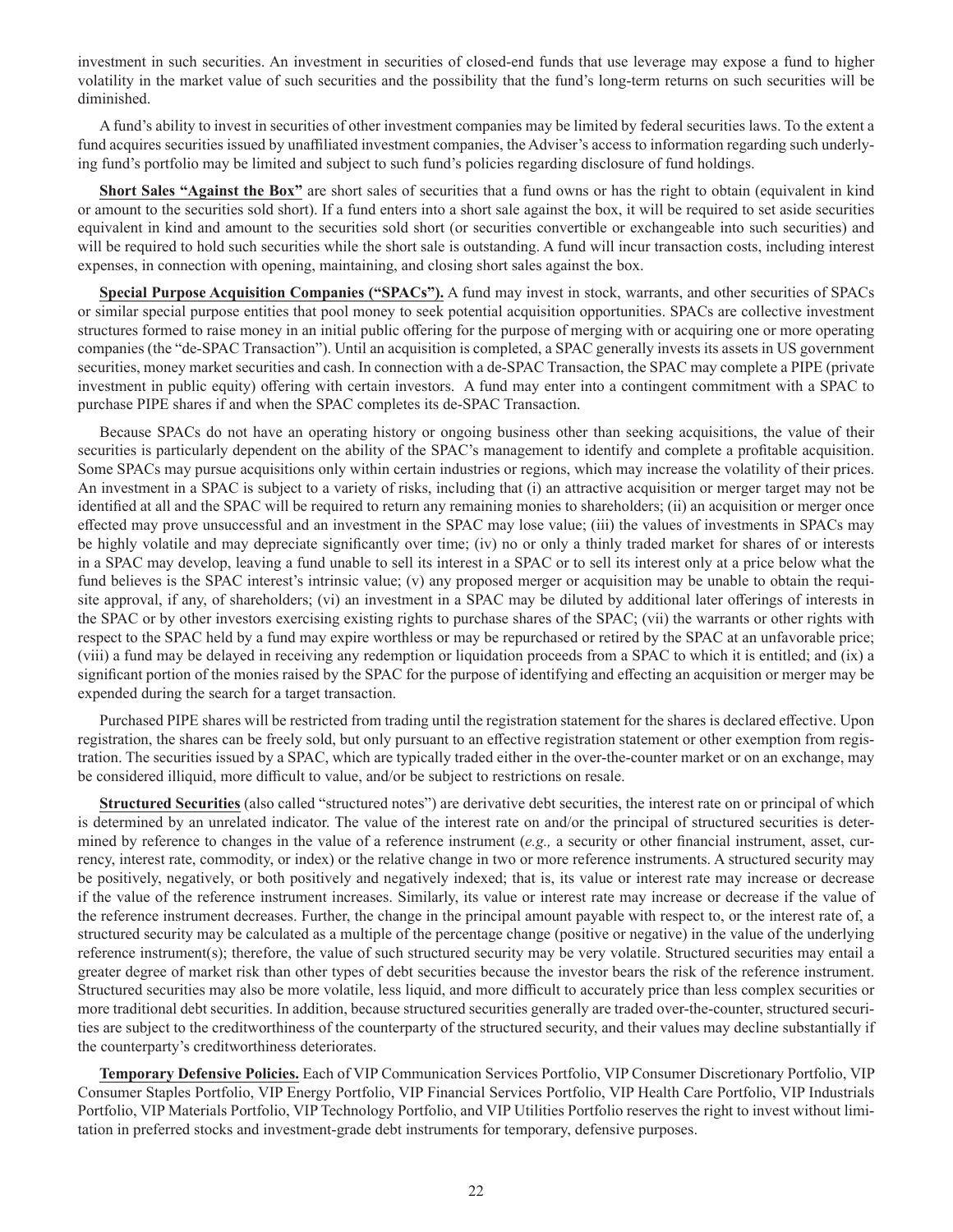**Transfer Agent Bank Accounts.** Proceeds from shareholder purchases of a Fidelity® fund may pass through a series of demand deposit bank accounts before being held at the fund's custodian. Redemption proceeds may pass from the custodian to the shareholder through a similar series of bank accounts.

If a bank account is registered to the transfer agent or an affiliate, who acts as an agent for the funds when opening, closing, and conducting business in the bank account, the transfer agent or an affiliate may invest overnight balances in the account in repurchase agreements. Any balances that are not invested in repurchase agreements remain in the bank account overnight. Any risks associated with such an account are investment risks of the funds. A fund faces the risk of loss of these balances if the bank becomes insolvent.

**Warrants.** Warrants are instruments which entitle the holder to buy an equity security at a specific price for a specific period of time. Changes in the value of a warrant do not necessarily correspond to changes in the value of its underlying security. The price of a warrant may be more volatile than the price of its underlying security, and a warrant may offer greater potential for capital appreciation as well as capital loss.

Warrants do not entitle a holder to dividends or voting rights with respect to the underlying security and do not represent any rights in the assets of the issuing company. A warrant ceases to have value if it is not exercised prior to its expiration date. These factors can make warrants more speculative than other types of investments.

**Zero Coupon Bonds** do not make interest payments; instead, they are sold at a discount from their face value and are redeemed at face value when they mature. Because zero coupon bonds do not pay current income, their prices can be more volatile than other types of fixed-income securities when interest rates change. In calculating a fund's dividend, a portion of the difference between a zero coupon bond's purchase price and its face value is considered income.

In addition to the investment policies and limitations discussed above, a fund is subject to the additional operational risk discussed below.

**Considerations Regarding Cybersecurity.** With the increased use of technologies such as the Internet to conduct business, a fund's service providers are susceptible to operational, information security and related risks. In general, cyber incidents can result from deliberate attacks or unintentional events and may arise from external or internal sources. Cyber attacks include, but are not limited to, gaining unauthorized access to digital systems (e.g., through "hacking" or malicious software coding) for purposes of misappropriating assets or sensitive information; corrupting data, equipment or systems; or causing operational disruption. Cyber attacks may also be carried out in a manner that does not require gaining unauthorized access, such as causing denial-of-service attacks on websites (i.e., efforts to make network services unavailable to intended users). Cyber incidents affecting a fund's manager, any sub-adviser and other service providers (including, but not limited to, fund accountants, custodians, transfer agents and financial intermediaries) have the ability to cause disruptions and impact business operations, potentially resulting in financial losses, interference with a fund's ability to calculate its NAV, impediments to trading, the inability of fund shareholders to transact business, destruction to equipment and systems, violations of applicable privacy and other laws, regulatory fines, penalties, reputational damage, reimbursement or other compensation costs, or additional compliance costs. Similar adverse consequences could result from cyber incidents affecting issuers of securities in which a fund invests, counterparties with which a fund engages in transactions, governmental and other regulatory authorities, exchange and other financial market operators, banks, brokers, dealers, insurance companies and other financial institutions (including financial intermediaries and service providers for fund shareholders) and other parties. In addition, substantial costs may be incurred in order to prevent any cyber incidents in the future.

While a fund's service providers have established business continuity plans in the event of, and risk management systems to prevent, such cyber incidents, there are inherent limitations in such plans and systems including the possibility that certain risks have not been identified. Furthermore, a fund cannot control the cyber security plans and systems put in place by its service providers or any other third parties whose operations may affect a fund or its shareholders. A fund and its shareholders could be negatively impacted as a result.

# **PORTFOLIO TRANSACTIONS**

Orders for the purchase or sale of portfolio securities are placed on behalf of a fund by Fidelity Management & Research Company LLC (FMR or the Adviser) pursuant to authority contained in the management contract. To the extent that the Adviser grants investment management authority to a sub-adviser (see the section entitled "Management Contracts"), that sub-adviser is authorized to provide the services described in the respective sub-advisory agreement, and in accordance with the policies described in this section. Furthermore, the sub-adviser's trading and associated policies, which may differ from the Adviser's policies, may apply to that fund, subject to applicable law.

The Adviser or a sub-adviser may be responsible for the placement of portfolio securities transactions for other investment companies and investment accounts for which it has or its affiliates have investment discretion.

A fund will not incur any commissions or sales charges when it invests in shares of mutual funds (including any underlying central funds), but it may incur such costs when it invests directly in other types of securities.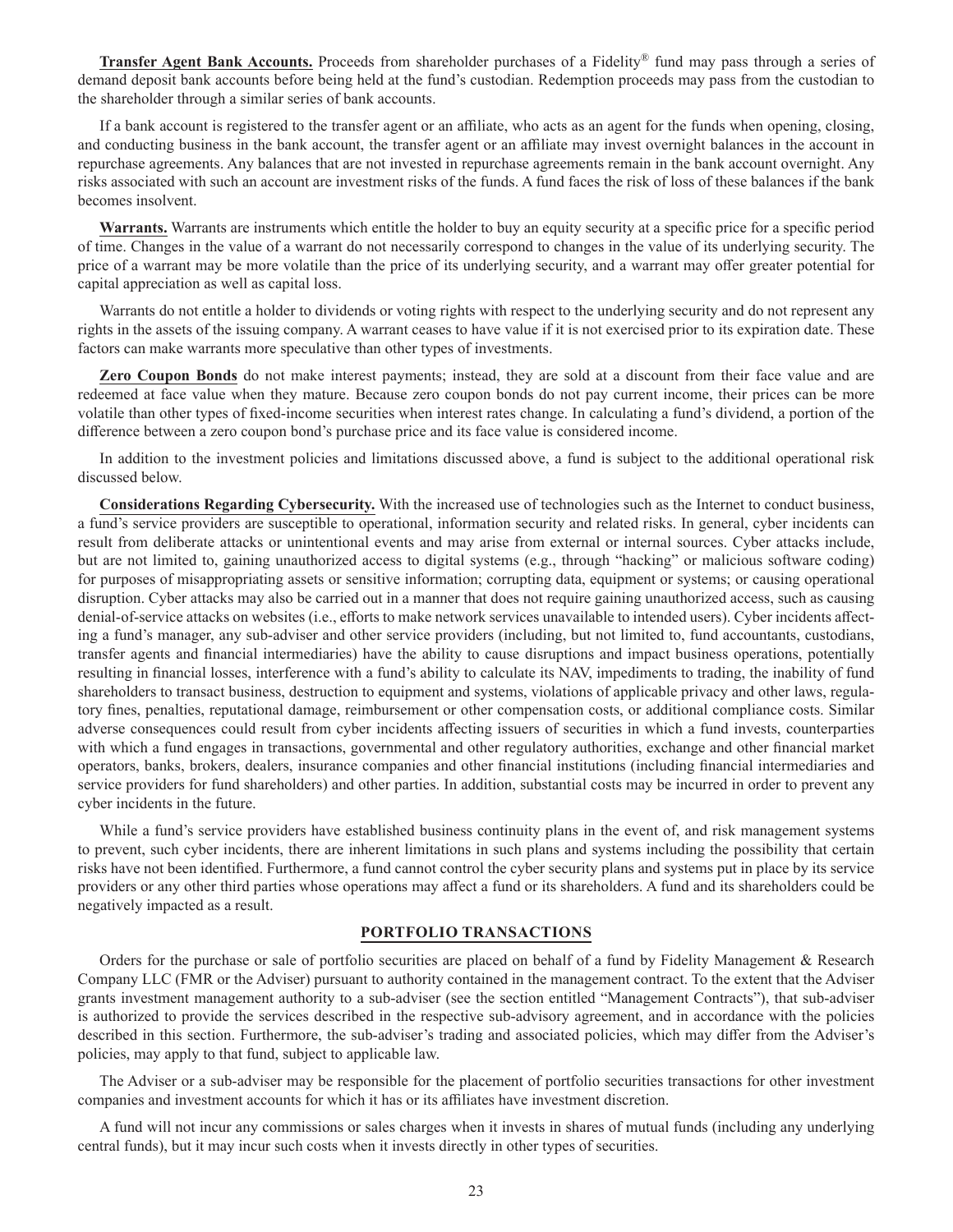Purchases and sales of equity securities on a securities exchange or OTC are effected through brokers who receive compensation for their services. Generally, compensation relating to securities traded on foreign exchanges will be higher than compensation relating to securities traded on U.S. exchanges and may not be subject to negotiation. Compensation may also be paid in connection with principal transactions (in both OTC securities and securities listed on an exchange) and agency OTC transactions executed with an electronic communications network (ECN) or an alternative trading system. Equity securities may be purchased from underwriters at prices that include underwriting fees.

Purchases and sales of fixed-income securities are generally made with an issuer or a primary market-maker acting as principal. Although there is no stated brokerage commission paid by a fund for any fixed-income security, the price paid by a fund to an underwriter includes the disclosed underwriting fee and prices in secondary trades usually include an undisclosed dealer commission or markup reflecting the spread between the bid and ask prices of the fixed-income security. New issues of equity and fixed-income securities may also be purchased in underwritten fixed price offerings.

The Trustees of each fund periodically review the Adviser's performance of its responsibilities in connection with the placement of portfolio securities transactions on behalf of each fund. The Trustees also review the compensation paid by each fund over representative periods of time to determine if it was reasonable in relation to the benefits to the fund.

# **The Selection of Securities Brokers and Dealers**

The Adviser or its affiliates generally have authority to select brokers (whether acting as a broker or a dealer) to place or execute a fund's portfolio securities transactions. In selecting brokers, including affiliates of the Adviser, to execute a fund's portfolio securities transactions, the Adviser or its affiliates consider the factors they deem relevant in the context of a particular trade and in regard to the Adviser's or its affiliates' overall responsibilities with respect to the fund and other investment accounts, including any instructions from the fund's portfolio manager, which may emphasize, for example, speed of execution over other factors. Based on the factors considered, the Adviser or its affiliates may choose to execute an order using ECNs, including broker-sponsored algorithms, internal crossing, or by verbally working an order with one or more brokers. Other possibly relevant factors include, but are not limited to, the following: price; costs; the size, nature and type of the order; the speed of execution; financial condition and reputation of the broker; broker specific considerations (e.g.; not all brokers are able to execute all types of trades); broker willingness to commit capital; the nature and characteristics of the markets in which the security is traded; the trader's assessment of whether and how closely the broker likely will follow the trader's instructions to the broker; confidentiality and the potential for information leakage; the nature or existence of post-trade clearing, settlement, custody and currency convertibility mechanisms; and the provision of additional brokerage and research products and services, if applicable and where allowed by law.

In seeking best execution for portfolio securities transactions, the Adviser or its affiliates may from time to time select a broker that uses a trading method, including algorithmic trading, for which the broker charges a higher commission than its lowest available commission rate. The Adviser or its affiliates also may select a broker that charges more than the lowest commission rate available from another broker. Occasionally the Adviser or its affiliates execute an entire securities transaction with a broker and allocate all or a portion of the transaction and/or related commissions to a second broker where a client does not permit trading with an affiliate of the Adviser or in other limited situations. In those situations, the commission rate paid to the second broker may be higher than the commission rate paid to the executing broker. For futures transactions, the selection of a futures commission merchant is generally based on the overall quality of execution and other services provided by the futures commission merchant. The Adviser or its affiliates execute futures transactions verbally and electronically.

# **The Acquisition of Brokerage and Research Products and Services**

Brokers (who are not affiliates of the Adviser) that execute transactions for a fund managed outside of the European Union may receive higher compensation from the fund than other brokers might have charged the fund, in recognition of the value of the brokerage or research products and services they provide to the Adviser or its affiliates.

**Research Products and Services.** These products and services may include, when permissible under applicable law, but are not limited to: economic, industry, company, municipal, sovereign (U.S. and non-U.S.), legal, or political research reports; market color; company meeting facilitation; compilation of securities prices, earnings, dividends and similar data; quotation services, data, information and other services; analytical computer software and services; and investment recommendations. In addition to receiving brokerage and research products and services via written reports and computer-delivered services, such reports may also be provided by telephone and in video and in-person meetings with securities analysts, corporate and industry spokespersons, economists, academicians and government representatives and others with relevant professional expertise. The Adviser or its affiliates may request that a broker provide a specific proprietary or third-party product or service. Some of these brokerage and research products and services supplement the Adviser's or its affiliates' own research activities in providing investment advice to the funds.

**Execution Services.** In addition, when permissible under applicable law, brokerage and research products and services include those that assist in the execution, clearing, and settlement of securities transactions, as well as other incidental functions (including, but not limited to, communication services related to trade execution, order routing and algorithmic trading, post-trade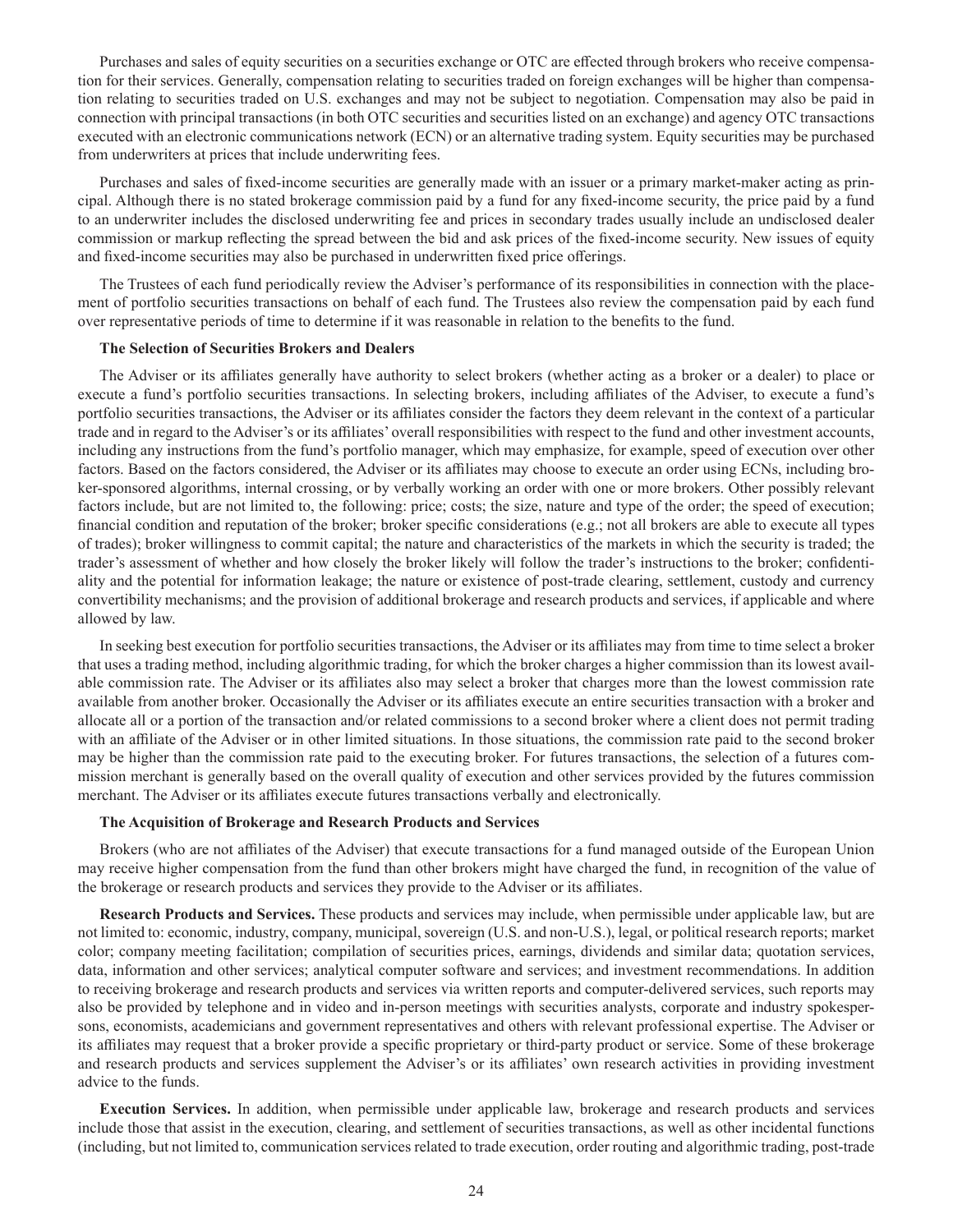matching, exchange of messages among brokers or dealers, custodians and institutions, and the use of electronic confirmation and affirmation of institutional trades).

**Mixed-Use Products and Services.** Although the Adviser or its affiliates do not use fund commissions to pay for products or services that do not qualify as brokerage and research products and services or eligible external research under MiFID II and FCA regulations (as defined below), where allowed by applicable law, they may use commission dollars to obtain certain products or services that are not used exclusively in the Adviser's or its affiliates' investment decision-making process (mixed-use products or services). In those circumstances, the Adviser or its affiliates will make a good faith judgment to evaluate the various benefits and uses to which they intend to put the mixed-use product or service, and will pay for that portion of the mixed-use product or service that does not qualify as brokerage and research products and services or eligible external research with their own resources (referred to as "hard dollars").

**Benefit to the Adviser.** The Adviser's or its affiliates' expenses likely would be increased if they attempted to generate these additional brokerage and research products and services through their own efforts, or if they paid for these brokerage and research products or services with their own resources. Therefore, an economic incentive exists for the Adviser or its affiliates to select or recommend a broker-dealer based on its interest in receiving the brokerage and research products and services, rather than on the Adviser's or its affiliates' funds interest in receiving most favorable execution. The Adviser and its affiliates manage the receipt of brokerage and research products and services and the potential for conflicts through its Commission Uses Program. The Commission Uses Program effectively "unbundles" commissions paid to brokers who provide brokerage and research products and services, i.e., commissions consist of an execution commission, which covers the execution of the trade (including clearance and settlement), and a research charge, which is used to cover brokerage and research products and services. Those brokers have client commission arrangements (each a CCA) in place with the Adviser and its affiliates (each of those brokers referred to as CCA brokers). In selecting brokers for executing transactions on behalf of the fund, the trading desks through which the Adviser or its affiliates may execute trades are instructed to execute portfolio transactions on behalf of the funds based on the quality of execution without any consideration of brokerage and research products and services the CCA broker provides. Commissions paid to a CCA broker include both an execution commission and a research charge, and while the CCA broker receives the entire commission, it retains the execution commission and either credits or transmits the research portion (also known as "soft dollars,") to a CCA pool maintained by each CCA broker. Soft dollar credits (credits) accumulated in CCA pools are used to pay research expenses. In some cases, the Adviser or its affiliates may request that a broker which is not a party to any particular transaction provide a specific proprietary or third-party product or service, which would be paid with credits from the CCA pool. The administration of brokerage and research products and services is managed separately from the trading desks, and traders have no responsibility for administering the research program, including the payment for research. The Adviser or its affiliates may use a third-party aggregator to facilitate payments to research providers. Where an aggregator is involved, the aggregator would maintain credits in an account that is segregated from the aggregator's proprietary assets and the assets of its other clients and use those credits to pay research providers as instructed by the Adviser or its affiliates. Furthermore, where permissible under applicable law, certain of the brokerage and research products and services that the Adviser or its affiliates receive are furnished by brokers on their own initiative, either in connection with a particular transaction or as part of their overall services. Some of these brokerage and research products or services may be provided at no additional cost to the Adviser or its affiliates or have no explicit cost associated with them. In addition, the Adviser or its affiliates may request that a broker provide a specific proprietary or third-party product or service, certain of which third-party products or services may be provided by a broker that is not a party to a particular transaction and is not connected with the transacting broker's overall services.

**The Adviser's Decision-Making Process.** In connection with the allocation of fund brokerage, the Adviser or its affiliates make a good faith determination that the compensation paid to brokers and dealers is reasonable in relation to the value of the brokerage and/or research products and services provided to the Adviser or its affiliates, viewed in terms of the particular transaction for a fund or the Adviser's or its affiliates' overall responsibilities to that fund or other investment companies and investment accounts for which the Adviser or its affiliates have investment discretion; however, each brokerage and research product or service received in connection with a fund's brokerage may not benefit all funds and certain funds may receive the benefit of the brokerage and research product or services obtained with other funds' commissions. As required under applicable laws or fund policy, commissions generated by certain funds may only be used to obtain certain brokerage and research products and services. As a result, certain funds may pay more proportionately of certain types of brokerage and research products and services than others, while the overall amount of brokerage and research products and services paid by each fund continues to be allocated equitably. While the Adviser or its affiliates take into account the brokerage and/or research products and services provided by a broker or dealer in determining whether compensation paid is reasonable, neither the Adviser, its affiliates, nor the funds incur an obligation to any broker, dealer, or third party to pay for any brokerage and research product or service (or portion thereof) by generating a specific amount of compensation or otherwise. Typically, for funds managed by the Adviser or its affiliates outside of the European Union or the United Kingdom, these brokerage and research products and services assist the Adviser or its affiliates in terms of their overall investment responsibilities to a fund or any other investment companies and investment accounts for which the Adviser or its affiliates may have investment discretion. Certain funds or investment accounts may use brokerage commissions to acquire brokerage and research products and services that may also benefit other funds or accounts managed by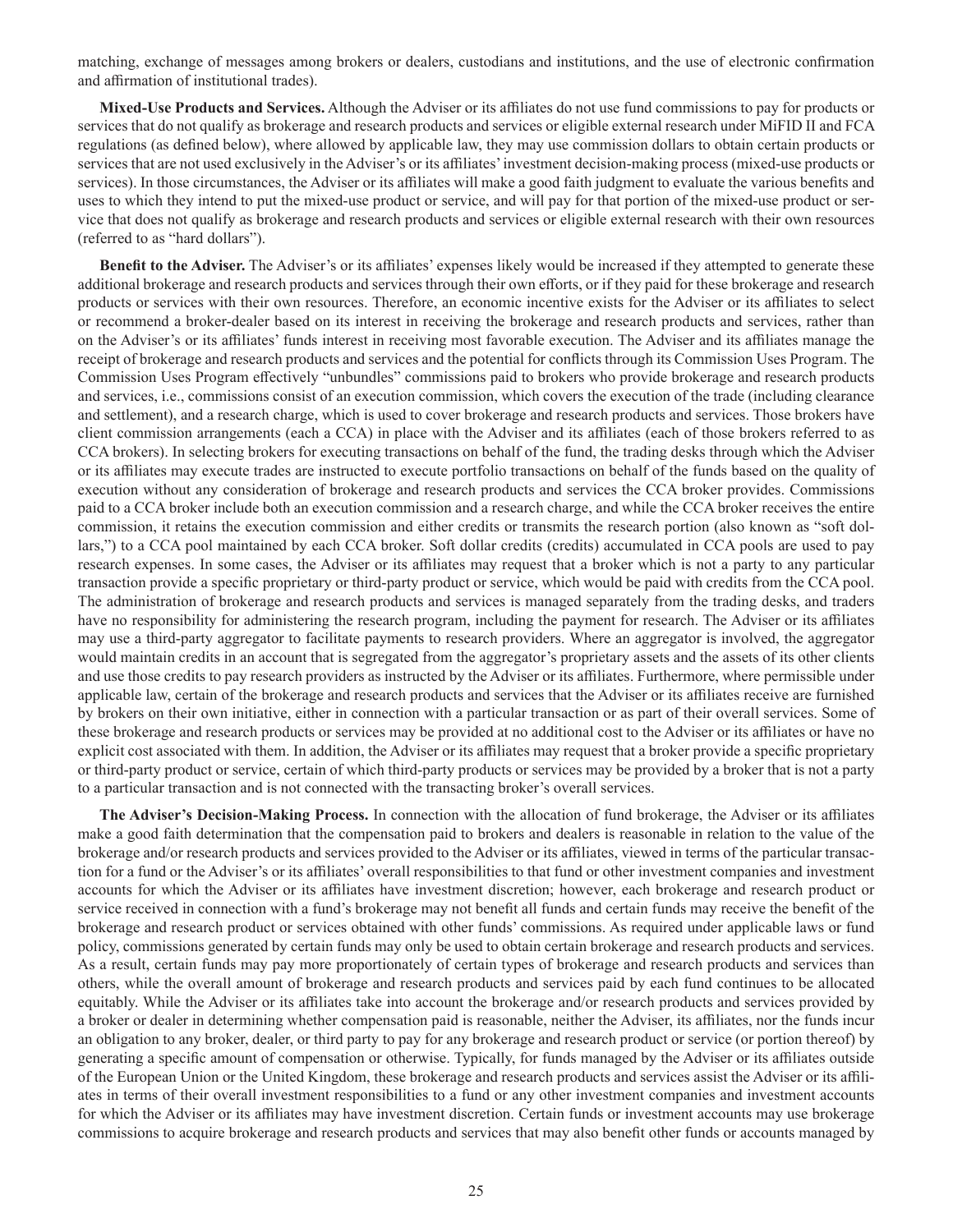the Adviser or its affiliates, and not every fund or investment account uses the brokerage and research products and services that may have been acquired through that fund's commissions.

**Research Contracts.** The Adviser or its affiliates have arrangements with certain third-party research providers and brokers through whom the Adviser or its affiliates effect fund trades, whereby the Adviser or its affiliates may pay with fund commissions or hard dollars for all or a portion of the cost of research products and services purchased from such research providers or brokers. If hard dollar payments are used, the Adviser or its affiliates may still cause a fund to pay more for execution than the lowest commission rate available from the broker providing research products and services to the Adviser or its affiliates, or that may be available from another broker. The Adviser's or its affiliates' determination to pay for research products and services separately is wholly voluntary on the Adviser's or its affiliates' part and may be extended to additional brokers or discontinued with any broker participating in this arrangement.

**Funds Managed within the European Union.** The Adviser and its affiliates have established policies and procedures relating to brokerage commission uses in compliance with the revised Markets in Financial Instruments Directive in the European Union, commonly referred to as "MiFID II", as implemented in the United Kingdom through the Conduct of Business Sourcebook Rules of the UK Financial Conduct Authority (the FCA), where applicable.

Funds, or portions thereof, that are managed within the United Kingdom by FMR Investment Management (UK) Limited (FMR UK) use research payment accounts (RPAs) to cover costs associated with equity and high income external research that is consumed by those funds or investment accounts in accordance with MiFID II and FCA regulations. With RPAs, funds pay for external research through a separate research charge that is generally assessed and collected alongside the execution commission<sup>1</sup>. For funds that use an RPA, FMR UK establishes a research budget. The budget is set by first grouping funds or investment accounts by strategy (e.g., asset allocation, blend, growth, etc.), and then determining what external research is consumed to support the strategies and portfolio management services provided within the European Union or the United Kingdom. In this regard, research budgets are set by research needs and are not otherwise linked to the volume or value of transactions executed on behalf of the fund or investment account. For funds where portions are managed both within and outside of the United Kingdom, external research may be paid using both a CCA and an RPA. Determinations of what is eligible research and how costs are allocated are made in accordance with the Adviser's and its affiliates' policies and procedures. Costs for research consumed by funds that use an RPA will be allocated among the funds or investment accounts within defined strategies pro rata based on the assets under management for each fund or investment account. While the research charge paid on behalf of any one fund that uses an RPA varies over time, the overall research charge determined at the fund level on an annual basis will not be exceeded.

FMR UK is responsible for managing the RPA and may delegate its administration to a third-party administrator for the facilitation of the purchase of external research and payments to research providers. RPA assets will be maintained in accounts at a third-party depository institution, held in the name of FMR UK. FMR UK provides on request, a summary of: (i) the providers paid from the RPA; (ii) the total amount they were paid over a defined period; (iii) the benefits and services received by FMR UK; and (iv) how the total amount spent from the RPA compares to the research budget set for that period, noting any rebate or carryover if residual funds remain in the RPA.

Impacted funds, like those funds that participate in CCA pools, may make payments to a broker that include both an execution commission and a research charge, but unlike CCAs (for which research charges may be retained by the CCA broker and credited to the CCA, as described above), the broker will receive separate payments for the execution commission and the research charge and will promptly remit the research charge to the RPA. Assets in the RPA are used to satisfy external research costs consumed by the funds.

If the costs of paying for external research exceed the amount initially agreed in relation to funds in a given strategy, the Adviser or its affiliates may continue to charge those funds or investment accounts beyond the initially agreed amount in accordance with MiFID II, continue to acquire external research for the funds or investment accounts using its own resources, or cease to purchase external research for those funds or investment accounts until the next annual research budget. If assets for specific funds remain in the RPA at the end of a period, they may be rolled over to the next period to offset next year's research charges for those funds or rebated to those funds.

Funds managed by FMR UK that trade only fixed income securities will not participate in RPAs because fixed income securities trade based on spreads rather than commissions, and thus unbundling the execution commission and research charge is impractical. Therefore, FMR UK and its affiliates have established policies and procedures to ensure that external research that is paid for through RPAs is not made available to FMR UK portfolio managers that manage fixed income funds or investment accounts in any manner inconsistent with MiFID II and FCA regulations.

<sup>1</sup>The staff of the SEC addressed concerns that reliance on an RPA mechanism to pay for research would be permissible under Section 28(e) of the Securities Exchange Act of 1934 by indicating that they would not recommend enforcement against investment advisers who used an RPA to pay for research and brokerage products and services so long as certain conditions were met. Therefore, references to "research charges" as part of the RPA mechanism to satisfy MiFID II requirements can be considered "commissions" for Section 28(e) purposes.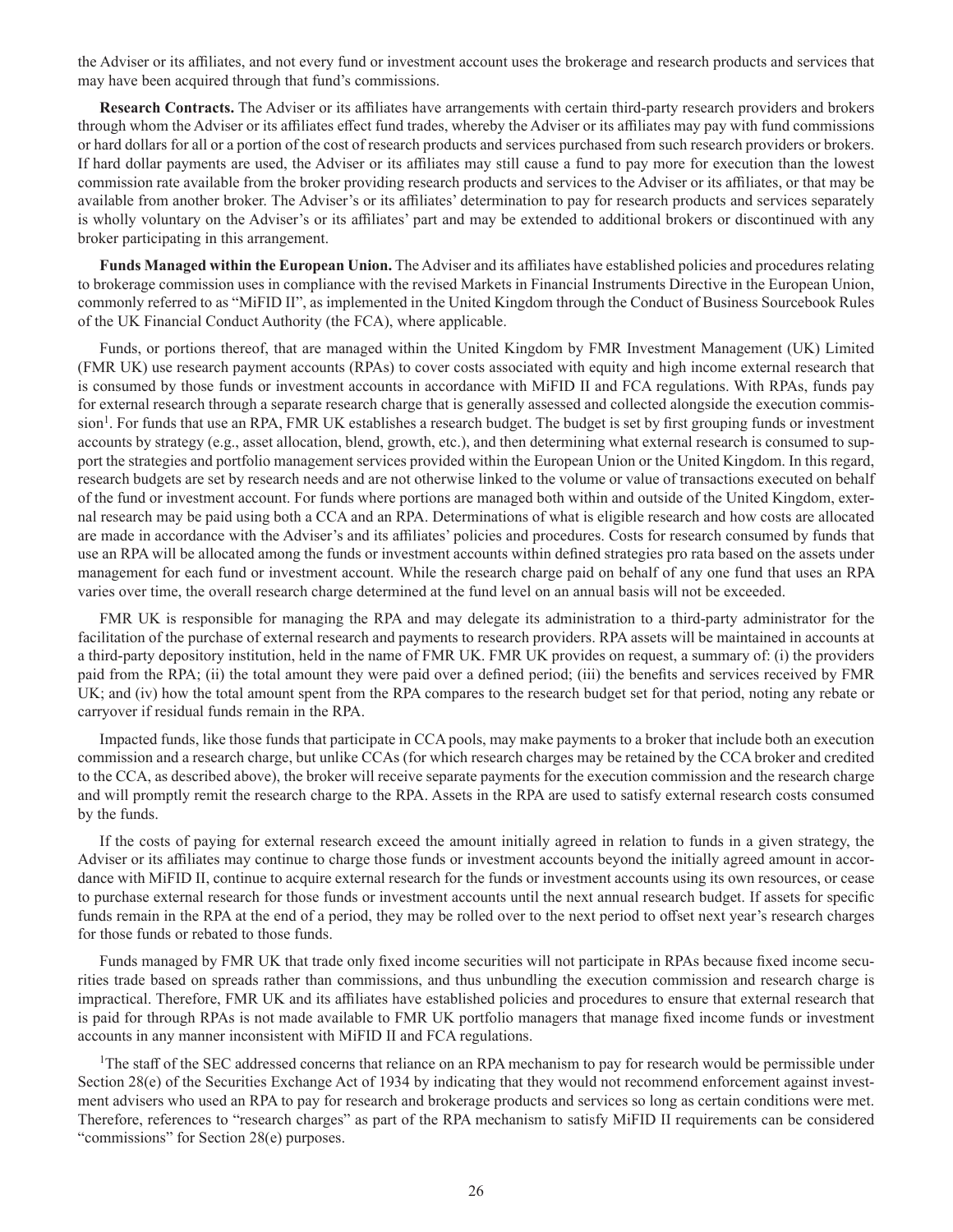### **Commission Recapture**

From time to time, the Adviser or its affiliates engages in brokerage transactions with brokers (who are not affiliates of the Adviser) who have entered into arrangements with the Adviser or its affiliates under which the broker may rebate a portion of the compensation paid by a fund (commission recapture). Not all brokers with whom a fund trades have been asked to participate in brokerage commission recapture.

# **Affiliated Transactions**

The Adviser or its affiliates place trades with certain brokers, including NFS, through its Fidelity Capital Markets (FCM) division, and Luminex Trading & Analytics LLC (Luminex), with whom they are under common control or otherwise affiliated, provided the Adviser or its affiliates determine that these affiliates' trade-execution abilities and costs are comparable to those of non-affiliated, qualified brokerage firms, and that such transactions be executed in accordance with applicable rules under the 1940 Act and procedures adopted by the Board of Trustees of the funds and subject to other applicable law. In addition, from time to time, the Adviser or its affiliates place trades with brokers that use NFS or Fidelity Clearing Canada ULC (FCC) as a clearing agent.

Trades may be executed through alternative trading systems or national securities exchanges in which the Adviser or its affiliates have an interest. Any decision to execute a trade through an alternative trading system or exchange in which the Adviser or its affiliates have an interest would be made in accordance with applicable law, including best execution obligations. For trades placed on such a system or exchange, not limited to ones in which the Adviser or its affiliates may have an ownership interest, the Adviser or its affiliates may benefit in the form of increased valuation(s) of its equity interest, where it has an ownership interest, or other remuneration, including rebates.

The Trustees of each fund have approved procedures whereby a fund is permitted to purchase securities that are offered in underwritings in which an affiliate of the adviser or certain other affiliates participate. In addition, for underwritings where such an affiliate participates as a principal underwriter, certain restrictions may apply that could, among other things, limit the amount of securities that the funds could purchase in the underwritings.

# **Non-U.S. Securities Transactions**

To facilitate trade settlement and related activities in non-U.S. securities transactions, the Adviser or its affiliates effect spot foreign currency transactions with foreign currency dealers. In certain circumstances, due to local law and regulation, logistical or operational challenges, or the process for settling securities transactions in certain markets (e.g., short settlement periods), spot currency transactions are effected on behalf of funds by parties other than the Adviser or its affiliates, including funds' custodian banks (working through sub-custodians or agents in the relevant non-U.S. jurisdiction) or broker-dealers that executed the related securities transaction.

# **Trade Allocation**

Although the Trustees and officers of each fund are substantially the same as those of certain other Fidelity® funds, investment decisions for each fund are made independently from those of other Fidelity® funds or investment accounts (including proprietary accounts). The same security is often held in the portfolio of more than one of these funds or investment accounts. Simultaneous transactions are inevitable when several funds and investment accounts are managed by the same investment adviser, or an affiliate thereof, particularly when the same security is suitable for the investment objective of more than one fund or investment account.

When two or more funds or investment accounts are simultaneously engaged in the purchase or sale of the same security or instrument, the prices and amounts are allocated in accordance with procedures believed by the Adviser to be appropriate and equitable to each fund or investment account. In some cases this could have a detrimental effect on the price or value of the security or instrument as far as a fund is concerned. In other cases, however, the ability of the funds to participate in volume transactions will produce better executions and prices for the funds.

# **Commissions Paid**

A fund may pay compensation including both commissions and spreads in connection with the placement of portfolio transactions. The amount of brokerage commissions paid by a fund may change from year to year because of, among other things, changing asset levels, shareholder activity, and/or portfolio turnover.

The following table shows each fund's portfolio turnover rate for the fiscal periods ended December 31, 2021 and 2020. Variations in turnover rate may be due to a fluctuating volume of shareholder purchase and redemption orders, market conditions, and/or changes in the Adviser's investment outlook.

| <b>Turnover Rates</b>                | 2021 | 2020 |
|--------------------------------------|------|------|
| VIP Communication Services Portfolio | 66%  | 66%  |
| VIP Consumer Discretionary Portfolio | 39%  | 52\% |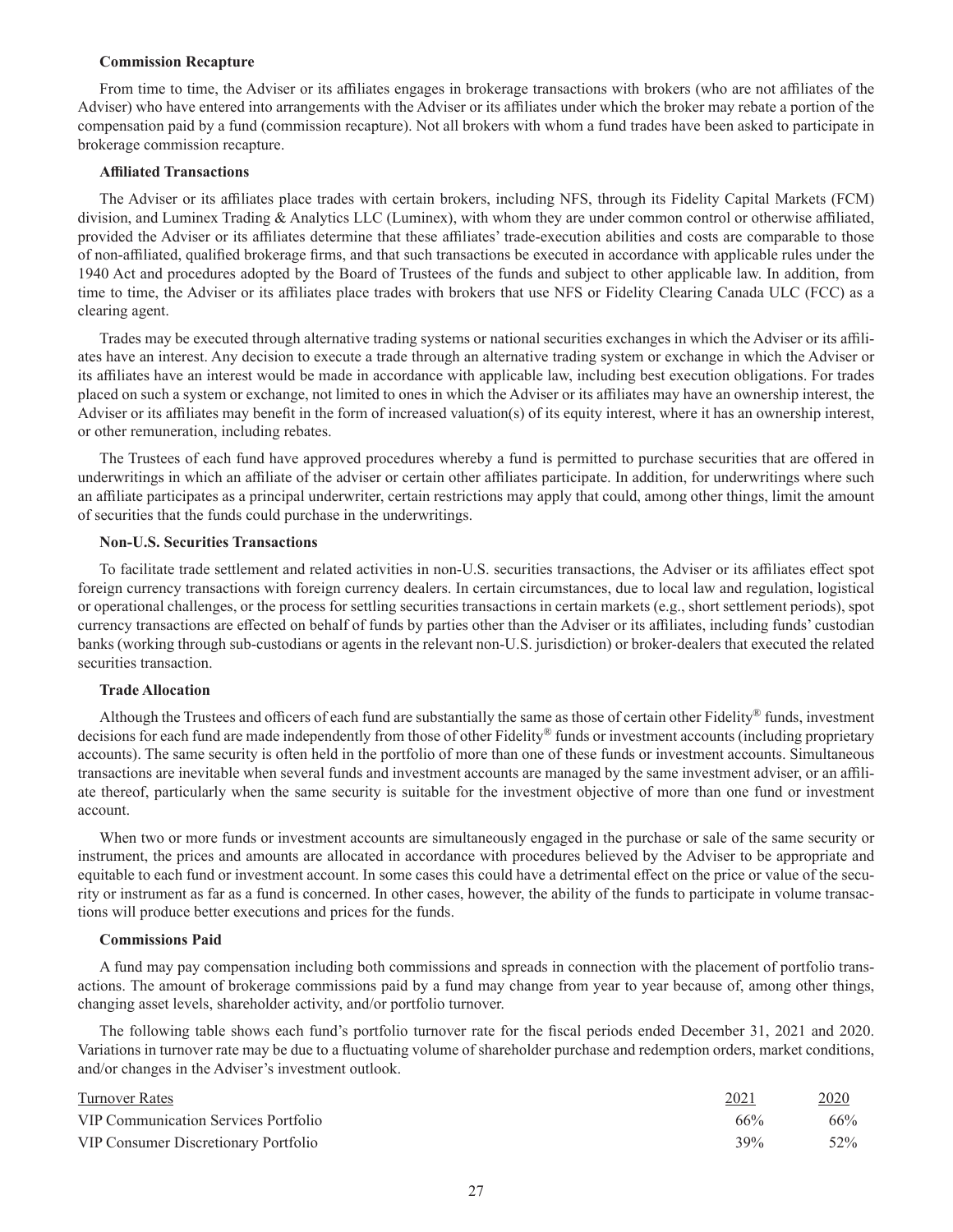| Turnover Rates                   | 2021 | 2020   |
|----------------------------------|------|--------|
| VIP Consumer Staples Portfolio   | 64%  | 51%    |
| VIP Energy Portfolio             | 65%  | 71%    |
| VIP Financial Services Portfolio | 40%  | 68%    |
| VIP Health Care Portfolio        | 32%  | $51\%$ |
| VIP Industrials Portfolio        | 197% | 240\%  |
| VIP Materials Portfolio          | 99%  | 83%    |
| VIP Technology Portfolio         | 31%  | 52%    |
| <b>VIP Utilities Portfolio</b>   | 32%  | 66%    |

The variation in VIP Industrials Portfolio's portfolio turnover rate during the fiscal year ended December 31, 2020 was the result of portfolio repositioning due to extreme market volatility.

During the fiscal year ended December 31, 2021, VIP Financial Services Portfolio held securities issued by one or more of its regular brokers or dealers or a parent company of its regular brokers or dealers. The following table shows the aggregate value of the securities of the regular broker or dealer or parent company held by the fund as of the fiscal year ended December 31, 2021.

| Fund                             | Regular Broker or Dealer | Aggregate Value of<br>Securities Held |            |  |  |
|----------------------------------|--------------------------|---------------------------------------|------------|--|--|
| VIP Financial Services Portfolio | Bank of America Corp.    |                                       | 12,701,895 |  |  |
|                                  | Citigroup, Inc.          |                                       | 11,147,994 |  |  |
|                                  | Morgan Stanley           |                                       | 12,250,368 |  |  |

The following table shows the total amount of brokerage commissions paid by each fund, comprising commissions paid on securities and/or futures transactions, as applicable, for the fiscal years ended December 31, 2021, 2020, and 2019. The total amount of brokerage commissions paid is stated as a dollar amount and a percentage of the fund's average net assets.

|                                             |             |              |         | Percentage of     |
|---------------------------------------------|-------------|--------------|---------|-------------------|
|                                             | Fiscal Year |              | Dollar  | Average           |
| Fund                                        | Ended       |              | Amount  | <b>Net Assets</b> |
| <b>VIP Communication Services Portfolio</b> | December 31 |              |         |                   |
|                                             | 2021        | \$           | 80,383  | 0.05%             |
|                                             | 2020        | \$           | 34,650  | 0.04%             |
|                                             | 2019        | \$           | 48,681  | 0.07%             |
| <b>VIP Consumer Discretionary Portfolio</b> | December 31 |              |         |                   |
|                                             | 2021        | <sup>S</sup> | 43,402  | 0.01%             |
|                                             | 2020        | \$           | 35,882  | 0.02%             |
|                                             | 2019        | \$           | 40,831  | 0.02%             |
| <b>VIP Consumer Staples Portfolio</b>       | December 31 |              |         |                   |
|                                             | 2021        | \$           | 86,682  | 0.03%             |
|                                             | 2020        | \$           | 92,626  | 0.04%             |
|                                             | 2019        | \$           | 106,422 | 0.05%             |
| <b>VIP Energy Portfolio</b>                 | December 31 |              |         |                   |
|                                             | 2021        | S            | 165,036 | 0.06%             |
|                                             | 2020        | \$           | 104,563 | 0.08%             |
|                                             | 2019        | \$           | 139,723 | 0.07%             |
| <b>VIP Financial Services Portfolio</b>     | December 31 |              |         |                   |
|                                             | 2021        | \$           | 83,399  | 0.03%             |
|                                             | 2020        | \$           | 70,333  | 0.06%             |
|                                             | 2019        | \$           | 82,228  | 0.05%             |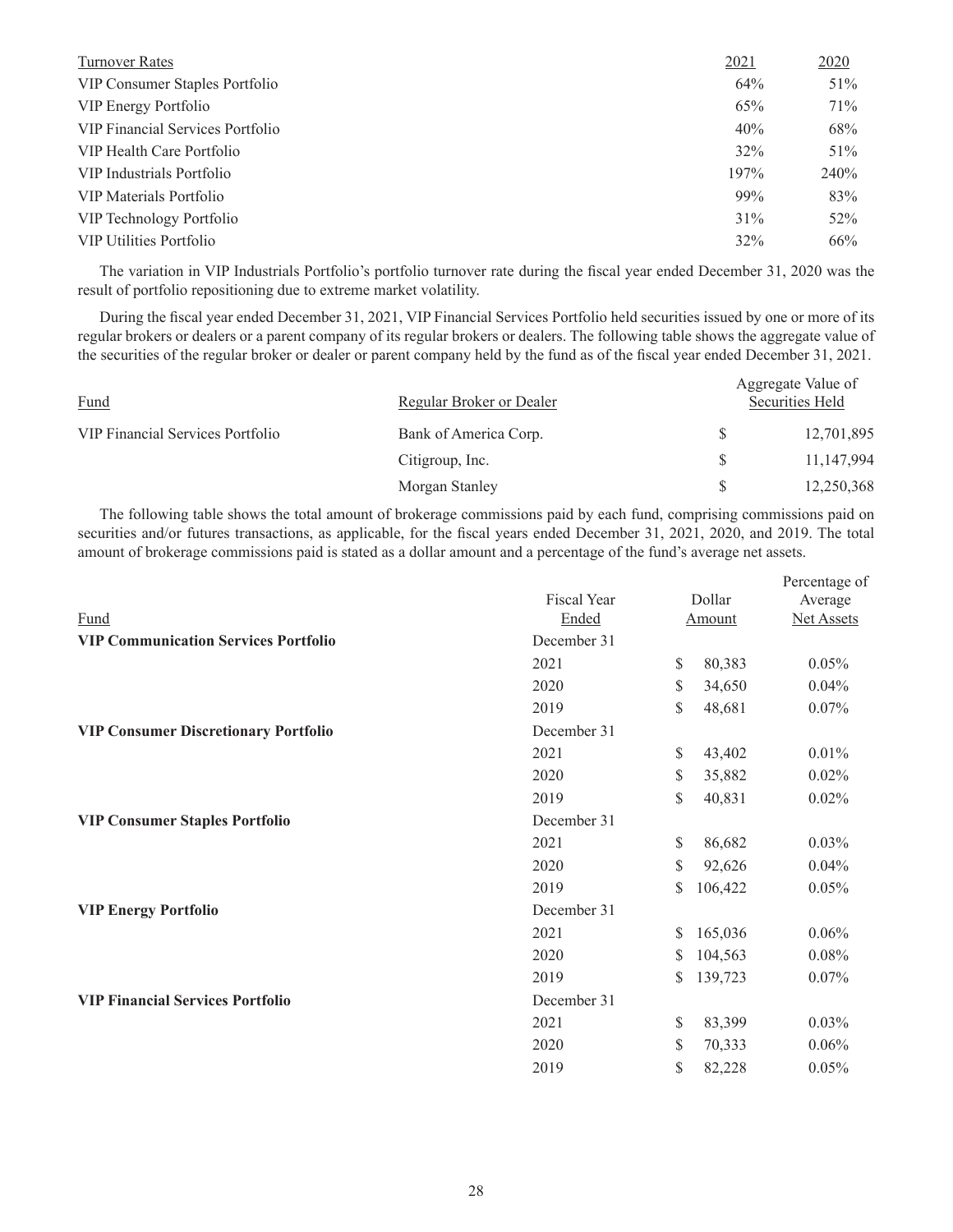|                                  |             |    |         | Percentage of |
|----------------------------------|-------------|----|---------|---------------|
|                                  | Fiscal Year |    | Dollar  | Average       |
| Fund                             | Ended       |    | Amount  | Net Assets    |
| <b>VIP Health Care Portfolio</b> | December 31 |    |         |               |
|                                  | 2021        | \$ | 268,725 | 0.02%         |
|                                  | 2020        | S  | 278,965 | 0.03%         |
|                                  | 2019        | S. | 215,903 | 0.03%         |
| <b>VIP Industrials Portfolio</b> | December 31 |    |         |               |
|                                  | 2021        | S. | 123,148 | 0.07%         |
|                                  | 2020        | \$ | 140,556 | 0.10%         |
|                                  | 2019        | \$ | 81,495  | 0.05%         |
| <b>VIP Materials Portfolio</b>   | December 31 |    |         |               |
|                                  | 2021        | \$ | 47,660  | 0.04%         |
|                                  | 2020        | \$ | 37,267  | 0.09%         |
|                                  | 2019        | \$ | 45,550  | 0.09%         |
| <b>VIP Technology Portfolio</b>  | December 31 |    |         |               |
|                                  | 2021        | S  | 143,263 | 0.01%         |
|                                  | 2020        | S  | 251,123 | 0.02%         |
|                                  | 2019        | \$ | 81,535  | 0.01%         |
| <b>VIP Utilities Portfolio</b>   | December 31 |    |         |               |
|                                  | 2021        | \$ | 46,947  | 0.03%         |
|                                  | 2020        | S. | 105,716 | 0.05%         |
|                                  | 2019        | \$ | 124,360 | 0.06%         |

The table below shows the total amount of brokerage commissions paid by each fund to an affiliated broker for the past three fiscal years. The table also shows the approximate amount of aggregate brokerage commissions paid by a fund to an affiliated broker as a percentage of the approximate aggregate dollar amount of transactions for which the fund paid brokerage commissions as well as the percentage of transactions effected by a fund through an affiliated broker, in each case for the fiscal year ended 2021. Affiliated brokers are paid on a commission basis.

| $\text{Fund}(s)$                            | Fiscal<br>Year End<br>Dec 31 | <b>Broker</b>      | Affiliated<br>With       |      | Commissions | Percentage<br>of<br>Aggregate<br>Brokerage<br>Commissions | Percentage<br>of<br>Aggregate<br>Dollar<br>Amount<br>of<br>Brokerage<br>Transactions |
|---------------------------------------------|------------------------------|--------------------|--------------------------|------|-------------|-----------------------------------------------------------|--------------------------------------------------------------------------------------|
| <b>VIP Communication Services Portfolio</b> | 2021                         | $FCM^{(1)}$        | <b>FMR</b><br><b>LLC</b> | \$   | 1,748       | 2.17%                                                     | 8.91%                                                                                |
|                                             | 2021                         | Luminex            | <b>FMR</b><br><b>LLC</b> | \$   | 214         | 0.27%                                                     | 1.50%                                                                                |
|                                             | 2020                         | <b>FCM</b>         | <b>FMR</b><br><b>LLC</b> | $\$$ | 1,505       |                                                           |                                                                                      |
|                                             | 2020                         | Luminex            | <b>FMR</b><br><b>LLC</b> | $\$$ | 114         |                                                           |                                                                                      |
|                                             | 2019                         | <b>FCM</b>         | <b>FMR</b><br><b>LLC</b> | \$   | 1,503       |                                                           |                                                                                      |
|                                             | 2019                         | Luminex            | <b>FMR</b><br><b>LLC</b> | $\$$ | 87          |                                                           |                                                                                      |
| VIP Consumer Discretionary Portfolio        | 2021                         | FCM <sup>(1)</sup> | <b>FMR</b><br><b>LLC</b> | $\$$ | 769         | 1.77%                                                     | 7.73%                                                                                |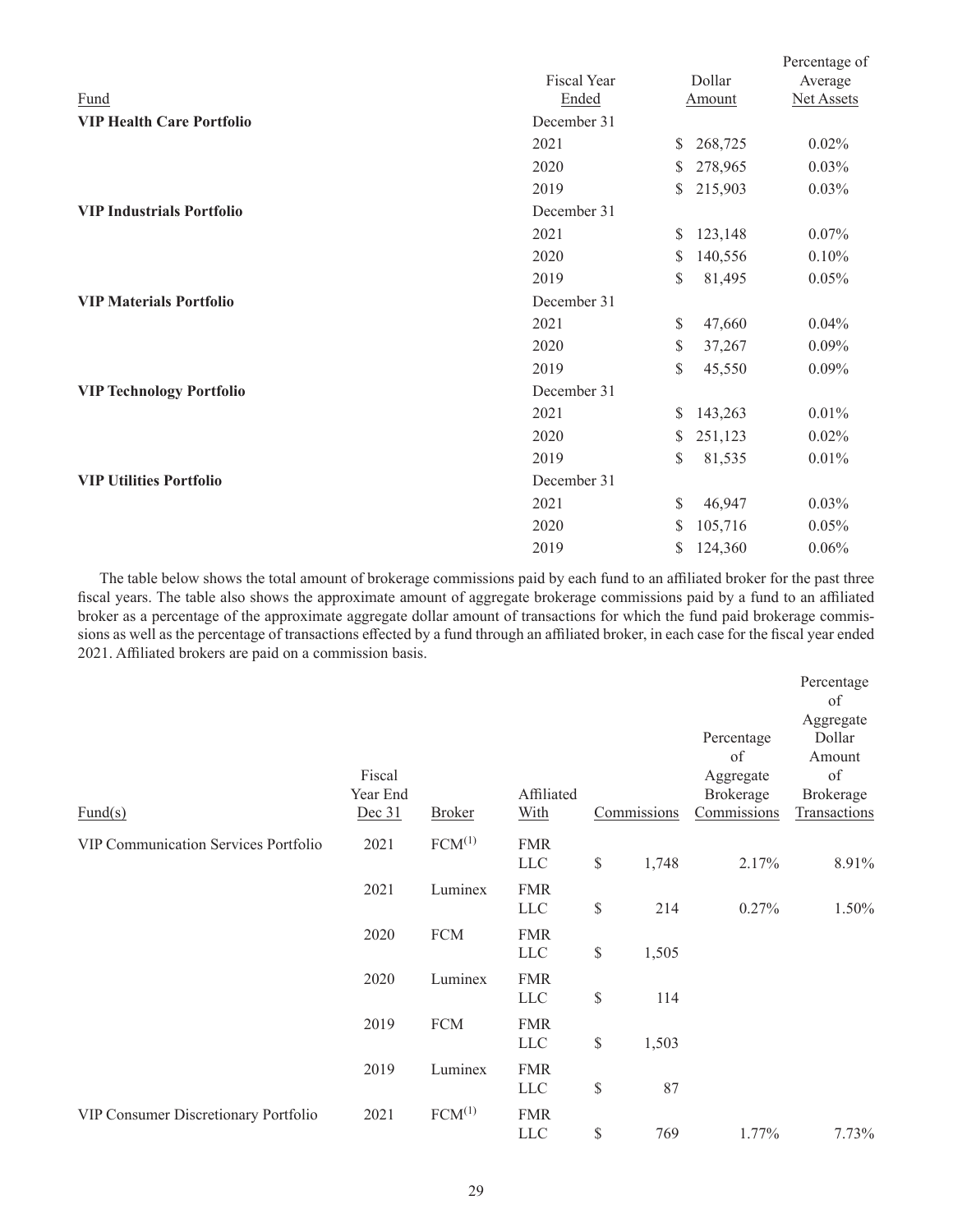| $\text{Fund}(s)$                 | Fiscal<br>Year End<br>Dec 31 | <b>Broker</b>      | Affiliated<br>With         |                                             | Commissions | Percentage<br>of<br>Aggregate<br>Brokerage<br>Commissions | Percentage<br>of<br>Aggregate<br>Dollar<br>Amount<br>of<br><b>Brokerage</b><br>Transactions |
|----------------------------------|------------------------------|--------------------|----------------------------|---------------------------------------------|-------------|-----------------------------------------------------------|---------------------------------------------------------------------------------------------|
|                                  | 2021                         | Luminex            | <b>FMR</b><br>${\rm LLC}$  | $\mathbb{S}% _{n}^{X\rightarrow\mathbb{R}}$ | 145         | 0.33%                                                     | 1.18%                                                                                       |
|                                  | 2020                         | ${\rm FCM}$        | <b>FMR</b><br><b>LLC</b>   | $\mathbb{S}$                                | 839         |                                                           |                                                                                             |
|                                  | 2020                         | Luminex            | <b>FMR</b><br><b>LLC</b>   | $\mathbb{S}$                                | $21\,$      |                                                           |                                                                                             |
|                                  | 2019                         | <b>FCM</b>         | <b>FMR</b><br><b>LLC</b>   | $\mathbb{S}$                                | 1,223       |                                                           |                                                                                             |
|                                  | 2019                         | Luminex            | <b>FMR</b><br>${\rm LLC}$  | $\mathbb{S}$                                | 67          |                                                           |                                                                                             |
| VIP Consumer Staples Portfolio   | 2021                         | FCM <sup>(1)</sup> | <b>FMR</b><br>${\rm LLC}$  | $\mathbb{S}% _{n}^{X\rightarrow\mathbb{R}}$ | 2,982       | 3.44%                                                     | 9.01%                                                                                       |
|                                  | 2021                         | Lumine $x^{(1)}$   | <b>FMR</b><br>LLC          | $\$$                                        | 619         | 0.71%                                                     | 2.18%                                                                                       |
|                                  | 2020                         | ${\rm FCM}$        | <b>FMR</b><br>${\rm LLC}$  | $\mathbb{S}$                                | 2,984       |                                                           |                                                                                             |
|                                  | 2020                         | Luminex            | <b>FMR</b><br>${\rm LLC}$  | $\mathbb{S}$                                | 864         |                                                           |                                                                                             |
|                                  | 2019                         | ${\rm FCM}$        | <b>FMR</b><br><b>LLC</b>   | $\mathbb{S}% _{n}^{X\rightarrow\mathbb{R}}$ | 3,393       |                                                           |                                                                                             |
|                                  | 2019                         | Luminex            | <b>FMR</b><br><b>LLC</b>   | $\mathbb{S}$                                | 286         |                                                           |                                                                                             |
| VIP Energy Portfolio             | 2021                         | FCM <sup>(1)</sup> | <b>FMR</b><br>$LLC$        | $\$$                                        | 6,282       | 3.81%                                                     | 9.91%                                                                                       |
|                                  | 2021                         | Luminex            | ${\rm FMR}$<br>${\rm LLC}$ | $\mathbb{S}% _{n}^{X\rightarrow\mathbb{R}}$ | 649         | 0.39%                                                     | 1.49%                                                                                       |
|                                  | 2020                         | ${\rm FCM}$        | <b>FMR</b><br><b>LLC</b>   | $\mathbb{S}% _{n}^{X\rightarrow\mathbb{R}}$ | 8,116       |                                                           |                                                                                             |
|                                  | 2020                         | Luminex            | <b>FMR</b><br>${\rm LLC}$  | $\mathbb{S}$                                | 523         |                                                           |                                                                                             |
|                                  | 2019                         | ${\rm FCM}$        | <b>FMR</b><br><b>LLC</b>   | $\mathbb{S}% _{n}^{X\rightarrow\mathbb{R}}$ | 3,562       |                                                           |                                                                                             |
|                                  | 2019                         | Luminex            | <b>FMR</b><br><b>LLC</b>   | $\mathbb{S}% _{n}^{X\rightarrow\mathbb{R}}$ | 905         |                                                           |                                                                                             |
| VIP Financial Services Portfolio | 2021                         | $FCM^{(1)}$        | <b>FMR</b><br>${\rm LLC}$  | $\$$                                        | 1,636       | 1.96%                                                     | 6.12%                                                                                       |
|                                  | 2021                         | Lumine $x^{(1)}$   | <b>FMR</b><br>${\rm LLC}$  | \$                                          | 402         | $0.48\%$                                                  | 2.52%                                                                                       |
|                                  | 2020                         | ${\rm FCM}$        | <b>FMR</b><br><b>LLC</b>   | $\mathbb{S}$                                | 2,183       |                                                           |                                                                                             |
|                                  | 2020                         | Luminex            | ${\rm FMR}$<br>${\rm LLC}$ | $\$$                                        | 215         |                                                           |                                                                                             |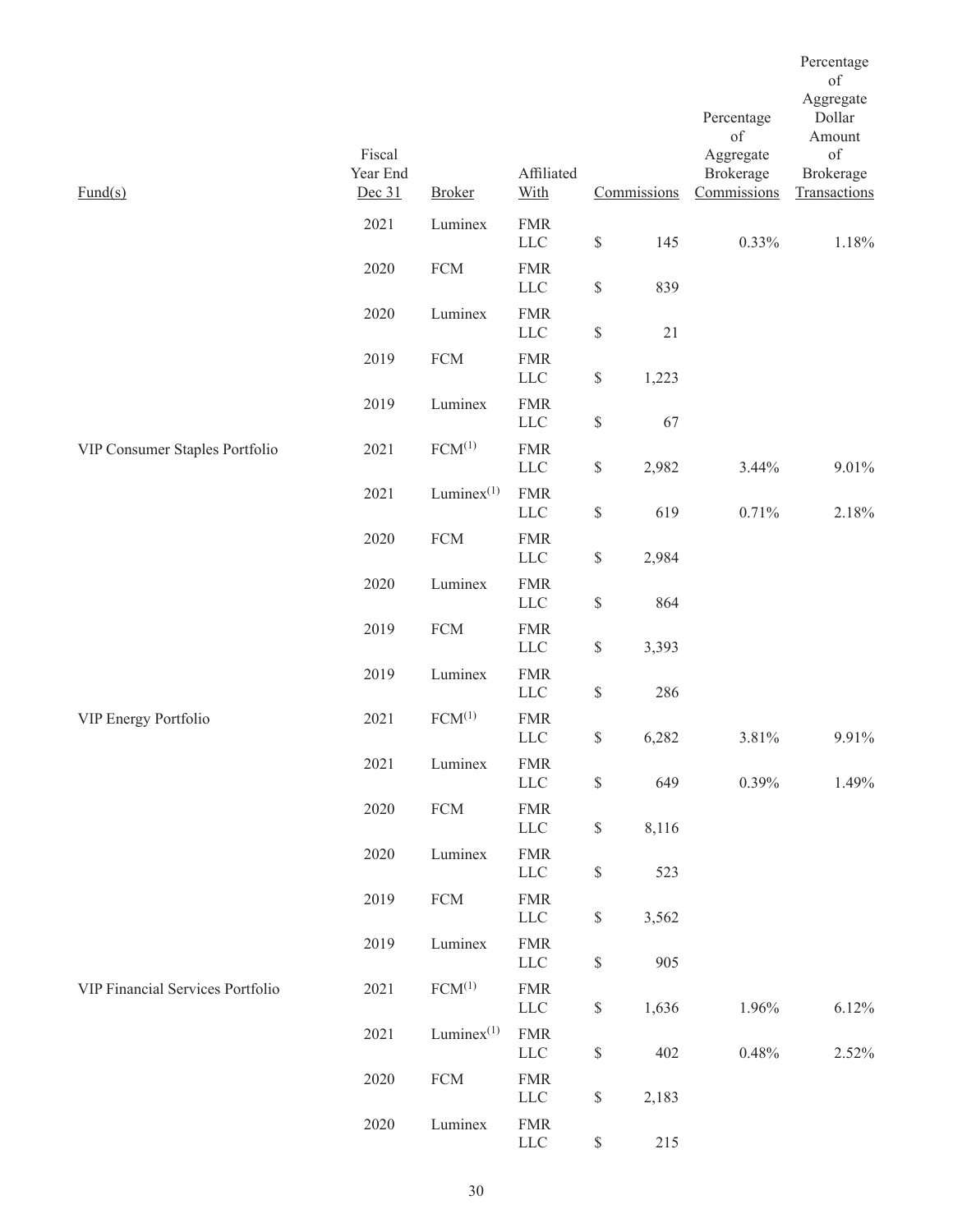|                           |                              |                    |                            |                                                                       |             |                                       | Percentage<br>of                |
|---------------------------|------------------------------|--------------------|----------------------------|-----------------------------------------------------------------------|-------------|---------------------------------------|---------------------------------|
|                           |                              |                    |                            |                                                                       |             | Percentage<br>of                      | Aggregate<br>Dollar<br>Amount   |
| $\text{Fund}(s)$          | Fiscal<br>Year End<br>Dec 31 | <b>Broker</b>      | Affiliated<br>With         |                                                                       | Commissions | Aggregate<br>Brokerage<br>Commissions | of<br>Brokerage<br>Transactions |
|                           | 2019                         | <b>FCM</b>         | <b>FMR</b><br>${\rm LLC}$  | $\$$                                                                  | 2,931       |                                       |                                 |
|                           | 2019                         | Luminex            | <b>FMR</b><br><b>LLC</b>   | $\mathbb{S}% _{n}^{X\rightarrow\mathbb{R}}$                           | 321         |                                       |                                 |
| VIP Health Care Portfolio | 2021                         | $FCM^{(1)}$        | <b>FMR</b><br>$LLC$        | $\$$                                                                  | 8,005       | 2.98%                                 | 10.90%                          |
|                           | 2021                         | Lumine $x^{(1)}$   | <b>FMR</b><br><b>LLC</b>   | $\mathbb{S}% _{t}\left( t\right) \equiv\mathbb{S}_{t}\left( t\right)$ | 2,656       | 0.99%                                 | 3.89%                           |
|                           | 2020                         | <b>FCM</b>         | <b>FMR</b><br>${\rm LLC}$  | $\$$                                                                  | 9,792       |                                       |                                 |
|                           | 2020                         | Luminex            | <b>FMR</b><br>${\rm LLC}$  | $\mathbb{S}% _{n}^{X\rightarrow\mathbb{R}}$                           | 1,765       |                                       |                                 |
|                           | 2019                         | <b>FCM</b>         | <b>FMR</b><br>$LLC$        | $\mathbb{S}% _{t}\left( t\right) \equiv\mathbb{S}_{t}\left( t\right)$ | 7,356       |                                       |                                 |
|                           | 2019                         | Luminex            | <b>FMR</b><br>${\rm LLC}$  | $\mathbb{S}% _{t}\left( t\right) \equiv\mathbb{S}_{t}\left( t\right)$ | 1,392       |                                       |                                 |
| VIP Industrials Portfolio | 2021                         | FCM <sup>(1)</sup> | <b>FMR</b><br><b>LLC</b>   | $\mathbb{S}% _{t}\left( t\right) \equiv\mathbb{S}_{t}\left( t\right)$ | 4,800       | 3.90%                                 | 8.65%                           |
|                           | 2021                         | Luminex            | <b>FMR</b><br>$LLC$        | $\mathbb{S}% _{t}\left( t\right) \equiv\mathbb{S}_{t}\left( t\right)$ | 734         | $0.60\%$                              | 1.75%                           |
|                           | 2020                         | <b>FCM</b>         | <b>FMR</b><br><b>LLC</b>   | $\mathbb{S}% _{n}^{X\rightarrow\mathbb{R}}$                           | 6,747       |                                       |                                 |
|                           | 2020                         | Luminex            | ${\rm FMR}$<br><b>LLC</b>  | $\$$                                                                  | 1,617       |                                       |                                 |
|                           | 2019                         | <b>FCM</b>         | ${\rm FMR}$<br>${\rm LLC}$ | $\mathbb S$                                                           | 3,697       |                                       |                                 |
|                           | 2019                         | Luminex            | ${\rm FMR}$<br>LLC         | $\$$                                                                  | 780         |                                       |                                 |
| VIP Materials Portfolio   | 2021                         | $FCM^{(1)}$        | <b>FMR</b><br>LLC          | $\mathbb{S}% _{t}\left( t\right) \equiv\mathbb{S}_{t}\left( t\right)$ | 2,342       | 4.91%                                 | $10.52\%$                       |
|                           | 2021                         | Luminex            | <b>FMR</b><br>${\rm LLC}$  | $\$$                                                                  | 320         | $0.67\%$                              | 1.89%                           |
|                           | 2020                         | ${\rm FCM}$        | ${\rm FMR}$<br>LLC         | $\mathbb{S}% _{t}\left( t\right) \equiv\mathbb{S}_{t}\left( t\right)$ | 788         |                                       |                                 |
|                           | 2020                         | Luminex            | <b>FMR</b><br>${\rm LLC}$  | $\mathbb{S}% _{t}\left( t\right) \equiv\mathbb{S}_{t}\left( t\right)$ | 88          |                                       |                                 |
|                           | 2019                         | ${\rm FCM}$        | <b>FMR</b><br>${\rm LLC}$  | $\mathbb S$                                                           | 1,952       |                                       |                                 |
|                           | 2019                         | Luminex            | <b>FMR</b><br>LLC          | $\mathbb{S}% _{t}\left( t\right) \equiv\mathbb{S}_{t}\left( t\right)$ | 316         |                                       |                                 |
| VIP Technology Portfolio  | 2021                         | FCM <sup>(1)</sup> | <b>FMR</b><br><b>LLC</b>   | $\mathbb S$                                                           | 5,540       | 3.87%                                 | 15.03%                          |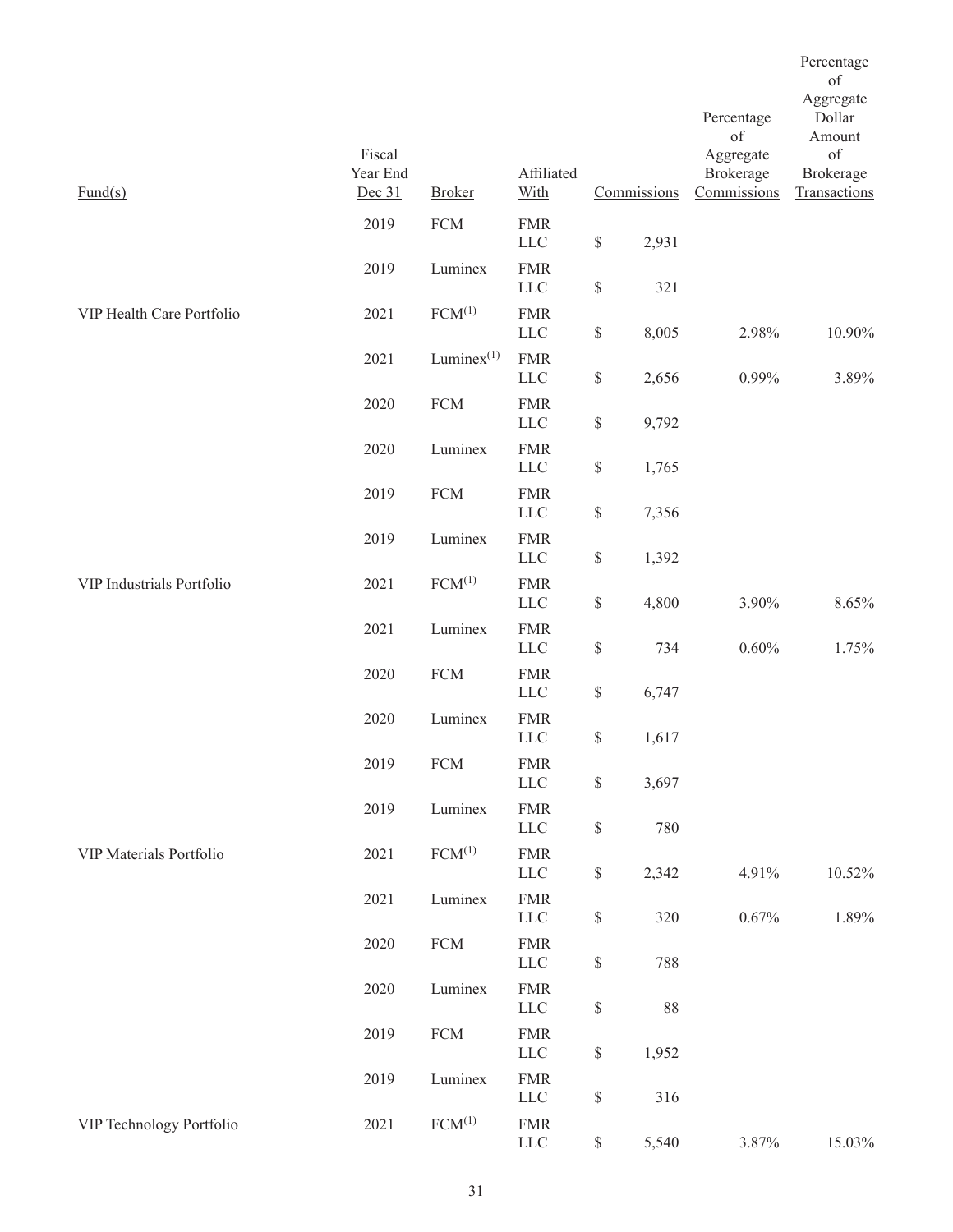|                                |          |                  |                           |                                                                       |             | Percentage  | Percentage<br>of<br>Aggregate<br>Dollar |
|--------------------------------|----------|------------------|---------------------------|-----------------------------------------------------------------------|-------------|-------------|-----------------------------------------|
|                                |          |                  |                           |                                                                       |             | of          | Amount                                  |
|                                | Fiscal   |                  |                           |                                                                       |             | Aggregate   | of                                      |
|                                | Year End |                  | Affiliated                |                                                                       |             | Brokerage   | Brokerage                               |
| $\text{Fund}(s)$               | Dec 31   | <b>Broker</b>    | With                      |                                                                       | Commissions | Commissions | Transactions                            |
|                                | 2021     | $Luminez^{(1)}$  | <b>FMR</b><br>${\rm LLC}$ | $\mathbb{S}% _{t}\left( t\right) \equiv\mathbb{S}_{t}\left( t\right)$ | 572         | 0.40%       | 2.24%                                   |
|                                | 2020     | ${\rm FCM}$      | <b>FMR</b><br>${\rm LLC}$ | $\mathbb{S}% _{n}^{X\rightarrow\mathbb{R}}$                           | 12,611      |             |                                         |
|                                | 2020     | Luminex          | <b>FMR</b><br>$LLC$       | $\$$                                                                  | 1,703       |             |                                         |
|                                | 2019     | <b>FCM</b>       | <b>FMR</b><br><b>LLC</b>  | $\mathbb{S}$                                                          | 3,799       |             |                                         |
|                                | 2019     | Luminex          | <b>FMR</b><br>${\rm LLC}$ | $\$$                                                                  | 188         |             |                                         |
| <b>VIP Utilities Portfolio</b> | 2021     | $FCM^{(1)}$      | <b>FMR</b><br><b>LLC</b>  | $\mathbb{S}$                                                          | 866         | 1.84%       | 5.64%                                   |
|                                | 2021     | Lumine $x^{(1)}$ | <b>FMR</b><br>${\rm LLC}$ | $\$$                                                                  | 652         | 1.39%       | 2.92%                                   |
|                                | 2020     | <b>FCM</b>       | <b>FMR</b><br>$LLC$       | $\mathbb{S}$                                                          | 5,868       |             |                                         |
|                                | 2020     | Luminex          | <b>FMR</b><br>${\rm LLC}$ | $\mathbb{S}$                                                          | 931         |             |                                         |
|                                | 2019     | <b>FCM</b>       | <b>FMR</b><br>${\rm LLC}$ | $\mathbb S$                                                           | 4,532       |             |                                         |
|                                | 2019     | Luminex          | <b>FMR</b><br><b>LLC</b>  | $\mathbb{S}$                                                          | 867         |             |                                         |

(1) The difference between the percentage of aggregate brokerage commissions paid to, and the percentage of the aggregate dollar amount of transactions effected through, an affiliated broker is a result of the low commission rates charged by an affiliated broker.

The following table shows the dollar amount of brokerage commissions paid to firms that may have provided research or brokerage services and the approximate dollar amount of the transactions involved for the fiscal year ended 2021.

|                                             |                   |          | \$ Amount of     |              |              |  |
|---------------------------------------------|-------------------|----------|------------------|--------------|--------------|--|
|                                             |                   |          | Commissions      |              |              |  |
|                                             |                   |          | Paid to Firms    |              |              |  |
|                                             |                   |          | for Providing    |              | \$ Amount of |  |
|                                             |                   |          | Research or      |              | Brokerage    |  |
|                                             | Fiscal Year       |          | <b>Brokerage</b> |              | Transactions |  |
| Fund                                        | Ended             | Services |                  |              | Involved     |  |
| <b>VIP Communication Services Portfolio</b> | December 31, 2021 | \$       | 68,378           | <sup>S</sup> | 156,796,638  |  |
| VIP Consumer Discretionary Portfolio        | December 31, 2021 | \$       | 35,596           | S.           | 167,012,768  |  |
| VIP Consumer Staples Portfolio              | December 31, 2021 | \$       | 71,513           | S.           | 209,358,892  |  |
| VIP Energy Portfolio                        | December 31, 2021 | \$       | 136,433          | S.           | 279,669,626  |  |
| <b>VIP Financial Services Portfolio</b>     | December 31, 2021 | \$       | 68,593           | <sup>S</sup> | 197,816,209  |  |
| VIP Health Care Portfolio                   | December 31, 2021 | \$       | 229,989          | <sup>S</sup> | 586,136,221  |  |
| VIP Industrials Portfolio                   | December 31, 2021 | \$       | 105,899          | S.           | 504,831,674  |  |
|                                             |                   |          |                  |              |              |  |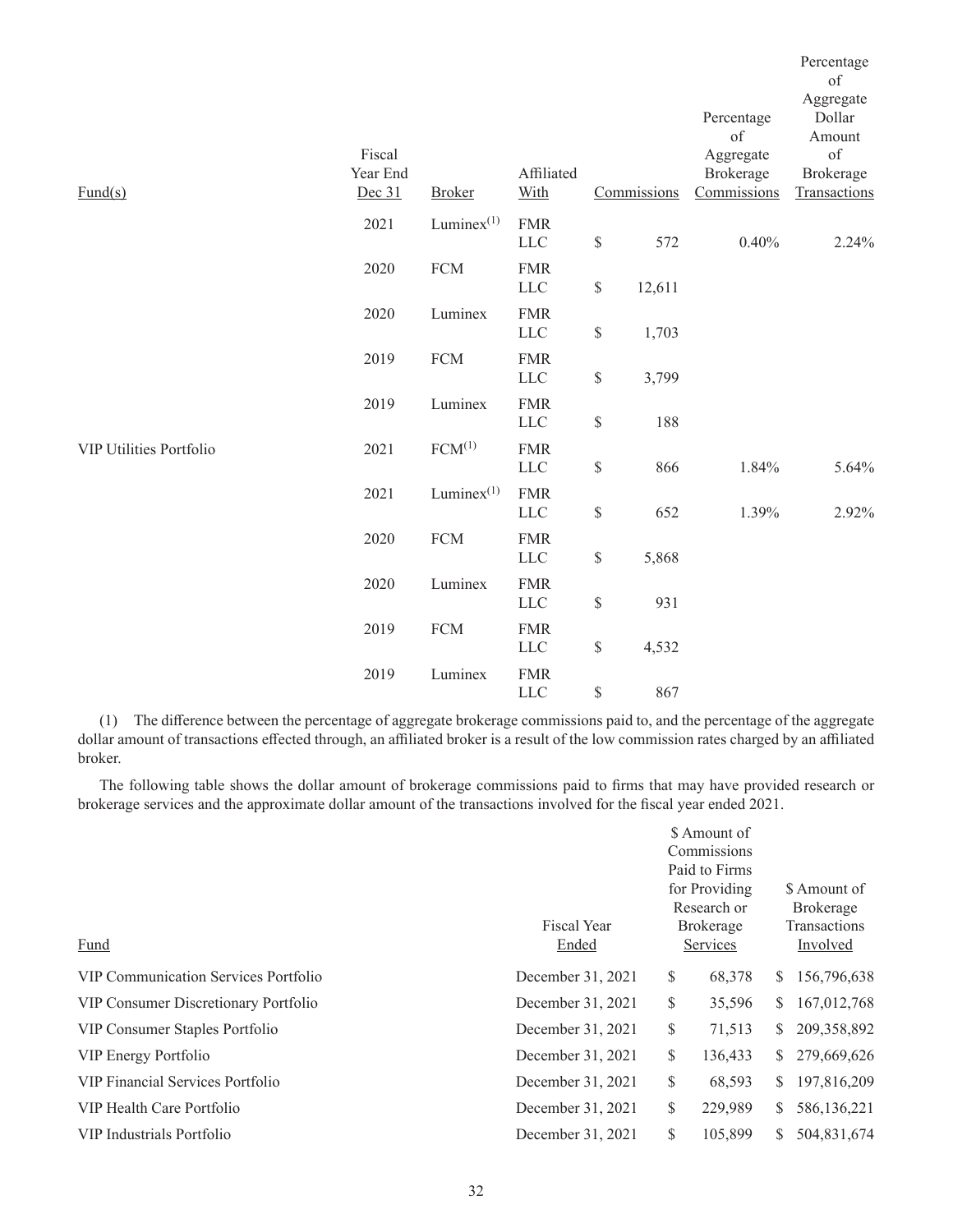| Fund                           | <b>Fiscal Year</b><br>Ended |    | \$ Amount of<br>Commissions<br>Paid to Firms<br>for Providing<br>Research or<br><b>Brokerage</b><br>Services |    | \$ Amount of<br><b>Brokerage</b><br><b>Transactions</b><br>Involved |
|--------------------------------|-----------------------------|----|--------------------------------------------------------------------------------------------------------------|----|---------------------------------------------------------------------|
| VIP Materials Portfolio        | December 31, 2021           | \$ | 39,045                                                                                                       | S. | 158, 128, 831                                                       |
| VIP Technology Portfolio       | December 31, 2021           | S  | 119,587                                                                                                      | S. | 733,857,042                                                         |
| <b>VIP Utilities Portfolio</b> | December 31, 2021           | S  | 41,544                                                                                                       | S  | 90,218,715                                                          |

The following table shows the brokerage commissions that were allocated for research or brokerage services for the twelvemonth period ended September 30, 2021.

| Fund                                        | <b>Twelve Month Period</b><br>Ended | \$ Amount of<br>Commissions<br>Allocated<br>for Research or<br><b>Brokerage</b><br>$S$ ervices <sup><math>(1)</math></sup> |        |
|---------------------------------------------|-------------------------------------|----------------------------------------------------------------------------------------------------------------------------|--------|
| <b>VIP Communication Services Portfolio</b> | September 30, 2021                  | \$                                                                                                                         | 9,877  |
| VIP Consumer Discretionary Portfolio        | September 30, 2021                  | \$                                                                                                                         | 6,789  |
| VIP Consumer Staples Portfolio              | September 30, 2021                  | \$                                                                                                                         | 16,873 |
| VIP Energy Portfolio                        | September 30, 2021                  | \$                                                                                                                         | 23,268 |
| VIP Financial Services Portfolio            | September 30, 2021                  | \$                                                                                                                         | 13,401 |
| VIP Health Care Portfolio                   | September 30, 2021                  | \$                                                                                                                         | 58,037 |
| VIP Industrials Portfolio                   | September 30, 2021                  | \$                                                                                                                         | 26,659 |
| VIP Materials Portfolio                     | September 30, 2021                  | \$                                                                                                                         | 9,899  |
| VIP Technology Portfolio                    | September 30, 2021                  | \$                                                                                                                         | 24,235 |
| <b>VIP Utilities Portfolio</b>              | September 30, 2021                  | \$                                                                                                                         | 6,635  |

(1) The staff of the Securities and Exchange Commission (SEC) addressed concerns that reliance on an RPA mechanism to pay for research would not be deemed a "commission" for purposes of Section 28(e) by indicating that they would not recommend enforcement against investment advisers who used an RPA to pay for research and brokerage services so long as certain conditions were met. Therefore, references to "research charges" as part of the RPA mechanism to satisfy MiFID II requirements can be considered commissions for Section 28(e) purposes.

# **VALUATION**

The NAV is the value of a single share. NAV is computed by adding a class's pro rata share of the value of a fund's investments, cash, and other assets, subtracting the class's pro rata share of the fund's liabilities, subtracting the liabilities allocated to the class, and dividing the result by the number of shares of that class that are outstanding.

The Board of Trustees has ultimate responsibility for pricing, but has delegated day-to-day valuation responsibilities to FMR. FMR has established the FMR Fair Value Committee (the Committee) to fulfill these responsibilities.

Shares of open-end investment companies (including any underlying central funds) held by a fund are valued at their respective NAVs. If an underlying fund's NAV is unavailable, shares of that underlying fund will be fair valued in good faith by the Committee in accordance with applicable fair value pricing policies.

Generally, other portfolio securities and assets held by a fund, as well as portfolio securities and assets held by an underlying central fund, are valued as follows:

Most equity securities are valued at the official closing price or the last reported sale price or, if no sale has occurred, at the last quoted bid price on the primary market or exchange on which they are traded.

Debt securities and other assets for which market quotations are readily available may be valued at market values in the principal market in which they normally are traded, as furnished by recognized dealers in such securities or assets. Or, debt securities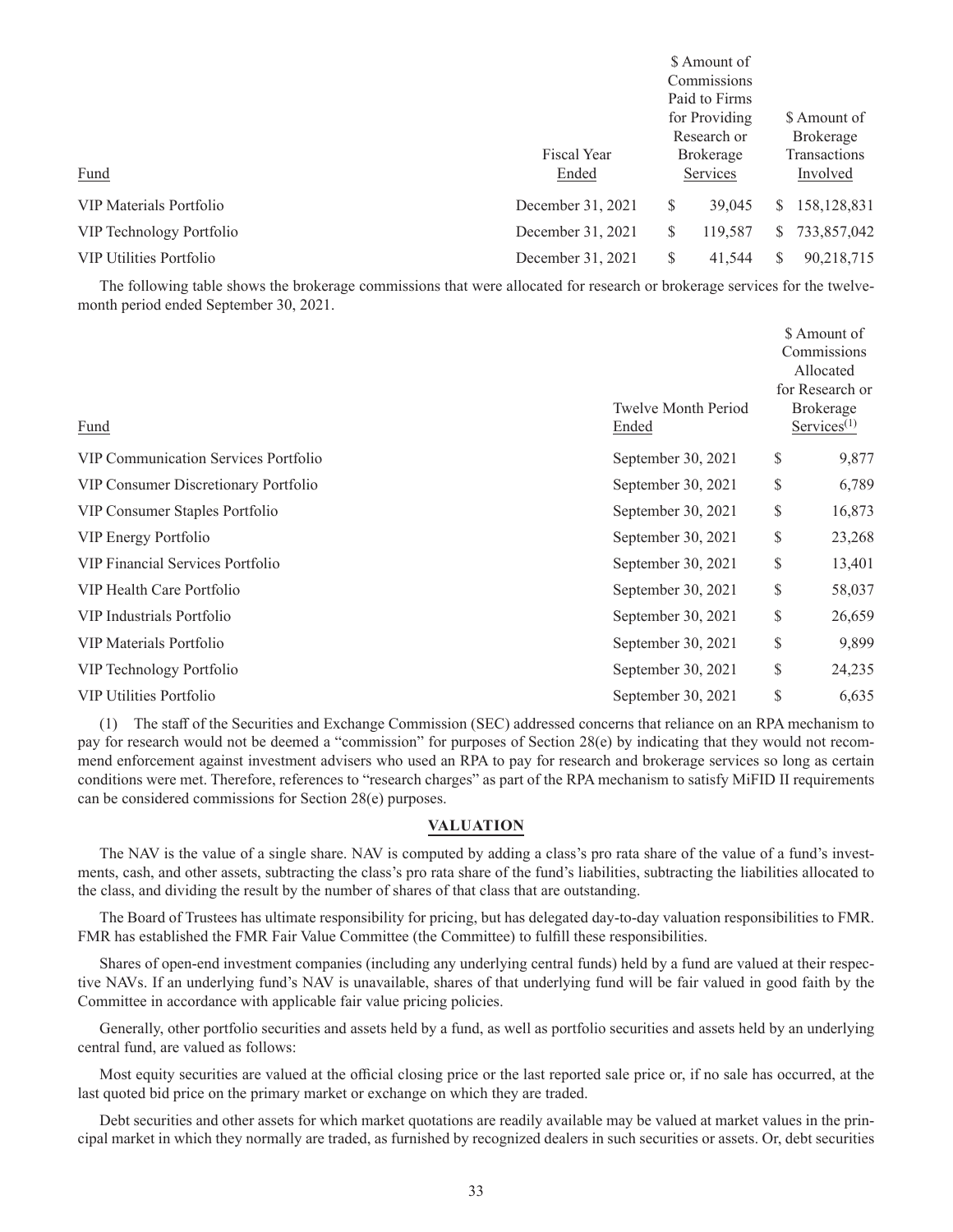and convertible securities may be valued on the basis of information furnished by a pricing service that uses a valuation matrix which incorporates both dealer-supplied valuations and electronic data processing techniques.

Short-term securities with remaining maturities of sixty days or less for which market quotations and information furnished by a pricing service are not readily available may be valued at amortized cost, which approximates current value.

Futures contracts are valued at the settlement or closing price. Options are valued at their market quotations, if available. Swaps are valued daily using quotations received from independent pricing services or recognized dealers.

Prices described above are obtained from pricing services that have been approved by the Board of Trustees. A number of pricing services are available and the funds may use more than one of these services. The funds may also discontinue the use of any pricing service at any time. A fund's adviser engages in oversight activities with respect to the fund's pricing services, which includes, among other things, testing the prices provided by pricing services prior to calculation of a fund's NAV, conducting periodic due diligence meetings, and periodically reviewing the methodologies and inputs used by these services.

Foreign securities and instruments are valued in their local currency following the methodologies described above. Foreign securities, instruments and currencies are translated to U.S. dollars, based on foreign currency exchange rate quotations supplied by a pricing service as of the close of the New York Stock Exchange (NYSE), which uses a proprietary model to determine the exchange rate. Forward foreign currency exchange contracts are valued at an interpolated rate based on days to maturity between the closest preceding and subsequent settlement period reported by the third party pricing service.

Other portfolio securities and assets for which market quotations, official closing prices, or information furnished by a pricing service are not readily available or, in the opinion of the Committee, are deemed unreliable will be fair valued in good faith by the Committee in accordance with applicable fair value pricing policies. For example, if, in the opinion of the Committee, a security's value has been materially affected by events occurring before a fund's pricing time but after the close of the exchange or market on which the security is principally traded, that security will be fair valued in good faith by the Committee in accordance with applicable fair value pricing policies. In fair valuing a security, the Committee may consider factors including price movements in futures contracts and ADRs, market and trading trends, the bid/ask quotes of brokers, and off-exchange institutional trading.

In determining the fair value of a private placement security for which market quotations are not available, the Committee generally applies one or more valuation methods including the market approach, income approach and cost approach. The market approach considers factors including the price of recent investments in the same or a similar security or financial metrics of comparable securities. The income approach considers factors including expected future cash flows, security specific risks and corresponding discount rates. The cost approach considers factors including the value of the security's underlying assets and liabilities.

Each fund's adviser reports to the Board on the Committee's activities and fair value determinations. The Board monitors the appropriateness of the procedures used in valuing the fund's investments and ratifies the fair value determinations of the Committee.

# **BUYING AND SELLING INFORMATION**

A fund may make redemption payments in whole or in part in readily marketable securities or other property pursuant to procedures approved by the Trustees if FMR determines it is in the best interests of the fund. Such securities or other property will be valued for this purpose as they are valued in computing each class's NAV. Shareholders that receive securities or other property will realize, upon receipt, a gain or loss for tax purposes, and will incur additional costs and be exposed to market risk prior to and upon the sale of such securities or other property.

Each fund, in its discretion, may determine to issue its shares in kind in exchange for securities held by the purchaser having a value, determined in accordance with the fund's policies for valuation of portfolio securities, equal to the purchase price of the fund shares issued. A fund will accept for in-kind purchases only securities or other instruments that are appropriate under its investment objective and policies. In addition, a fund generally will not accept securities of any issuer unless they are liquid, have a readily ascertainable market value, and are not subject to restrictions on resale. All dividends, distributions, and subscription or other rights associated with the securities become the property of the fund, along with the securities. Shares purchased in exchange for securities in kind generally cannot be redeemed for fifteen days following the exchange to allow time for the transfer to settle.

### **DISTRIBUTIONS AND TAXES**

The following information is only a summary of some of the tax consequences affecting insurance company separate accounts invested in the funds. No attempt has been made to discuss tax consequences affecting variable product owners. Variable product owners seeking to understand the tax consequences of their investment should consult with their tax advisers or the insurance company that issued their variable product, or refer to their variable annuity or variable life insurance product prospectus.

Each fund intends to qualify each year as a "regulated investment company" under Subchapter M of the Internal Revenue Code so that it will not be liable for federal tax on income and capital gains distributed to insurance company separate accounts invested in the fund. In order to qualify as a regulated investment company, and avoid being subject to federal income or excise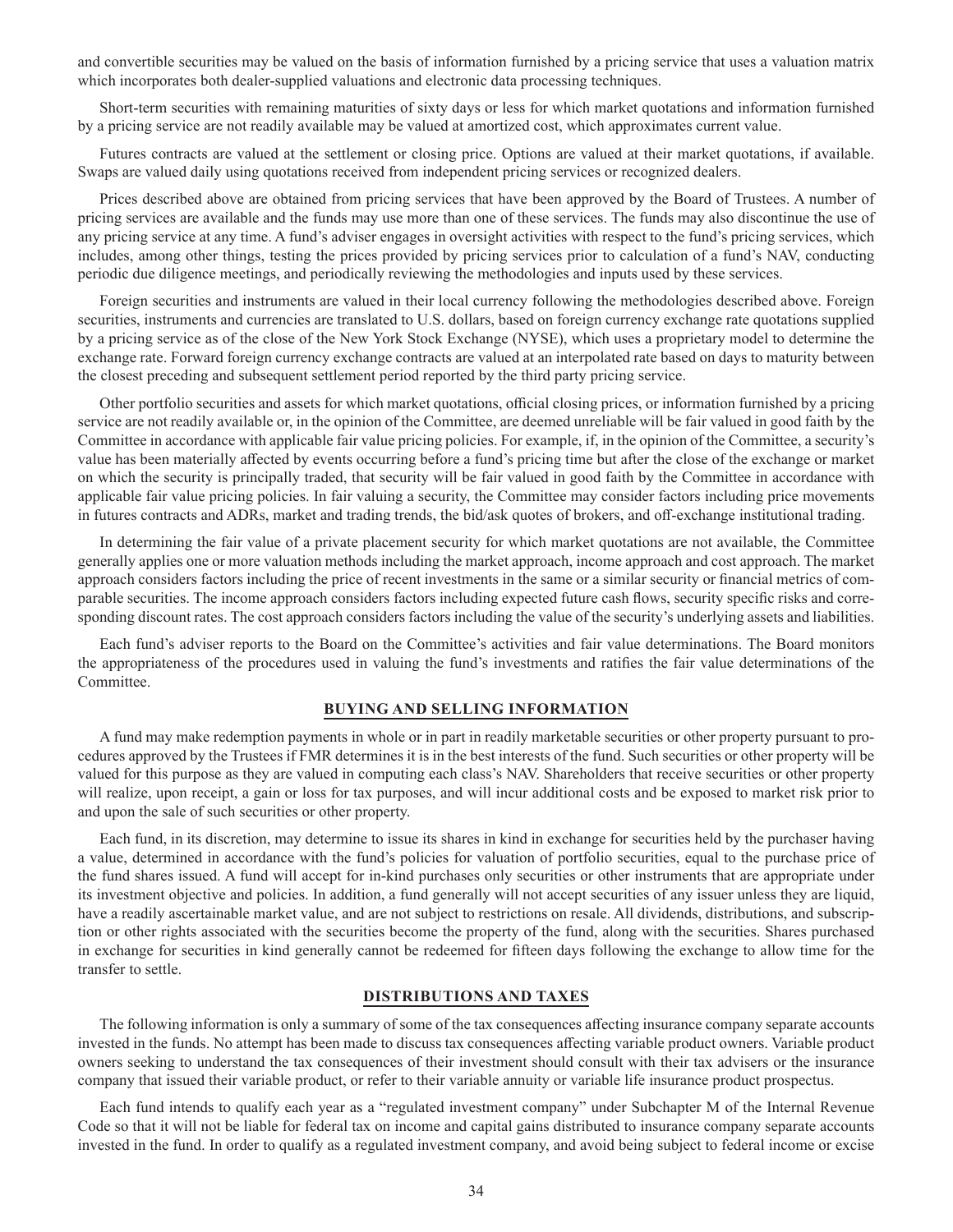taxes at the fund level, each fund intends to distribute substantially all of its net investment income and net realized capital gains within each calendar year as well as on a fiscal year basis (if the fiscal year is other than the calendar year), and intends to comply with other tax rules applicable to regulated investment companies. If a fund failed to qualify as a "regulated investment company" in any year, among other consequences, each insurance company separate account invested in the fund could fail to satisfy the diversification requirements of Section 817(h) of the Internal Revenue Code.

Each fund also intends to satisfy the diversification requirements of Section 817(h) of the Internal Revenue Code and the regulations thereunder. These diversification requirements, which are in addition to the diversification requirements of Subchapter M, place certain limitations on the assets of an insurance company separate account that may be invested in the securities of a single issuer or a certain number of issuers. Because Section 817(h) and the regulations thereunder treat the assets of each fund as the assets of the related insurance company separate account, each fund must also satisfy these requirements. Certain other tax requirements apply with respect to investor control. If a fund failed to satisfy these requirements, a variable annuity or variable life insurance product supported by an insurance company separate account invested in the fund may not be treated as an annuity or as life insurance for tax purposes and may no longer be eligible for tax deferral.

Assuming that a fund satisfies the Section 817(h) requirements and certain related requirements, the insurance company separate accounts will be respected as the owners of the shares of the fund for U.S. federal income tax purposes. As the owners of the shares, the insurance company separate accounts and not the variable product owners will recognize the dividends and capital gain distributions paid by the fund, although the insurance company separate accounts generally will not pay income tax on those dividends or capital gain distributions to the extent the income/gains are applied to increase the values of the applicable variable products. In addition, as the owners of the shares, the insurance company separate accounts will get the benefit of any pass-through items that the fund reports to its shareholders including the portion if any of the dividends paid that are eligible for the dividends received deduction. The insurance company is not required to make any payment to the fund to share with variable product owners the benefit which may be material of these pass-through items.

Foreign governments may withhold taxes on dividends and interest earned by a fund with respect to foreign securities held directly by a fund. Foreign governments may also impose taxes on other payments or gains with respect to foreign securities held directly by a fund. Because each fund does not currently anticipate that securities of foreign issuers or underlying regulated investment companies will constitute more than 50% of its total assets at the end of its fiscal year, or fiscal quarter, respectively, shareholders should not expect to be eligible to claim a foreign tax credit or deduction on their tax returns with respect to foreign taxes withheld.

The following table shows a fund's aggregate capital loss carryforward as of December 31, 2021, which is available to offset future capital gains. A fund's ability to utilize its capital loss carryforwards in a given year or in total may be limited.

|                                 | VIP                  | VIP Consumer         |                                         |                     |  |
|---------------------------------|----------------------|----------------------|-----------------------------------------|---------------------|--|
|                                 | Communication        | Discretionary        | VIP Consumer                            | <b>VIP</b> Energy   |  |
| Fund Name                       | Services Portfolio   | Portfolio            | Staples Portfolio                       | Portfolio           |  |
| Capital Loss Carryforward (CLC) | S<br>$\theta$        | S<br>$\theta$        | S<br>$\theta$                           | 100,766,671<br>S.   |  |
|                                 | <b>VIP</b> Financial | VIP Health Care      | VIP Industrials<br><b>VIP</b> Materials |                     |  |
| Fund Name                       | Services Portfolio   | Portfolio            | Portfolio                               | Portfolio           |  |
| Capital Loss Carryforward (CLC) | S<br>$\theta$        | S<br>$\theta$        | S<br>$\theta$                           | S<br>$\overline{0}$ |  |
|                                 | VIP Technology       | <b>VIP Utilities</b> |                                         |                     |  |
| Fund Name                       | Portfolio            | Portfolio            |                                         |                     |  |
| Capital Loss Carryforward (CLC) | $\theta$<br>S        | S<br>$\theta$        |                                         |                     |  |

# **TRUSTEES AND OFFICERS**

The Trustees, Members of the Advisory Board (if any), and officers of the trust and funds, as applicable, are listed below. The Board of Trustees governs each fund and is responsible for protecting the interests of shareholders. The Trustees are experienced executives who meet periodically throughout the year to oversee each fund's activities, review contractual arrangements with companies that provide services to each fund, oversee management of the risks associated with such activities and contractual arrangements, and review each fund's performance. Each of the Trustees oversees 317 funds.

The Trustees hold office without limit in time except that (a) any Trustee may resign; (b) any Trustee may be removed by written instrument, signed by at least two-thirds of the number of Trustees prior to such removal; (c) any Trustee who requests to be retired or who has become incapacitated by illness or injury may be retired by written instrument signed by a majority of the other Trustees; and (d) any Trustee may be removed at any special meeting of shareholders by a two-thirds vote of the outstanding voting securities of the trust. Each Trustee who is not an interested person (as defined in the 1940 Act) of the trust and the funds is referred to herein as an Independent Trustee. Each Independent Trustee shall retire not later than the last day of the calendar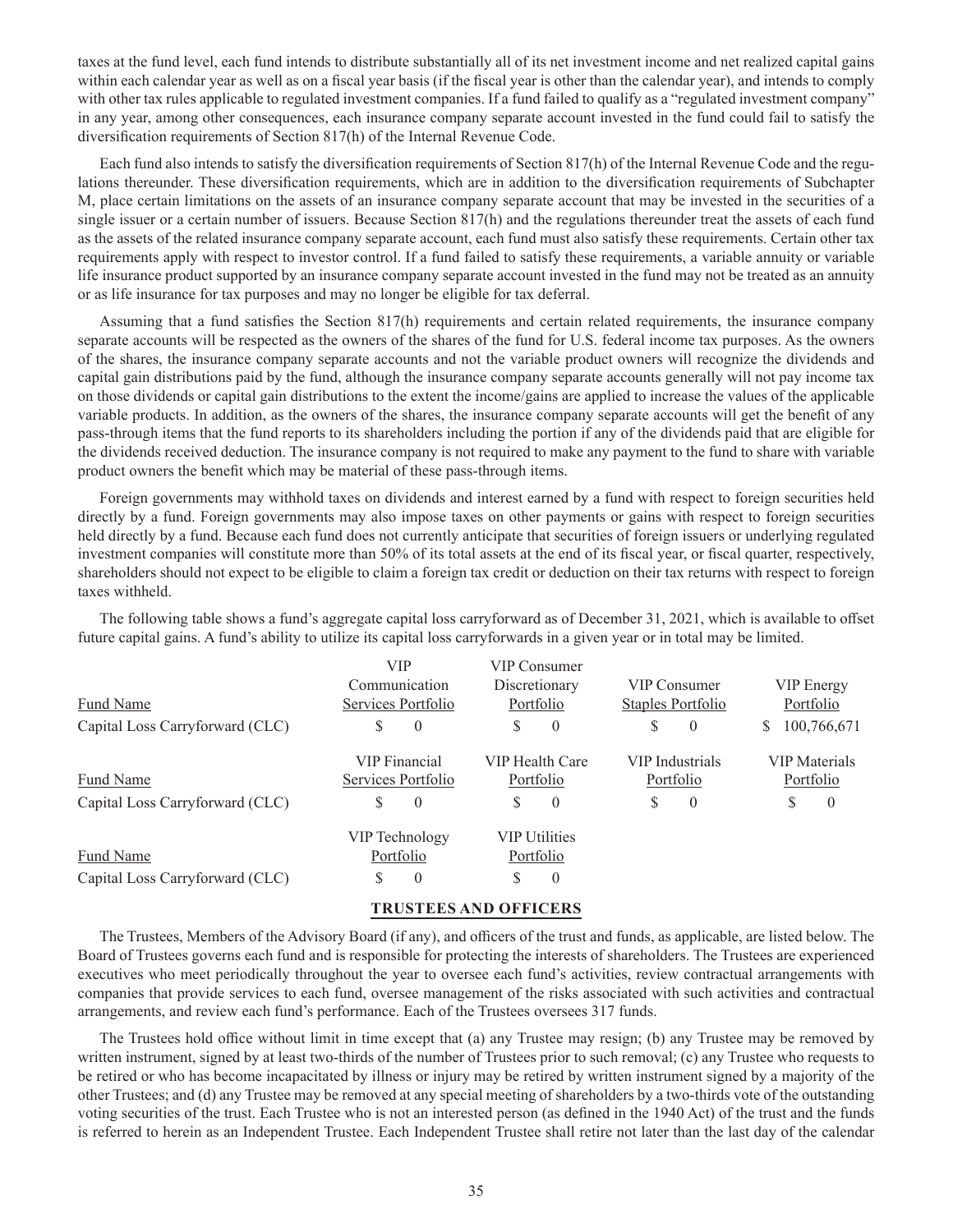year in which his or her 75th birthday occurs. The Independent Trustees may waive this mandatory retirement age policy with respect to individual Trustees. Officers and Advisory Board Members hold office without limit in time, except that any officer or Advisory Board Member may resign or may be removed by a vote of a majority of the Trustees at any regular meeting or any special meeting of the Trustees. Except as indicated, each individual has held the office shown or other offices in the same company for the past five years.

**Experience, Skills, Attributes, and Qualifications of the Trustees.** The Governance and Nominating Committee has adopted a statement of policy that describes the experience, qualifications, attributes, and skills that are necessary and desirable for potential Independent Trustee candidates (Statement of Policy). The Board believes that each Trustee satisfied at the time he or she was initially elected or appointed a Trustee, and continues to satisfy, the standards contemplated by the Statement of Policy. The Governance and Nominating Committee also engages professional search firms to help identify potential Independent Trustee candidates who have the experience, qualifications, attributes, and skills consistent with the Statement of Policy. From time to time, additional criteria based on the composition and skills of the current Independent Trustees, as well as experience or skills that may be appropriate in light of future changes to board composition, business conditions, and regulatory or other developments, have also been considered by the professional search firms and the Governance and Nominating Committee. In addition, the Board takes into account the Trustees' commitment and participation in Board and committee meetings, as well as their leadership of standing and ad hoc committees throughout their tenure.

In determining that a particular Trustee was and continues to be qualified to serve as a Trustee, the Board has considered a variety of criteria, none of which, in isolation, was controlling. The Board believes that, collectively, the Trustees have balanced and diverse experience, qualifications, attributes, and skills, which allow the Board to operate effectively in governing each fund and protecting the interests of shareholders. Information about the specific experience, skills, attributes, and qualifications of each Trustee, which in each case led to the Board's conclusion that the Trustee should serve (or continue to serve) as a trustee of the funds, is provided below.

**Board Structure and Oversight Function.** Robert A. Lawrence is an interested person and currently serves as Acting Chairman. The Trustees have determined that an interested Chairman is appropriate and benefits shareholders because an interested Chairman has a personal and professional stake in the quality and continuity of services provided to the funds. Independent Trustees exercise their informed business judgment to appoint an individual of their choosing to serve as Chairman, regardless of whether the Trustee happens to be independent or a member of management. The Independent Trustees have determined that they can act independently and effectively without having an Independent Trustee serve as Chairman and that a key structural component for assuring that they are in a position to do so is for the Independent Trustees to constitute a substantial majority for the Board. The Independent Trustees also regularly meet in executive session. David M. Thomas serves as Lead Independent Trustee and as such (i) acts as a liaison between the Independent Trustees and management with respect to matters important to the Independent Trustees and (ii) with management prepares agendas for Board meetings.

Fidelity® funds are overseen by different Boards of Trustees. The funds' Board oversees Fidelity's high income and certain equity funds, and other Boards oversee Fidelity's investment-grade bond, money market, asset allocation, and other equity funds. The asset allocation funds may invest in Fidelity® funds overseen by the funds' Board. The use of separate Boards, each with its own committee structure, allows the Trustees of each group of Fidelity® funds to focus on the unique issues of the funds they oversee, including common research, investment, and operational issues. On occasion, the separate Boards establish joint committees to address issues of overlapping consequences for the Fidelity® funds overseen by each Board.

The Trustees operate using a system of committees to facilitate the timely and efficient consideration of all matters of importance to the Trustees, each fund, and fund shareholders and to facilitate compliance with legal and regulatory requirements and oversight of the funds' activities and associated risks. The Board, acting through its committees, has charged FMR and its affiliates with (i) identifying events or circumstances the occurrence of which could have demonstrably adverse effects on the funds' business and/or reputation; (ii) implementing processes and controls to lessen the possibility that such events or circumstances occur or to mitigate the effects of such events or circumstances if they do occur; and (iii) creating and maintaining a system designed to evaluate continuously business and market conditions in order to facilitate the identification and implementation processes described in (i) and (ii) above. Because the day-to-day operations and activities of the funds are carried out by or through FMR, its affiliates, and other service providers, the funds' exposure to risks is mitigated but not eliminated by the processes overseen by the Trustees. While each of the Board's committees has responsibility for overseeing different aspects of the funds' activities, oversight is exercised primarily through the Operations, Audit, and Compliance Committees. Appropriate personnel, including but not limited to the funds' Chief Compliance Officer (CCO), FMR's internal auditor, the independent accountants, the funds' Treasurer and portfolio management personnel, make periodic reports to the Board's committees, as appropriate, including an annual review of Fidelity's risk management program for the Fidelity® funds. The responsibilities of each standing committee, including their oversight responsibilities, are described further under "Standing Committees of the Trustees."

# **Interested Trustees\*:**

Correspondence intended for a Trustee who is an interested person may be sent to Fidelity Investments, 245 Summer Street, Boston, Massachusetts 02210.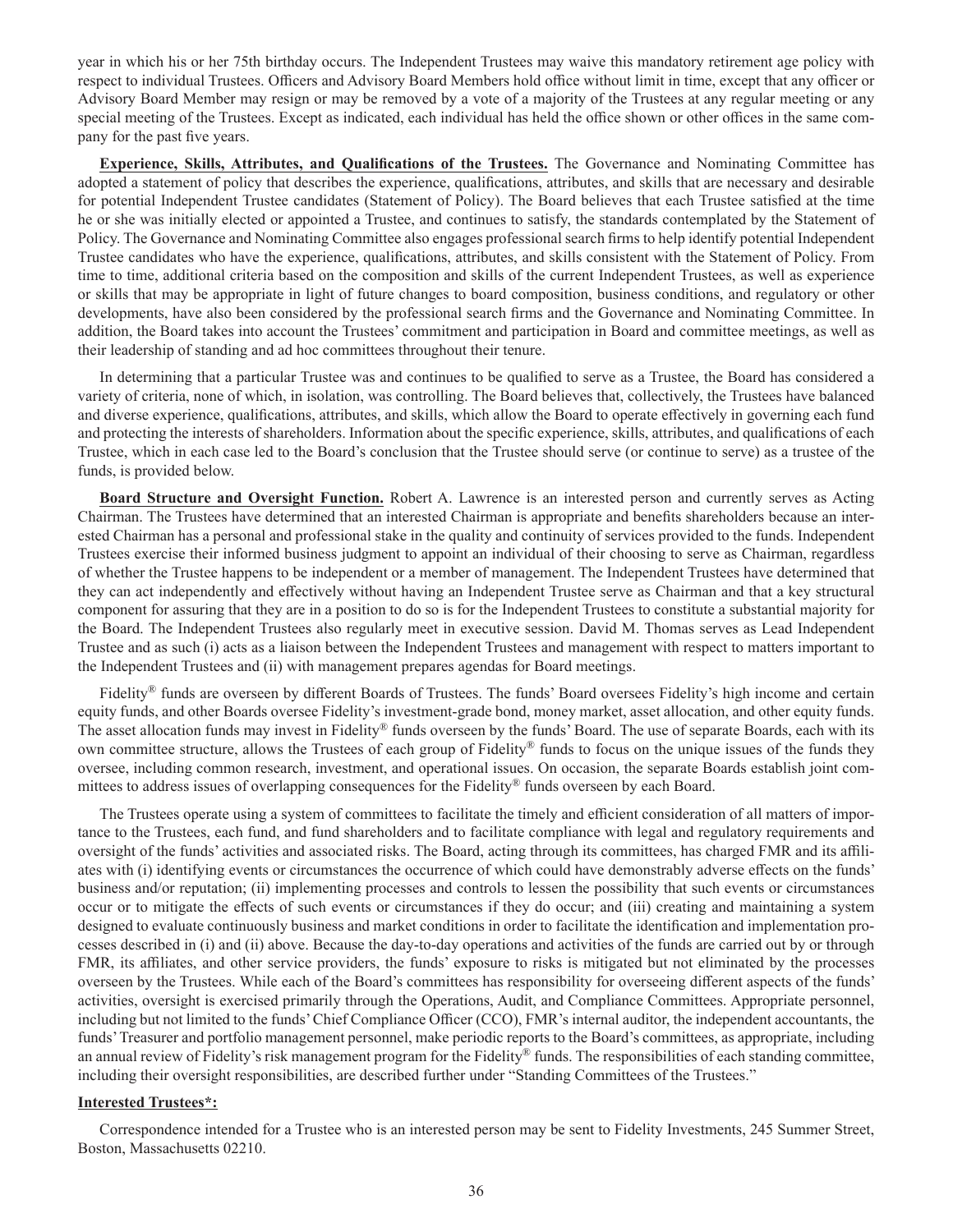## **Name, Year of Birth; Principal Occupations and Other Relevant Experience+**

Bettina Doulton (1964)

Year of Election or Appointment: 2020

Trustee

Ms. Doulton also serves as Trustee of other Fidelity® funds. Prior to her retirement, Ms. Doulton served in a variety of positions at Fidelity Investments, including as a managing director of research (2006-2007), portfolio manager to certain Fidelity® funds (1993-2005), equity analyst and portfolio assistant (1990-1993), and research assistant (1987-1990). Ms. Doulton currently owns and operates Phi Builders + Architects and Cellardoor Winery. Previously, Ms. Doulton served as a member of the Board of Brown Capital Management, LLC (2014-2018).

Robert A. Lawrence (1952)

Year of Election or Appointment: 2020

Trustee

Acting Chairman of the Board of Trustees

Mr. Lawrence also serves as Trustee of other funds. Previously, Mr. Lawrence served as a Member of the Advisory Board of certain funds. Prior to his retirement in 2008, Mr. Lawrence served as Vice President of certain Fidelity® funds (2006- 2008), Senior Vice President, Head of High Income Division of Fidelity Management & Research Company (investment adviser firm, 2006-2008), and President of Fidelity Strategic Investments (investment adviser firm, 2002-2005).

\* Determined to be an "Interested Trustee" by virtue of, among other things, his or her affiliation with the trust or various entities under common control with FMR.

+ The information includes the Trustee's principal occupation during the last five years and other information relating to the experience, attributes, and skills relevant to the Trustee's qualifications to serve as a Trustee, which led to the conclusion that the Trustee should serve as a Trustee for each fund.

## **Independent Trustees:**

Correspondence intended for an Independent Trustee may be sent to Fidelity Investments, P.O. Box 55235, Boston, Massachusetts 02205-5235.

### **Name, Year of Birth; Principal Occupations and Other Relevant Experience+**

Thomas P. Bostick (1956)

Year of Election or Appointment: 2021

Trustee

Lieutenant General Bostick also serves as Trustee of other Fidelity® funds. Prior to his retirement, General Bostick (United States Army, Retired) held a variety of positions within the U.S. Army, including Commanding General and Chief of Engineers, U.S. Army Corps of Engineers (2012-2016) and Deputy Chief of Staff and Director of Human Resources, U.S. Army (2009-2012). General Bostick currently serves as a member of the Board and Finance and Governance Committees of CSX Corporation (transportation, 2020-present) and a member of the Board and Corporate Governance and Nominating Committee of Perma-Fix Environmental Services, Inc. (nuclear waste management, 2020-present). General Bostick serves as Chief Executive Officer of Bostick Global Strategies, LLC (consulting, 2016-present) and as a member of the Board of HireVue, Inc. (video interview and assessment, 2020-present). Previously, General Bostick served as a Member of the Advisory Board of certain Fidelity® funds (2021), President, Intrexon Bioengineering (2018-2020) and Chief Operating Officer (2017-2020) and Senior Vice President of the Environment Sector (2016-2017) of Intrexon Corporation (biopharmaceutical company).

Dennis J. Dirks (1948)

Year of Election or Appointment: 2018

Trustee

Mr. Dirks also serves as Trustee of other Fidelity® funds. Prior to his retirement in May 2003, Mr. Dirks served as Chief Operating Officer and as a member of the Board of The Depository Trust & Clearing Corporation (financial markets infrastructure), President, Chief Operating Officer and a member of the Board of The Depository Trust Company (DTC), President and a member of the Board of the National Securities Clearing Corporation (NSCC), Chief Executive Officer and a member of the Board of the Government Securities Clearing Corporation and Chief Executive Officer and a member of the Board of the Mortgage-Backed Securities Clearing Corporation. Mr. Dirks currently serves as a member of the Finance Committee (2016-present) and Board (2017-present) and is Treasurer (2018-present) of the Asolo Repertory Theatre.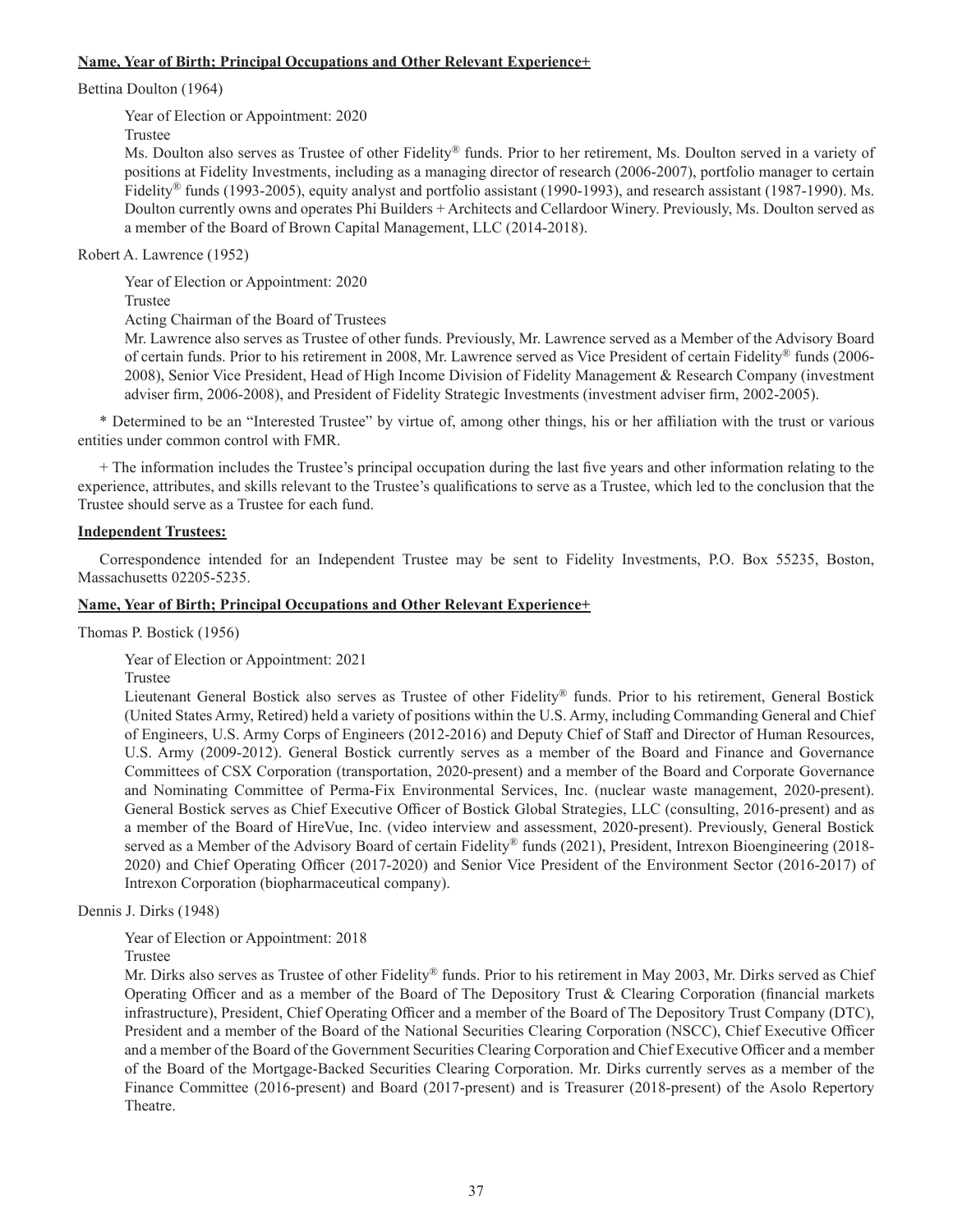Year of Election or Appointment: 2018

Trustee

Mr. Donahue also serves as Trustee of other Fidelity® funds. Mr. Donahue serves as President and Chief Executive Officer of Miranda Partners, LLC (risk consulting for the financial services industry, 2012-present). Previously, Mr. Donahue served as Chief Executive Officer (2006-2012), Chief Operating Officer (2003-2006) and Managing Director, Customer Marketing and Development (1999-2003) of The Depository Trust & Clearing Corporation (financial markets infrastructure). Mr. Donahue currently serves as a member (2007-present) and Co-Chairman (2016-present) of the Board of United Way of New York and a member of the Board of The Leadership Academy (previously NYC Leadership Academy) (2012-present). Mr. Donahue previously served as a member of the Advisory Board of certain Fidelity® funds (2015-2018).

Vicki L. Fuller (1957)

Year of Election or Appointment: 2020

Trustee

Ms. Fuller also serves as Trustee of other Fidelity® funds. Previously, Ms. Fuller served as a member of the Advisory Board of certain Fidelity® funds (2018-2020), Chief Investment Officer of the New York State Common Retirement Fund (2012-2018) and held a variety of positions at AllianceBernstein L.P. (global asset management, 1985-2012), including Managing Director (2006-2012) and Senior Vice President and Senior Portfolio Manager (2001-2006). Ms. Fuller currently serves as a member of the Board, Audit Committee and Nominating and Governance Committee of two Blackstone business development companies (2020-present), as a member of the Board of Treliant, LLC (consulting, 2019-present), as a member of the Advisory Board of Ariel Alternatives, LLC (private equity, 2021-present) and as a member of the Board and Chair of the Audit Committee of Gusto, Inc. (software, 2021-present). In addition, Ms. Fuller currently serves as a member of the Board of Roosevelt University (2019-present) and as a member of the Executive Board of New York University's Stern School of Business. Ms. Fuller previously served as a member of the Board, Audit Committee and Nominating and Governance Committee of The Williams Companies, Inc. (natural gas infrastructure, 2018-2021).

Patricia L. Kampling (1959)

Year of Election or Appointment: 2020

Trustee

Ms. Kampling also serves as Trustee of other Fidelity® funds. Prior to her retirement, Ms. Kampling served as Chairman of the Board and Chief Executive Officer (2012-2019), President and Chief Operating Officer (2011-2012) and Executive Vice President and Chief Financial Officer (2010-2011) of Alliant Energy Corporation. Ms. Kampling currently serves as a member of the Board, Finance Committee and Governance, Compensation and Nominating Committee of Xcel Energy Inc. (utilities company, 2020-present) and as a member of the Board, Audit, Finance and Risk Committee and Safety, Environmental, Technology and Operations Committee and Chair of the Executive Development and Compensation Committee of American Water Works Company, Inc. (utilities company, 2019-present). In addition, Ms. Kampling currently serves as a member of the Board of the Nature Conservancy, Wisconsin Chapter (2019-present). Previously, Ms. Kampling served as a Member of the Advisory Board of certain Fidelity® funds (2020), a member of the Board, Compensation Committee and Executive Committee and Chair of the Audit Committee of Briggs & Stratton Corporation (manufacturing, 2011-2021), a member of the Board of Interstate Power and Light Company (2012-2019) and Wisconsin Power and Light Company (2012-2019) (each a subsidiary of Alliant Energy Corporation) and as a member of the Board and Workforce Development Committee of the Business Roundtable (2018-2019).

### Thomas A. Kennedy (1955)

Year of Election or Appointment: 2021

Trustee

Mr. Kennedy also serves as Trustee of other Fidelity® funds. Previously, Mr. Kennedy served as a Member of the Advisory Board of certain Fidelity® funds (2020) and held a variety of positions at Raytheon Company (aerospace and defense, 1983-2020), including Chairman and Chief Executive Officer (2014-2020) and Executive Vice President and Chief Operating Officer (2013-2014). Mr. Kennedy currently serves as Executive Chairman of the Board of Directors of Raytheon Technologies Corporation (aerospace and defense, 2020-present). He is also a member of the Rutgers School of Engineering Industry Advisory Board (2011-present) and a member of the UCLA Engineering Dean's Executive Board (2016-present).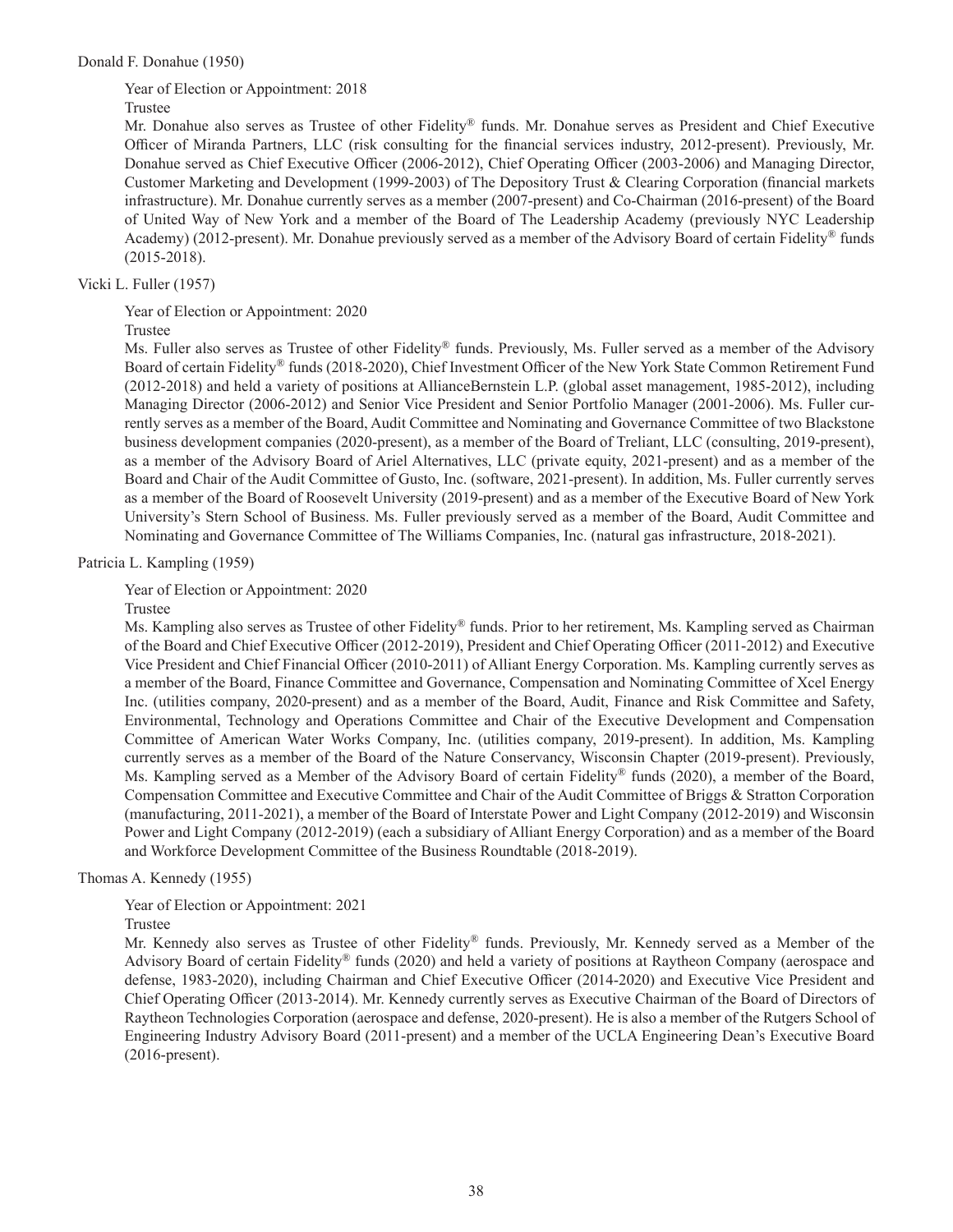### Oscar Munoz (1959)

Year of Election or Appointment: 2021

# Trustee

Mr. Munoz also serves as Trustee of other Fidelity® funds. Prior to his retirement, Mr. Munoz served as Executive Chairman (2020-2021), Chief Executive Officer (2015-2020), President (2015-2016) and a member of the Board (2010-2021) of United Airlines Holdings, Inc. Mr. Munoz currently serves as a member of the Board of CBRE Group, Inc. (commercial real estate, 2020-present), a member of the Board of Univision Communications, Inc. (Hispanic media, 2020-present) and a member of the Advisory Board of Salesforce.com, Inc. (cloud-based software, 2020-present). Previously, Mr. Munoz served as a Member of the Advisory Board of certain Fidelity® funds (2021).

# Garnett A. Smith (1947)

Year of Election or Appointment: 2013

# Trustee

Mr. Smith also serves as Trustee of other Fidelity® funds. Prior to his retirement, Mr. Smith served as Chairman and Chief Executive Officer (1990-1997) and President (1986-1990) of Inbrand Corp. (manufacturer of personal absorbent products). Prior to his employment with Inbrand Corp., he was employed by a retail fabric chain and North Carolina National Bank (now Bank of America). Mr. Smith previously served as a member of the Advisory Board of certain Fidelity® funds (2012-2013).

# David M. Thomas (1949)

Year of Election or Appointment: 2018

Trustee

Lead Independent Trustee

Mr. Thomas also serves as Trustee of other Fidelity® funds. Previously, Mr. Thomas served as Executive Chairman (2005-2006) and Chairman and Chief Executive Officer (2000-2005) of IMS Health, Inc. (pharmaceutical and healthcare information solutions). Mr. Thomas currently serves as a member of the Board of Fortune Brands Home and Security (home and security products, 2004-present) and as Director (2013-present) and Non-Executive Chairman of the Board (2022-present) of Interpublic Group of Companies, Inc. (marketing communication).

Susan Tomasky (1953)

Year of Election or Appointment: 2020

Trustee

Ms. Tomasky also serves as Trustee of other Fidelity® funds. Prior to her retirement, Ms. Tomasky served in various executive officer positions at American Electric Power Company, Inc. (1998-2011), including most recently as President of AEP Transmission (2007-2011). Ms. Tomasky currently serves as a member of the Board and Sustainability Committee and as Chair of the Audit Committee of Marathon Petroleum Corporation (2018-present) and as a member of the Board, Executive Committee, Corporate Governance Committee and Organization and Compensation Committee and as Chair of the Audit Committee of Public Service Enterprise Group, Inc. (utilities company, 2012-present) and as a member of the Board of its subsidiary company, Public Service Electric and Gas Co. (2021-present). In addition, Ms. Tomasky currently serves as a member (2009-present) and President (2020-present) of the Board of the Royal Shakespeare Company – America (2009-present), as a member of the Board of the Columbus Association for the Performing Arts (2011-present) and as a member of the Board and Kenyon in the World Committee of Kenyon College (2016-present). Previously, Ms. Tomasky served as a Member of the Advisory Board of certain Fidelity® funds (2020), as a member of the Board of the Columbus Regional Airport Authority (2007-2020), as a member of the Board (2011-2018) and Lead Independent Director (2015-2018) of Andeavor Corporation (previously Tesoro Corporation) (independent oil refiner and marketer) and as a member of the Board of Summit Midstream Partners LP (energy, 2012-2018).

# Michael E. Wiley (1950)

Year of Election or Appointment: 2008

Trustee

Mr. Wiley also serves as Trustee of other Fidelity® funds. Previously, Mr. Wiley served as a member of the Advisory Board of certain Fidelity® funds (2018-2020), Chairman, President and CEO of Baker Hughes, Inc. (oilfield services, 2000-2004). Mr. Wiley also previously served as a member of the Board of Andeavor Corporation (independent oil refiner and marketer, 2005-2018), a member of the Board of Andeavor Logistics LP (natural resources logistics, 2015-2018) and a member of the Board of High Point Resources (exploration and production, 2005-2020).

+ The information includes the Trustee's principal occupation during the last five years and other information relating to the experience, attributes, and skills relevant to the Trustee's qualifications to serve as a Trustee, which led to the conclusion that the Trustee should serve as a Trustee for each fund.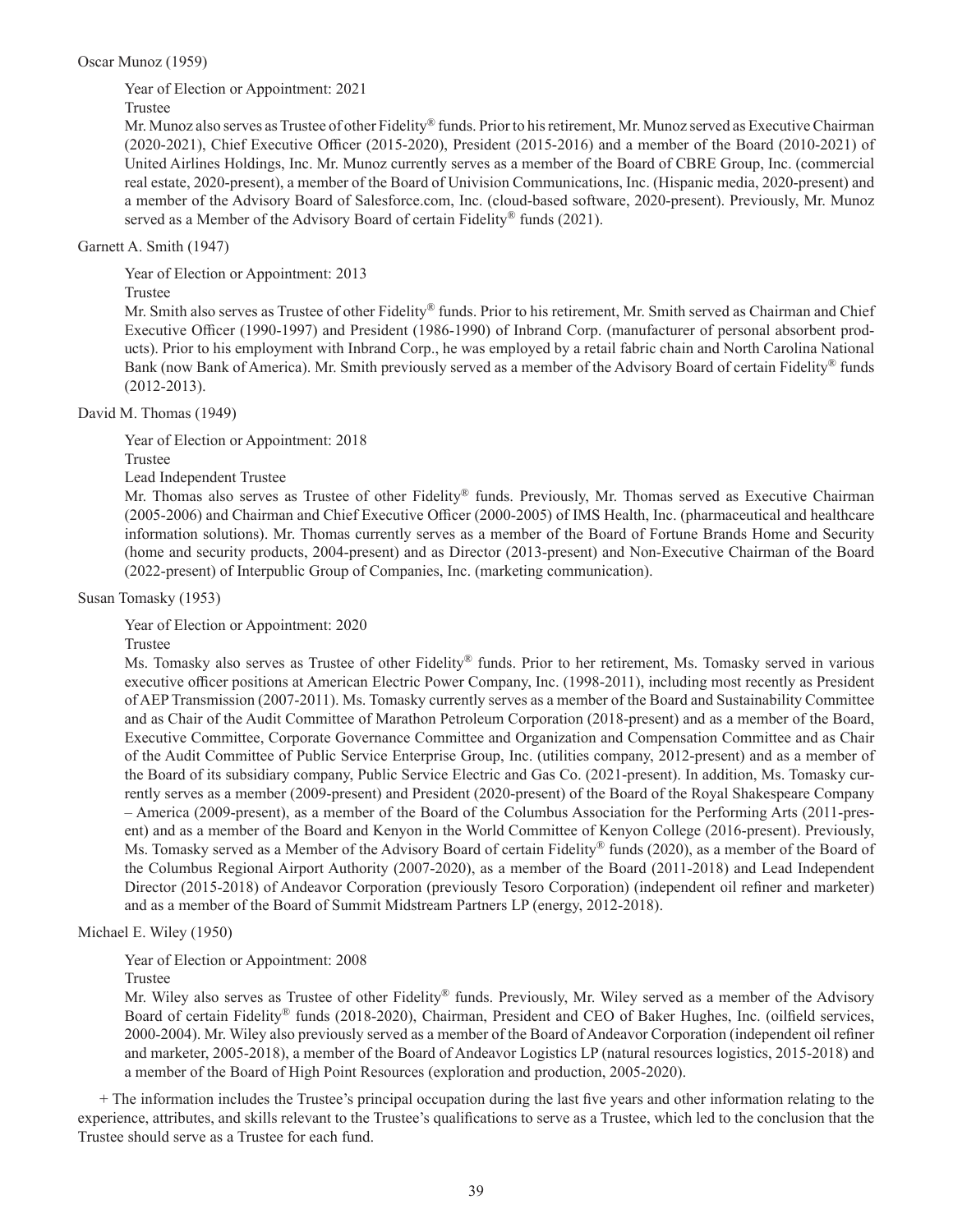### **Advisory Board Members and Officers:**

Correspondence intended for a Member of the Advisory Board (if any) may be sent to Fidelity Investments, P.O. Box 55235, Boston, Massachusetts 02205-5235. Correspondence intended for an officer or Peter S. Lynch may be sent to Fidelity Investments, 245 Summer Street, Boston, Massachusetts 02210. Officers appear below in alphabetical order.

# **Name, Year of Birth; Principal Occupation**

Peter S. Lynch (1944)

Year of Election or Appointment: 2018

Member of the Advisory Board

Mr. Lynch also serves as a Member of the Advisory Board of other Fidelity® funds. Mr. Lynch is Vice Chairman and a Director of Fidelity Management & Research Company LLC (investment adviser firm). In addition, Mr. Lynch serves as a Trustee of Boston College and as the Chairman of the Inner-City Scholarship Fund. Previously, Mr. Lynch served as Vice Chairman and a Director of FMR Co., Inc. (investment adviser firm) and on the Special Olympics International Board of Directors (1997-2006).

Craig S. Brown (1977)

Year of Election or Appointment: 2019

Assistant Treasurer

Mr. Brown also serves as an officer of other funds. Mr. Brown serves as Assistant Treasurer of FIMM, LLC (2021-present) and is an employee of Fidelity Investments (2013-present).

John J. Burke III (1964)

Year of Election or Appointment: 2018 Chief Financial Officer Mr. Burke also serves as Chief Financial Officer of other funds. Mr. Burke serves as Head of Investment Operations for Fidelity Fund and Investment Operations (2018-present) and is an employee of Fidelity Investments (1998-present). Previously Mr. Burke served as head of Asset Management Investment Operations (2012-2018).

William C. Coffey (1969)

Year of Election or Appointment: 2019

Assistant Secretary

Mr. Coffey also serves as Assistant Secretary of other funds. He is Senior Vice President and Deputy General Counsel of FMR LLC (diversified financial services company, 2010-present), and is an employee of Fidelity Investments. Previously, Mr. Coffey served as Secretary and CLO of certain funds (2018-2019); CLO, Secretary, and Senior Vice President of Fidelity Management & Research Company and FMR Co., Inc. (investment adviser firms, 2018-2019); Secretary of Fidelity SelectCo, LLC and Fidelity Investments Money Management, Inc. (investment adviser firms, 2018-2019); CLO of Fidelity Management & Research (Hong Kong) Limited, FMR Investment Management (UK) Limited, and Fidelity Management & Research (Japan) Limited (investment adviser firms, 2018-2019); and Assistant Secretary of certain funds (2009-2018).

Timothy M. Cohen (1969)

Year of Election or Appointment: 2018

Vice President

Mr. Cohen also serves as Vice President of other funds. Mr. Cohen serves as Co-Head of Equity (2018-present), a Director of Fidelity Management & Research (Japan) Limited (investment adviser firm, 2016-present), and is an employee of Fidelity Investments. Previously, Mr. Cohen served as Executive Vice President of Fidelity SelectCo, LLC (2019), Head of Global Equity Research (2016-2018), Chief Investment Officer – Equity and a Director of Fidelity Management & Research (U.K.) Inc. (investment adviser firm, 2013-2015) and as a Director of Fidelity Management & Research (Hong Kong) Limited (investment adviser firm, 2017).

Jonathan Davis (1968)

Year of Election or Appointment: 2010

Assistant Treasurer

Mr. Davis also serves as an officer of other funds. Mr. Davis serves as Assistant Treasurer of FIMM, LLC (2021-present), FMR Capital, Inc. (2017-present), FD Funds GP LLC (2021-present), FD Funds Holding LLC (2021-present), and FD Funds Management LLC (2021-present); and is an employee of Fidelity Investments. Previously, Mr. Davis served as Vice President and Associate General Counsel of FMR LLC (diversified financial services company, 2003-2010).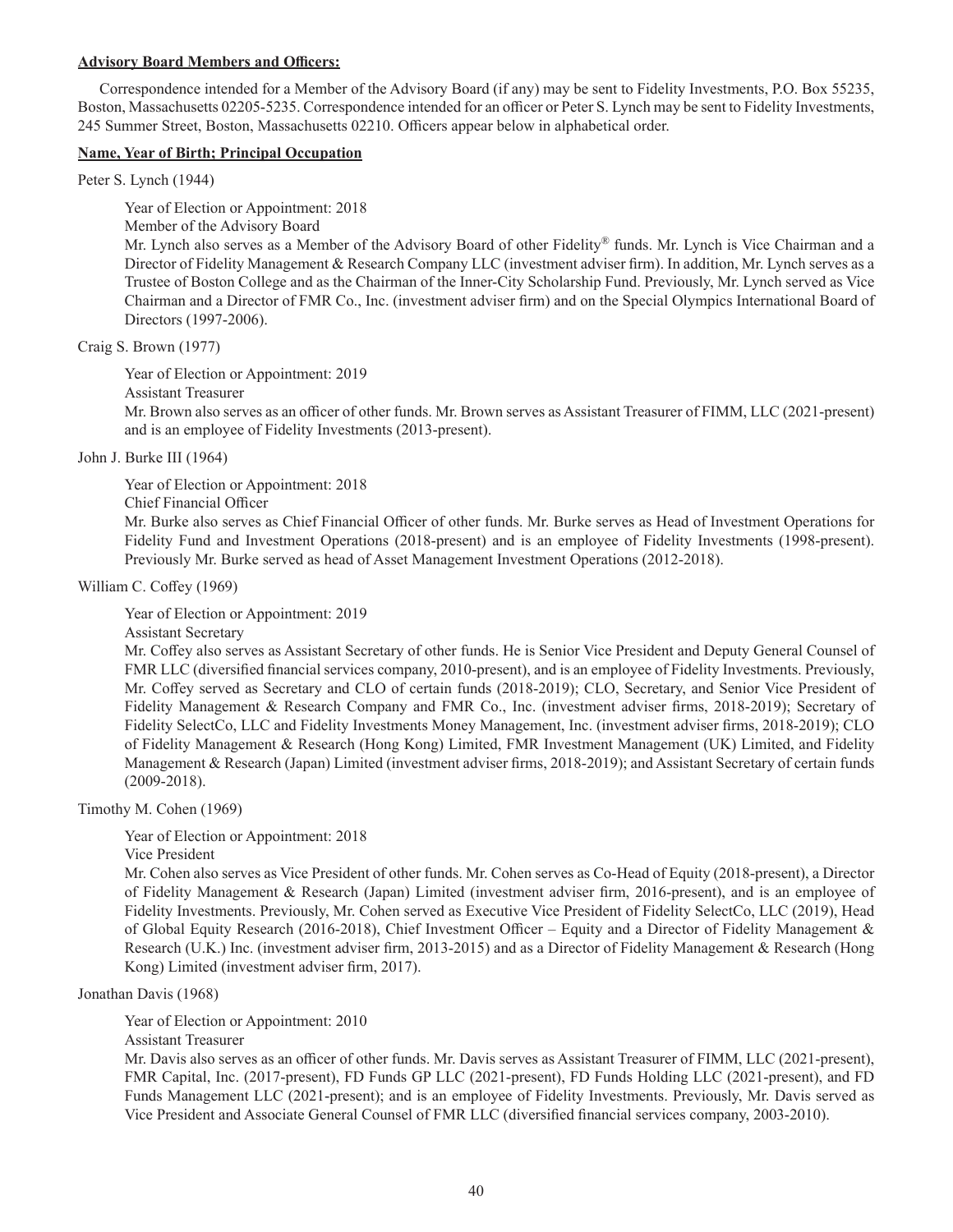### Laura M. Del Prato (1964)

Year of Election or Appointment: 2018

Assistant Treasurer

Ms. Del Prato also serves as an officer of other funds. Ms. Del Prato serves as Assistant Treasurer of FIMM, LLC (2021-present) and is an employee of Fidelity Investments (2017-present). Previously, Ms. Del Prato served as President and Treasurer of The North Carolina Capital Management Trust: Cash Portfolio and Term Portfolio (2018-2020). Prior to joining Fidelity Investments, Ms. Del Prato served as a Managing Director and Treasurer of the JPMorgan Mutual Funds (2014-2017). Prior to JPMorgan, Ms. Del Prato served as a partner at Cohen Fund Audit Services (accounting firm, 2012- 2013) and KPMG LLP (accounting firm, 2004-2012).

# Colm A. Hogan (1973)

Year of Election or Appointment: 2020 Assistant Treasurer Mr. Hogan also serves as an officer of other funds. Mr. Hogan serves as Assistant Treasurer of FIMM, LLC (2021-present) and FMR Capital, Inc. (2017-present) and is an employee of Fidelity Investments (2005-present). Previously, Mr. Hogan served as Deputy Treasurer of certain Fidelity® funds (2016-2020) and Assistant Treasurer of certain Fidelity® funds (2016-2018).

## Pamela R. Holding (1964)

Year of Election or Appointment: 2018

Vice President

Ms. Holding also serves as Vice President of other funds. Ms. Holding serves as Co-Head of Equity (2018-present) and is an employee of Fidelity Investments (2013-present). Previously, Ms. Holding served as Executive Vice President of Fidelity SelectCo, LLC (2019) and as Chief Investment Officer of Fidelity Institutional Asset Management (2013-2018).

Cynthia Lo Bessette (1969)

Year of Election or Appointment: 2019

Secretary and Chief Legal Officer (CLO)

Ms. Lo Bessette also serves as an officer of other funds. Ms. Lo Bessette serves as CLO, Secretary, and Senior Vice President of Fidelity Management & Research Company LLC (investment adviser firm, 2019-present); CLO of Fidelity Management & Research (Hong Kong) Limited, FMR Investment Management (UK) Limited, and Fidelity Management & Research (Japan) Limited (investment adviser firms, 2019-present); Secretary of FD Funds GP LLC (2021-present), FD Funds Holding LLC (2021-present), and FD Funds Management LLC (2021-present); and Assistant Secretary of FIMM, LLC (2019-present). She is a Senior Vice President and Deputy General Counsel of FMR LLC (diversified financial services company, 2019-present), and is an employee of Fidelity Investments. Previously, Ms. Lo Bessette served as CLO, Secretary, and Senior Vice President of FMR Co., Inc. (investment adviser firm, 2019); Secretary of Fidelity SelectCo, LLC and Fidelity Investments Money Management, Inc. (investment adviser firms, 2019). Prior to joining Fidelity Investments, Ms. Lo Bessette was Executive Vice President, General Counsel (2016-2019) and Senior Vice President, Deputy General Counsel (2015-2016) of OppenheimerFunds (investment management company) and Deputy Chief Legal Officer (2013-2015) of Jennison Associates LLC (investment adviser firm).

Chris Maher (1972)

Year of Election or Appointment: 2020

Deputy Treasurer

Mr. Maher also serves as an officer of other funds. Mr. Maher serves as Assistant Treasurer of FIMM, LLC (2021-present) and FMR Capital, Inc. (2017-present), and is an employee of Fidelity Investments (2008-present). Previously, Mr. Maher served as Assistant Treasurer of certain funds (2013-2020); Vice President of Asset Management Compliance (2013), Vice President of the Program Management Group of FMR (investment adviser firm, 2010-2013), and Vice President of Valuation Oversight (2008-2010).

Jason P. Pogorelec (1975)

Year of Election or Appointment: 2020

Chief Compliance Officer

Mr. Pogorelec also serves as Chief Compliance Officer of other funds. Mr. Pogorelec is a senior Vice President of Asset Management Compliance for Fidelity Investments and is an employee of Fidelity Investments (2006-present). Previously, Mr. Pogorelec served as Vice President, Associate General Counsel for Fidelity Investments (2010-2020) and Assistant Secretary of certain Fidelity funds (2015-2020).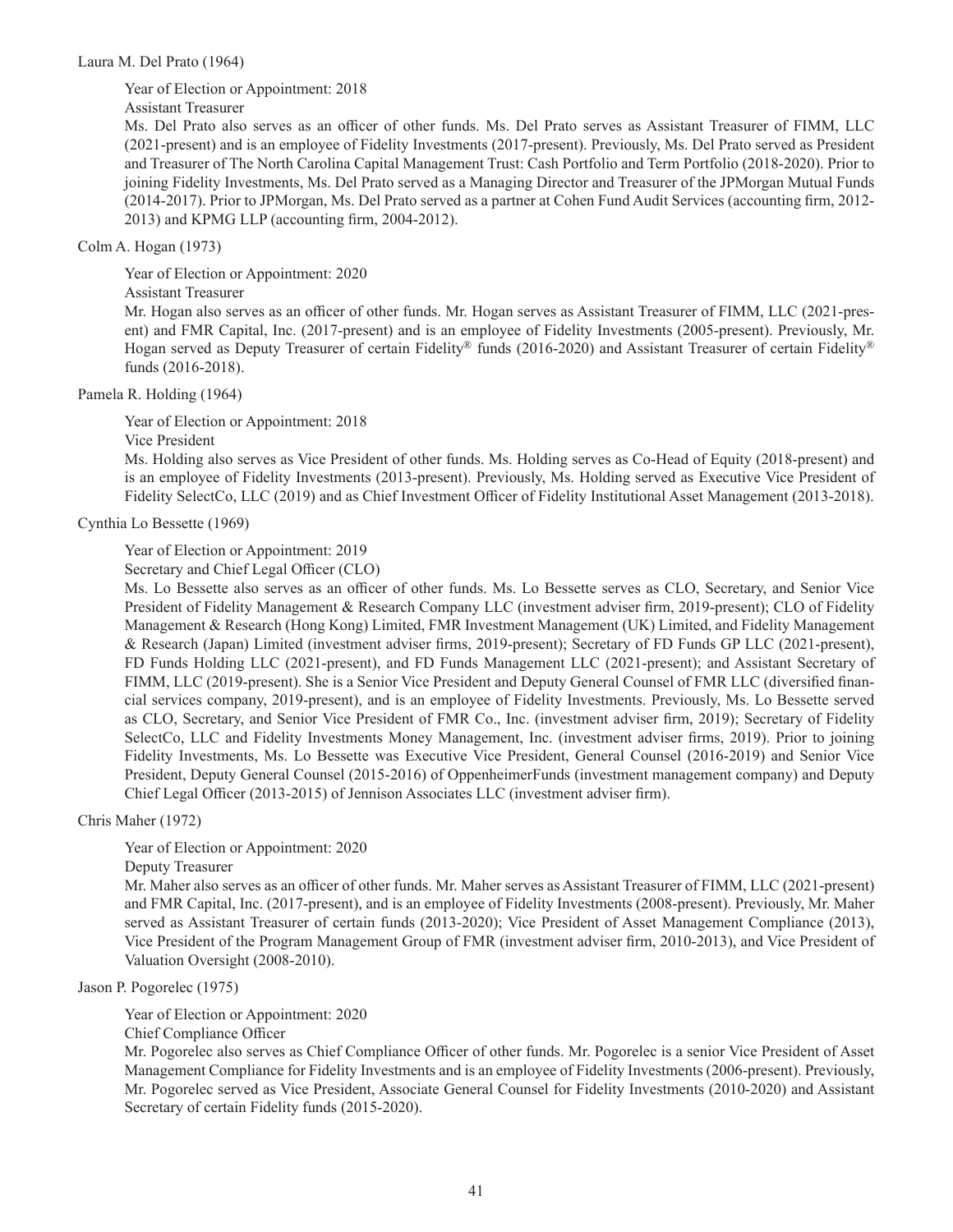#### Brett Segaloff (1972)

Year of Election or Appointment: 2021

Anti-Money Laundering (AML) Officer

Mr. Segaloff also serves as an AML Officer of other funds and other related entities. He is Director, Anti-Money Laundering (2007-present) of FMR LLC (diversified financial services company) and is an employee of Fidelity Investments (1996-present).

Stacie M. Smith (1974)

Year of Election or Appointment: 2018 President and Treasurer Ms. Smith also serves as an officer of other funds. Ms. Smith serves as Assistant Treasurer of FIMM, LLC (2021-present) and FMR Capital, Inc. (2017-present), is an employee of Fidelity Investments (2009-present), and has served in other fund officer roles. Prior to joining Fidelity Investments, Ms. Smith served as Senior Audit Manager of Ernst & Young LLP (accounting firm, 1996-2009). Previously, Ms. Smith served as Assistant Treasurer (2013-2019) and Deputy Treasurer  $(2013-2016)$  of certain Fidelity® funds.

Jim Wegmann (1979)

Year of Election or Appointment: 2019

Assistant Treasurer

Mr. Wegmann also serves as an officer of other funds. Mr. Wegmann serves as Assistant Treasurer of FIMM, LLC (2021-present) and is an employee of Fidelity Investments (2011-present). Previously, Mr. Wegmann served as Assistant Treasurer of certain Fidelity<sup>®</sup> funds (2019-2021).

**Standing Committees of the Trustees.** The Board of Trustees has established various committees to support the Independent Trustees in acting independently in pursuing the best interests of the funds and their shareholders. Currently, the Board of Trustees has 9 standing committees. The members of each committee are Independent Trustees. Advisory Board members may be invited to attend meetings of the committees.

The Operations Committee is composed of all of the Independent Trustees, with Mr. Thomas currently serving as Chair and Mr. Dirks and Mr. Wiley each serving as Vice Chair. The committee serves as a forum for consideration of issues of importance to, or calling for particular determinations by, the Independent Trustees. The committee also considers matters involving potential conflicts of interest between the funds and FMR and its affiliates and reviews proposed contracts and the proposed continuation of contracts between the funds and FMR and its affiliates, and reviews and makes recommendations regarding contracts with third parties unaffiliated with FMR, including insurance coverage and custody agreements. The committee also monitors additional issues including the nature, levels and quality of services provided to shareholders and significant litigation. The committee also has oversight of compliance issues not specifically within the scope of any other committee. The committee is also responsible for definitive action on all compliance matters involving the potential for significant reimbursement by FMR. During the fiscal year ended December 31, 2021, the committee held 12 meeting(s).

The Fair Value Oversight Committee is composed of Mses. Fuller (Chair) and Tomasky, and Messrs. Donahue and Wiley. The Fair Value Oversight Committee monitors and establishes policies concerning procedures and controls regarding the valuation of fund investments and monitors matters of disclosure to the extent required to fulfill its statutory responsibilities. The committee also reviews actions taken by FMR's Fair Value Committee. During the fiscal year ended December 31, 2021, the committee held five meeting(s).

The Board of Trustees has established two Fund Oversight Committees: the Equity I Committee (composed of Messrs. Smith (Chair), Bostick, Donahue, and Thomas, and Ms. Tomasky) and the Equity II Committee (composed of Messrs. Dirks (Chair), Kennedy, Munoz, and Wiley, and Mses. Fuller and Kampling). Each committee develops an understanding of and reviews the investment objectives, policies, and practices of each fund under its oversight. Each committee also monitors investment performance, compliance by each relevant fund with its investment policies and restrictions and reviews appropriate benchmarks, competitive universes, unusual or exceptional investment matters, the personnel and other resources devoted to the management of each fund and all other matters bearing on each fund's investment results. Each committee will review and recommend any required action to the Board in respect of specific funds, including new funds, changes in fundamental and non-fundamental investment policies and restrictions, partial or full closing to new investors, fund mergers, fund name changes, and liquidations of funds. The members of each committee may organize working groups to make recommendations concerning issues related to funds that are within the scope of the committee's review. These working groups report to the committee or to the Independent Trustees, or both, as appropriate. Each working group may request from FMR such information from FMR as may be appropriate to the working group's deliberations. During the fiscal year ended December 31, 2021, the Equity I Committee held seven meeting(s) and the Equity II Committee held seven meeting(s).

The Shareholder, Distribution, Brokerage and Proxy Voting Committee is composed of Messrs. Dirks (Chair), Smith, and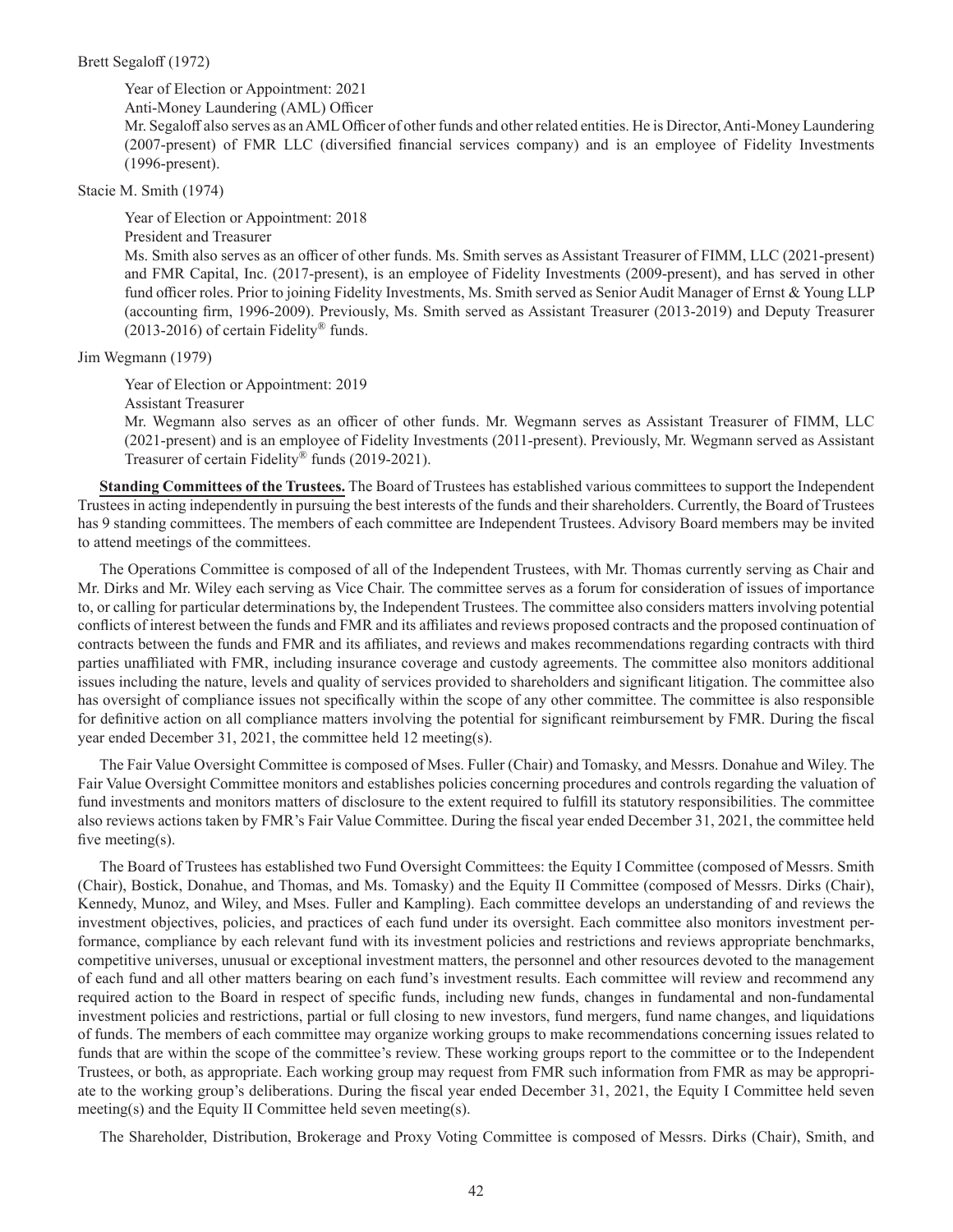Thomas, and Mses. Fuller and Kampling. Regarding shareholder services, the committee considers the structure and amount of the funds' transfer agency fees and fees, including direct fees to investors (other than sales loads), such as bookkeeping and custodial fees, and the nature and quality of services rendered by FMR and its affiliates or third parties (such as custodians) in consideration of these fees. The committee also considers other non-investment management services rendered to the funds by FMR and its affiliates, including pricing and bookkeeping services. The committee monitors and recommends policies concerning the securities transactions of the funds, including brokerage. The committee periodically reviews the policies and practices with respect to efforts to achieve best execution, commissions paid to firms supplying research and brokerage services or paying fund expenses, and policies and procedures designed to assure that any allocation of portfolio transactions is not influenced by the sale of fund shares. The committee also monitors brokerage and other similar relationships between the funds and firms affiliated with FMR that participate in the execution of securities transactions. Regarding the distribution of fund shares, the committee considers issues bearing on the various distribution channels employed by the funds, including issues regarding Rule 18f-3 plans and related consideration of classes of shares, sales load structures (including breakpoints), load waivers, selling concessions and service charges paid to intermediaries, Rule 12b-1 plans, contingent deferred sales charges, and finder's fees, and other means by which intermediaries are compensated for selling fund shares or providing shareholder servicing, including revenue sharing. The committee also considers issues bearing on the preparation and use of advertisements and sales literature for the funds, policies and procedures regarding frequent purchase of fund shares, and selective disclosure of portfolio holdings. Regarding proxy voting, the committee reviews the fund's proxy voting policies, considers changes to the policies, and reviews the manner in which the policies have been applied. The committee will receive reports on the manner in which proxy votes have been cast under the proxy voting policies and reports on consultations between the fund's investment advisers and portfolio companies concerning matters presented to shareholders for approval. The committee will address issues relating to the fund's annual voting report filed with the SEC. The committee will receive reports concerning the implementation of procedures and controls designed to ensure that the proxy voting policies are implemented in accordance with their terms. The committee will consider FMR's recommendations concerning certain non-routine proposals not covered by the proxy voting policies. The committee will receive reports with respect to steps taken by FMR to assure that proxy voting has been done without regard to any other FMR relationships, business or otherwise, with that portfolio company. The committee will make recommendations to the Board concerning the casting of proxy votes in circumstances where FMR has determined that, because of a conflict of interest, the proposal to be voted on should be reviewed by the Board. During the fiscal year ended December 31, 2021, the committee held five meeting(s).

The Audit Committee is composed of Messrs. Donahue (Chair), Bostick, Kennedy, and Smith, and Ms. Tomasky. All committee members must be able to read and understand fundamental financial statements, including a company's balance sheet, income statement, and cash flow statement. At least one committee member will be an "audit committee financial expert" as defined by the SEC. The committee meets separately at least annually with the funds' Treasurer, with the funds' Chief Financial Officer, with personnel responsible for the internal audit function of FMR LLC, with the funds' independent auditors, and with the funds' Chief Compliance Officer (CCO). The committee has direct responsibility for the appointment, compensation, and oversight of the work of the independent auditors employed by the funds. The committee assists the Trustees in fulfilling their responsibility to oversee: (i) the systems relating to internal control over financial reporting of the funds and the funds' service providers; (ii) the funds' auditors and the annual audits of the funds' financial statements; (iii) the financial reporting processes of the funds; (iv) the handling of whistleblower reports relating to internal accounting and/or financial control matters; (v) the accounting policies and disclosures of the funds; and (vi) studies of fund profitability and other comparative analyses relevant to the board's consideration of the investment management contracts for the funds. The committee considers and acts upon (i) the provision by any independent auditor of any non-audit services for any fund, and (ii) the provision by any independent auditor of certain non-audit services to fund service providers and their affiliates to the extent that such approval (in the case of this clause (ii)) is required under applicable regulations of the SEC. In furtherance of the foregoing, the committee has adopted (and may from time to time amend or supplement) and provides oversight of policies and procedures for non-audit engagements by independent auditors of the funds. The committee is responsible for approving all audit engagement fees and terms for the funds and for resolving disagreements between a fund and any independent auditor regarding any fund's financial reporting. Auditors of the funds report directly to the committee. The committee will obtain assurance of independence and objectivity from the independent auditors, including a formal written statement delineating all relationships between the auditor and the funds and any service providers consistent with the rules of the Public Company Accounting Oversight Board. It will discuss regularly and oversee the review of internal controls of and the management of risks by the funds and their service providers with respect to accounting and financial matters (including financial reporting relating to the funds), including a review of: (i) any significant deficiencies or material weaknesses in the design or operation of internal control over financial reporting that are reasonably likely to adversely affect the funds' ability to record, process, summarize, and report financial data; (ii) any change in the fund's internal control over financial reporting that has materially affected, or is reasonably likely to materially affect, the fund's internal control over financial reporting; and (iii) any fraud, whether material or not, that involves management or other employees who have a significant role in the funds' or service providers' internal control over financial reporting. The committee will also review periodically the funds' major exposures relating to internal control over financial reporting and the steps that have been taken to monitor and control such exposures. In connection to such reviews the committee will receive periodic reports on the funds' service providers' internal control over financial reporting. It will also review any correspondence with regulators or governmental agencies or published reports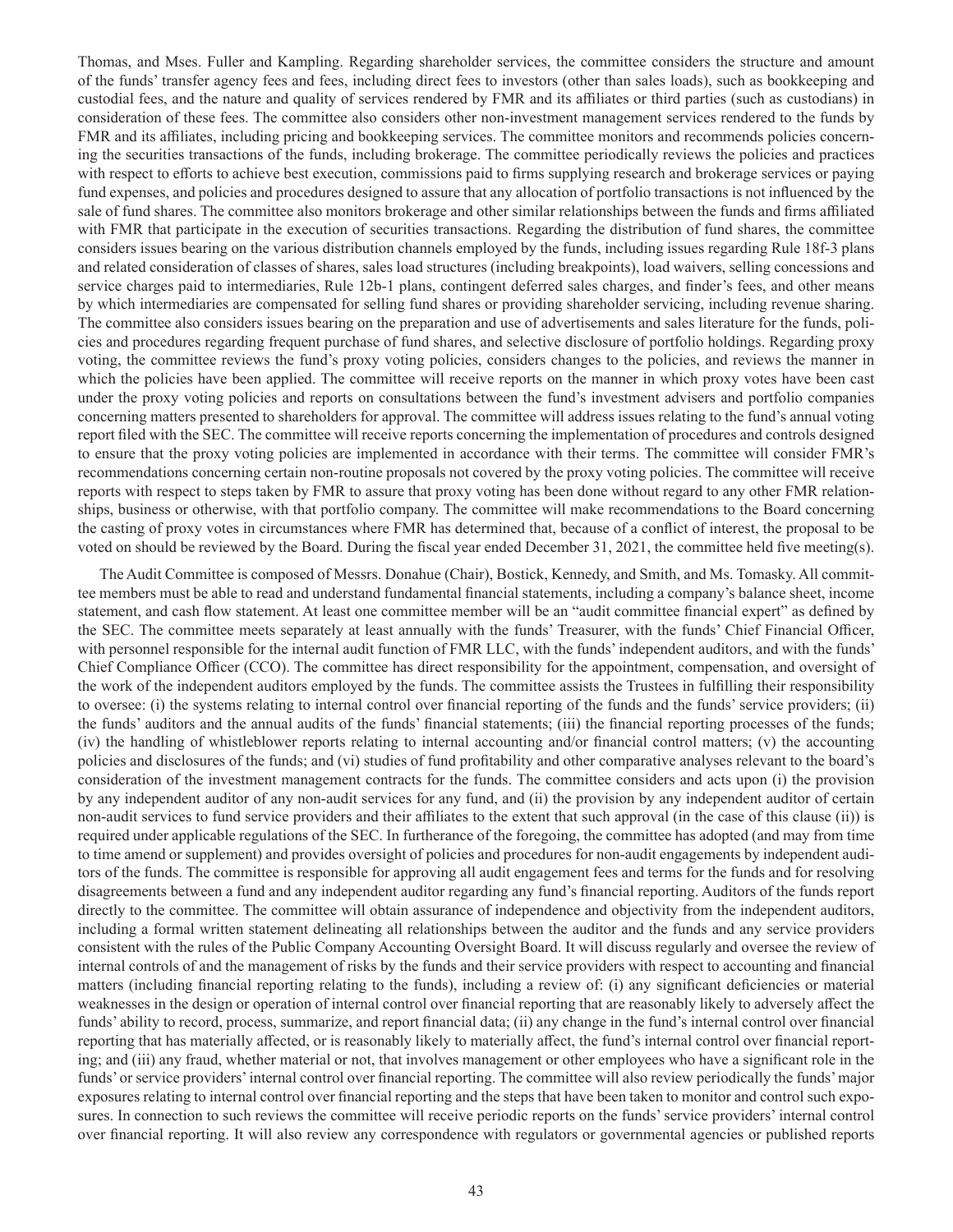that raise material issues regarding the funds' financial statements or accounting policies. These matters may also be reviewed by the Compliance Committee or the Operations Committee. The Chair of the Audit Committee will coordinate with the Chairs of other committees, as appropriate. The committee reviews at least annually a report from each independent auditor describing any material issues raised by the most recent internal quality control, peer review, or Public Company Accounting Oversight Board examination of the auditing firm and any material issues raised by any inquiry or investigation by governmental or professional authorities of the auditing firm and in each case any steps taken to deal with such issues. The committee will oversee and receive reports on the funds' financial reporting process, will discuss with FMR, the funds' Treasurer, independent auditors and, if appropriate, internal audit personnel of FMR LLC, their qualitative judgments about the appropriateness and acceptability of accounting principles and financial disclosure practices used or proposed for adoption by the funds. The committee will review with FMR, the funds' Treasurer, independent auditor, and internal audit personnel of FMR LLC and, as appropriate, legal counsel the results of audits of the funds' financial statements. During the fiscal year ended December 31, 2021, the committee held five meeting(s).

The Governance and Nominating Committee is composed of Messrs. Thomas (Chair), Dirks, and Wiley. With respect to fund governance and board administration matters, the committee periodically reviews procedures of the Board of Trustees and its committees (including committee charters) and periodically reviews compensation of Independent Trustees. The committee monitors corporate governance matters and makes recommendations to the Board of Trustees on the frequency and structure of the Board of Trustee meetings and on any other aspect of Board procedures. It acts as the administrative committee under the retirement plan for Independent Trustees who retired prior to December 30, 1996 and under the fee deferral plan for Independent Trustees. It reviews the performance of legal counsel employed by the funds and the Independent Trustees. On behalf of the Independent Trustees, the committee will make such findings and determinations as to the independence of counsel for the Independent Trustees as may be necessary or appropriate under applicable regulations or otherwise. The committee is also responsible for Board administrative matters applicable to Independent Trustees, such as expense reimbursement policies and compensation for attendance at meetings, conferences and other events. The committee monitors compliance with, acts as the administrator of, and makes determinations in respect of, the provisions of the code of ethics and any supplemental policies regarding personal securities transactions applicable to the Independent Trustees. The committee monitors the functioning of each Board committee and makes recommendations for any changes, including the creation or elimination of standing or ad hoc Board committees. The committee monitors regulatory and other developments to determine whether to recommend modifications to the committee's responsibilities or other Trustee policies and procedures in light of rule changes, reports concerning "best practices" in corporate governance, and other developments in mutual fund governance. The committee reports regularly to the Independent Trustees with respect to these activities. The committee recommends that the Board establish such special or ad hoc Board committees as may be desirable or necessary from time to time in order to address ethical, legal, or other matters that may arise. The committee also oversees the annual self-evaluation of the Board of Trustees and of each committee and establishes procedures to allow it to exercise this oversight function. In conducting this oversight, the committee shall address all matters that it considers relevant to the performance of the Board of Trustees and shall report the results of its evaluation to the Board of Trustees, including any recommended amendments to the principles of governance, and any recommended changes to the funds' or the Board of Trustees' policies, procedures, and structures. The committee reviews periodically the size and composition of the Board of Trustees as a whole and recommends, if necessary, measures to be taken so that the Board of Trustees reflects the appropriate balance of knowledge, experience, skills, expertise, and diversity required for the Board as a whole and contains at least the minimum number of Independent Trustees required by law. The committee makes nominations for the election or appointment of Independent Trustees and non-management Members of any Advisory Board, and for membership on committees. The committee shall have authority to retain and terminate any third-party advisers, including authority to approve fees and other retention terms. Such advisers may include search firms to identify Independent Trustee candidates and board compensation consultants. The committee may conduct or authorize investigations into or studies of matters within the committee's scope of responsibilities, and may retain, at the funds' expense, such independent counsel or other advisers as it deems necessary. The committee will consider Independent Trustee candidates to the Board of Trustees recommended by shareholders based upon the criteria applied to candidates presented to the committee by a search firm or other source. Recommendations, along with appropriate background material concerning the candidate that demonstrates his or her ability to serve as an Independent Trustee of the funds, should be submitted to the Chair of the committee at the address maintained for communications with Independent Trustees. If the committee retains a search firm, the Chair will generally forward all such submissions to the search firm for evaluation. With respect to the criteria for selecting Independent Trustees, it is expected that all candidates will possess the following minimum qualifications: (i) unquestioned personal integrity; (ii) not an interested person of the funds within the meaning of the 1940 Act; (iii) does not have a material relationship (*e.g.,* commercial, banking, consulting, legal, or accounting) with the adviser, any sub-adviser, or their affiliates that could create an appearance of lack of independence in respect of the funds; (iv) has the disposition to act independently in respect of FMR and its affiliates and others in order to protect the interests of the funds and all shareholders; (v) ability to attend regularly scheduled meetings during the year; (vi) demonstrates sound business judgment gained through broad experience in significant positions where the candidate has dealt with management, technical, financial, or regulatory issues; (vii) sufficient financial or accounting knowledge to add value in the complex financial environment of the funds; (viii) experience on corporate or other institutional oversight bodies having similar responsibilities, but which board memberships or other relationships could not result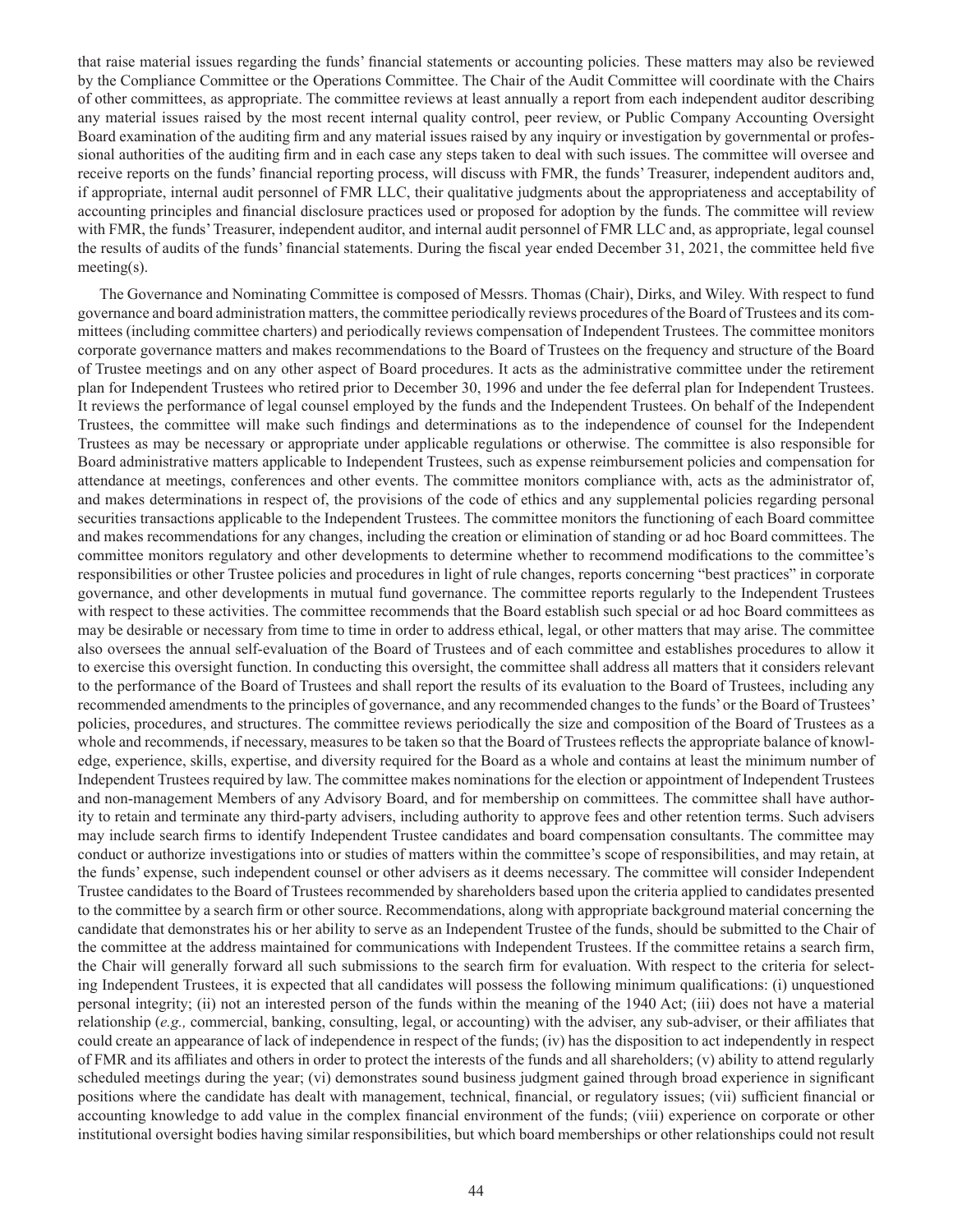in business or regulatory conflicts with the funds; and (ix) capacity for the hard work and attention to detail that is required to be an effective Independent Trustee in light of the funds' complex regulatory, operational, and marketing setting. The Governance and Nominating Committee may determine that a candidate who does not have the type of previous experience or knowledge referred to above should nevertheless be considered as a nominee if the Governance and Nominating Committee finds that the candidate has additional qualifications such that his or her qualifications, taken as a whole, demonstrate the same level of fitness to serve as an Independent Trustee. During the fiscal year ended December 31, 2021, the committee held seven meeting(s).

The Compliance Committee is composed of Messrs. Wiley (Chair) and Munoz, and Mses. Fuller and Kampling. The committee oversees the administration and operation of the compliance policies and procedures of the funds and their service providers as required by Rule 38a-1 of the 1940 Act. The committee is responsible for the review and approval of policies and procedures relating to (i) provisions of the Code of Ethics, (ii) anti-money laundering requirements, (iii) compliance with investment restrictions and limitations, (iv) privacy, (v) recordkeeping, and (vi) other compliance policies and procedures which are not otherwise delegated to another committee. The committee has responsibility for recommending to the Board the designation of a CCO of the funds. The committee serves as the primary point of contact between the CCO and the Board, oversees the annual performance review and compensation of the CCO, and makes recommendations to the Board with respect to the removal of the appointed CCO, as appropriate. The committee receives reports of significant correspondence with regulators or governmental agencies, employee complaints or published reports which raise concerns regarding compliance matters, and copies of significant non-routine correspondence with the SEC. The committee receives reports from the CCO including the annual report concerning the funds' compliance policies as required by Rule 38a-1, quarterly reports in respect of any breaches of fiduciary duty or violations of federal securities laws, and reports on any other compliance or related matters that would otherwise be subject to periodic reporting or that may have a significant impact on the funds. The committee will recommend to the Board, what actions, if any, should be taken with respect to such reports. During the fiscal year ended December 31, 2021, the committee held five meeting(s).

The Research Committee is composed of all of the Independent Trustees, with Mr. Dirks currently serving as Chair. The Committee's purpose is to assess the quality of the investment research available to FMR's investment professionals. As such, the Committee reviews information pertaining to the sources of such research, the categories of research, the manner in which the funds bear the cost of research, and FMR's internal research capabilities, including performance metrics, interactions between FMR portfolio managers and research analysts, and the professional quality of analysts in research careers. Where necessary, the Committee recommends actions with respect to various reports providing information on FMR's research function. During the fiscal year ended December 31, 2021, the committee held eight meeting(s).

The following table sets forth information describing the dollar range of equity securities beneficially owned by each Trustee in each fund and in all funds in the aggregate within the same fund family overseen by the Trustee for the calendar year ended December 31, 2021.

| <b>Interested Trustees</b>                                                                                |                           |                       |  |  |  |  |
|-----------------------------------------------------------------------------------------------------------|---------------------------|-----------------------|--|--|--|--|
| <b>DOLLAR RANGE OF</b><br><b>FUND SHARES</b>                                                              | <b>Bettina</b><br>Doulton | Robert A.<br>Lawrence |  |  |  |  |
| <b>VIP Communication Services Portfolio</b>                                                               | none                      | none                  |  |  |  |  |
| VIP Consumer Discretionary Portfolio                                                                      | none                      | none                  |  |  |  |  |
| VIP Consumer Staples Portfolio                                                                            | none                      | none                  |  |  |  |  |
| VIP Energy Portfolio                                                                                      | none                      | none                  |  |  |  |  |
| VIP Financial Services Portfolio                                                                          | none                      | none                  |  |  |  |  |
| VIP Health Care Portfolio                                                                                 | none                      | none                  |  |  |  |  |
| VIP Industrials Portfolio                                                                                 | none                      | none                  |  |  |  |  |
| VIP Materials Portfolio                                                                                   | none                      | none                  |  |  |  |  |
| VIP Technology Portfolio                                                                                  | none                      | none                  |  |  |  |  |
| <b>VIP Utilities Portfolio</b>                                                                            | none                      | none                  |  |  |  |  |
| <b>AGGREGATE DOLLAR RANGE OF</b><br><b>FUND SHARES IN ALL FUNDS</b><br><b>OVERSEEN WITHIN FUND FAMILY</b> | over<br>\$100,000         | over<br>\$100,000     |  |  |  |  |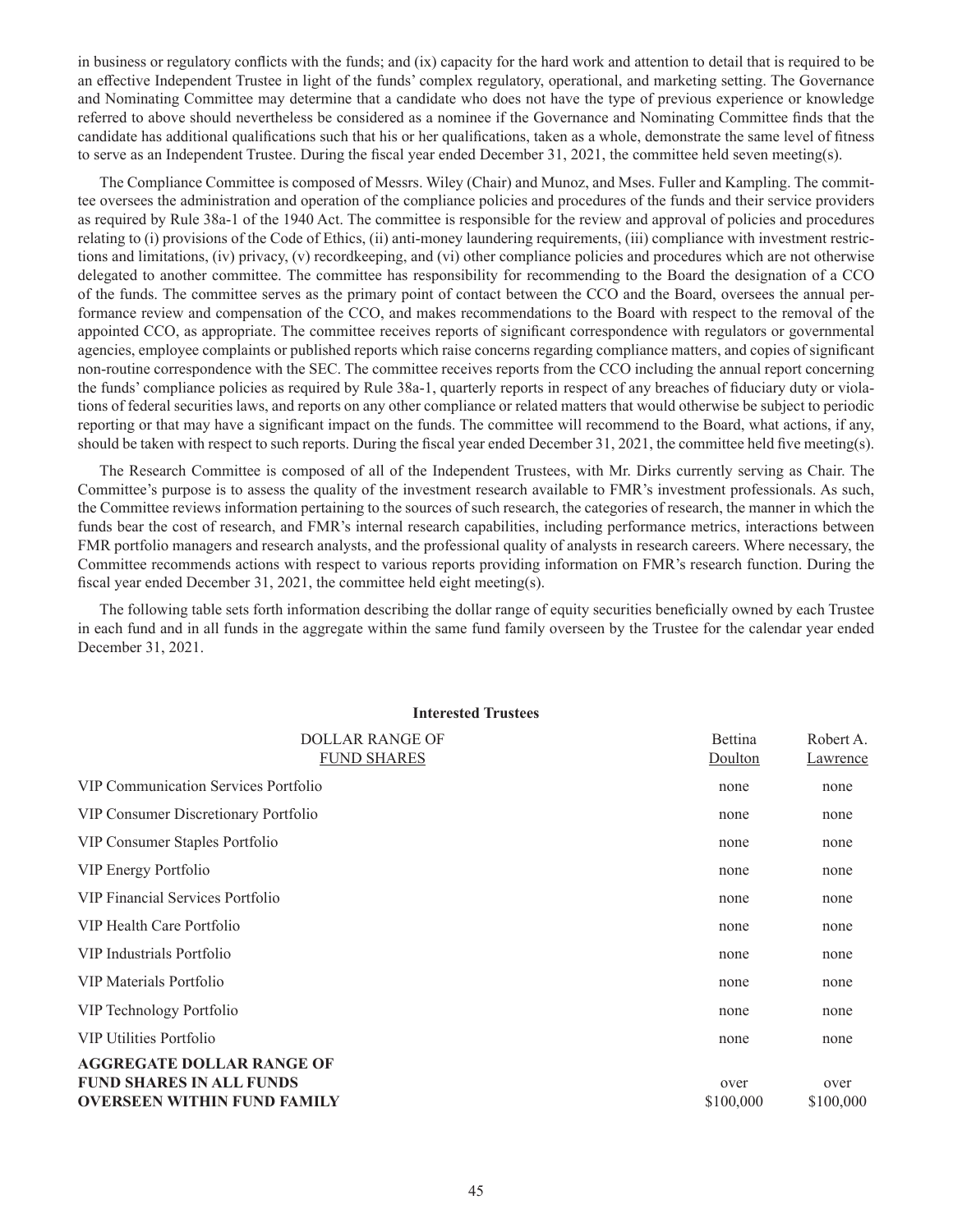# **Independent Trustees**

| <b>DOLLAR RANGE OF</b><br><b>FUND SHARES</b>                                                              | Thomas P.<br><b>Bostick</b> | Dennis J.<br>Dirks   | Donald F.<br>Donahue  | Vicki L.<br>Fuller  |
|-----------------------------------------------------------------------------------------------------------|-----------------------------|----------------------|-----------------------|---------------------|
| VIP Communication Services Portfolio                                                                      | none                        | none                 | none                  | none                |
| VIP Consumer Discretionary Portfolio                                                                      | none                        | none                 | none                  | none                |
| VIP Consumer Staples Portfolio                                                                            | none                        | none                 | none                  | none                |
| VIP Energy Portfolio                                                                                      | none                        | none                 | none                  | none                |
| VIP Financial Services Portfolio                                                                          | none                        | none                 | none                  | none                |
| VIP Health Care Portfolio                                                                                 | none                        | none                 | none                  | none                |
| VIP Industrials Portfolio                                                                                 | none                        | none                 | none                  | none                |
| <b>VIP Materials Portfolio</b>                                                                            | none                        | none                 | none                  | none                |
| VIP Technology Portfolio                                                                                  | none                        | none                 | none                  | none                |
| <b>VIP Utilities Portfolio</b>                                                                            | none                        | none                 | none                  | none                |
| <b>AGGREGATE DOLLAR RANGE OF</b><br><b>FUND SHARES IN ALL FUNDS</b><br><b>OVERSEEN WITHIN FUND FAMILY</b> | none                        | over<br>\$100,000    | over<br>\$100,000     | over<br>\$100,000   |
| <b>DOLLAR RANGE OF</b><br><b>FUND SHARES</b>                                                              | Patricia L.<br>Kampling     | Thomas A.<br>Kennedy | Oscar<br><b>Munoz</b> | Garnett A.<br>Smith |
| VIP Communication Services Portfolio                                                                      | none                        | none                 | none                  | none                |
| VIP Consumer Discretionary Portfolio                                                                      | none                        | none                 | none                  | none                |
| VIP Consumer Staples Portfolio                                                                            | none                        | none                 | none                  | none                |
| VIP Energy Portfolio                                                                                      | none                        | none                 | none                  | none                |
| <b>VIP Financial Services Portfolio</b>                                                                   | none                        | none                 | none                  | none                |
| VIP Health Care Portfolio                                                                                 | none                        | none                 | none                  | none                |
| VIP Industrials Portfolio                                                                                 | none                        | none                 | none                  | none                |
| VIP Materials Portfolio                                                                                   | none                        | none                 | none                  | none                |
| VIP Technology Portfolio                                                                                  | none                        | none                 | none                  | none                |
| <b>VIP Utilities Portfolio</b>                                                                            | none                        | none                 | none                  | none                |
| AGGREGATE DOLLAR RANGE OF<br><b>FUND SHARES IN ALL FUNDS</b><br><b>OVERSEEN WITHIN FUND FAMILY</b>        | over<br>\$100,000           | over<br>\$100,000    | none                  | over<br>\$100,000   |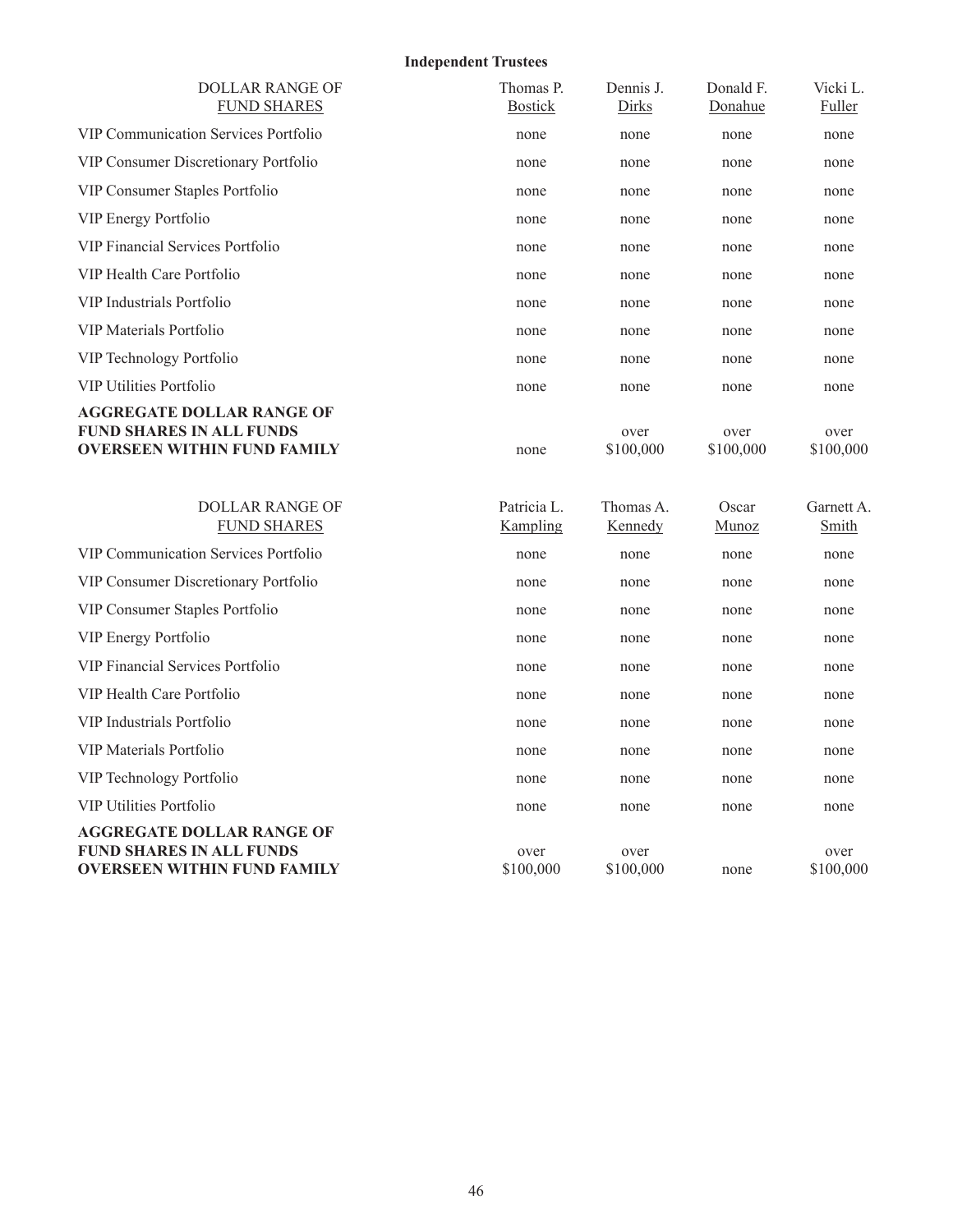# **Independent Trustees**

| DOLLAR RANGE OF                      | David M.  | Susan     | Michael E.   |
|--------------------------------------|-----------|-----------|--------------|
| <b>FUND SHARES</b>                   | Thomas    | Tomasky   | <b>Wiley</b> |
| VIP Communication Services Portfolio | none      | none      | none         |
| VIP Consumer Discretionary Portfolio | none      | none      | none         |
| VIP Consumer Staples Portfolio       | none      | none      | none         |
| VIP Energy Portfolio                 | none      | none      | none         |
| VIP Financial Services Portfolio     | none      | none      | none         |
| VIP Health Care Portfolio            | none      | none      | none         |
| VIP Industrials Portfolio            | none      | none      | none         |
| VIP Materials Portfolio              | none      | none      | none         |
| VIP Technology Portfolio             | none      | none      | none         |
| <b>VIP Utilities Portfolio</b>       | none      | none      | none         |
| <b>AGGREGATE DOLLAR RANGE OF</b>     |           |           |              |
| <b>FUND SHARES IN ALL FUNDS</b>      | over      | over      | over         |
| <b>OVERSEEN WITHIN FUND FAMILY</b>   | \$100,000 | \$100,000 | \$100,000    |

The following table sets forth information describing the compensation of each Trustee and Member of the Advisory Board (if any) for his or her services for the fiscal year ended December 31, 2021.

|                                                                          | compensation rasic |                            |              |                    |                      |    |                    |
|--------------------------------------------------------------------------|--------------------|----------------------------|--------------|--------------------|----------------------|----|--------------------|
| <b>AGGREGATE</b><br><b>COMPENSATION</b><br><b>FROM A FUND</b>            |                    | Thomas P.<br>Bostick $(2)$ |              | Dennis J.<br>Dirks | Donald F.<br>Donahue |    | Vicki L.<br>Fuller |
| <b>VIP Communication Services Portfolio</b>                              | \$                 | 28                         | \$           | 42                 | \$<br>42             | S  | 40                 |
| VIP Consumer Discretionary Portfolio                                     | \$                 | 52                         | \$           | 82                 | \$<br>83             | \$ | 78                 |
| VIP Consumer Staples Portfolio                                           | \$                 | 42                         | \$           | 67                 | \$<br>68             | \$ | 64                 |
| VIP Energy Portfolio                                                     | \$                 | 46                         | \$           | 67                 | \$<br>68             | \$ | 64                 |
| <b>VIP Financial Services Portfolio</b>                                  | \$                 | 44                         | \$           | 62                 | \$<br>62             | \$ | 59                 |
| VIP Health Care Portfolio                                                | \$                 | 226                        | \$           | 362                | \$<br>366            | \$ | 343                |
| VIP Industrials Portfolio                                                | \$                 | 28                         | \$           | 46                 | \$<br>46             | \$ | 43                 |
| VIP Materials Portfolio                                                  | \$                 | 20                         | \$           | 28                 | \$<br>28             | \$ | 26                 |
| VIP Technology Portfolio                                                 | \$                 | 287                        | $\mathbb{S}$ | 462                | \$<br>467            | \$ | 439                |
| <b>VIP Utilities Portfolio</b>                                           | \$                 | 30                         | \$           | 49                 | \$<br>49             | \$ | 46                 |
| <b>TOTAL COMPENSATION</b><br><b>FROM THE FUND COMPLEX</b> <sup>(3)</sup> | \$                 | 313,333                    | S.           | 495,000            | \$<br>536,000        |    | \$470,000          |

### **Compensation Table(1)**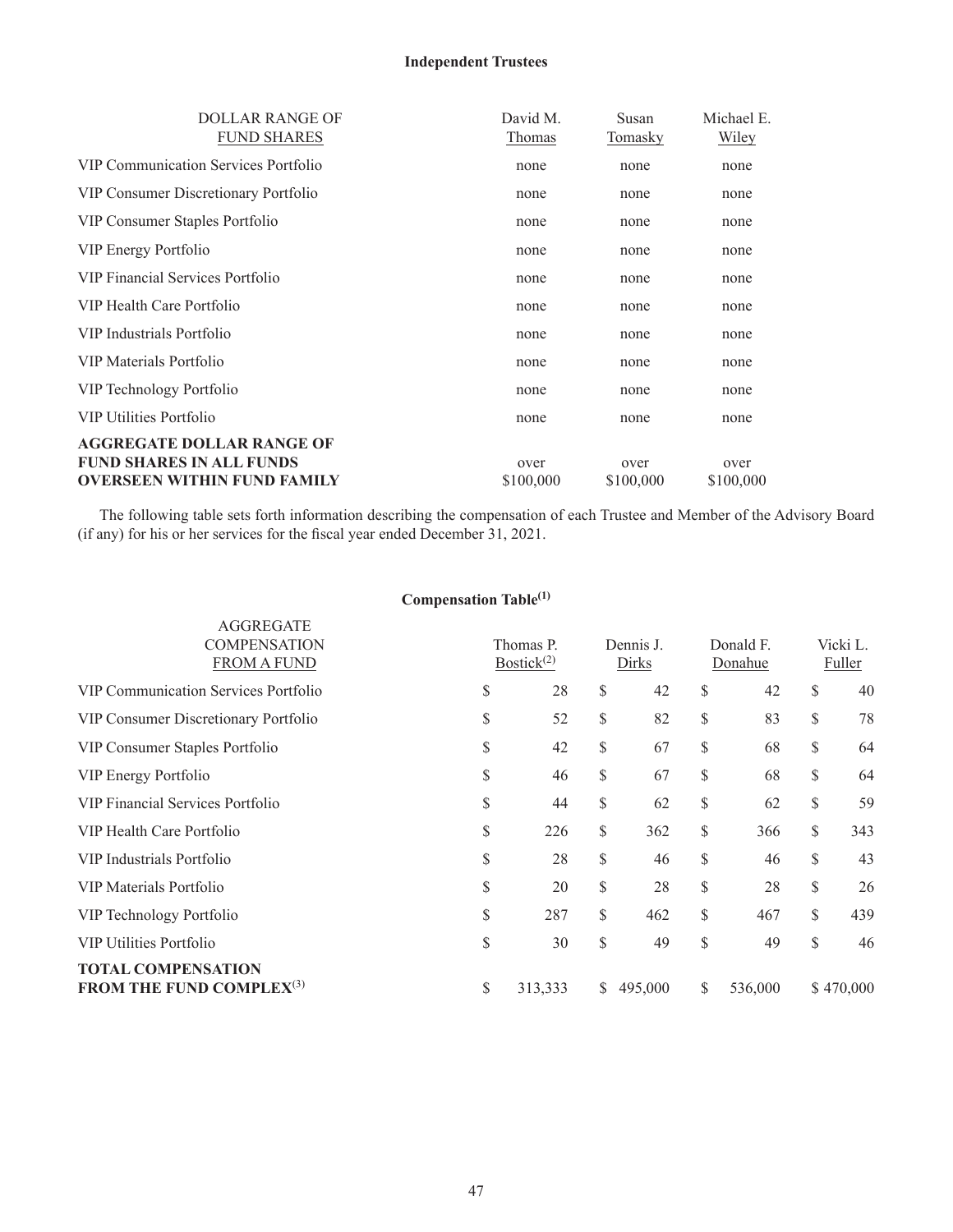| <b>AGGREGATE</b><br><b>COMPENSATION</b><br><b>FROM A FUND</b>            | Patricia L.<br>Kampling |    | Thomas A.<br>Kennedy |              | Oscar<br>$Munoz^{(4)}$ |    | Garnett<br>A.<br>Smith |
|--------------------------------------------------------------------------|-------------------------|----|----------------------|--------------|------------------------|----|------------------------|
| VIP Communication Services Portfolio                                     | \$<br>39                | S  | 40                   | S            | 28                     | S  | 40                     |
| VIP Consumer Discretionary Portfolio                                     | \$<br>78                | \$ | 78                   | \$           | 52                     | \$ | 78                     |
| VIP Consumer Staples Portfolio                                           | \$<br>64                | \$ | 64                   | \$           | 42                     | \$ | 64                     |
| VIP Energy Portfolio                                                     | \$<br>64                | \$ | 64                   | \$           | 46                     | \$ | 64                     |
| VIP Financial Services Portfolio                                         | \$<br>59                | \$ | 59                   | \$           | 44                     | \$ | 59                     |
| VIP Health Care Portfolio                                                | \$<br>344               | \$ | 343                  | \$           | 226                    | \$ | 343                    |
| VIP Industrials Portfolio                                                | \$<br>43                | \$ | 43                   | \$           | 28                     | \$ | 43                     |
| VIP Materials Portfolio                                                  | \$<br>26                | \$ | 26                   | \$           | 20                     | \$ | 26                     |
| VIP Technology Portfolio                                                 | \$<br>439               | \$ | 439                  | \$           | 287                    | \$ | 439                    |
| <b>VIP Utilities Portfolio</b>                                           | \$<br>46                | \$ | 46                   | \$           | 30                     | \$ | 46                     |
| <b>TOTAL COMPENSATION</b><br><b>FROM THE FUND COMPLEX</b> <sup>(3)</sup> | \$<br>506,000           | S. | 470,000              | <sup>S</sup> | 313,333                |    | \$470,000              |

| <b>AGGREGATE</b><br><b>COMPENSATION</b><br><b>FROM A FUND</b>      | David M.<br>Thomas |              | Susan<br>Tomasky |              | Michael E.<br>Wiley |
|--------------------------------------------------------------------|--------------------|--------------|------------------|--------------|---------------------|
| VIP Communication Services Portfolio                               | \$<br>48           | \$           | 39               | \$           | 42                  |
| VIP Consumer Discretionary Portfolio                               | \$<br>94           | \$           | 78               | \$           | 82                  |
| VIP Consumer Staples Portfolio                                     | \$<br>77           | \$           | 64               | \$           | 67                  |
| VIP Energy Portfolio                                               | \$<br>77           | \$           | 64               | \$           | 67                  |
| VIP Financial Services Portfolio                                   | \$<br>71           | \$           | 58               | \$           | 62                  |
| VIP Health Care Portfolio                                          | \$<br>416          | \$           | 344              | \$           | 362                 |
| VIP Industrials Portfolio                                          | \$<br>52           | \$           | 43               | \$           | 46                  |
| VIP Materials Portfolio                                            | \$<br>32           | \$           | 26               | \$           | 27                  |
| VIP Technology Portfolio                                           | \$<br>532          | \$           | 439              | \$           | 462                 |
| <b>VIP Utilities Portfolio</b>                                     | \$<br>56           | \$           | 46               | \$           | 49                  |
| <b>TOTAL COMPENSATION</b><br><b>FROM THE FUND COMPLEX</b> $^{(3)}$ | \$<br>570,000      | <sup>S</sup> | 528,917          | $\mathbb{S}$ | 495,000             |

(1) Bettina Doulton, Robert A. Lawrence, and Peter S. Lynch are interested persons and are compensated by Fidelity.

(2) Mr. Bostick served as a Member of the Advisory Board of Variable Insurance Products Fund IV from May 1, 2021 through May 31, 2021. Mr. Bostick serves as a Trustee of Variable Insurance Products Fund IV effective June 1, 2021.

(3) Reflects compensation received for the calendar year ended December 31, 2021 for 314 funds of 30 trusts (including Fidelity Central Investment Portfolios LLC). Compensation figures include cash and may include amounts elected to be deferred. Certain individuals elected voluntarily to defer a portion of their compensation as follows: Donald F. Donahue, \$291,125; Vicki L. Fuller, \$99,996; Patricia L. Kampling, \$240,000; Thomas A. Kennedy, \$136,770; Garnett A. Smith, \$273,540; and Susan Tomasky, \$180,000.

(4) Mr. Munoz served as a Member of the Advisory Board of Variable Insurance Products Fund IV from May 1, 2021 through May 31, 2021. Mr. Munoz serves as a Trustee of Variable Insurance Products Fund IV effective June 1, 2021.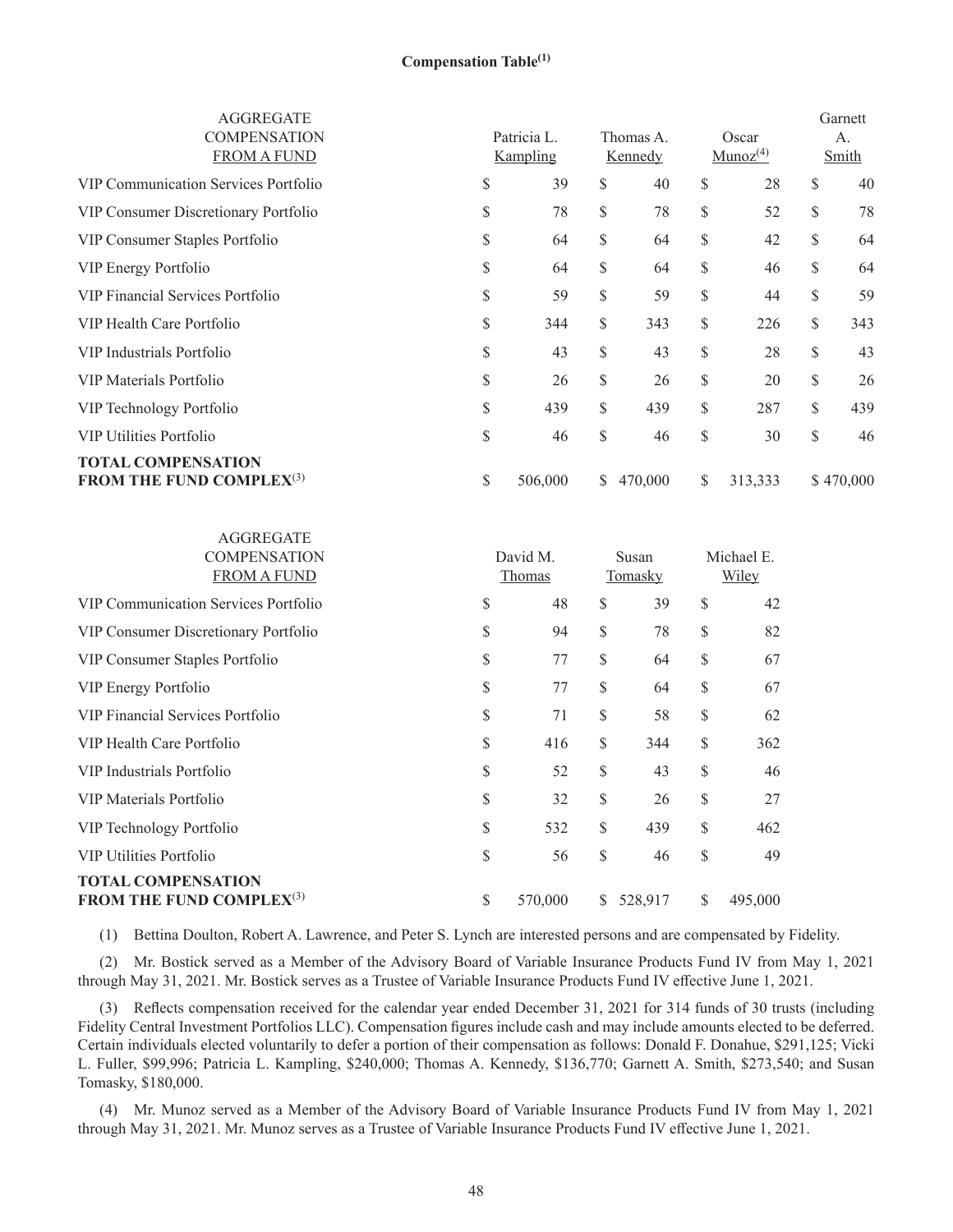As of February 28, 2022, the Trustees, Members of the Advisory Board (if any), and officers of each fund owned, in the aggregate, less than 1% of each class's total outstanding shares, with respect to each fund.

As of February 28, 2022, the following owned of record and/or beneficially 5% or more of the outstanding shares:

| <b>Fund or Class Name</b>                                       | <b>Owner Name</b>                                    | City                          | <b>State</b>   | Ownership % |
|-----------------------------------------------------------------|------------------------------------------------------|-------------------------------|----------------|-------------|
| VIP Communication Services Portfolio -<br><b>Initial Class</b>  | FIDELITY INVESTMENTS LIFE<br>INS. CO.                | <b>BOSTON</b>                 | MA             | 87.01%      |
| VIP Communication Services Portfolio -<br><b>Initial Class</b>  | <b>EMPIRE FIDELITY</b><br>INVESTMENTS LIFE INS. CO.  | <b>NEW YORK</b>               | <b>NY</b>      | 12.99%      |
| VIP Communication Services Portfolio -<br><b>Investor Class</b> | FIDELITY INVESTMENTS LIFE<br>INS. CO.                | <b>BOSTON</b>                 | MA             | 91.33%      |
| VIP Communication Services Portfolio -<br><b>Investor Class</b> | <b>EMPIRE FIDELITY</b><br>INVESTMENTS LIFE INS. CO.  | NEW YORK                      | NY <sub></sub> | 8.67%       |
| VIP Consumer Discretionary Portfolio -<br>Initial Class         | FIDELITY INVESTMENTS LIFE<br>INS. CO.                | <b>BOSTON</b>                 | MA             | 88.79%      |
| VIP Consumer Discretionary Portfolio -<br><b>Initial Class</b>  | <b>EMPIRE FIDELITY</b><br>INVESTMENTS LIFE INS. CO.  | <b>NEW YORK</b>               | NY <sub></sub> | 9.57%       |
| VIP Consumer Discretionary Portfolio -<br><b>Investor Class</b> | FIDELITY INVESTMENTS LIFE<br>INS. CO.                | <b>BOSTON</b>                 | MA             | 90.17%      |
| VIP Consumer Discretionary Portfolio -<br><b>Investor Class</b> | <b>EMPIRE FIDELITY</b><br>INVESTMENTS LIFE INS. CO.  | <b>NEW YORK</b>               | <b>NY</b>      | 9.83%       |
| VIP Consumer Staples Portfolio -<br><b>Initial Class</b>        | FIDELITY INVESTMENTS LIFE<br>INS. CO.                | <b>BOSTON</b>                 | MA             | 87.01%      |
| VIP Consumer Staples Portfolio -<br><b>Initial Class</b>        | <b>TRANSAMERICA LIFE</b><br><b>INSURANCE COMPANY</b> | <b>CEDAR</b><br><b>RAPIDS</b> | IA             | 7.88%       |
| VIP Consumer Staples Portfolio -<br><b>Investor Class</b>       | FIDELITY INVESTMENTS LIFE<br>INS. CO.                | <b>BOSTON</b>                 | MA             | 92.09%      |
| VIP Consumer Staples Portfolio -<br><b>Investor Class</b>       | <b>EMPIRE FIDELITY</b><br>INVESTMENTS LIFE INS. CO.  | <b>NEW YORK</b>               | <b>NY</b>      | 7.91%       |
| VIP Energy Portfolio - Initial Class                            | FIDELITY INVESTMENTS LIFE<br>INS. CO.                | <b>BOSTON</b>                 | MA             | 92.44%      |
| VIP Energy Portfolio - Initial Class                            | <b>EMPIRE FIDELITY</b><br>INVESTMENTS LIFE INS. CO.  | NEW YORK                      | NY <sub></sub> | 7.08%       |
| VIP Energy Portfolio - Investor Class                           | FIDELITY INVESTMENTS LIFE<br>INS. CO.                | <b>BOSTON</b>                 | <b>MA</b>      | 92.47%      |
| VIP Energy Portfolio - Investor Class                           | <b>EMPIRE FIDELITY</b><br>INVESTMENTS LIFE INS. CO.  | NEW YORK                      | NY             | 7.53%       |
| VIP Energy Portfolio - Service Class 2                          | NATIONWIDE LIFE INSURANCE COLUMBUS<br><b>COMPANY</b> |                               | ΟH             | 75.24%      |
| VIP Energy Portfolio - Service Class 2                          | JEFFERSON NATIONAL LIFE<br><b>INS CO</b>             | LOUISVILLE                    | KY             | 6.18%       |
| VIP Energy Portfolio - Service Class 2                          | NATIONWIDE LIFE INSURANCE COLUMBUS<br><b>COMPANY</b> |                               | ΟH             | 6.14%       |
| VIP Energy Portfolio - Service Class 2                          | MODERN WOODMEN OF<br><b>AMERICA</b>                  | <b>ROCK</b><br><b>ISLAND</b>  | IL             | 5.08%       |
| VIP Financial Services Portfolio -<br><b>Initial Class</b>      | FIDELITY INVESTMENTS LIFE<br>INS. CO.                | <b>BOSTON</b>                 | MA             | 90.20%      |
| VIP Financial Services Portfolio -<br><b>Initial Class</b>      | <b>EMPIRE FIDELITY</b><br>INVESTMENTS LIFE INS. CO.  | NEW YORK                      | NY             | 6.41%       |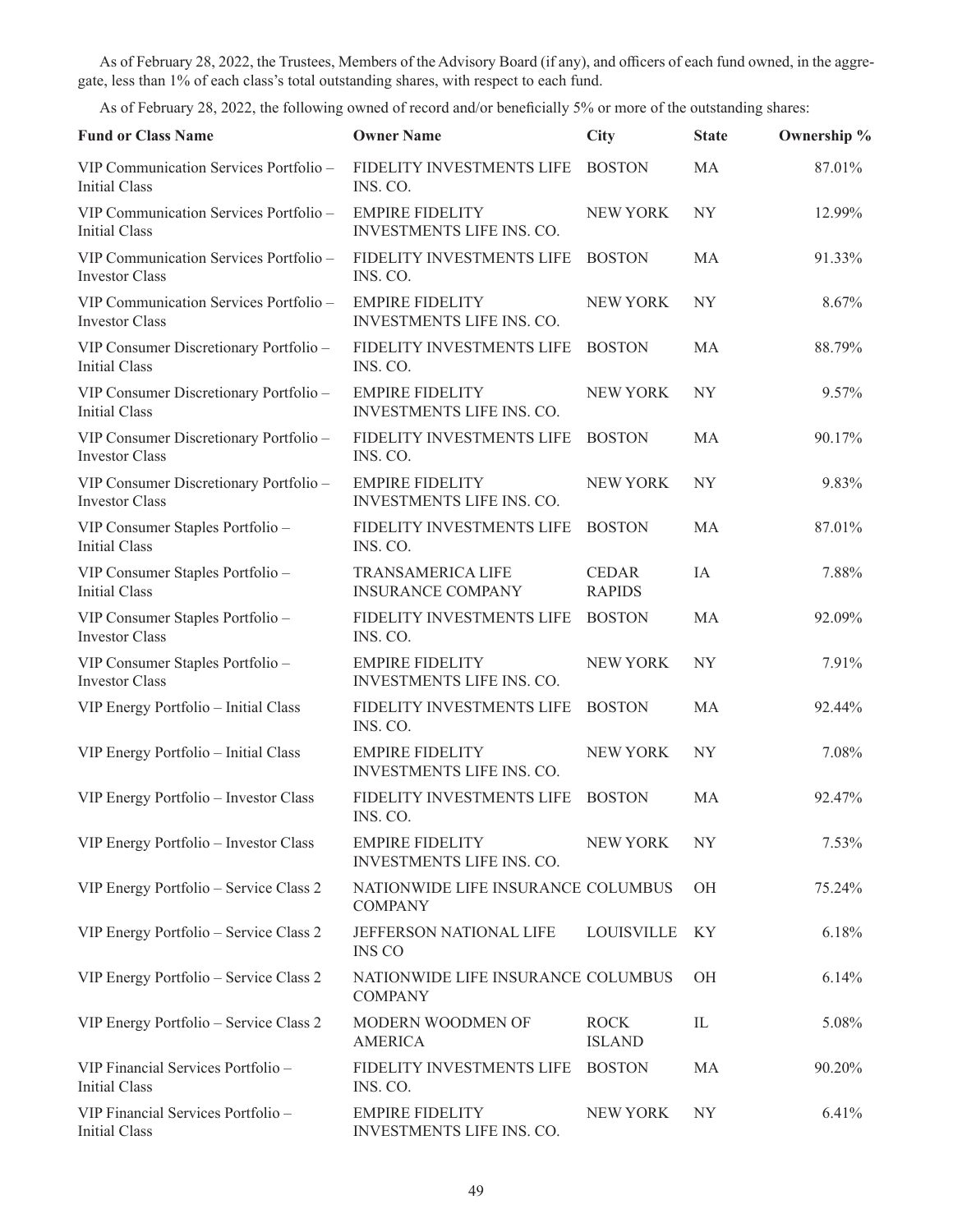| <b>Fund or Class Name</b>                                            | <b>Owner Name</b>                                          | <b>City</b>                   | <b>State</b>   | Ownership % |
|----------------------------------------------------------------------|------------------------------------------------------------|-------------------------------|----------------|-------------|
| VIP Financial Services Portfolio -<br><b>Investor Class</b>          | FIDELITY INVESTMENTS LIFE<br>INS. CO.                      | <b>BOSTON</b>                 | MA             | 91.31%      |
| VIP Financial Services Portfolio -<br><b>Investor Class</b>          | <b>EMPIRE FIDELITY</b><br><b>INVESTMENTS LIFE INS. CO.</b> | <b>NEW YORK</b>               | NY <sub></sub> | 8.69%       |
| VIP Health Care Portfolio - Initial Class                            | FIDELITY INVESTMENTS LIFE<br>INS. CO.                      | <b>BOSTON</b>                 | MA             | 83.56%      |
| VIP Health Care Portfolio – Initial Class                            | <b>EMPIRE FIDELITY</b><br>INVESTMENTS LIFE INS. CO.        | NEW YORK                      | NY <sub></sub> | 9.72%       |
| VIP Health Care Portfolio - Initial Class                            | <b>NYLIAC</b>                                              | PARSIPPANY                    | NJ             | 6.33%       |
| VIP Health Care Portfolio - Investor Class FIDELITY INVESTMENTS LIFE | INS. CO.                                                   | <b>BOSTON</b>                 | МA             | 92.27%      |
| VIP Health Care Portfolio - Investor Class EMPIRE FIDELITY           | <b>INVESTMENTS LIFE INS. CO.</b>                           | <b>NEW YORK</b>               | NY <sub></sub> | 7.73%       |
| VIP Health Care Portfolio - Service<br>Class 2                       | <b>NYLIAC</b>                                              | PARSIPPANY                    | - NJ           | 92.14%      |
| VIP Industrials Portfolio - Initial Class                            | FIDELITY INVESTMENTS LIFE<br>INS. CO.                      | <b>BOSTON</b>                 | MA             | 91.62%      |
| VIP Industrials Portfolio - Initial Class                            | <b>EMPIRE FIDELITY</b><br>INVESTMENTS LIFE INS. CO.        | <b>NEW YORK</b>               | NY <sub></sub> | 6.95%       |
| VIP Industrials Portfolio - Investor Class                           | FIDELITY INVESTMENTS LIFE<br>INS. CO.                      | <b>BOSTON</b>                 | MA             | 88.40%      |
| VIP Industrials Portfolio - Investor Class                           | <b>EMPIRE FIDELITY</b><br>INVESTMENTS LIFE INS. CO.        | <b>NEW YORK</b>               | NY <sub></sub> | 11.60%      |
| VIP Materials Portfolio - Initial Class                              | FIDELITY INVESTMENTS LIFE<br>INS. CO.                      | <b>BOSTON</b>                 | MA             | 93.15%      |
| VIP Materials Portfolio - Initial Class                              | <b>EMPIRE FIDELITY</b><br>INVESTMENTS LIFE INS. CO.        | <b>NEW YORK</b>               | <b>NY</b>      | 6.85%       |
| VIP Materials Portfolio - Investor Class                             | FIDELITY INVESTMENTS LIFE<br>INS. CO.                      | <b>BOSTON</b>                 | MA             | 91.32%      |
| VIP Materials Portfolio - Investor Class                             | <b>EMPIRE FIDELITY</b><br>INVESTMENTS LIFE INS. CO.        | NEW YORK                      | NY             | 8.68%       |
| VIP Technology Portfolio - Initial Class                             | FIDELITY INVESTMENTS LIFE<br>INS. CO.                      | <b>BOSTON</b>                 | MA             | 81.40%      |
| VIP Technology Portfolio - Initial Class                             | <b>EMPIRE FIDELITY</b><br><b>INVESTMENTS LIFE INS. CO.</b> | NEW YORK                      | NY <sub></sub> | 10.28%      |
| VIP Technology Portfolio - Initial Class                             | <b>TRANSAMERICA LIFE</b><br><b>INSURANCE COMPANY</b>       | <b>CEDAR</b><br><b>RAPIDS</b> | IA             | 5.28%       |
| VIP Technology Portfolio - Investor Class FIDELITY INVESTMENTS LIFE  | INS. CO.                                                   | <b>BOSTON</b>                 | MA             | 91.59%      |
| VIP Technology Portfolio - Investor Class EMPIRE FIDELITY            | INVESTMENTS LIFE INS. CO.                                  | NEW YORK                      | NY <sub></sub> | 8.41%       |
| VIP Utilities Portfolio - Initial Class                              | FIDELITY INVESTMENTS LIFE<br>INS. CO.                      | <b>BOSTON</b>                 | MA             | 87.04%      |
| VIP Utilities Portfolio - Initial Class                              | <b>EMPIRE FIDELITY</b><br>INVESTMENTS LIFE INS. CO.        | NEW YORK                      | NY             | 6.71%       |
| VIP Utilities Portfolio - Investor Class                             | FIDELITY INVESTMENTS LIFE<br>INS. CO.                      | <b>BOSTON</b>                 | MA             | 91.86%      |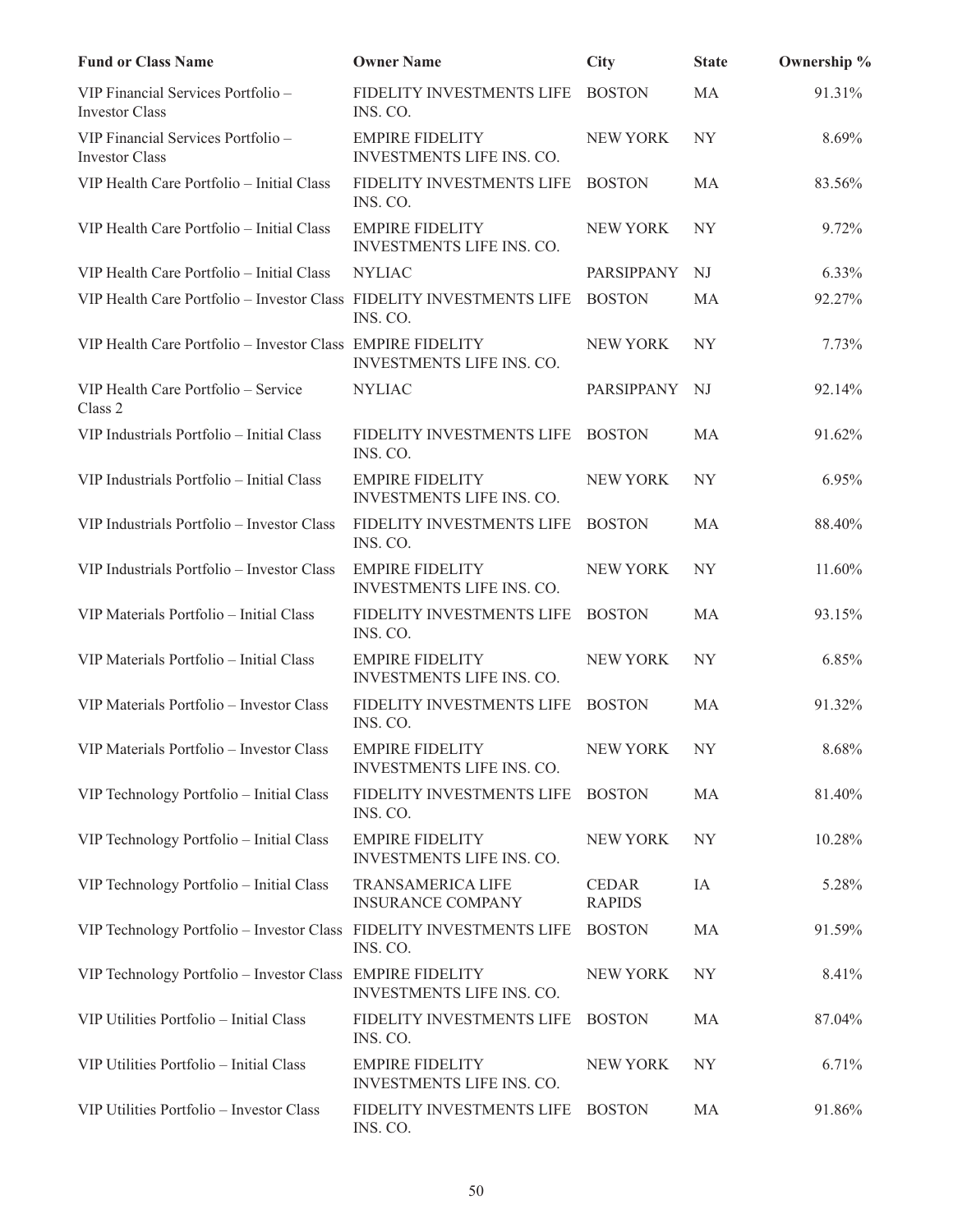| <b>Fund or Class Name</b>                                                                                         | <b>Owner Name</b>                                    | <b>City</b>     | <b>State</b> | Ownership % |
|-------------------------------------------------------------------------------------------------------------------|------------------------------------------------------|-----------------|--------------|-------------|
| VIP Utilities Portfolio - Investor Class                                                                          | <b>EMPIRE FIDELITY</b><br>INVESTMENTS LIFE INS. CO.  | <b>NEW YORK</b> | <b>NY</b>    | 8.14%       |
| As of February 28, 2022, the following owned of record and/or beneficially 25% or more of the outstanding shares: |                                                      |                 |              |             |
| <b>Fund Name</b>                                                                                                  | <b>Owner Name</b>                                    | <b>City</b>     | <b>State</b> | Ownership % |
| <b>VIP Communication Services Portfolio</b>                                                                       | FIDELITY INVESTMENTS LIFE<br>INS. CO.                | <b>BOSTON</b>   | MA           | 90.85%      |
| VIP Consumer Discretionary Portfolio                                                                              | FIDELITY INVESTMENTS LIFE<br>INS. CO.                | <b>BOSTON</b>   | MA           | 90.03%      |
| VIP Consumer Staples Portfolio                                                                                    | FIDELITY INVESTMENTS LIFE<br>INS. CO.                | <b>BOSTON</b>   | MA           | 91.64%      |
| VIP Energy Portfolio                                                                                              | FIDELITY INVESTMENTS LIFE<br>INS. CO.                | <b>BOSTON</b>   | MA           | 61.26%      |
| VIP Energy Portfolio                                                                                              | NATIONWIDE LIFE INSURANCE COLUMBUS<br><b>COMPANY</b> |                 | OH           | 25.39%      |
| VIP Financial Services Portfolio                                                                                  | FIDELITY INVESTMENTS LIFE<br>INS. CO.                | <b>BOSTON</b>   | MA           | 91.17%      |
| VIP Health Care Portfolio                                                                                         | FIDELITY INVESTMENTS LIFE<br>INS. CO.                | <b>BOSTON</b>   | MA           | 72.51%      |
| VIP Industrials Portfolio                                                                                         | FIDELITY INVESTMENTS LIFE<br>INS. CO.                | <b>BOSTON</b>   | MA           | 88.96%      |
| VIP Materials Portfolio                                                                                           | FIDELITY INVESTMENTS LIFE<br>INS. CO.                | <b>BOSTON</b>   | MA           | 91.61%      |
| VIP Technology Portfolio                                                                                          | FIDELITY INVESTMENTS LIFE<br>INS. CO.                | <b>BOSTON</b>   | MA           | 89.91%      |
| <b>VIP Utilities Portfolio</b>                                                                                    | FIDELITY INVESTMENTS LIFE<br>INS. CO.                | <b>BOSTON</b>   | MA           | 91.16%      |

A shareholder owning of record or beneficially more than 25% of a fund's outstanding shares may be considered a controlling person. That shareholder's vote could have a more significant effect on matters presented at a shareholders' meeting than votes of other shareholders.

### **CONTROL OF INVESTMENT ADVISERS**

FMR LLC, as successor by merger to FMR Corp., is the ultimate parent company of FMR, FMR UK, Fidelity Management & Research (Hong Kong) Limited (FMR H.K.), and Fidelity Management & Research (Japan) Limited (FMR Japan). The voting common shares of FMR LLC are divided into two series. Series B is held predominantly by members of the Johnson family, including Abigail P. Johnson, directly or through trusts, and is entitled to 49% of the vote on any matter acted upon by the voting common shares. Series A is held predominantly by non-Johnson family member employees of FMR LLC and its affiliates and is entitled to 51% of the vote on any such matter. The Johnson family group and all other Series B shareholders have entered into a shareholders' voting agreement under which all Series B shares will be voted in accordance with the majority vote of Series B shares. Under the 1940 Act, control of a company is presumed where one individual or group of individuals owns more than 25% of the voting securities of that company. Therefore, through their ownership of voting common shares and the execution of the shareholders' voting agreement, members of the Johnson family may be deemed, under the 1940 Act, to form a controlling group with respect to FMR LLC.

At present, the primary business activities of FMR LLC and its subsidiaries are: (i) the provision of investment advisory, management, shareholder, investment information and assistance and certain fiduciary services for individual and institutional investors; (ii) the provision of securities brokerage services; (iii) the management and development of real estate; and (iv) the investment in and operation of a number of emerging businesses.

FMR, FMR UK, FMR H.K., FMR Japan, Fidelity Distributors Company LLC (FDC), and the funds have adopted a code of ethics under Rule 17j-1 of the 1940 Act that sets forth employees' fiduciary responsibilities regarding the funds, establishes procedures for personal investing, and restricts certain transactions. Employees subject to the code of ethics, including Fidelity investment personnel, may invest in securities for their own investment accounts, including securities that may be purchased or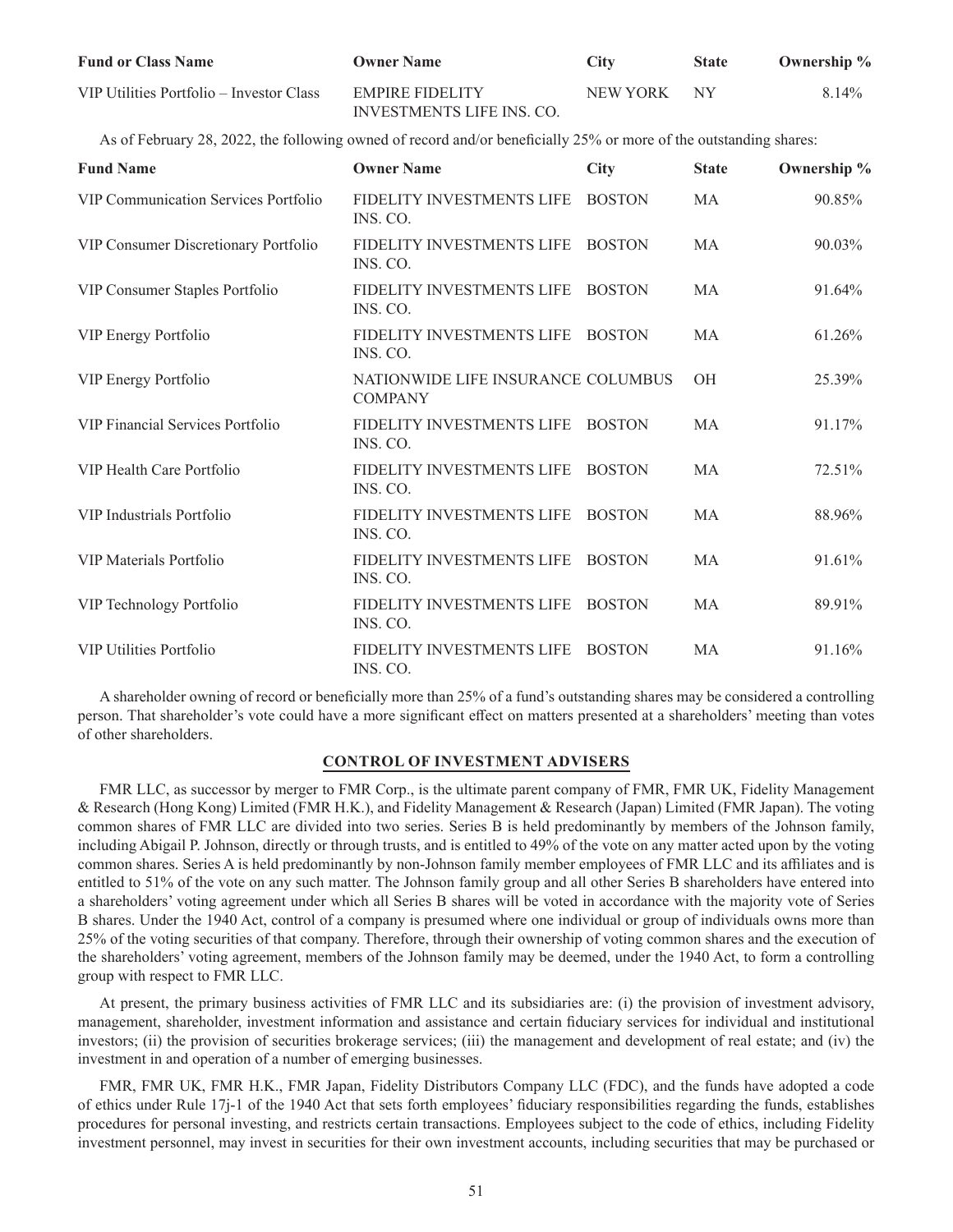held by the funds.

# **MANAGEMENT CONTRACTS**

Each fund has entered into a management contract with FMR, pursuant to which FMR furnishes investment advisory and other services.

**Management Services.** Under the terms of its management contract with each fund, FMR acts as investment adviser and, subject to the supervision of the Board of Trustees, has overall responsibility for directing the investments of the fund in accordance with its investment objective, policies and limitations. FMR also provides each fund with all necessary office facilities and personnel for servicing the fund's investments, compensates all officers of each fund and all Trustees who are interested persons of the trust or of FMR, and compensates all personnel of each fund or FMR performing services relating to research, statistical and investment activities.

In addition, FMR or its affiliates, subject to the supervision of the Board of Trustees, provide the management and administrative services necessary for the operation of each fund. These services include providing facilities for maintaining each fund's organization; supervising relations with custodians, transfer and pricing agents, accountants, underwriters and other persons dealing with each fund; preparing all general shareholder communications and conducting shareholder relations; maintaining each fund's records and the registration of each fund's shares under federal securities laws and making necessary filings under state securities laws; developing management and shareholder services for each fund; and furnishing reports, evaluations and analyses on a variety of subjects to the Trustees.

**Management-Related Expenses.** In addition to the management fee payable to FMR and the fees payable to the transfer agent and pricing and bookkeeping agent, and the costs associated with securities lending, as applicable, a fund or each class thereof, as applicable, pays all of its expenses that are not assumed by those parties. A fund pays for the typesetting, printing, and mailing of its proxy materials to shareholders, legal expenses, and the fees of the custodian, auditor, and Independent Trustees. A fund's management contract further provides that the fund will pay for typesetting, printing, and mailing prospectuses, statements of additional information, notices, and reports to shareholders. Other expenses paid by a fund include interest, taxes, brokerage commissions, fees and expenses associated with the fund's securities lending program, if applicable, the fund's proportionate share of insurance premiums and Investment Company Institute dues, and the costs of registering shares under federal securities laws and making necessary filings under state securities laws. A fund is also liable for such non-recurring expenses as may arise, including costs of any litigation to which the fund may be a party, and any obligation it may have to indemnify its officers and Trustees with respect to litigation. A fund also pays the costs related to the solicitation of fund proxies from variable product owners.

### **Management Fees.**

For the services of FMR under the management contract, each fund pays FMR a monthly management fee which has two components: a group fee rate and an individual fund fee rate.

The group fee rate is based on the monthly average net assets of a group of registered investment companies with which FMR has management contracts.

|                                |             |            | <b>EFFECTIVE ANNUAL FEE</b> |            |  |
|--------------------------------|-------------|------------|-----------------------------|------------|--|
| <b>GROUP FEE RATE SCHEDULE</b> |             |            | <b>RATES</b>                |            |  |
|                                |             |            |                             | Effective  |  |
|                                |             | Annualized | Group Net                   | Annual Fee |  |
|                                |             | Rate       | <b>Assets</b>               | Rate       |  |
|                                | \$3 billion | .5200%     | \$1 billion                 | .5200%     |  |
| -                              | 6           | .4900      | 50                          | .3823      |  |
|                                | 9           | .4600      | 100                         | .3512      |  |
|                                | 12          | .4300      | 150                         | .3371      |  |
|                                | 15          | .4000      | 200                         | .3284      |  |
|                                | 18          | .3850      | 250                         | .3219      |  |
|                                | 21          | .3700      | 300                         | .3163      |  |
|                                | 24          | .3600      | 350                         | .3113      |  |
|                                | 30          | .3500      | 400                         | .3067      |  |
|                                | 36          | .3450      | 450                         | .3024      |  |
|                                | 42          | .3400      | 500                         | .2982      |  |
|                                | 48          | .3350      | 550                         | .2942      |  |
|                                | 66          | .3250      | 600                         | .2904      |  |
|                                |             |            |                             |            |  |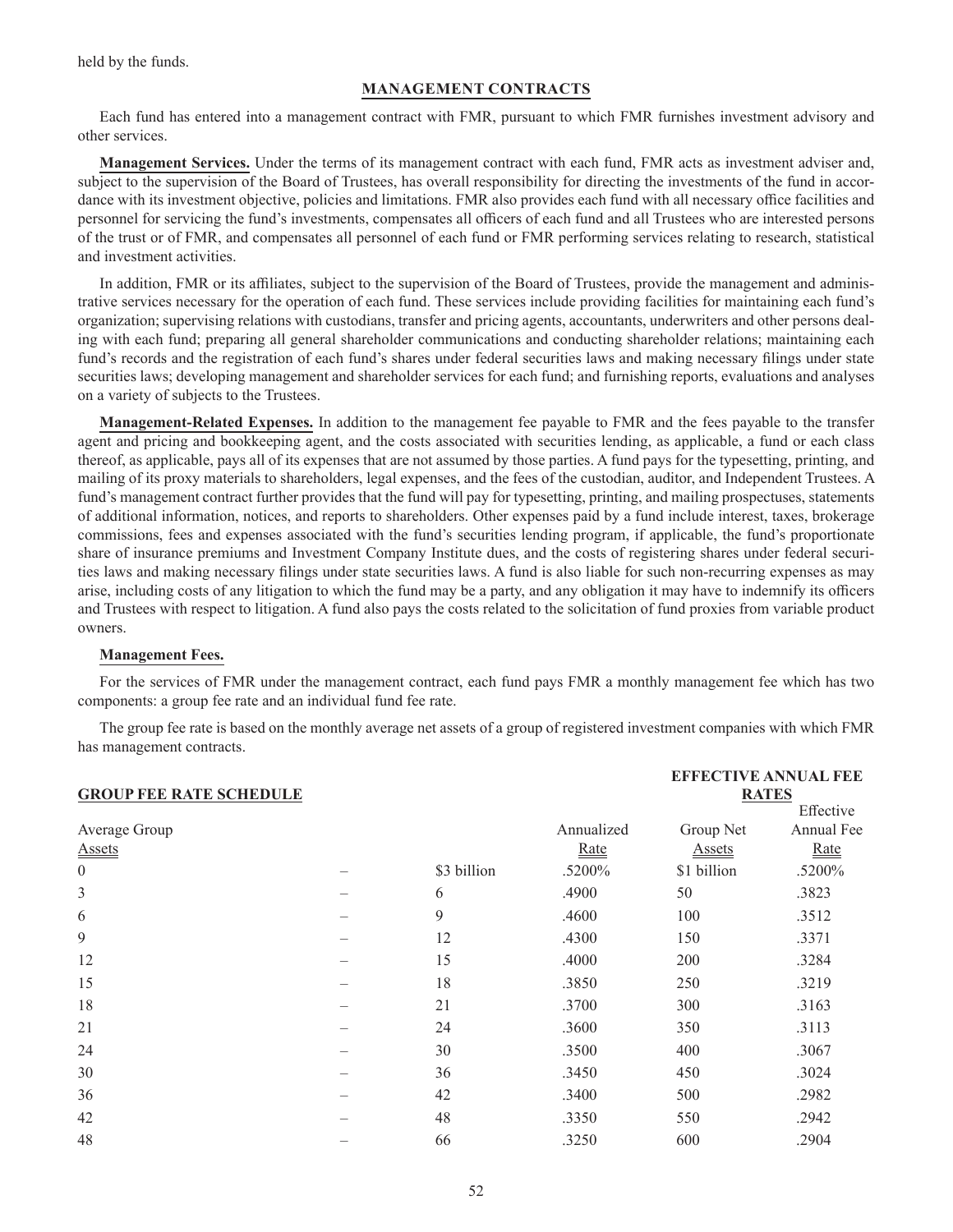### **GROUP FEE RATE SCHEDULE**

# **EFFECTIVE ANNUAL FEE RATES**

|               |                          |       |            |               | Effective  |
|---------------|--------------------------|-------|------------|---------------|------------|
| Average Group |                          |       | Annualized | Group Net     | Annual Fee |
| <b>Assets</b> |                          |       | Rate       | <b>Assets</b> | Rate       |
| 66            | $\overline{\phantom{0}}$ | 84    | .3200      | 650           | .2870      |
| 84            |                          | 102   | .3150      | 700           | .2838      |
| 102           |                          | 138   | .3100      | 750           | .2809      |
| 138           |                          | 174   | .3050      | 800           | .2782      |
| 174           |                          | 210   | .3000      | 850           | .2756      |
| 210           |                          | 246   | .2950      | 900           | .2732      |
| 246           |                          | 282   | .2900      | 950           | .2710      |
| 282           |                          | 318   | .2850      | 1,000         | .2689      |
| 318           |                          | 354   | .2800      | 1,050         | .2669      |
| 354           |                          | 390   | .2750      | 1,100         | .2649      |
| 390           |                          | 426   | .2700      | 1,150         | .2631      |
| 426           |                          | 462   | .2650      | 1,200         | .2614      |
| 462           |                          | 498   | .2600      | 1,250         | .2597      |
| 498           |                          | 534   | .2550      | 1,300         | .2581      |
| 534           |                          | 587   | .2500      | 1,350         | .2566      |
| 587           |                          | 646   | .2463      | 1,400         | .2551      |
| 646           |                          | 711   | .2426      | 1,450         | .2536      |
| 711           |                          | 782   | .2389      | 1,500         | .2523      |
| 782           |                          | 860   | .2352      | 1,550         | .2510      |
| 860           |                          | 946   | .2315      | 1,600         | .2497      |
| 946           |                          | 1,041 | .2278      | 1,650         | .2484      |
| 1,041         |                          | 1,145 | .2241      | 1,700         | .2472      |
| 1,145         |                          | 1,260 | .2204      | 1,750         | .2460      |
| 1,260         |                          | 1,386 | .2167      | 1,800         | .2449      |
| 1,386         |                          | 1,525 | .2130      | 1,850         | .2438      |
| 1,525         |                          | 1,677 | .2093      | 1,900         | .2427      |
| 1,677         |                          | 1,845 | .2056      | 1,950         | .2417      |
| 1,845         |                          | 2,030 | .2019      | 2,000         | .2407      |
| Over          |                          | 2,030 | .1982      | 2,050         | .2397      |

The group fee rate is calculated on a cumulative basis pursuant to the graduated fee rate schedule shown above on the left. The schedule above on the right shows the effective annual group fee rate at various asset levels, which is the result of cumulatively applying the annualized rates on the left. For example, the effective annual fee rate at \$3,332 billion of group net assets – the approximate level for December 2021 – was 0.2237%, which is the weighted average of the respective fee rates for each level of group net assets up to \$3,332 billion.

The individual fund fee rate for each fund is set forth in the following table. Based on the average group net assets for December 2021, a fund's annual management fee rate would be calculated as follows: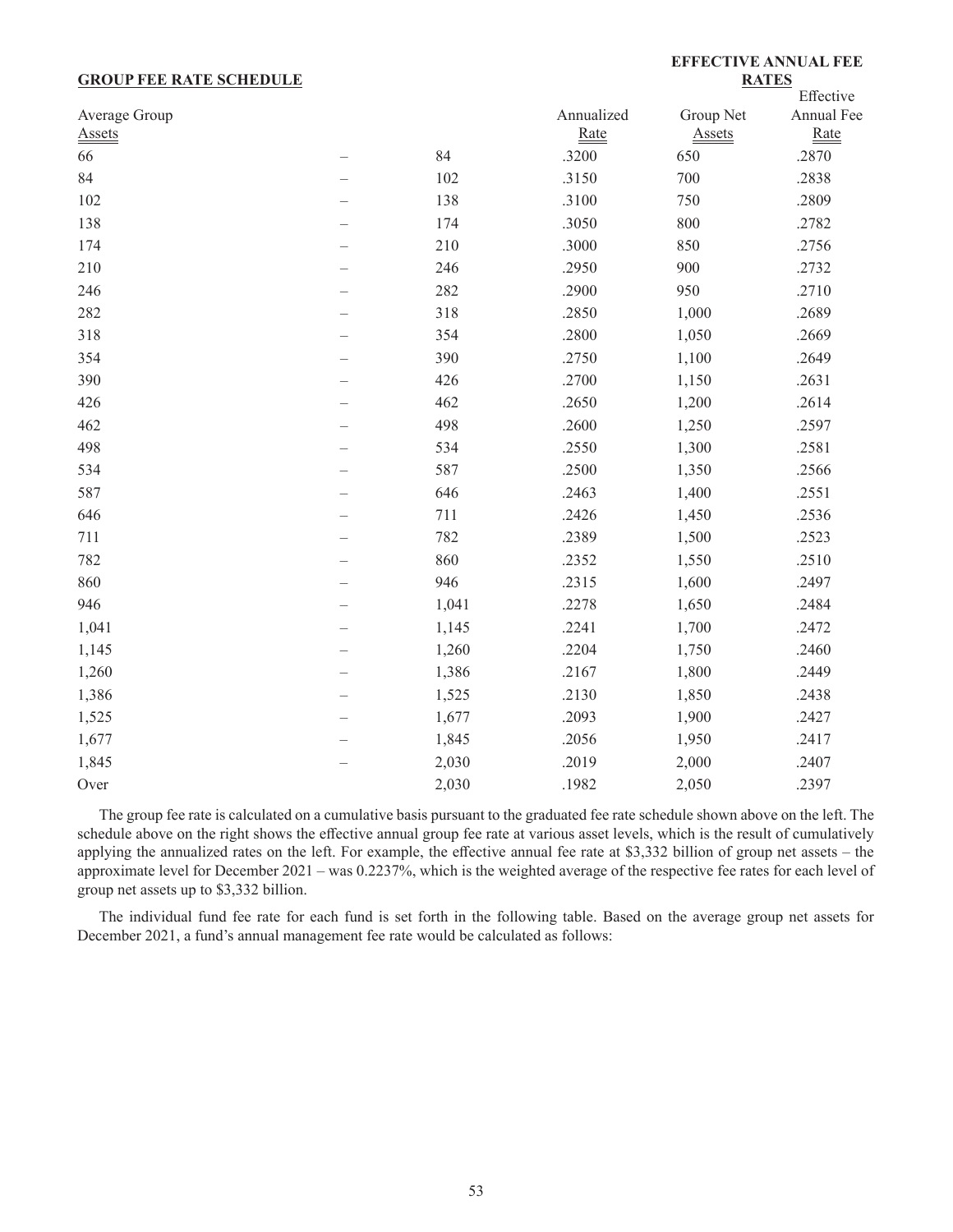| Group Fee Rate |        | Individual Fund Fee Rate |     | Management Fee Rate |
|----------------|--------|--------------------------|-----|---------------------|
|                |        |                          |     |                     |
| $0.2237\%$     | $^{+}$ | $0.3000\%$               | $=$ | $0.5237\%$          |
|                |        |                          |     |                     |
| $0.2237\%$     | $^{+}$ | $0.3000\%$               | $=$ | $0.5237\%$          |
| $0.2237\%$     | $^{+}$ | $0.3000\%$               | $=$ | $0.5237\%$          |
| $0.2237\%$     | $^{+}$ | $0.3000\%$               | $=$ | $0.5237\%$          |
| 0.2237%        | $^{+}$ | $0.3000\%$               | $=$ | $0.5237\%$          |
| $0.2237\%$     | $^{+}$ | $0.3000\%$               | $=$ | $0.5237\%$          |
| $0.2237\%$     | $^{+}$ | $0.3000\%$               | $=$ | $0.5237\%$          |
| $0.2237\%$     | $^{+}$ | $0.3000\%$               | $=$ | $0.5237\%$          |
| $0.2237\%$     | $^{+}$ | $0.3000\%$               | $=$ | $0.5237\%$          |
| $0.2237\%$     | $^{+}$ | $0.3000\%$               |     | 0.5237%             |
|                |        |                          |     |                     |

One-twelfth of the management fee rate is applied to the fund's average net assets for the month, giving a dollar amount which is the fee for that month.

The following table shows the amount of management fees paid by a fund for the past three fiscal years to its current manager and prior affiliated manager(s), if any.

|                                         | <b>Fiscal Years</b><br>Ended |                                                                       | Management<br>Fees<br>Paid to |
|-----------------------------------------|------------------------------|-----------------------------------------------------------------------|-------------------------------|
| Fund                                    | December 31                  |                                                                       | <b>Investment Adviser</b>     |
| VIP Communication Services Portfolio    | 2021                         | \$                                                                    | 831,502                       |
|                                         | 2020                         | $\$$                                                                  | 456,371                       |
|                                         | 2019                         | \$                                                                    | 362,143                       |
| VIP Consumer Discretionary Portfolio    | 2021                         | \$                                                                    | 1,617,685                     |
|                                         | 2020                         | \$                                                                    | 1,067,912                     |
|                                         | 2019                         | \$                                                                    | 1,088,281                     |
| VIP Consumer Staples Portfolio          | 2021                         | \$                                                                    | 1,302,831                     |
|                                         | 2020                         | \$                                                                    | 1,191,391                     |
|                                         | 2019                         | \$                                                                    | 1,186,850                     |
| VIP Energy Portfolio                    | 2021                         | \$                                                                    | 1,386,406                     |
|                                         | 2020                         | \$                                                                    | 716,147                       |
|                                         | 2019                         | \$                                                                    | 1,146,203                     |
| <b>VIP Financial Services Portfolio</b> | 2021                         | \$                                                                    | 1,277,559                     |
|                                         | 2020                         | $\$$                                                                  | 625,163                       |
|                                         | 2019                         | \$                                                                    | 861,359                       |
| VIP Health Care Portfolio               | 2021                         | \$                                                                    | 7,078,309                     |
|                                         | 2020                         | \$                                                                    | 5,405,338                     |
|                                         | 2019                         | \$                                                                    | 4,484,074                     |
| VIP Industrials Portfolio               | 2021                         | \$                                                                    | 885,716                       |
|                                         | 2020                         | $\mathbb{S}% _{t}\left( t\right) \equiv\mathbb{S}_{t}\left( t\right)$ | 761,661                       |
|                                         | 2019                         | \$                                                                    | 947,329                       |
| VIP Materials Portfolio                 | 2021                         | $\$$                                                                  | 561,859                       |
|                                         | 2020                         | \$                                                                    | 209,429                       |
|                                         | 2019                         | \$                                                                    | 266,347                       |
| VIP Technology Portfolio                | 2021                         | \$                                                                    | 9,128,427                     |
|                                         | 2020                         | \$                                                                    | 6,380,140                     |
|                                         | 2019                         | \$                                                                    | 4,046,236                     |
| <b>VIP Utilities Portfolio</b>          | 2021                         | \$                                                                    | 945,640                       |
|                                         | 2020                         | \$                                                                    | 1,042,277                     |
|                                         | 2019                         | \$                                                                    | 1,167,083                     |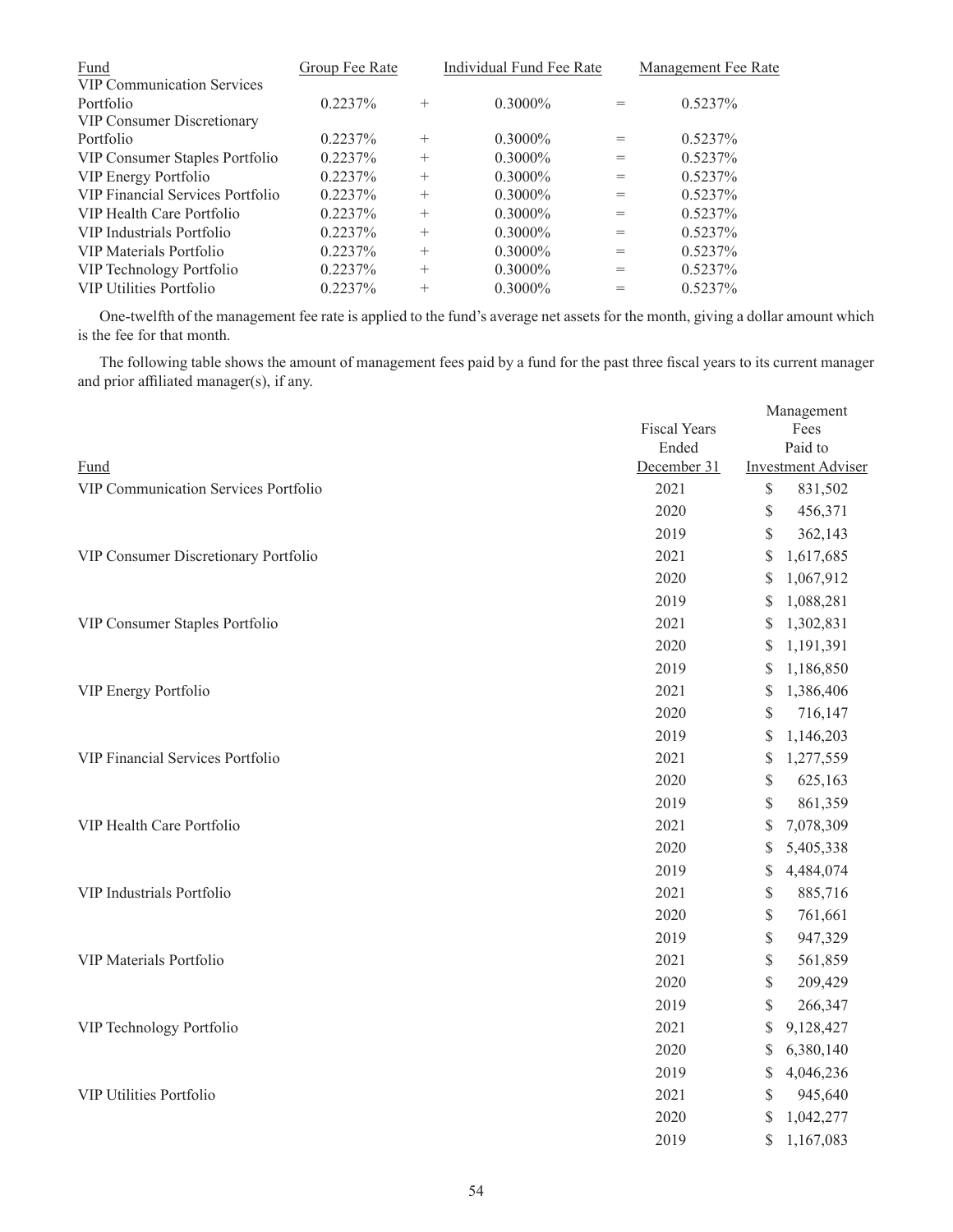FMR may, from time to time, voluntarily reimburse all or a portion of a fund's or, in the case of a multiple class fund, a class's operating expenses. FMR retains the ability to be repaid for these expense reimbursements in the amount that expenses fall below the limit prior to the end of the fiscal year.

Expense reimbursements will increase returns, and repayment of the reimbursement will decrease returns.

**Sub-Advisers – FMR UK, FMR H.K., and FMR Japan.** On behalf of each fund, FMR has entered into sub-advisory agreements with FMR H.K. and FMR Japan. On behalf of each fund, FMR has entered into a sub-advisory agreement with FMR UK. Pursuant to the sub-advisory agreements, FMR may receive from the sub-advisers investment research and advice on issuers outside the United States (non-discretionary services) and FMR may grant the sub-advisers investment management authority and the authority to buy and sell securities if FMR believes it would be beneficial to the fund (discretionary services). FMR, and not the fund, pays the sub-advisers.

Jody Simes is co-manager of VIP Materials Portfolio and receives compensation for those services. Douglas Simmons is the portfolio manager of VIP Utilities Portfolio and receives compensation for those services. As of December 31, 2021, portfolio manager compensation generally consists of a fixed base salary determined periodically (typically annually), a bonus, and in certain cases, participation in several types of equity-based compensation plans. A portion of each portfolio manager's compensation may be deferred based on criteria established by FMR or at the election of the portfolio manager.

Each portfolio manager's base salary is determined by level of responsibility and tenure at FMR or its affiliates. The primary components of each portfolio manager's bonus are based on (i) the pre-tax investment performance of the portfolio manager's fund(s), account(s), and lead account(s) measured against a benchmark index and within a defined peer group, if applicable, assigned to each fund, account, or lead account, and (ii) the investment performance of other FMR equity funds and accounts. The pre-tax investment performance of each portfolio manager's fund(s), account(s), and lead account(s) is weighted according to the portfolio manager's tenure on those fund(s), account(s), and lead account(s) and the average asset size of those fund(s), account(s), and lead account(s) over the portfolio manager's tenure. Each component is calculated separately over the portfolio manager's tenure on those fund(s), account(s), and lead account(s) over a measurement period that initially is contemporaneous with the portfolio manager's tenure, but that eventually encompasses rolling periods of up to five years for the comparison to a benchmark index and rolling periods of up to three years for the comparison to a peer group, if applicable. A smaller, subjective component of each portfolio manager's bonus is based on the portfolio manager's overall contribution to management of FMR. The portion of Mr. Simes' bonus that is linked to the investment performance of VIP Materials Portfolio is based on the lead account's pre-tax investment performance measured against the MSCI U.S. IM Materials 25-50 Index. The portion of Mr. Simmons' bonus that is linked to the investment performance of VIP Utilities Portfolio is based on the lead account's pre-tax investment performance measured against the MSCI U.S. IM Utilities 25-50 Index. Each portfolio manager also is compensated under equity-based compensation plans linked to increases or decreases in the net asset value of the stock of FMR LLC, FMR's parent company. FMR LLC is a diverse financial services company engaged in various activities that include fund management, brokerage, retirement, and employer administrative services.

Janet Glazer is the portfolio manager of VIP Industrials Portfolio and receives compensation for those services. As of December 31, 2021, portfolio manager compensation generally consists of a fixed base salary determined periodically (typically annually), a bonus, and in certain cases, participation in several types of equity-based compensation plans. A portion of the portfolio manager's compensation may be deferred based on criteria established by FMR or at the election of the portfolio manager.

The components of the portfolio manager's bonus are based on (i) the pre-tax investment performance of the portfolio manager's fund(s), account(s), and lead account(s) measured against a benchmark index and within a defined peer group assigned to each fund, account, or lead account, and (ii) the investment performance of other FMR equity funds and accounts. The pre-tax investment performance of the portfolio manager's fund(s), account(s), and lead account(s) is weighted according to the portfolio manager's tenure on those fund(s), account(s), and lead account(s) and the average asset size of those fund(s), account(s), and lead account(s) over the portfolio manager's tenure. Each component is calculated separately over the portfolio manager's tenure on those fund(s), account(s), and lead account(s) over a measurement period that initially is contemporaneous with the portfolio manager's tenure, but that eventually encompasses rolling periods of up to five years for the comparison to a benchmark index and rolling periods of up to three years for the comparison to a peer group, if applicable. A subjective component of the portfolio manager's bonus is based on the portfolio manager's overall contribution to management of FMR. The portion of the portfolio manager's bonus that is linked to the investment performance of VIP Industrials Portfolio is based on the lead account's pre-tax investment performance measured against the MSCI U.S. IM Industrials 25-50 Index. The portfolio manager also is compensated under equity-based compensation plans linked to increases or decreases in the net asset value of the stock of FMR LLC, FMR's parent company. FMR LLC is a diverse financial services company engaged in various activities that include fund management, brokerage, retirement, and employer administrative services.

A portfolio manager's compensation plan may give rise to potential conflicts of interest. A portfolio manager's compensation is linked to the pre-tax performance of the fund, rather than its after-tax performance. A portfolio manager's base pay tends to increase with additional and more complex responsibilities that include increased assets under management and a portion of the bonus relates to marketing efforts, which together indirectly link compensation to sales. When a portfolio manager takes over a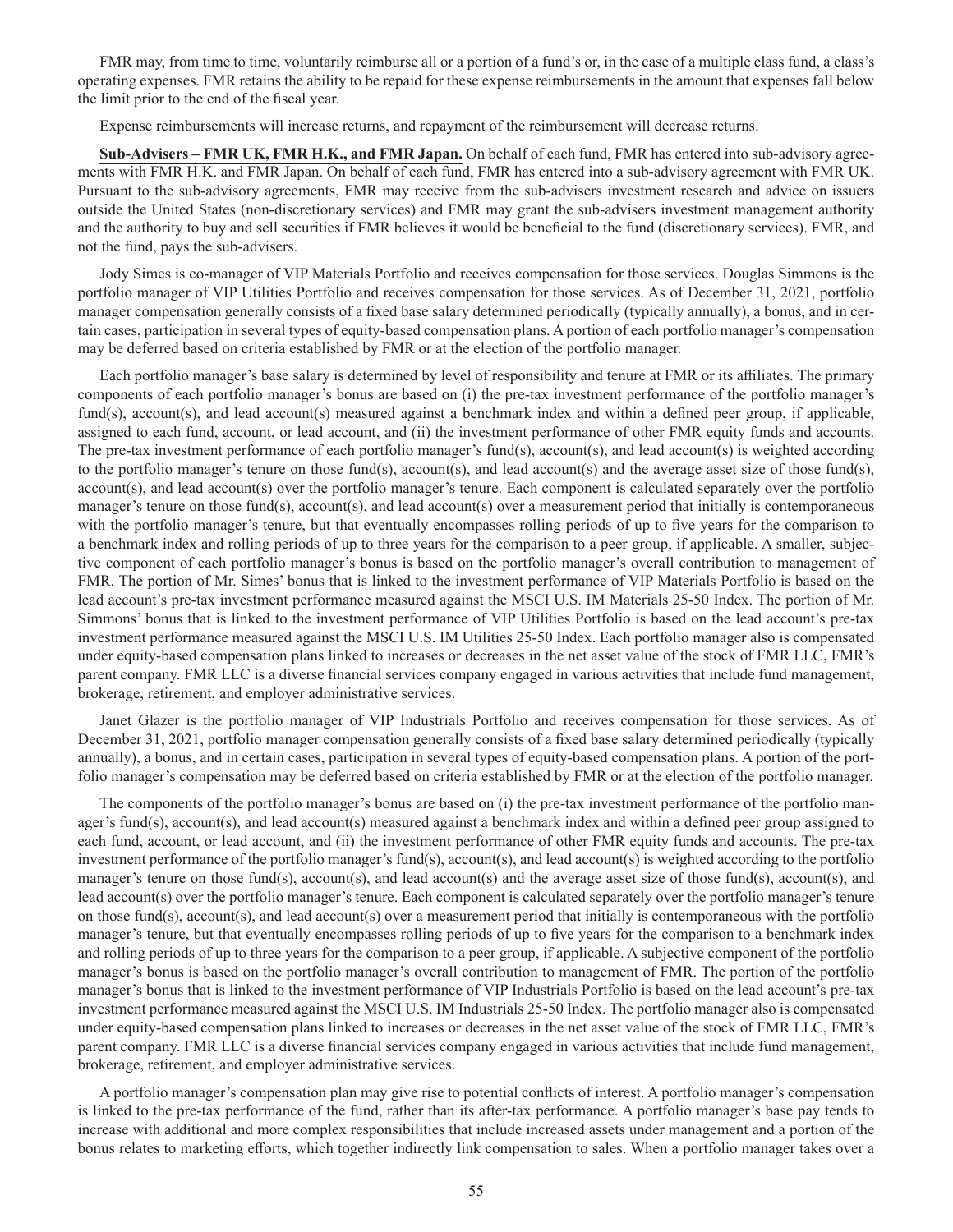fund or an account, the time period over which performance is measured may be adjusted to provide a transition period in which to assess the portfolio. The management of multiple funds and accounts (including proprietary accounts) may give rise to potential conflicts of interest if the funds and accounts have different objectives, benchmarks, time horizons, and fees as a portfolio manager must allocate time and investment ideas across multiple funds and accounts. In addition, a fund's trade allocation policies and procedures may give rise to conflicts of interest if the fund's orders do not get fully executed due to being aggregated with those of other accounts managed by FMR or an affiliate. A portfolio manager may execute transactions for another fund or account that may adversely impact the value of securities held by a fund. Securities selected for other funds or accounts may outperform the securities selected for the fund. Portfolio managers may be permitted to invest in the funds they manage, even if a fund is closed to new investors. Trading in personal accounts, which may give rise to potential conflicts of interest, is restricted by a fund's Code of Ethics.

Portfolio managers may receive interests in certain funds or accounts managed by FMR or one of its affiliated advisers (collectively, "Proprietary Accounts"). A conflict of interest situation is presented where a portfolio manager considers investing a client account in securities of an issuer in which FMR, its affiliates or their (or their fund clients') respective directors, officers or employees already hold a significant position for their own account, including positions held indirectly through Proprietary Accounts. Because the 1940 Act, as well as other applicable laws and regulations, restricts certain transactions between affiliated entities or between an advisor and its clients, client accounts managed by FMR or its affiliates, including accounts sub-advised by third parties, are, in certain circumstances, prohibited from participating in offerings of such securities (including initial public offerings and other offerings occurring before or after an issuer's initial public offering) or acquiring such securities in the secondary market. For example, ownership of a company by Proprietary Accounts has, in certain situations, resulted in restrictions on FMR's and its affiliates' client accounts' ability to acquire securities in the company's initial public offering and subsequent public offerings, private offerings, and in the secondary market, and additional restrictions could arise in the future; to the extent such client accounts acquire the relevant securities after such restrictions are subsequently lifted, the delay could affect the price at which the securities are acquired.

A conflict of interest situation is presented when FMR or its affiliates acquire, on behalf of their client accounts, securities of the same issuers whose securities are already held in Proprietary Accounts, because such investments could have the effect of increasing or supporting the value of the Proprietary Accounts. A conflict of interest situation also arises when FMR investment advisory personnel consider whether client accounts they manage should invest in an investment opportunity that they know is also being considered by an affiliate of FMR for a Proprietary Account, to the extent that not investing on behalf of such client accounts improves the ability of the Proprietary Account to take advantage of the opportunity. FMR has adopted policies and procedures and maintains a compliance program designed to help manage such actual and potential conflicts of interest.

The following persons are research analysts and are the portfolio managers of the fund(s) indicated. Research analysts who also manage sector funds, such as the funds, are referred to as sector fund managers.

Sector Fund Manager / Sector Fund(s)

Matthew Drukker / VIP Communication Services Portfolio

Katherine Shaw / VIP Consumer Discretionary Portfolio

Ben Shuleva / VIP Consumer Staples Portfolio

Maurice Fitzmaurice / VIP Energy Portfolio

Matthew Reed / VIP Financial Services Portfolio

Edward Yoon / VIP Health Care Portfolio

Ashley Fernandes (co-manager effective April 1, 2022) / VIP Materials Portfolio

Adam Benjamin / VIP Technology Portfolio

Each sector fund manager receives compensation for services as a research analyst and as a portfolio manager under a single compensation plan. Information with respect to Mr. Fernandes' holdings and other accounts managed will be updated in a supplement to this SAI. As of December 31, 2021 (April 1, 2022, for Mr. Fernandes), each sector fund manager's compensation generally consists of a fixed base salary determined periodically (typically annually), a bonus, and in certain cases, participation in several types of equity-based compensation plans. A portion of each sector fund manager's compensation may be deferred based on criteria established by FMR or at the election of the sector fund manager.

Mr. Drukker's and Mr. Yoon's base salary is determined primarily by level of experience and skills, and performance as a research analyst and sector fund manager at FMR or its affiliates. A portion of each sector fund manager's bonus relates to the sector fund manager's performance as a research analyst and is based on the Director of Research's assessment of the research analyst's performance and may include factors such as qualitative feedback assessments, which relate to analytical work and investment results within the relevant sector(s) and impact on other equity funds and accounts as a research analyst, and the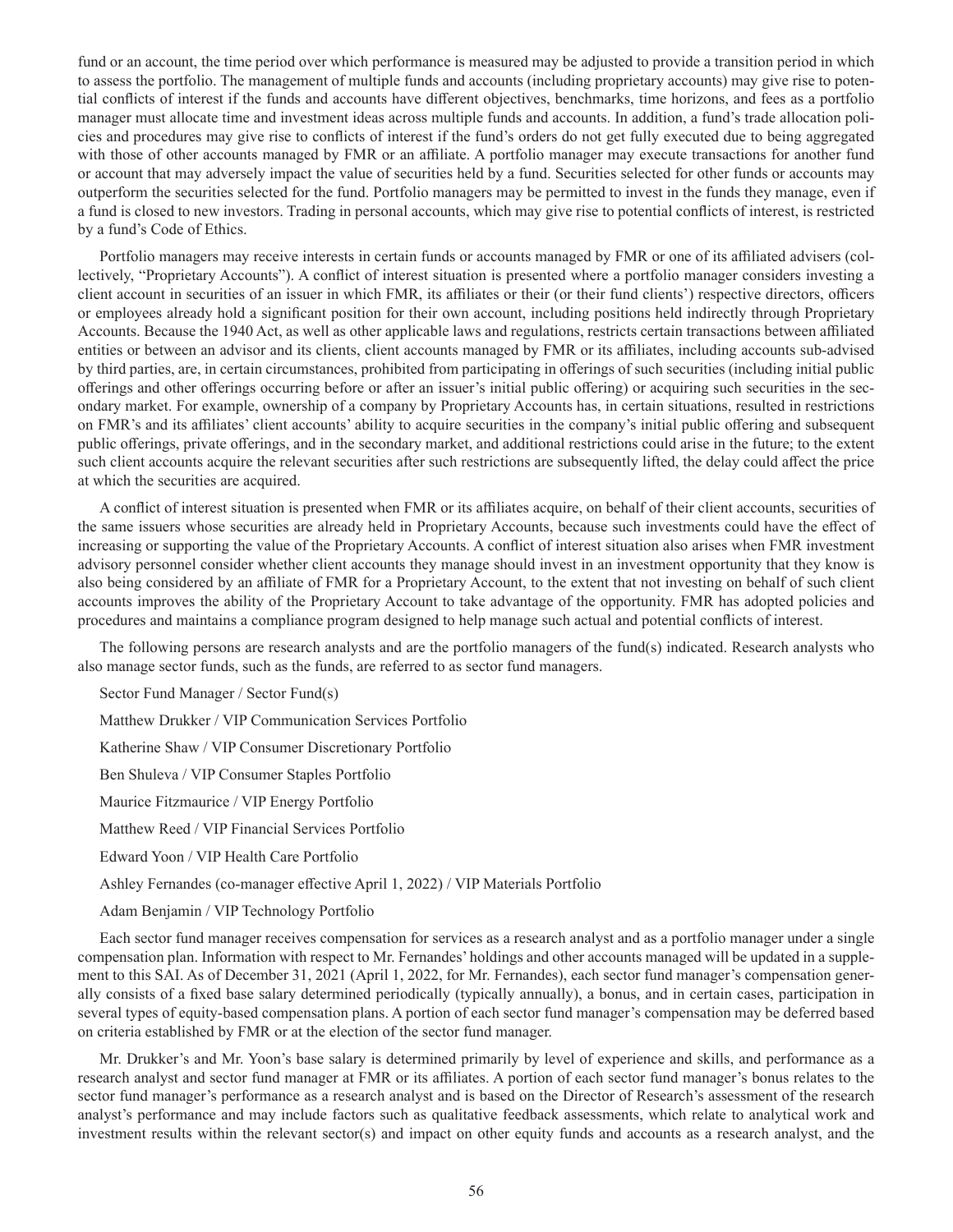research analyst's contributions to the research groups and to FMR. Another component of the bonus is based upon (i) the pre-tax investment performance of the sector fund manager's fund(s) and account(s) measured against a benchmark index (which may be a customized industry benchmark index developed by FMR) assigned to each fund or account, (ii) the investment performance of other FMR equity funds and accounts, and (iii) the pre-tax investment performance of the research analyst's recommendations measured against a benchmark index corresponding to the research analyst's assignment universe and against a broadly diversified equity index. The pre-tax investment performance of each sector fund manager's fund(s) and account(s) is weighted according to the sector fund manager's tenure on those fund(s) and account(s). The component of the bonus relating to the Director of Research's assessment is calculated over a one-year period, and each other component of the bonus is calculated over a measurement period that initially is contemporaneous with the sector fund manager's tenure, but that eventually encompasses rolling periods of up to five years. The portion of Mr. Drukker's and Mr. Yoon's bonus that is linked to the investment performance of each sector fund manager's fund is based on the fund's pre-tax investment performance measured against the index identified below for the fund.

Ms. Shaw's, Mr. Shuleva's, Mr. Fitzmaurice's, Mr. Reed's, Mr. Fernandes', and Mr. Benjamin's base salary is determined primarily by level of experience and skills, and performance as a research analyst and sector fund manager at FMR or its affiliates. A portion of each sector fund manager's bonus relates to the sector fund manager's performance as a research analyst and is based on the Director of Research's assessment of the research analyst's performance and may include factors such as qualitative feedback assessments, which relate to analytical work and investment results within the relevant sector(s) and impact on other equity funds and accounts as a research analyst, and the research analyst's contributions to the research groups and to FMR. Another component of the bonus is based upon (i) the pre-tax investment performance of the sector fund manager's fund(s), account(s), and lead account(s) measured against a benchmark index (which may be a customized industry benchmark index developed by FMR) assigned to each fund, account, or lead account, (ii) the investment performance of other FMR equity funds and accounts, and (iii) the pre-tax investment performance of the research analyst's recommendations measured against a benchmark index corresponding to the research analyst's assignment universe and against a broadly diversified equity index. The pre-tax investment performance of each sector fund manager's fund(s), account(s), and lead account(s) is weighted according to the sector fund manager's tenure on those fund(s), account(s), and lead account(s). The component of the bonus relating to the Director of Research's assessment is calculated over a one-year period, and each other component of the bonus is calculated over a measurement period that initially is contemporaneous with the sector fund manager's tenure, but that eventually encompasses rolling periods of up to five years. The portion of Ms. Shaw's, Mr. Shuleva's, Mr. Fitzmaurice's, Mr. Reed's, Mr. Fernandes', and Mr. Benjamin's bonus that is linked to the investment performance of each sector fund manager's fund is based on the lead account's pre-tax investment performance measured against the index identified below for the fund. Each sector fund manager also is compensated under equity-based compensation plans linked to increases or decreases in the net asset value of the stock of FMR LLC, FMR's parent company. FMR LLC is a diverse financial services company engaged in various activities that include fund management, brokerage, retirement, and employer administrative services.

Sector Fund / Sector Index

VIP Communication Services Portfolio / MSCI U.S. IM Communication Services 25-50 Index

VIP Consumer Discretionary Portfolio / MSCI U.S. IM Consumer Discretionary 25-50 Index

VIP Consumer Staples Portfolio / MSCI U.S. IM Consumer Staples 25-50 Index

VIP Energy Portfolio / MSCI U.S. IM Energy 25-50 Index

VIP Financial Services Portfolio / MSCI U.S. IMI Financials 5% Capped Index

VIP Health Care Portfolio / MSCI U.S. IM Health Care 25-50 Index

VIP Materials Portfolio / MSCI U.S. IM Materials 25-50 Index

VIP Technology Portfolio / MSCI U.S. IM Information Technology 25-50 Index

A sector fund manager's compensation plan may give rise to potential conflicts of interest. A sector fund manager's compensation is linked to the pre-tax performance of the fund, rather than its after-tax performance. A sector fund manager's base pay and bonus opportunity tend to increase with a sector fund manager's level of experience and skills relative to research and fund assignments. The management of multiple funds and accounts (including proprietary accounts) may give rise to potential conflicts of interest if the funds and accounts have different objectives, benchmarks, time horizons, and fees as a sector fund manager must allocate time and investment ideas across multiple funds and accounts. In addition, a fund's trade allocation policies and procedures may give rise to conflicts of interest if the fund's orders do not get fully executed due to being aggregated with those of other accounts managed by FMR. A sector fund manager may execute transactions for another fund or account that may adversely impact the value of securities held by the fund. Securities selected for other funds or accounts may outperform the securities selected for a fund. Trading in personal accounts, which may give rise to potential conflicts of interest, is restricted by a fund's Code of Ethics. Furthermore, the potential exists that a sector fund manager's responsibilities as a portfolio manager of a sector fund may not be entirely consistent with the sector fund manager's responsibilities as a research analyst providing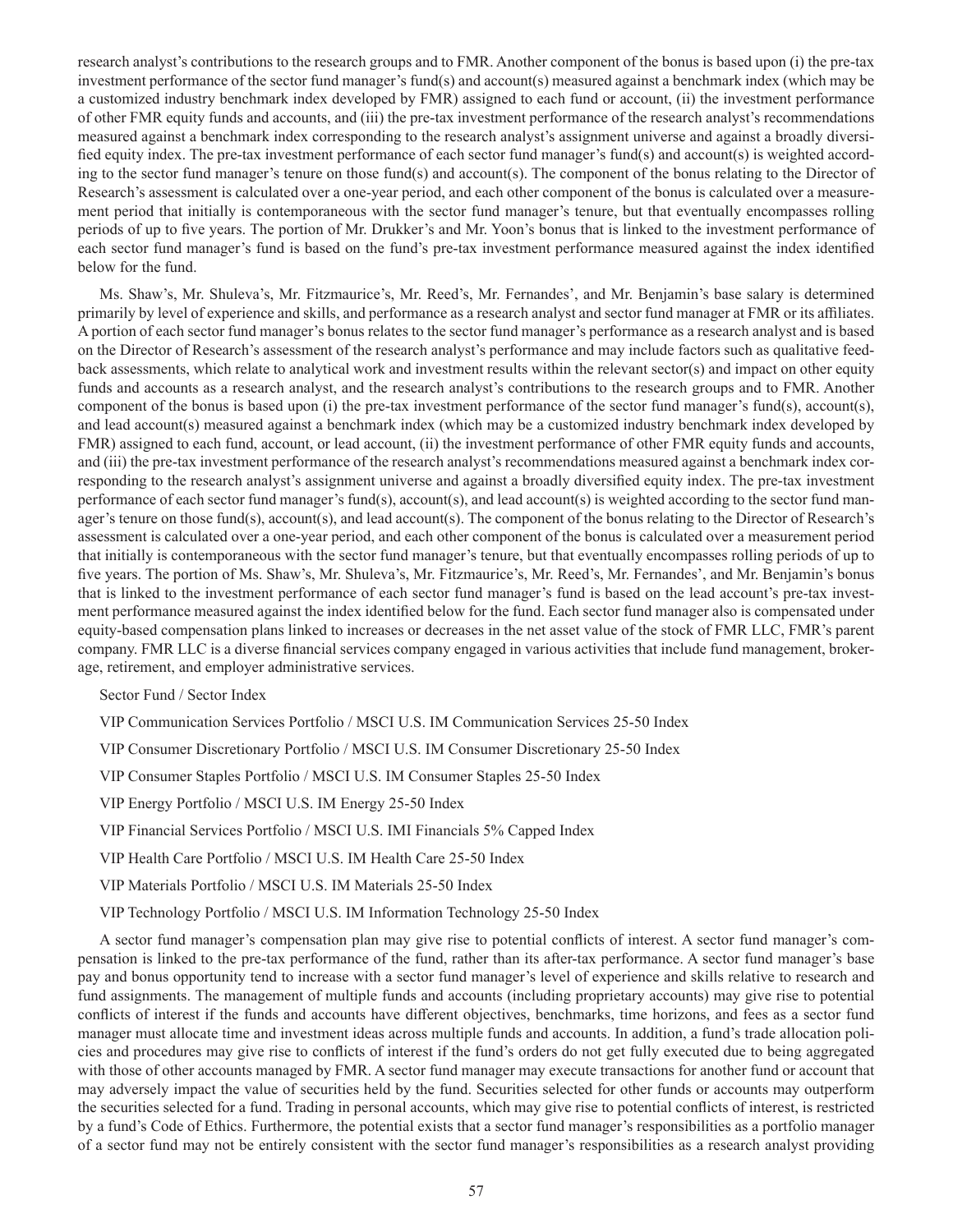recommendations to other Fidelity portfolio managers.

Portfolio managers may receive interests in certain funds or accounts managed by FMR or one of its affiliated advisers (collectively, "Proprietary Accounts"). A conflict of interest situation is presented where a portfolio manager considers investing a client account in securities of an issuer in which FMR, its affiliates or their (or their fund clients') respective directors, officers or employees already hold a significant position for their own account, including positions held indirectly through Proprietary Accounts. Because the 1940 Act, as well as other applicable laws and regulations, restricts certain transactions between affiliated entities or between an advisor and its clients, client accounts managed by FMR or its affiliates, including accounts sub-advised by third parties, are, in certain circumstances, prohibited from participating in offerings of such securities (including initial public offerings and other offerings occurring before or after an issuer's initial public offering) or acquiring such securities in the secondary market. For example, ownership of a company by Proprietary Accounts has, in certain situations, resulted in restrictions on FMR's and its affiliates' client accounts' ability to acquire securities in the company's initial public offering and subsequent public offerings, private offerings, and in the secondary market, and additional restrictions could arise in the future; to the extent such client accounts acquire the relevant securities after such restrictions are subsequently lifted, the delay could affect the price at which the securities are acquired.

A conflict of interest situation is presented when FMR or its affiliates acquire, on behalf of their client accounts, securities of the same issuers whose securities are already held in Proprietary Accounts, because such investments could have the effect of increasing or supporting the value of the Proprietary Accounts. A conflict of interest situation also arises when FMR investment advisory personnel consider whether client accounts they manage should invest in an investment opportunity that they know is also being considered by an affiliate of FMR for a Proprietary Account, to the extent that not investing on behalf of such client accounts improves the ability of the Proprietary Account to take advantage of the opportunity. FMR has adopted policies and procedures and maintains a compliance program designed to help manage such actual and potential conflicts of interest.

The following table provides information relating to other accounts managed by Mr. Simes as of December 31, 2021:

|                                                                   | Registered | Other Pooled       |          |
|-------------------------------------------------------------------|------------|--------------------|----------|
|                                                                   | Investment | Investment         | Other    |
|                                                                   | Companies* | Vehicles           | Accounts |
| Number of Accounts Managed                                        | 3          | 14                 | 4        |
| Number of Accounts Managed with Performance-Based Advisory Fees   |            | none               | none     |
| Assets Managed (in millions)                                      | 4.840      | $\frac{\$}{2.426}$ | 283      |
| Assets Managed with Performance-Based Advisory Fees (in millions) | 79         | none               | none     |

\* Includes VIP Materials Portfolio (\$114 (in millions) assets managed). The amount of assets managed of the fund reflects trades and other assets as of the close of the business day prior to the fund's fiscal year-end.

As of December 31, 2021, the dollar range of shares of VIP Materials Portfolio beneficially owned by Mr. Simes was none.

The following table provides information relating to other accounts managed by Mr. Simmons as of December 31, 2021:

|                                                                   | Registered | Other Pooled |          |
|-------------------------------------------------------------------|------------|--------------|----------|
|                                                                   | Investment | Investment   | Other    |
|                                                                   | Companies* | Vehicles     | Accounts |
| Number of Accounts Managed                                        | 14         | none         |          |
| Number of Accounts Managed with Performance-Based Advisory Fees   |            | none         | none     |
| Assets Managed (in millions)                                      | \$5,426    | none         | \$1,233  |
| Assets Managed with Performance-Based Advisory Fees (in millions) | \$1,192    | none         | none     |

\* Includes VIP Utilities Portfolio (\$198 (in millions) assets managed). The amount of assets managed of the fund reflects trades and other assets as of the close of the business day prior to the fund's fiscal year-end.

As of December 31, 2021, the dollar range of shares of VIP Utilities Portfolio beneficially owned by Mr. Simmons was none.

The following table provides information relating to other accounts managed by Ms. Glazer as of December 31, 2021:

|                                                                 | Registered | Other Pooled |          |
|-----------------------------------------------------------------|------------|--------------|----------|
|                                                                 | Investment | Investment   | Other    |
|                                                                 | Companies* | Vehicles     | Accounts |
| Number of Accounts Managed                                      |            | none         | none     |
| Number of Accounts Managed with Performance-Based Advisory Fees | none       | none         | none     |
| Assets Managed (in millions)                                    | .380       | none         | none     |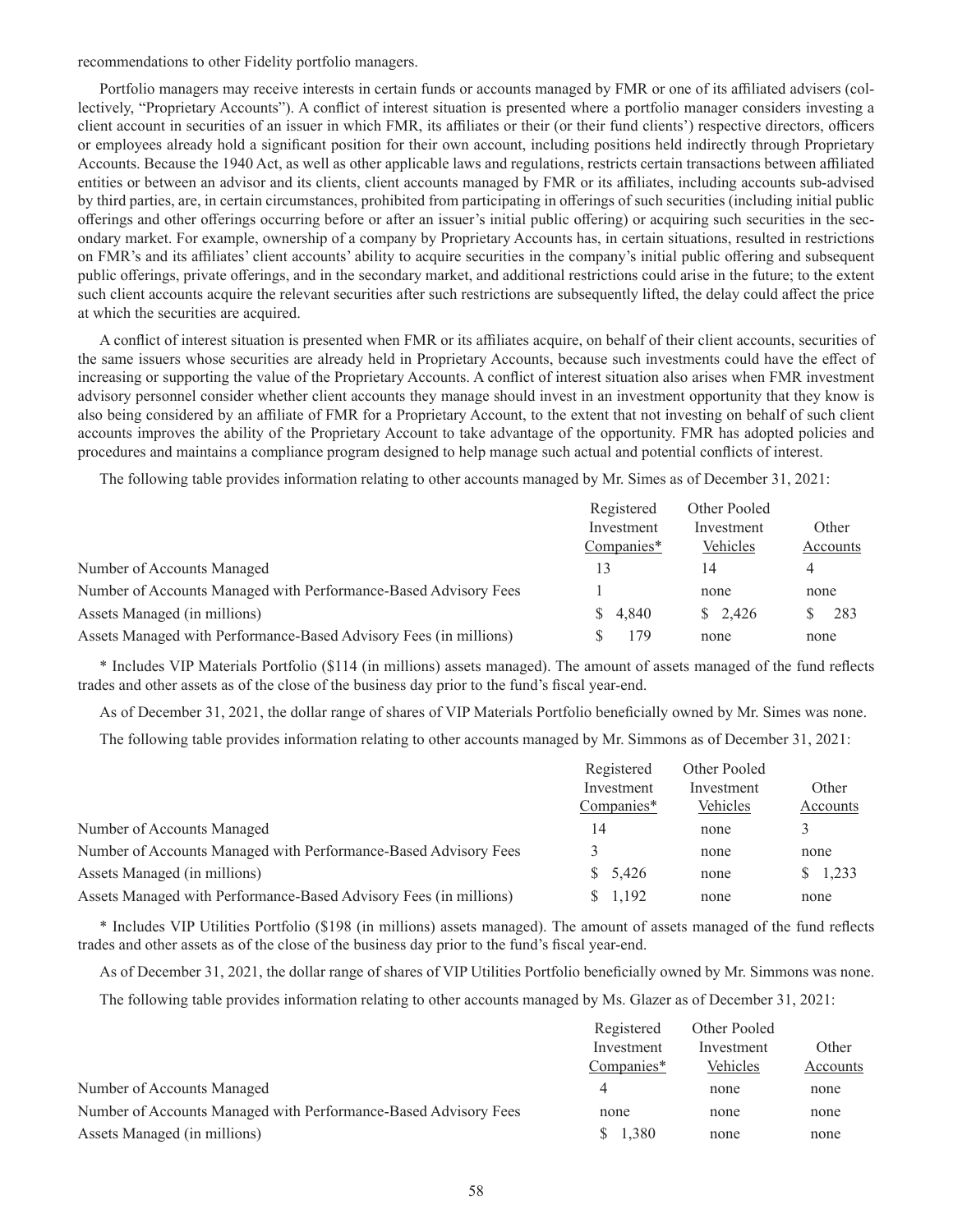|                                                                   | Registered | Other Pooled |          |
|-------------------------------------------------------------------|------------|--------------|----------|
|                                                                   | Investment | Investment   | Other    |
|                                                                   | Companies* | Vehicles     | Accounts |
| Assets Managed with Performance-Based Advisory Fees (in millions) | none       | none         | none     |

\* Includes VIP Industrials Portfolio (\$178 (in millions) assets managed). The amount of assets managed of the fund reflects trades and other assets as of the close of the business day prior to the fund's fiscal year-end.

As of December 31, 2021, the dollar range of shares of VIP Industrials Portfolio beneficially owned by Ms. Glazer was none.

The following table provides information relating to other accounts managed by Mr. Drukker as of December 31, 2021:

|                                                                   | Registered | Other Pooled |          |
|-------------------------------------------------------------------|------------|--------------|----------|
|                                                                   | Investment | Investment   | Other    |
|                                                                   | Companies* | Vehicles     | Accounts |
| Number of Accounts Managed                                        |            | none         | none     |
| Number of Accounts Managed with Performance-Based Advisory Fees   |            | none         | none     |
| Assets Managed (in millions)                                      | \$6,295    | none         | none     |
| Assets Managed with Performance-Based Advisory Fees (in millions) | 570        | none         | none     |

\* Includes VIP Communication Services Portfolio (\$154 (in millions) assets managed). The amount of assets managed of the fund reflects trades and other assets as of the close of the business day prior to the fund's fiscal year-end.

As of December 31, 2021, the dollar range of shares of VIP Communication Services Portfolio beneficially owned by Mr. Drukker was none.

The following table provides information relating to other accounts managed by Ms. Shaw as of December 31, 2021:

|                                                                   | Registered | Other Pooled |          |
|-------------------------------------------------------------------|------------|--------------|----------|
|                                                                   | Investment | Investment   | Other    |
|                                                                   | Companies* | Vehicles     | Accounts |
| Number of Accounts Managed                                        |            | none         | none     |
| Number of Accounts Managed with Performance-Based Advisory Fees   |            | none         | none     |
| Assets Managed (in millions)                                      | \$5,275    | none         | none     |
| Assets Managed with Performance-Based Advisory Fees (in millions) | 737        | none         | none     |

\* Includes VIP Consumer Discretionary Portfolio (\$328 (in millions) assets managed). The amount of assets managed of the fund reflects trades and other assets as of the close of the business day prior to the fund's fiscal year-end.

As of December 31, 2021, the dollar range of shares of VIP Consumer Discretionary Portfolio beneficially owned by Ms. Shaw was none.

The following table provides information relating to other accounts managed by Mr. Shuleva as of December 31,2021:

|                                                                   | Registered | Other Pooled |          |
|-------------------------------------------------------------------|------------|--------------|----------|
|                                                                   | Investment | Investment   | Other    |
|                                                                   | Companies* | Vehicles     | Accounts |
| Number of Accounts Managed                                        | 4          | none         | none     |
| Number of Accounts Managed with Performance-Based Advisory Fees   |            | none         | none     |
| Assets Managed (in millions)                                      | \$3,383    | none         | none     |
| Assets Managed with Performance-Based Advisory Fees (in millions) | 334        | none         | none     |

\* Includes VIP Consumer Staples Portfolio (\$259 (in millions) assets managed). The amount of assets managed of the fund reflects trades and other assets as of the close of the business day prior to the fund's fiscal year-end.

As of December 31, 2021, the dollar range of shares of VIP Consumer Staples Portfolio beneficially owned by Mr. Shuleva was none.

The following table provides information relating to other accounts managed by Mr. Fitzmaurice as of December 31, 2021: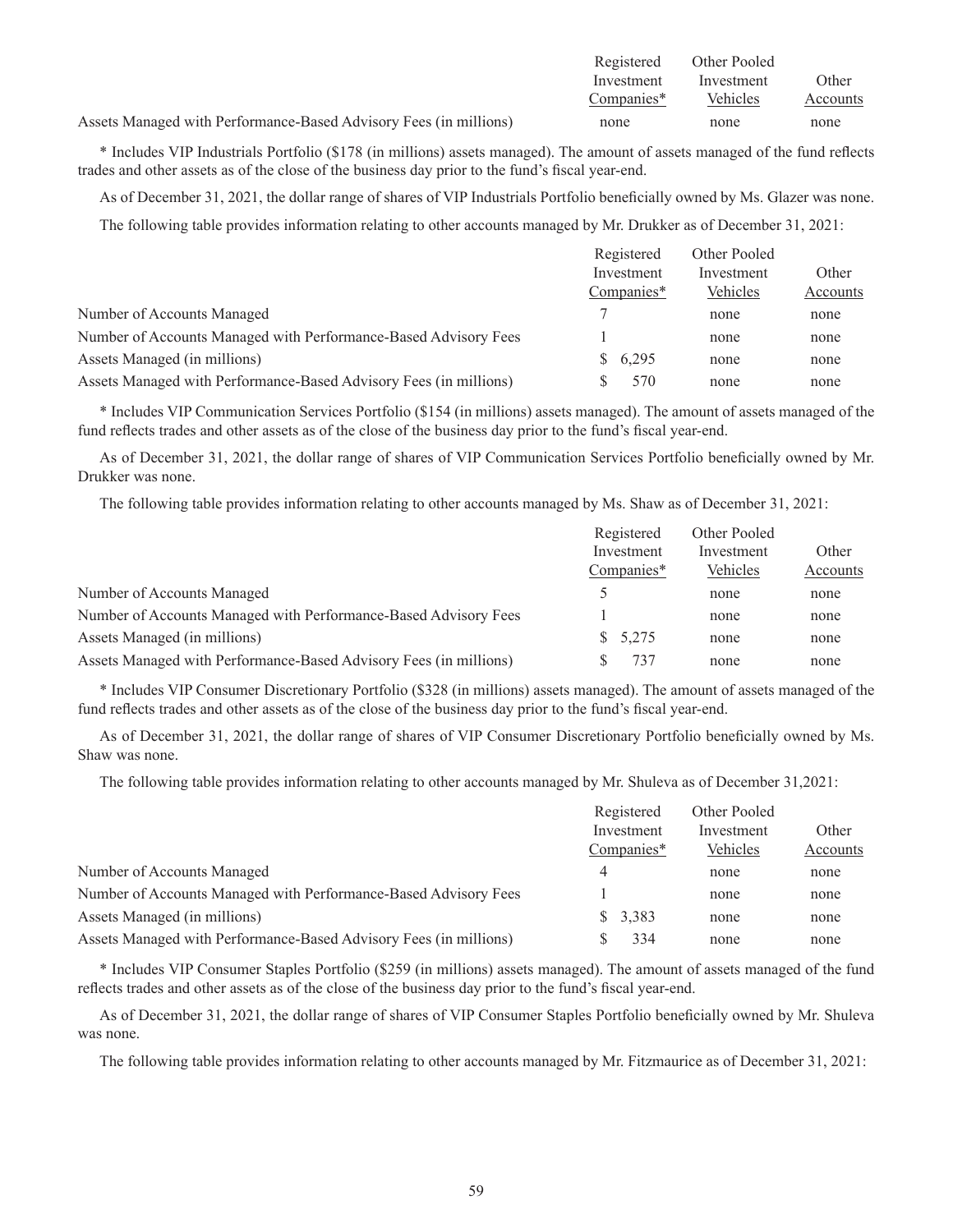|                                                                   | Registered | Other Pooled |          |
|-------------------------------------------------------------------|------------|--------------|----------|
|                                                                   | Investment | Investment   | Other    |
|                                                                   | Companies* | Vehicles     | Accounts |
| Number of Accounts Managed                                        |            | none         | none     |
| Number of Accounts Managed with Performance-Based Advisory Fees   | none       | none         | none     |
| Assets Managed (in millions)                                      | \$2,583    | none         | none     |
| Assets Managed with Performance-Based Advisory Fees (in millions) | none       | none         | none     |

\* Includes VIP Energy Portfolio (\$314 (in millions) assets managed). The amount of assets managed of the fund reflects trades and other assets as of the close of the business day prior to the fund's fiscal year-end.

As of December 31, 2021, the dollar range of shares of VIP Energy Portfolio beneficially owned by Mr. Fitzmaurice was none.

The following table provides information relating to other accounts managed by Mr. Reed as of December 31, 2021:

|                                                                   | Registered | Other Pooled |          |
|-------------------------------------------------------------------|------------|--------------|----------|
|                                                                   | Investment | Investment   | Other    |
|                                                                   | Companies* | Vehicles     | Accounts |
| Number of Accounts Managed                                        | 4          | none         | none     |
| Number of Accounts Managed with Performance-Based Advisory Fees   | none       | none         | none     |
| Assets Managed (in millions)                                      | \$2,152    | none         | none     |
| Assets Managed with Performance-Based Advisory Fees (in millions) | none       | none         | none     |

\* Includes VIP Financial Services Portfolio (\$282 (in millions) assets managed). The amount of assets managed of the fund reflects trades and other assets as of the close of the business day prior to the fund's fiscal year-end.

As of December 31, 2021, the dollar range of shares of VIP Financial Services Portfolio beneficially owned by Mr. Reed was none.

The following table provides information relating to other accounts managed by Mr. Yoon as of December 31, 2021:

|                                                                   | Registered   | Other Pooled    |          |
|-------------------------------------------------------------------|--------------|-----------------|----------|
|                                                                   | Investment   | Investment      | Other    |
|                                                                   | Companies*   | Vehicles        | Accounts |
| Number of Accounts Managed                                        | $\Omega$     |                 |          |
| Number of Accounts Managed with Performance-Based Advisory Fees   |              | none            | none     |
| Assets Managed (in millions)                                      | 36,324<br>S. | $\frac{1}{525}$ | 28       |
| Assets Managed with Performance-Based Advisory Fees (in millions) | 1.019        | none            | none     |

\* Includes VIP Health Care Portfolio (\$1,422 (in millions) assets managed). The amount of assets managed of the fund reflects trades and other assets as of the close of the business day prior to the fund's fiscal year-end.

As of December 31, 2021, the dollar range of shares of VIP Health Care Portfolio beneficially owned by Mr. Yoon was  $$100,001 - $500,000.$ 

The following table provides information relating to other accounts managed by Mr. Benjamin as of December 31, 2021:

|                                                                   | Registered<br>Investment<br>Companies* | Other Pooled<br>Investment<br>Vehicles | Other<br>Accounts |
|-------------------------------------------------------------------|----------------------------------------|----------------------------------------|-------------------|
| Number of Accounts Managed                                        | 4                                      |                                        |                   |
| Number of Accounts Managed with Performance-Based Advisory Fees   | none                                   | none                                   | none              |
| Assets Managed (in millions)                                      | \$18,487                               | 711<br>S.                              | S                 |
| Assets Managed with Performance-Based Advisory Fees (in millions) | none                                   | none                                   | none              |

\* Includes VIP Technology Portfolio (\$2,049 (in millions) assets managed). The amount of assets managed of the fund reflects trades and other assets as of the close of the business day prior to the fund's fiscal year-end.

As of December 31, 2021, the dollar range of shares of VIP Technology Portfolio beneficially owned by Mr. Benjamin was none.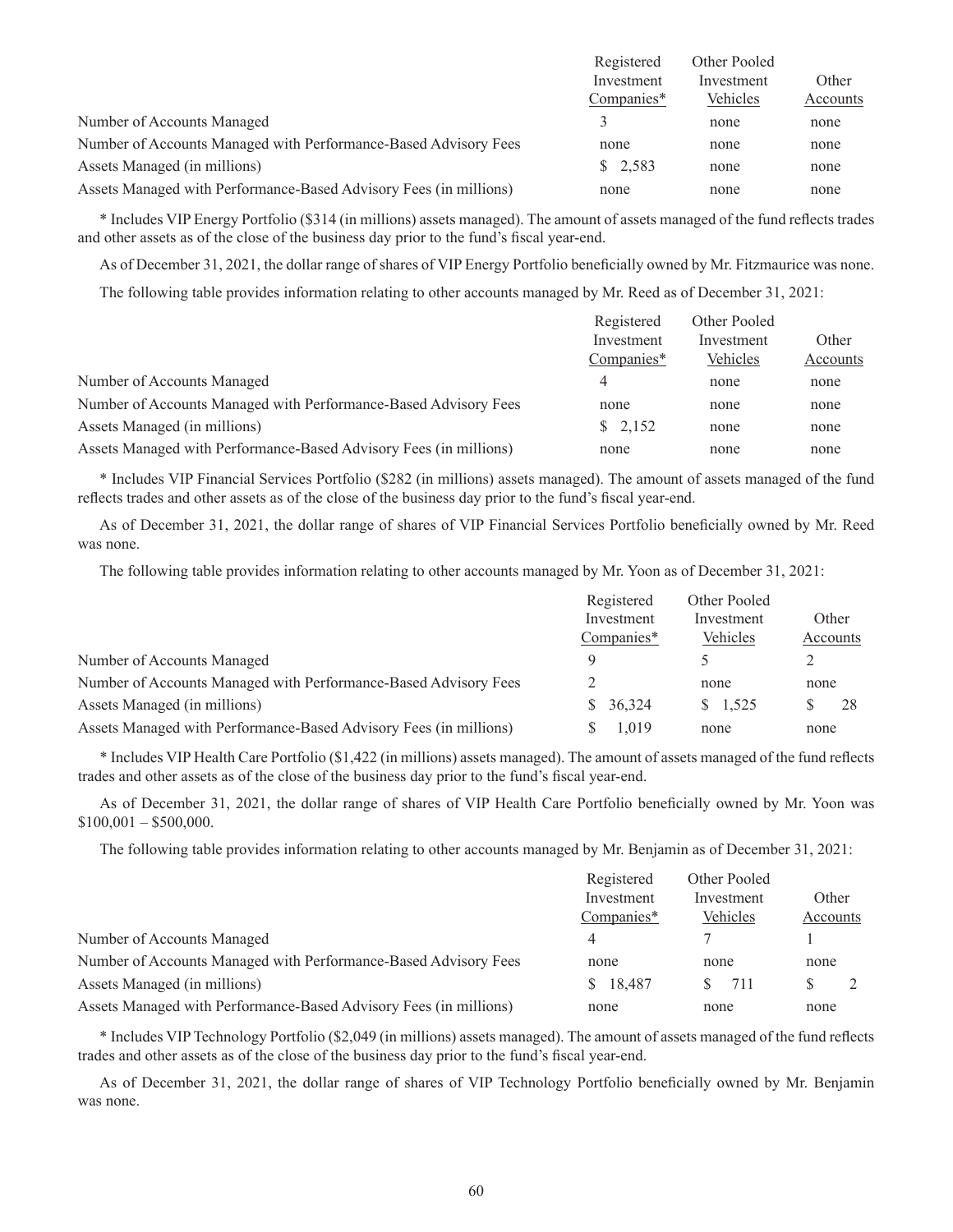# **Fidelity® Funds' Proxy Voting Guidelines**

### **I. Introduction**

These guidelines are intended to help Fidelity's customers and the companies in which Fidelity invests understand how Fidelity votes proxies to further the values that have sustained Fidelity for over 70 years. In particular, these guidelines are animated by two fundamental principles: 1) putting first the long-term interests of our customers and fund shareholders; and 2) investing in companies that share our approach to creating value over the long-term. Fidelity generally adheres to these guidelines in voting proxies and our **Stewardship Principles** serve as the foundation for these guidelines. Our evaluation of proxies reflects information from many sources, including management or shareholders of a company presenting a proposal and proxy voting advisory firms. Fidelity maintains the flexibility to vote individual proxies based on our assessment of each situation.

In evaluating proxies, we recognize that companies can conduct themselves in ways that have important environmental and social consequences. While Fidelity always remains focused on maximizing long-term shareholder value, we also consider potential environmental, social and governance (ESG) impacts that we believe are material to individual companies and investing funds' investment objectives and strategies.

Fidelity will vote on proposals not specifically addressed by these guidelines based on an evaluation of a proposal's likelihood to enhance the long-term economic returns or profitability of the company or to maximize long-term shareholder value. Fidelity will not be influenced by business relationships or outside perspectives that may conflict with the interests of the funds and their shareholders.

## **II. Board of Directors and Corporate Governance**

Directors of public companies play a critical role in ensuring that a company and its management team serve the interests of its shareholders. Fidelity believes that through proxy voting, it can help ensure accountability of management teams and boards of directors, align management and shareholder interests, and monitor and assess the degree of transparency and disclosure with respect to executive compensation and board actions affecting shareholders' rights. The following general guidelines are intended to reflect these proxy voting principles.

## **A. Election of Directors**

Fidelity will generally support director nominees in elections where all directors are unopposed (uncontested elections), except where board composition raises concerns, and/or where a director clearly appears to have failed to exercise reasonable judgment or otherwise failed to sufficiently protect the interests of shareholders.

Fidelity will evaluate board composition and generally will oppose the election of certain or all directors if, by way of example:

1. Inside or affiliated directors serve on boards that are not composed of a majority of independent directors.

2. There are no women on the board or if a board of ten or more members has fewer than two women directors.

3. The director is a public company CEO who sits on more than two unaffiliated public company boards.

Fidelity will evaluate board actions and generally will oppose the election of certain or all directors if, by way of example:

1. The director attended fewer than 75% of the total number of meetings of the board and its committees on which the director served during the company's prior fiscal year, absent extenuating circumstances.

2. The company made a commitment to modify a proposal or practice to conform to these guidelines, and failed to act on that commitment.

3. For reasons described below under the sections entitled Compensation and Anti-Takeover Provisions and Director Elections.

# **B. Contested Director Elections**

On occasion, directors are forced to compete for election against outside director nominees (contested elections). Fidelity believes that strong management creates long-term shareholder value. As a result, Fidelity generally will vote in support of management of companies in which the funds' assets are invested. Fidelity will vote its proxy on a case-by-case basis in a contested election, taking into consideration a number of factors, amongst others:

- 1. Management's track record and strategic plan for enhancing shareholder value;
- 2. The long-term performance of the company compared to its industry peers; and
- 3. The qualifications of the shareholder's and management's nominees.

Fidelity will vote for the outcome it believes has the best prospects for maximizing shareholder value over the long-term.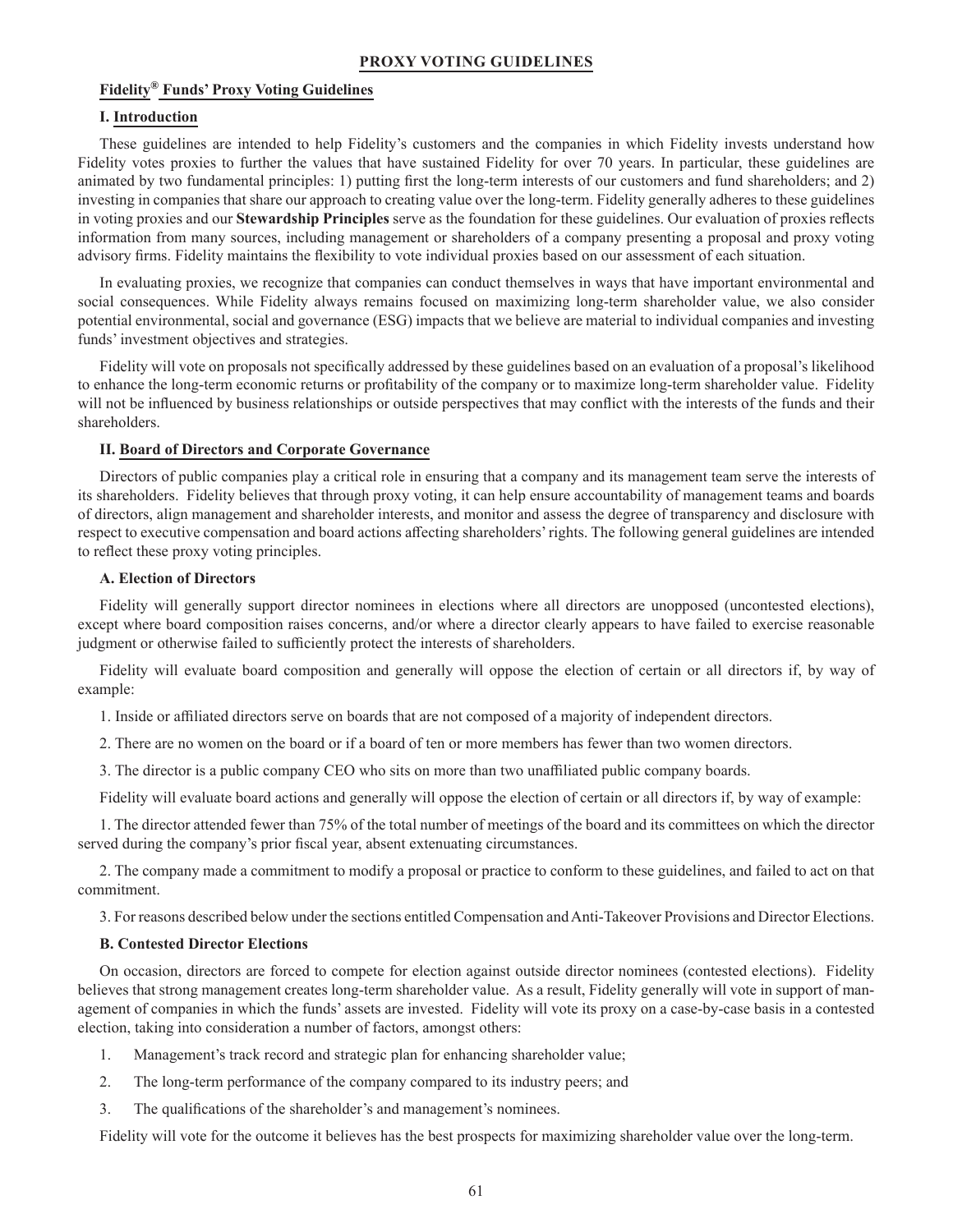### **C. Cumulative Voting Rights**

Under cumulative voting, each shareholder may exercise the number of votes equal to the number of shares owned multiplied by the number of directors up for election. Shareholders may cast all of their votes for a single nominee (or multiple nominees in varying amounts). With regular (non-cumulative) voting, by contrast, shareholders cannot allocate more than one vote per share to any one director nominee. Fidelity believes that cumulative voting can be detrimental to the overall strength of a board. Generally, therefore, Fidelity will oppose the introduction of, and support the elimination of, cumulative voting rights.

#### **D. Classified Boards**

A classified board is one that elects only a percentage of its members each year (usually one-third of directors are elected to serve a three-year term). This means that at each annual meeting only a subset of directors is up for re-election. Fidelity believes that, in general, classified boards are not as accountable to shareholders as declassified boards. For this and other reasons, Fidelity generally will oppose a board's adoption of a classified board structure and support declassification of existing boards.

#### **E. Independent Chairperson**

In general, Fidelity believes that boards should have a process and criteria for selecting the board chair, and will oppose shareholder proposals calling for, or recommending the appointment of, a non-executive or independent chairperson. If, however, based on particular facts and circumstances, Fidelity believes that appointment of a non-executive or independent chairperson appears likely to further the interests of shareholders and promote effective oversight of management by the board of directors, Fidelity will consider voting to support a proposal for an independent chairperson under such circumstances.

#### **F. Majority Voting in Director Elections**

In general, Fidelity supports proposals calling for directors to be elected by a majority of votes cast if the proposal permits election by a plurality in the case of contested elections (where, for example, there are more nominees than board seats). Fidelity may oppose a majority voting shareholder proposal where a company's board has adopted a policy requiring the resignation of an incumbent director who fails to receive the support of a majority of the votes cast in an uncontested election.

#### **G. Proxy Access**

Proxy access proposals generally require a company to amend its by-laws to allow a qualifying shareholder or group of shareholders to nominate directors on a company's proxy ballot. Fidelity believes that certain safeguards as to ownership threshold and duration of ownership are important to assure that proxy access is not misused by those without a significant economic interest in the company or those driven by short term goals. Fidelity will evaluate proxy access proposals on a case-by-case basis, but generally will support proposals that include ownership of at least 3% (5% in the case of small-cap companies) of the company's shares outstanding for at least three years; limit the number of directors that eligible shareholders may nominate to 20% of the board; and limit to 20 the number of shareholders that may form a nominating group.

#### **H. Indemnification of Directors and Officers**

In many instances there are sound reasons to indemnify officers and directors, so that they may perform their duties without the distraction of unwarranted litigation or other legal process. Fidelity generally supports charter and by-law amendments expanding the indemnification of officers or directors, or limiting their liability for breaches of care unless Fidelity is dissatisfied with their performance or the proposal is accompanied by anti-takeover provisions (see Anti-Takeover Provisions and Shareholders Rights Plans below).

#### **III. Compensation**

Incentive compensation plans can be complicated and many factors are considered when evaluating such plans. Fidelity evaluates such plans based on protecting shareholder interests and our historical knowledge of the company and its management.

#### **A. Equity Compensation Plans**

Fidelity encourages the use of reasonably designed equity compensation plans that align the interest of management with those of shareholders by providing officers and employees with incentives to increase long-term shareholder value. Fidelity considers whether such plans are too dilutive to existing shareholders because dilution reduces the voting power or economic interest of existing shareholders as a result of an increase in shares available for distribution to employees in lieu of cash compensation. Fidelity will generally oppose equity compensation plans or amendments to authorize additional shares under such plans if:

1. The company grants stock options and equity awards in a given year at a rate higher than a benchmark rate ("burn rate") considered appropriate by Fidelity and there were no circumstances specific to the company or the compensation plans that leads Fidelity to conclude that the rate of awards is otherwise acceptable.

2. The plan includes an evergreen provision, which is a feature that provides for an automatic increase in the shares available for grant under an equity compensation plan on a regular basis.

3. The plan provides for the acceleration of vesting of equity compensation even though an actual change in control may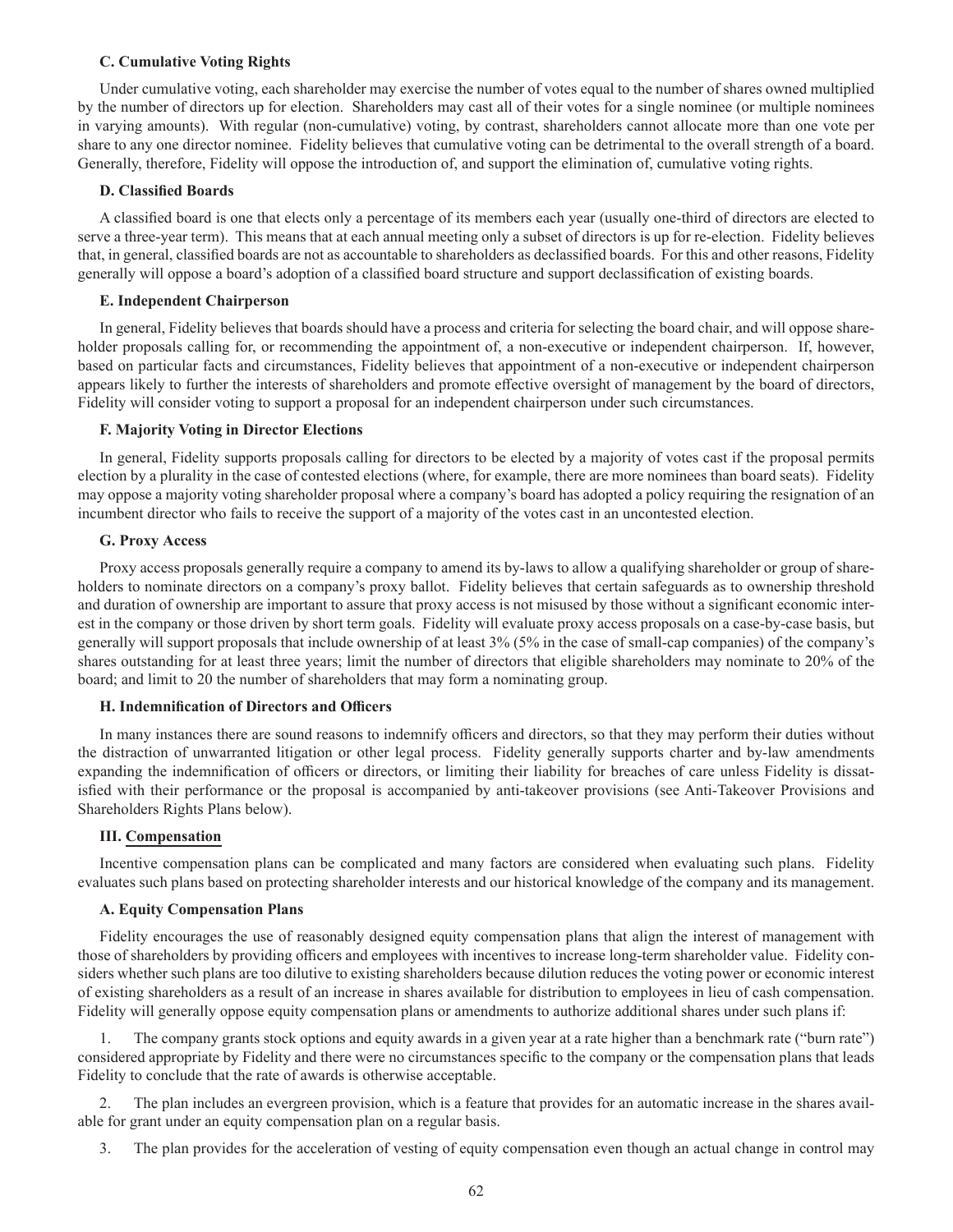not occur.

As to stock option plans, considerations include the following:

1. Pricing: We believe that options should be priced at 100% of fair market value on the date they are granted. We generally oppose options priced at a discount to the market, although the price may be as low as 85% of fair market value if the discount is expressly granted in lieu of salary or cash bonus.

2. Re-pricing: An "out-of-the-money" (or underwater) option has an exercise price that is higher than the current price of the stock. We generally oppose the re-pricing of underwater options because it is not consistent with a policy of offering options as a form of long-term compensation. Fidelity also generally opposes a stock option plan if the board or compensation committee has re-priced options outstanding in the past two years without shareholder approval.

Fidelity generally will support a management proposal to exchange, re-price or tender for cash, outstanding options if the proposed exchange, re-pricing, or tender offer is consistent with the interests of shareholders, taking into account a variety of factors such as:

- 1. Whether the proposal excludes senior management and directors;
- 2. Whether the exchange or re-pricing proposal is value neutral to shareholders based upon an acceptable pricing model;
- 3. The company's relative performance compared to other companies within the relevant industry or industries;
- 4. Economic and other conditions affecting the relevant industry or industries in which the company competes; and

5. Any other facts or circumstances relevant to determining whether an exchange or re-pricing proposal is consistent with the interests of shareholders.

## **B. Employee Stock Purchase Plans**

These plans are designed to allow employees to purchase company stock at a discounted price and receive favorable tax treatment when the stock is sold. Fidelity generally will support employee stock purchase plans if the minimum stock purchase price is equal to or greater than 85% (or at least 75% in the case of non-U.S. companies where a lower minimum stock purchase price is equal to the prevailing "best practices" in that market) of the stock's fair market value and the plan constitutes a reasonable effort to encourage broad based participation in the company's stock.

# **IV. Advisory Vote on Executive Compensation (Say on Pay) and Frequency of Say on Pay Vote**

Current law requires companies to allow shareholders to cast non-binding votes on the compensation for named executive officers, as well as the frequency of such votes. Fidelity generally will support proposals to ratify executive compensation unless the compensation appears misaligned with shareholder interests or is otherwise problematic, taking into account:

The actions taken by the board or compensation committee in the previous year, including whether the company repriced or exchanged outstanding stock options without shareholder approval; adopted or extended a golden parachute without shareholder approval; or adequately addressed concerns communicated by Fidelity in the process of discussing executive compensation;

The alignment of executive compensation and company performance relative to peers; and

The structure of the compensation program, including factors such as whether incentive plan metrics are appropriate, rigorous and transparent; whether the long-term element of the compensation program is evaluated over at least a three-year period; the sensitivity of pay to below median performance; the amount and nature of non-performance-based compensation; the justification and rationale behind paying discretionary bonuses; the use of stock ownership guidelines and amount of executive stock ownership; and how well elements of compensation are disclosed.

When presented with a frequency of Say on Pay vote, Fidelity generally will support holding an annual advisory vote on Say on Pay.

# **A. Compensation Committee**

Directors serving on the compensation committee of the Board have a special responsibility to ensure that management is appropriately compensated and that compensation, among other things, fairly reflects the performance of the company. Fidelity believes that compensation should align with company performance as measured by key business metrics. Compensation policies should align the interests of executives with those of shareholders. Further, the compensation program should be disclosed in a transparent and timely manner.

Fidelity will oppose the election of directors on the compensation committees if:

1. The company has not adequately addressed concerns communicated by Fidelity in the process of discussing executive compensation.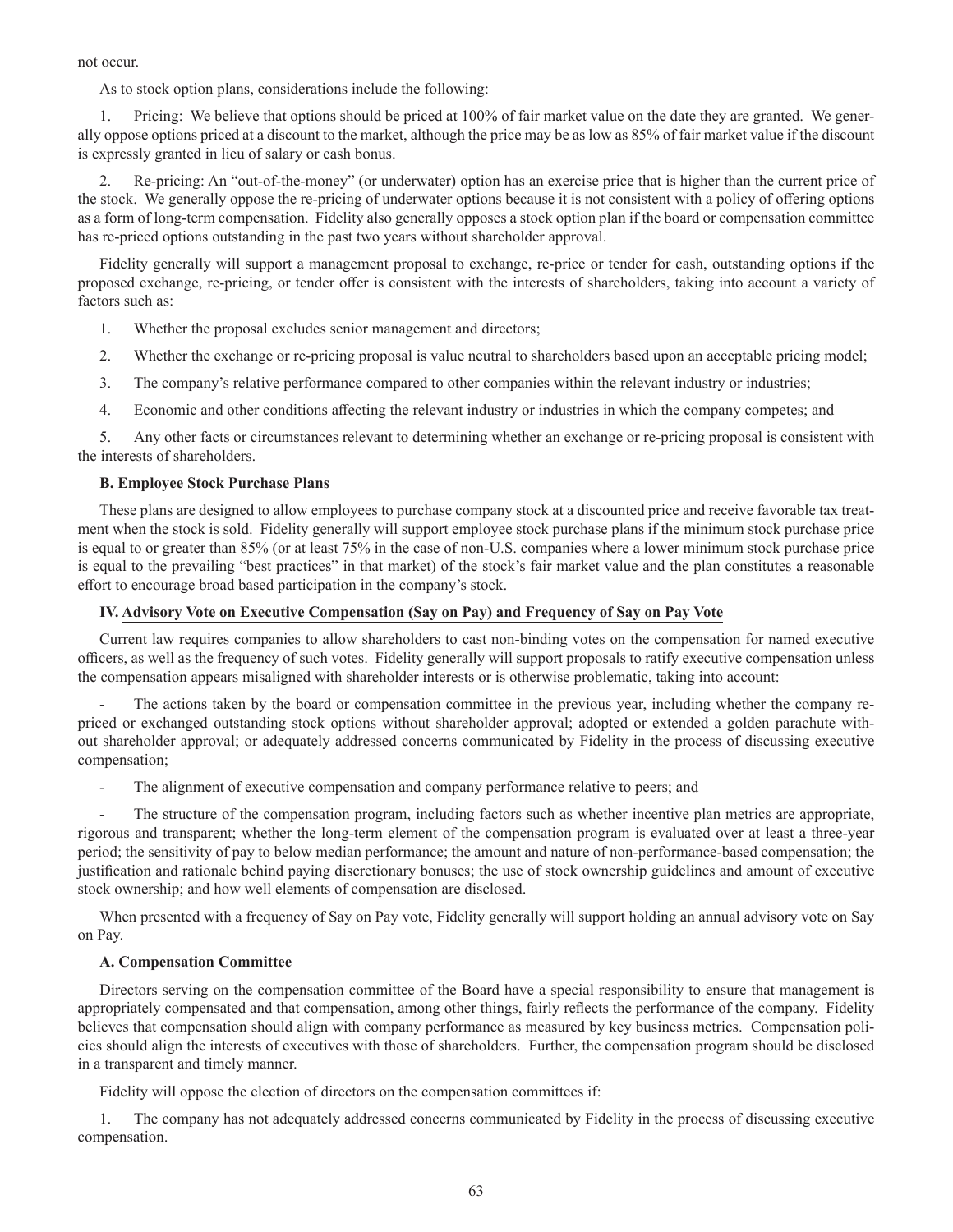2. Within the last year, and without shareholder approval, a company's board of directors or compensation committee has either:

- a) Re-priced outstanding options, exchanged outstanding options for equity, or tendered cash for outstanding options; or
- b) Adopted or extended a golden parachute.

## **B. Executive Severance Agreements**

Executive severance compensation and benefit arrangements resulting from a termination following a change in control are known as "golden parachutes." Fidelity generally will oppose proposals to ratify golden parachutes where the arrangement includes an excise tax gross-up provision; single trigger for cash incentives; or may result in a lump sum payment of cash and acceleration of equity that may total more than three times annual compensation (salary and bonus) in the event of a termination following a change in control.

## **V. Environmental and Social Issues**

Grounded in our **Stewardship Principles**, these guidelines outline our views on corporate governance. As part of our efforts to maximize long-term shareholder value, we incorporate environmental and social issues into our evaluation of a company, particularly if we believe an issue is material to that company and the investing fund's investment objective and strategies.

Fidelity generally considers management's recommendation and current practice when voting on shareholder proposals concerning environmental or social issues because it generally believes that management and the board are in the best position to determine how to address these matters. Fidelity, however, also believes that transparency is critical to sound corporate governance. Therefore, Fidelity may support shareholder proposals that request additional disclosures from companies regarding environmental or social issues, including where it believes that the proposed disclosures could provide meaningful information to the investment management process without unduly burdening the company. This means that Fidelity may support shareholder proposals calling for reports on sustainability, renewable energy, and environmental impact issues. Fidelity also may support proposals on issues in other areas, including but not limited to equal employment, board diversity and workforce diversity.

### **VI. Anti-Takeover Provisions and Shareholders Rights Plans**

Fidelity generally will oppose a proposal to adopt an anti-takeover provision.

Anti-takeover provisions include:

- classified boards;

- "blank check" preferred stock (whose terms and conditions may be expressly determined by the company's board, for example, with differential voting rights);

- golden parachutes;

supermajority provisions (that require a large majority (generally between 67-90%) of shareholders to approve corporate changes as compared to a majority provision that simply requires more than 50% of shareholders to approve those changes);

- poison pills;
- restricting the right to call special meetings;
- provisions restricting the right of shareholders to set board size; and
- any other provision that eliminates or limits shareholder rights.

# **A. Shareholders Rights Plans ("poison pills")**

Poison pills allow shareholders opposed to a takeover offer to purchase stock at discounted prices under certain circumstances and effectively give boards veto power over any takeover offer. While there are advantages and disadvantages to poison pills, they can be detrimental to the creation of shareholder value and can help entrench management by deterring acquisition offers not favored by the board, but that may, in fact, be beneficial to shareholders.

Fidelity generally will support a proposal to adopt or extend a poison pill if the proposal:

- 1. Includes a condition in the charter or plan that specifies an expiration date (sunset provision) of no greater than five years;
- 2. Is integral to a business strategy that is expected to result in greater value for the shareholders;
- 3. Requires shareholder approval to be reinstated upon expiration or if amended;

4. Contains a mechanism to allow shareholders to consider a bona fide takeover offer for all outstanding shares without triggering the poison pill; and

5. Allows the Fidelity funds to hold an aggregate position of up to 20% of a company's total voting securities, where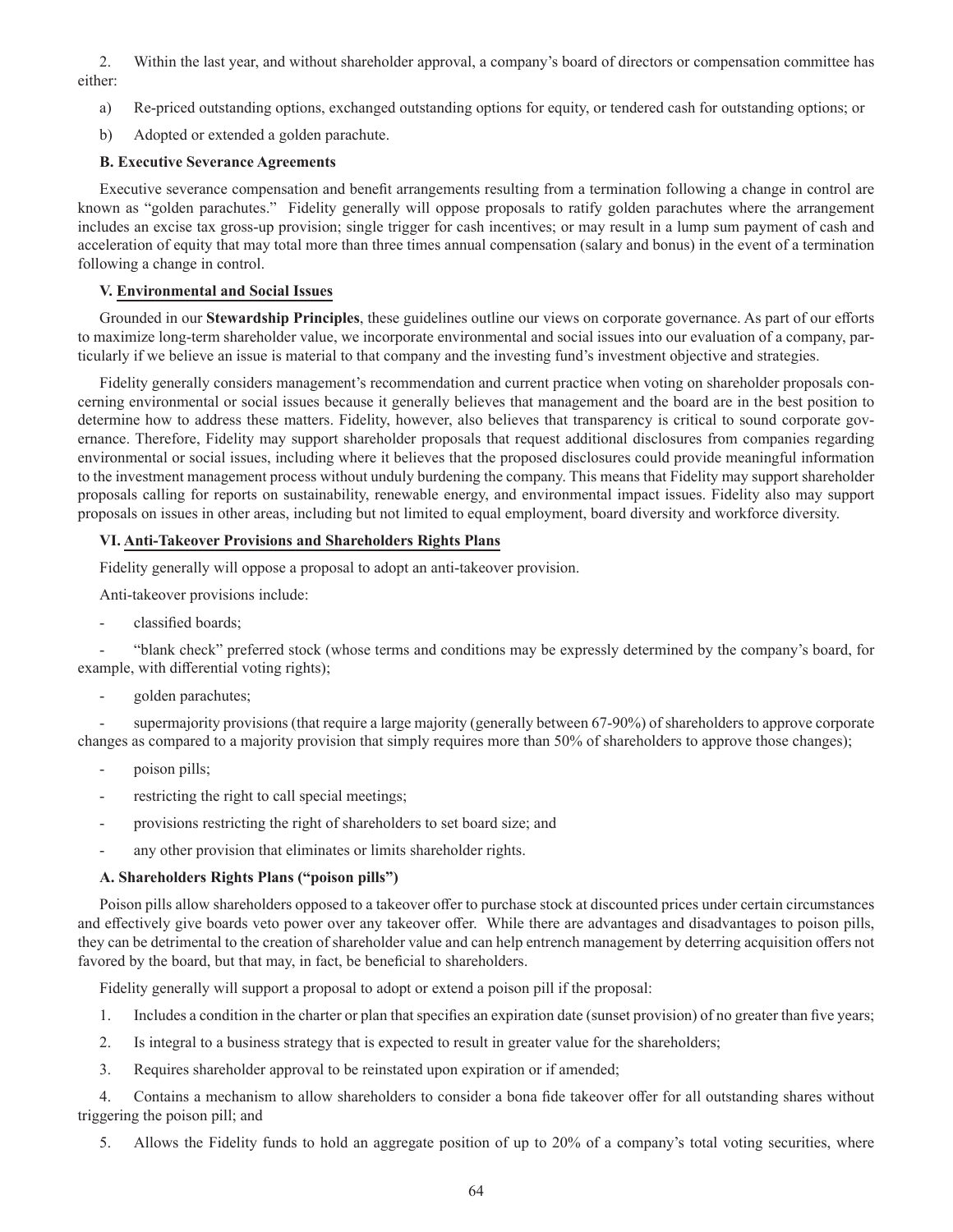permissible.

Fidelity generally also will support a proposal that is crafted only for the purpose of protecting a specific tax benefit if it also believes the proposal is likely to enhance long-term economic returns or maximize long-term shareholder value.

# **B. Shareholder Ability to Call a Special Meeting**

Fidelity generally will support shareholder proposals regarding shareholders' right to call special meetings if the threshold required to call the special meeting is no less than 25% of the outstanding stock.

# **C. Shareholder Ability to Act by Written Consent**

Fidelity generally will support proposals regarding shareholders' right to act by written consent if the proposals include appropriate mechanisms for implementation. This means that proposals must include record date requests from at least 25% of the outstanding stockholders and consents must be solicited from all shareholders.

# **D. Supermajority Shareholder Vote Requirement**

Fidelity generally will support proposals regarding supermajority provisions if Fidelity believes that the provisions protect minority shareholder interests in companies where there is a substantial or dominant shareholder.

## **VII. Anti-Takeover Provisions and Director Elections**

Fidelity will oppose the election of all directors or directors on responsible committees if the board adopted or extended an anti-takeover provision without shareholder approval.

Fidelity will consider supporting the election of directors with respect to poison pills if:

- All of the poison pill's features outlined under the Anti-Takeover Provisions and Shareholders Rights section above are met when a poison pill is adopted or extended.

- A board is willing to consider seeking shareholder ratification of, or adding the features outlined under the Anti-Takeover Provisions and Shareholders Rights Plans section above to, an existing poison pill. If, however, the company does not take appropriate action prior to the next annual shareholder meeting, Fidelity will oppose the election of all directors at that meeting.

It determines that the poison pill was narrowly tailored to protect a specific tax benefit, and subject to an evaluation of its likelihood to enhance long-term economic returns or maximize long-term shareholder value.

# **VIII. Capital Structure and Incorporation**

These guidelines are designed to protect shareholders' value in the companies in which the Fidelity funds invest. To the extent a company's management is committed and incentivized to maximize shareholder value, Fidelity generally votes in favor of management proposals; Fidelity may vote contrary to management where a proposal is overly dilutive to shareholders and/or compromises shareholder value or other interests. The guidelines that follow are meant to protect shareholders in these respects.

### **A. Increases in Common Stock**

Fidelity may support reasonable increases in authorized shares for a specific purpose (a stock split or re-capitalization, for example). Fidelity generally will oppose a provision to increase a company's authorized common stock if such increase will result in a total number of authorized shares greater than three times the current number of outstanding and scheduled to be issued shares, including stock options.

In the case of REITs, however, Fidelity will oppose a provision to increase the REIT's authorized common stock if the increase will result in a total number of authorized shares greater than five times the current number of outstanding and scheduled to be issued shares.

# **B. Multi-Class Share Structures**

Fidelity generally will support proposals to recapitalize multi-class share structures into structures that provide equal voting rights for all shareholders, and generally will oppose proposals to introduce or increase classes of stock with differential voting rights. However, Fidelity will evaluate all such proposals in the context of their likelihood to enhance long-term economic returns or maximize long-term shareholder value.

### **C. Incorporation or Reincorporation in another State or Country**

Fidelity generally will support management proposals calling for, or recommending that, a company reincorporate in another state or country if, on balance, the economic and corporate governance factors in the proposed jurisdiction appear reasonably likely to be better aligned with shareholder interests, taking into account the corporate laws of the current and proposed jurisdictions and any changes to the company's current and proposed governing documents. Fidelity will consider supporting these shareholder proposals in limited cases if, based upon particular facts and circumstances, remaining incorporated in the current jurisdiction appears misaligned with shareholder interests.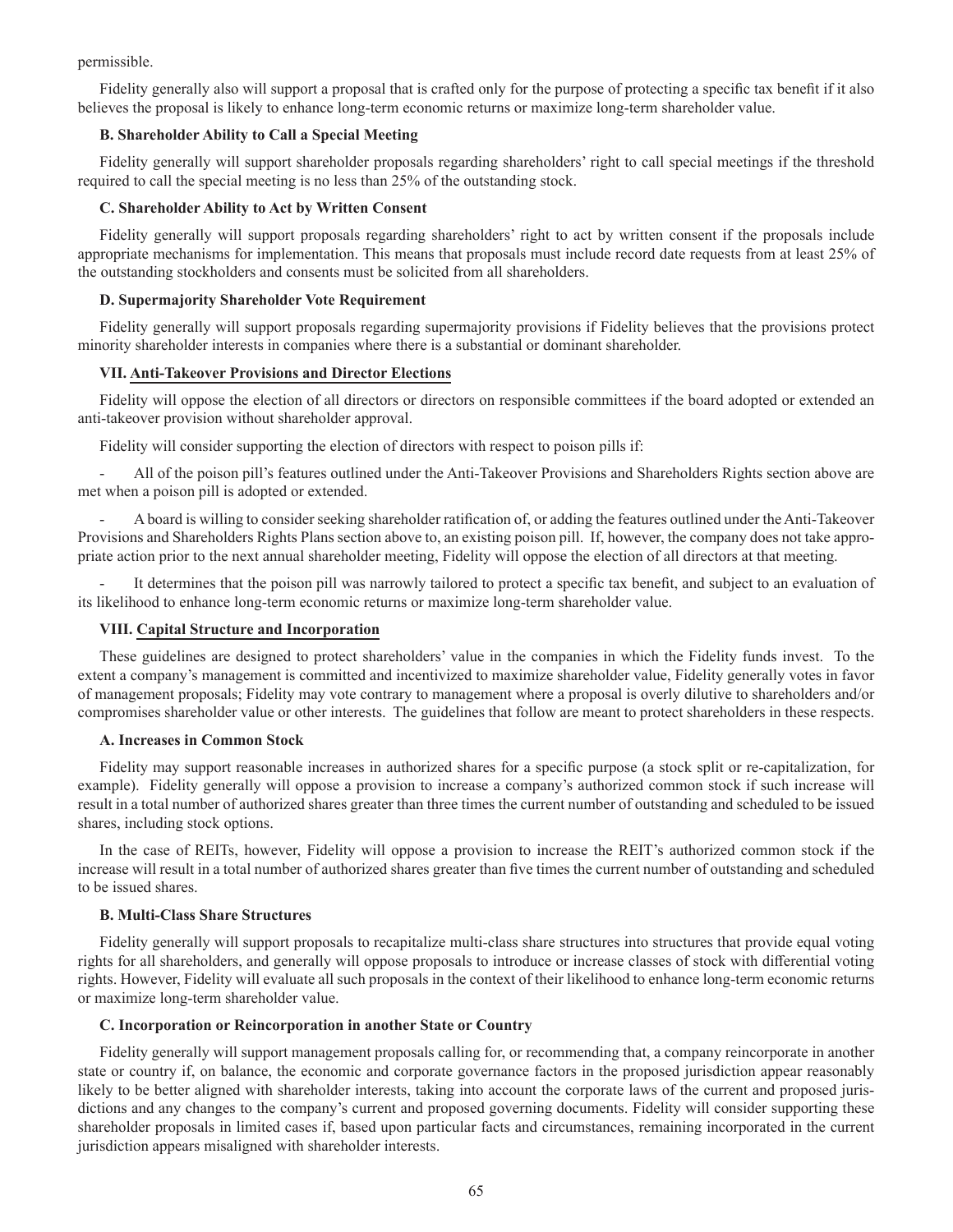### **IX. Shares of Fidelity Funds, ETFs, or other non-Fidelity Mutual Funds and ETFs**

When a Fidelity fund invests in an underlying Fidelity fund with public shareholders, an exchange traded fund (ETF), or fund that is not affiliated, Fidelity will vote in the same proportion as all other voting shareholders of the underlying fund (this is known as "echo voting"). Fidelity may not vote if "echo voting" is not operationally practical or not permitted under applicable laws and regulations. For Fidelity fund investments in a Fidelity Series Fund, Fidelity generally will vote in a manner consistent with the recommendation of the Fidelity Series Fund's Board of Trustees on all proposals.

#### **X. Foreign Markets**

Many Fidelity funds invest in voting securities issued by companies that are domiciled outside the United States and are not listed on a U.S. securities exchange. Corporate governance standards, legal or regulatory requirements and disclosure practices in foreign countries can differ from those in the United States. When voting proxies relating to non-U.S. securities, Fidelity generally will evaluate proposals under these guidelines and where applicable and feasible, take into consideration differing laws, regulations and practices in the relevant foreign market in determining how to vote shares.

In certain non-U.S. jurisdictions, shareholders voting shares of a company may be restricted from trading the shares for a period of time around the shareholder meeting date. Because these trading restrictions can hinder portfolio management and could result in a loss of liquidity for a fund, Fidelity generally will not vote proxies in circumstances where such restrictions apply. In addition, certain non-U.S. jurisdictions require voting shareholders to disclose current share ownership on a fund-byfund basis. When such disclosure requirements apply, Fidelity generally will not vote proxies in order to safeguard fund holdings information.

#### **XI. Securities on Loan**

Securities on loan as of a record date cannot be voted. In certain circumstances, Fidelity may recall a security on loan before record date (for example, in a particular contested director election or a noteworthy merger or acquisition). Generally, however, securities out on loan remain on loan and are not voted because, for example, the income a fund derives from the loan outweighs the benefit the fund receives from voting the security. In addition, Fidelity may not be able to recall and vote loaned securities if Fidelity is unaware of relevant information before record date, or is otherwise unable to timely recall securities on loan.

#### **XII. Avoiding Conflicts of Interest**

Voting of shares is conducted in a manner consistent with the best interests of the Fidelity funds. In other words, securities of a company generally will be voted in a manner consistent with these guidelines and without regard to any other Fidelity companies' business relationships.

Fidelity takes its responsibility to vote shares in the best interests of the funds seriously and has implemented policies and procedures to address actual and potential conflicts of interest.

### **XIII. Conclusion**

Since its founding more than 70 years ago, Fidelity has been driven by two fundamental values: 1) putting the long-term interests of our customers and fund shareholders first; and 2) investing in companies that share our approach to creating value over the long-term. With these fundamental principles as guideposts, the funds are managed to provide the greatest possible return to shareholders consistent with governing laws and the investment guidelines and objectives of each fund.

Fidelity believes that there is a strong correlation between sound corporate governance and enhancing shareholder value. Fidelity, through the implementation of these guidelines, puts this belief into action through consistent engagement with portfolio companies on matters contained in these guidelines, and, ultimately, through the exercise of voting rights by the funds.

#### **Glossary**

• Burn rate means the total number of stock option and full value equity awards granted as compensation in a given year divided by the weighted average common stock outstanding for that same year.

- For a large-capitalization company, burn rate higher than 1.5%.
- For a small-capitalization company, burn rate higher than 2.5%.
- For a micro-capitalization company, burn rate higher than 3.5%.

• Golden parachute means employment contracts, agreements, or policies that include an excise tax gross-up provision; single trigger for cash incentives; or may result in a lump sum payment of cash and acceleration of equity that may total more than three times annual compensation (salary and bonus) in the event of a termination following a change in control.

• Large-capitalization company means a company included in the Russell 1000® Index or the Russell Global ex-U.S. Large Cap Index.

• Micro-capitalization company means a company with market capitalization under US \$300 million.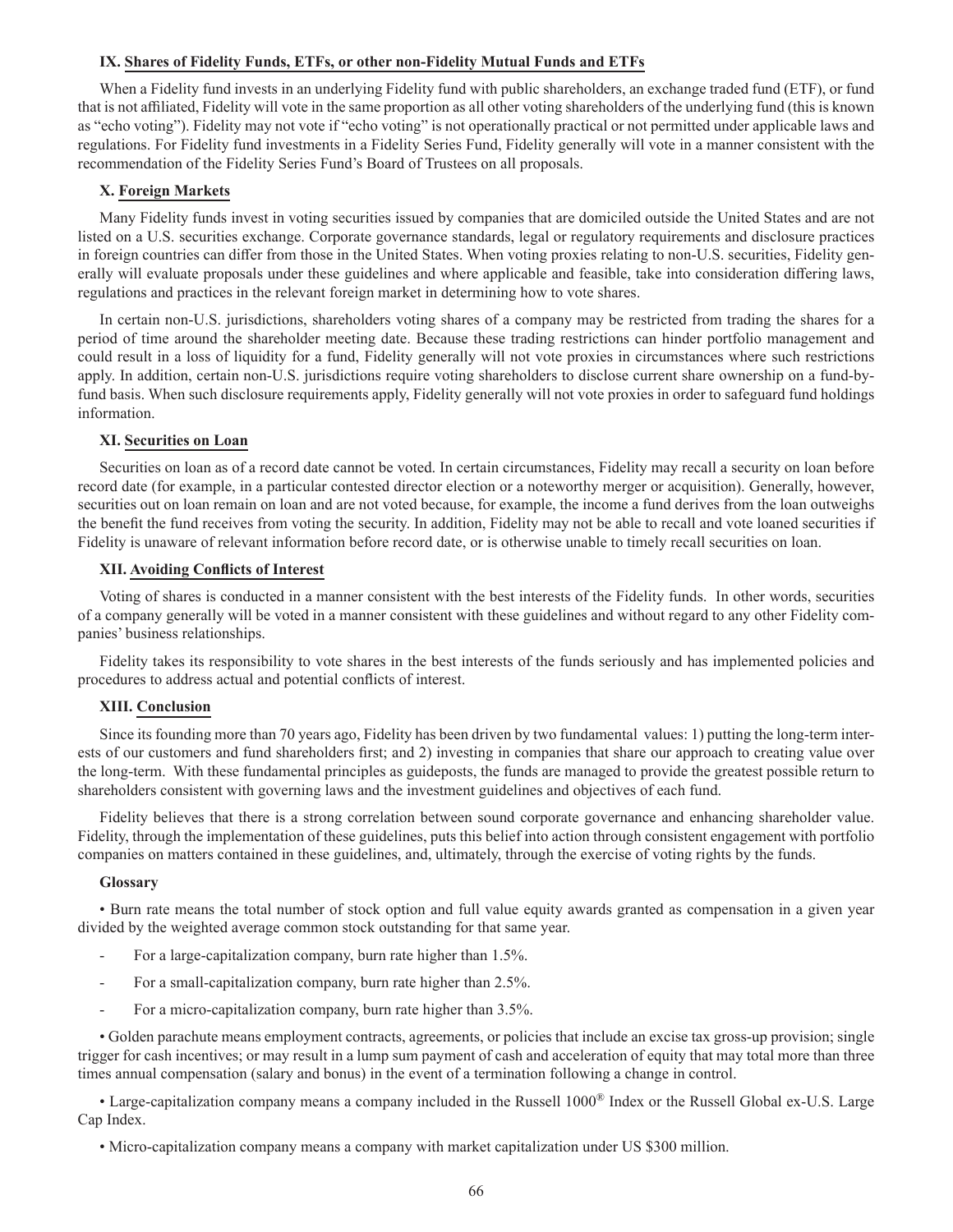• Poison pill refers to a strategy employed by a potential takeover / target company to make its stock less attractive to an acquirer. Poison pills are generally designed to dilute the acquirer's ownership and value in the event of a takeover.

• Small-capitalization company means a company not included in the Russell 1000® Index or the Russell Global ex-U.S. Large Cap Index that is not a Micro-Capitalization Company.

To view a fund's proxy voting record for the most recent 12-month period ended June 30, if applicable, visit www.fidelity. com/proxyvotingresults or visit the SEC's web site at www.sec.gov.

## **DISTRIBUTION SERVICES**

Each fund has entered into a distribution agreement with FDC, an affiliate of FMR. The principal business address of FDC is 900 Salem Street, Smithfield, Rhode Island 02917. FDC is a broker-dealer registered under the Securities Exchange Act of 1934 and a member of the Financial Industry Regulatory Authority, Inc. The distribution agreements call for FDC to use all reasonable efforts, consistent with its other business, to secure purchasers for shares of the funds, which are continuously offered at NAV. Promotional and administrative expenses in connection with the offer and sale of shares are paid by FMR.

The Trustees have approved Distribution and Service Plans on behalf of Initial Class of each fund (the Plans) pursuant to Rule 12b-1 under the 1940 Act (the Rule). The Rule provides in substance that a fund may not engage directly or indirectly in financing any activity that is primarily intended to result in the sale of shares of the fund except pursuant to a plan approved on behalf of the fund under the Rule. The Plans, as approved by the Trustees, allow shares of the funds and/or FMR to incur certain expenses that might be considered to constitute indirect payment by the funds of distribution expenses.

The Plan adopted for each class of each fund is described in the prospectus.

Under each Plan, if the payment of management fees by the fund to FMR is deemed to be indirect financing by the fund of the distribution of its shares, such payment is authorized by the Plan. Each Plan specifically recognizes that FMR may use its management fee revenue, as well as its past profits or its other resources, to pay FDC for expenses incurred in connection with providing services intended to result in the sale of shares of the fund and/or shareholder support services. In addition, each Plan provides that FMR, directly or through FDC, may pay significant amounts to intermediaries that provide those services. Currently, the Board of Trustees has authorized such payments for shares of the fund.

Prior to approving each Plan, the Trustees carefully considered all pertinent factors relating to the implementation of the Plan, and determined that there is a reasonable likelihood that the Plan will benefit Initial Class of the fund and variable product owners. In particular, the Trustees noted that each Plan does not authorize payments by shares of the fund other than those made to FMR under its management contract with the fund. To the extent that each Plan gives FMR and FDC greater flexibility in connection with the distribution of shares, additional sales of shares or stabilization of cash flows may result. Furthermore, certain support services that benefit variable product owners may be provided more effectively under the Plans by insurance companies and their affiliates with whom variable product owners have other relationships.

FDC or an affiliate may compensate intermediaries that distribute and/or service the funds. A number of factors are considered in determining whether to pay these additional amounts. Such factors may include, without limitation, the level or type of services provided by the intermediary, the level or expected level of assets or sales of shares, the placing of the funds on a preferred or recommended fund list, access to an intermediary's personnel, and other factors. The total amount paid to intermediaries in the aggregate currently will not exceed 0.10% of the total assets of all VIP funds on an annual basis. In addition to such payments, FDC or an affiliate may offer other incentives such as sponsorship of educational or client seminars relating to current products and issues, assistance in training and educating the intermediaries' personnel, payments or reimbursements for travel and related expenses associated with due diligence trips that an intermediary may undertake in order to explore possible business relationships with affiliates of FDC, and/or payments of costs and expenses associated with attendance at seminars, including travel, lodging, entertainment, and meals. FDC anticipates that payments will be made to over a hundred intermediaries, including some of the largest broker-dealers and other financial firms, and certain of the payments described above may be significant to an intermediary. As permitted by SEC and Financial Industry Regulatory Authority rules and other applicable laws and regulations, FDC or an affiliate may pay or allow other incentives or payments to intermediaries.

A fund's transfer agent or an affiliate may also make payments and reimbursements from its own resources to certain intermediaries (who may be affiliated with the transfer agent) for performing recordkeeping and other services. Please see "Transfer and Service Agent Agreements" in this statement of additional information (SAI) for more information.

If you have purchased shares of a fund through an investment professional, please speak with your investment professional to learn more about any payments his or her firm may receive from FMR, FDC, and/or their affiliates, as well as fees and/or commissions the investment professional charges. You should also consult disclosures made by your investment professional at the time of purchase.

Any of the payments described in this section may represent a premium over payments made by other fund families. Investment professionals may have an added incentive to sell or recommend a fund or a share class over others offered by competing fund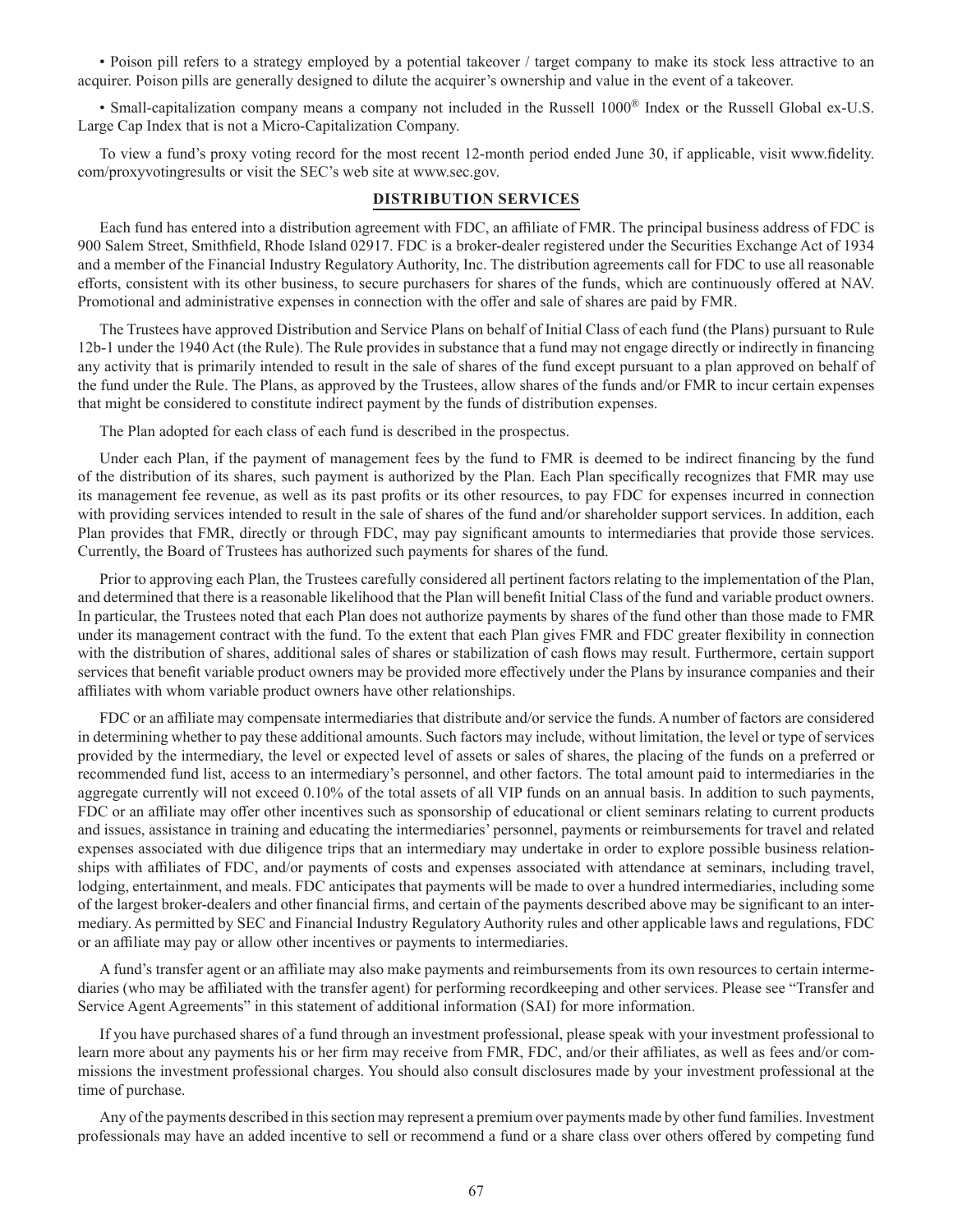families.

# **TRANSFER AND SERVICE AGENT AGREEMENTS**

Each fund has entered into a transfer agent agreement with Fidelity Investments Institutional Operations Company LLC (FIIOC), an affiliate of FMR, which is located at 245 Summer Street, Boston, Massachusetts 02210. Under the terms of each agreement, FIIOC (or an agent, including an affiliate) performs transfer agency services.

For providing transfer agency services, FIIOC receives an asset-based fee, calculated and paid monthly on the basis of a class's average daily net assets, with respect to each account in a fund.

The asset-based fees are subject to adjustment in any month in which the total return of the S&P 500® Index exceeds a positive or negative 15% from a pre-established base value.

FIIOC may collect fees charged in connection with providing certain types of services such as exchanges, closing out fund balances, maintaining fund positions with low balances, checkwriting, wire transactions, and providing historical account research, as applicable.

FIIOC bears the expense of typesetting, printing, and mailing prospectuses, statements of additional information, and all other reports, notices, and statements to existing shareholders (including variable product owners), with the exception of proxy statements.

FIIOC or an affiliate may make payments out of its own resources to intermediaries (including affiliates of FIIOC) for transfer agency and related recordkeeping services with respect to variable product owners' accounts.

Each fund has entered into a service agent agreement with Fidelity Service Company, Inc. (FSC), an affiliate of FMR (or an agent, including an affiliate). Under the terms of the agreement, FSC calculates the NAV and dividends for shares, maintains each fund's portfolio and general accounting records, and administers each fund's securities lending program.

For providing pricing and bookkeeping services, FSC receives a monthly fee based on each fund's average daily net assets throughout the month.

The annual rates for pricing and bookkeeping services for the funds are 0.0389% of the first \$500 million of average net assets, 0.0275% of average net assets between \$500 million and \$3.5 billion, 0.0041% of average net assets between \$3.5 billion and \$25 billion, and 0.0019% of average net assets in excess of \$25 billion.

Pricing and bookkeeping fees paid by a fund to FSC for the past three fiscal years are shown in the following table.

| Fund                                        |    | 2021    |    | 2020    |    | 2019    |
|---------------------------------------------|----|---------|----|---------|----|---------|
| <b>VIP Communication Services Portfolio</b> | \$ | 61,617  | S  | 33,456  | \$ | 26,279  |
| VIP Consumer Discretionary Portfolio        | \$ | 119,861 | S  | 78,287  | \$ | 78,932  |
| VIP Consumer Staples Portfolio              | \$ | 96,529  | \$ | 87,307  | \$ | 86,099  |
| VIP Energy Portfolio                        | \$ | 102,745 | \$ | 52,480  | \$ | 83,107  |
| VIP Financial Services Portfolio            | \$ | 94,680  | \$ | 45,811  | \$ | 62,467  |
| VIP Health Care Portfolio                   | \$ | 427,762 | S. | 337,103 |    | 286,891 |
| VIP Industrials Portfolio                   | \$ | 65,623  | \$ | 55,819  | S. | 68,707  |
| VIP Materials Portfolio                     | \$ | 41,635  | \$ | 15,353  | \$ | 19,312  |
| VIP Technology Portfolio                    | \$ | 535,183 | S. | 387,710 |    | 264,524 |
| <b>VIP Utilities Portfolio</b>              | S  | 70,065  | S  | 76.351  | S  | 84,682  |

Payments for securities lending for the past three fiscal years are shown in the following table.

| Fund                                 | 2021 |          | 2020 |          |   | $2019^{(1)}$ |  |
|--------------------------------------|------|----------|------|----------|---|--------------|--|
| VIP Communication Services Portfolio | S    | $\theta$ | S    | $\theta$ | S | 13           |  |
| VIP Consumer Discretionary Portfolio |      | $\theta$ | S    | $\theta$ | S | 107          |  |
| VIP Consumer Staples Portfolio       | S    | $\theta$ | S    | $\theta$ | S | 187          |  |
| VIP Energy Portfolio                 | S    | $\theta$ | S    | $\theta$ | S | 158          |  |
| VIP Financial Services Portfolio     | S    | $\theta$ | S    | $\theta$ | S | 10           |  |
| VIP Health Care Portfolio            |      | $\theta$ | S    | $\theta$ | S | 1,743        |  |
| VIP Industrials Portfolio            | S    | $\theta$ | S    | $\theta$ | S | 12           |  |
| VIP Materials Portfolio              | S    | $\theta$ | S    | $\theta$ | S | 26           |  |
| VIP Technology Portfolio             |      | $\Omega$ | S    | $\theta$ |   | 473          |  |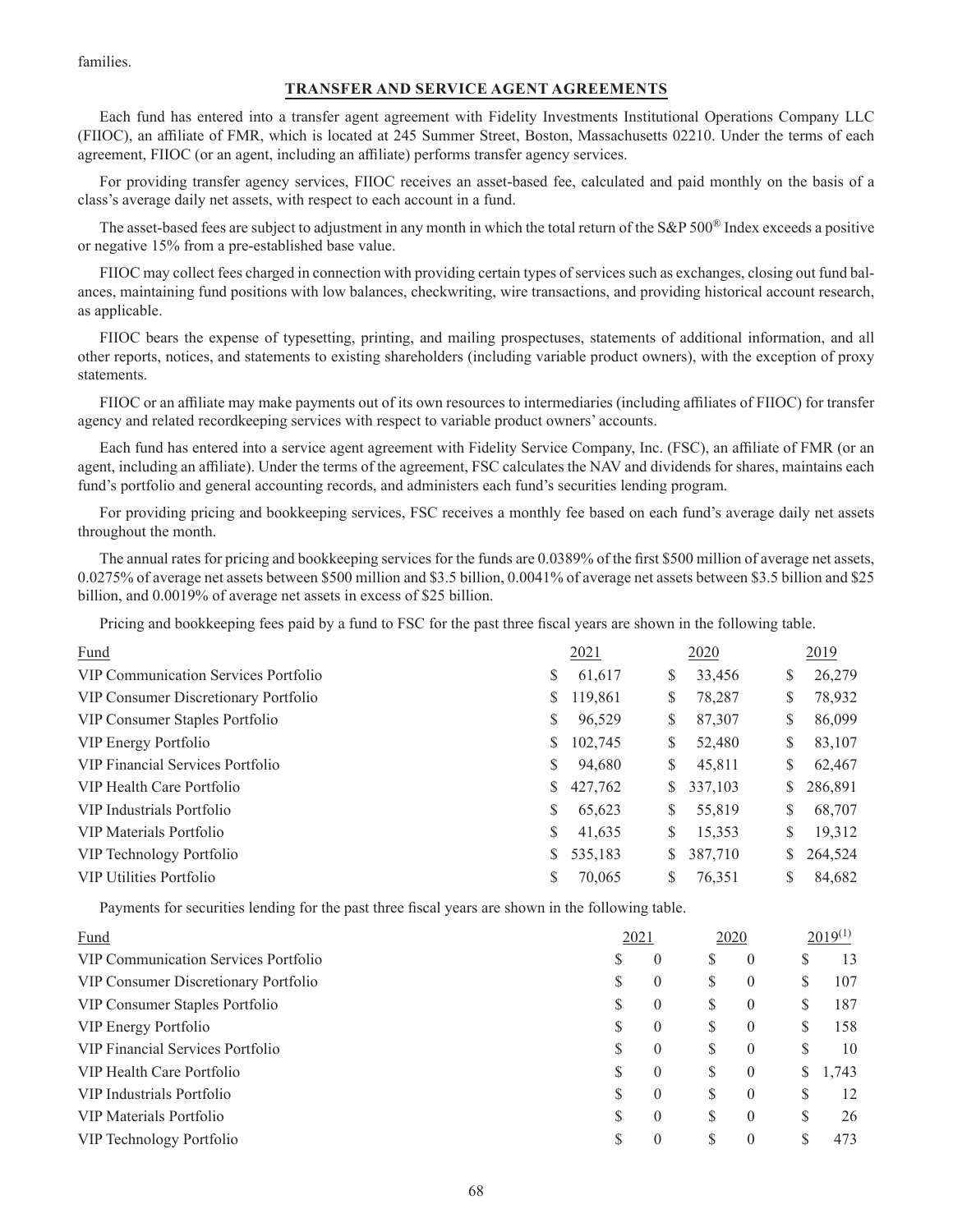| Fund                           | 2021 | 2020 |                                                                                       | $2019^{(1)}$ |  |
|--------------------------------|------|------|---------------------------------------------------------------------------------------|--------------|--|
| <b>VIP Utilities Portfolio</b> |      |      | $\begin{array}{ccccccccc}\n\text{S} & 0 & \text{S} & 0 & \text{S} & 121\n\end{array}$ |              |  |

(1) The securities lending administration agreement was terminated effective March 31, 2019 and the services provided under that agreement have moved to the pricing and bookkeeping agreement.

## **SECURITIES LENDING**

During the fiscal year, the securities lending agent, or the investment adviser (where the fund does not use a securities lending agent) monitors loan opportunities for each fund, negotiates the terms of the loans with borrowers, monitors the value of securities on loan and the value of the corresponding collateral, communicates with borrowers and the fund's custodian regarding marking to market the collateral, selects securities to be loaned and allocates those loan opportunities among lenders, and arranges for the return of the loaned securities upon the termination of the loan. Income and fees from securities lending activities for the fiscal year ended December 31, 2021, are shown in the following table:

| <b>Security Lending Activities</b>                                          |                           | $\frac{Fund(s)}{s}$<br><b>VIP</b> |                                                   |                  |                                          |                  |                                   |                  |  |
|-----------------------------------------------------------------------------|---------------------------|-----------------------------------|---------------------------------------------------|------------------|------------------------------------------|------------------|-----------------------------------|------------------|--|
|                                                                             |                           | Communication                     | <b>VIP Consumer</b><br>Discretionary<br>Portfolio |                  |                                          |                  |                                   |                  |  |
|                                                                             |                           | Services                          |                                                   |                  | <b>VIP Consumer</b><br>Staples Portfolio |                  | <b>VIP</b> Energy                 |                  |  |
|                                                                             |                           | Portfolio                         |                                                   |                  |                                          |                  |                                   | Portfolio        |  |
| Gross income from securities lending activities                             | \$                        | 5,866                             | $\mathbb{S}$                                      | 5,790            |                                          | \$12,384         | $\mathbb{S}$                      | 2,629            |  |
| Fees paid to securities lending agent from a                                |                           |                                   |                                                   |                  |                                          |                  |                                   |                  |  |
| revenue split                                                               | \$                        | $\boldsymbol{0}$                  | \$                                                | $\mathbf{0}$     | \$                                       | $\mathbf{0}$     | \$                                | $\boldsymbol{0}$ |  |
| Administrative fees                                                         | $\boldsymbol{\mathsf{S}}$ | $\mathbf{0}$                      | \$                                                | $\mathbf{0}$     | $\mathbb S$                              | $\mathbf{0}$     | \$                                | $\boldsymbol{0}$ |  |
| Rebate (paid to borrower)                                                   | \$                        | $\mathbf{0}$                      | \$                                                | $\theta$         | \$                                       | $\theta$         | \$                                | $\mathbf{0}$     |  |
| Other fees not included in the revenue split<br>(lending agent fees to NFS) | \$                        | 517                               | \$                                                | 545              | \$                                       | 1,129            | \$                                | 242              |  |
| Aggregate fees/compensation for securities                                  |                           |                                   |                                                   |                  |                                          |                  |                                   |                  |  |
| lending activities                                                          | \$                        | 517                               | \$                                                | 545              | \$                                       | 1,129            | \$                                | 242              |  |
| Net income from securities lending activities                               | \$                        | 5,349                             | $\mathbb{S}$                                      | 5,245            | \$                                       | 11,255           | \$                                | 2,387            |  |
| <b>Security Lending Activities</b>                                          |                           |                                   |                                                   |                  |                                          |                  |                                   |                  |  |
|                                                                             |                           | <b>VIP</b> Financial              |                                                   |                  |                                          |                  |                                   |                  |  |
|                                                                             |                           | Services<br>Portfolio             | VIP Health Care<br>Portfolio                      |                  | <b>VIP</b> Industrials<br>Portfolio      |                  | <b>VIP</b> Materials<br>Portfolio |                  |  |
| Gross income from securities lending activities                             | \$                        | 617                               | \$                                                | 112,366          | \$                                       | 973              | \$                                | 2,548            |  |
| Fees paid to securities lending agent from a                                |                           |                                   |                                                   |                  |                                          |                  |                                   |                  |  |
| revenue split                                                               | \$                        | $\boldsymbol{0}$                  | $\$$                                              | $\boldsymbol{0}$ | \$                                       | $\boldsymbol{0}$ | \$                                | $\boldsymbol{0}$ |  |
| Administrative fees                                                         | \$                        | $\mathbf{0}$                      | $\$$                                              | $\mathbf{0}$     | \$                                       | $\boldsymbol{0}$ | \$                                | $\boldsymbol{0}$ |  |
| Rebate (paid to borrower)                                                   | \$                        | $\overline{0}$                    | \$                                                | $\mathbf{0}$     | $\mathbb{S}$                             | $\overline{0}$   | \$                                | $\mathbf{0}$     |  |
| Other fees not included in the revenue split                                |                           |                                   |                                                   |                  |                                          |                  |                                   |                  |  |
| (lending agent fees to NFS)                                                 | \$                        | 59                                | \$                                                | 10,368           | \$                                       | 92               | \$                                | 233              |  |
| Aggregate fees/compensation for securities                                  |                           |                                   |                                                   |                  |                                          |                  |                                   |                  |  |
| lending activities                                                          | \$                        | 59                                | \$                                                | 10,368           | \$                                       | 92               | \$                                | 233              |  |
| Net income from securities lending activities                               | \$                        | 558                               | \$                                                | 101,998          | \$                                       | 881              | \$                                | 2,315            |  |

| Security Lending Activities                                              |   |                |   |                                |  |  |
|--------------------------------------------------------------------------|---|----------------|---|--------------------------------|--|--|
|                                                                          |   | VIP Technology |   |                                |  |  |
|                                                                          |   | Portfolio      |   | <b>VIP Utilities Portfolio</b> |  |  |
| Gross income from securities lending activities                          |   | \$25,294       | S | 661                            |  |  |
| Fees paid to securities lending agent from a revenue split               | S | $\theta$       | S | $\theta$                       |  |  |
| Administrative fees                                                      | S | $\theta$       | S | $\theta$                       |  |  |
| Rebate (paid to borrower)                                                | S | $\theta$       | S | $\overline{0}$                 |  |  |
| Other fees not included in the revenue split (lending agent fees to NFS) |   | 2.434          |   | 63                             |  |  |
| Aggregate fees/compensation for securities lending activities            |   | 2,434          |   | 63                             |  |  |
| Net income from securities lending activities                            |   | 22,860         |   | 598                            |  |  |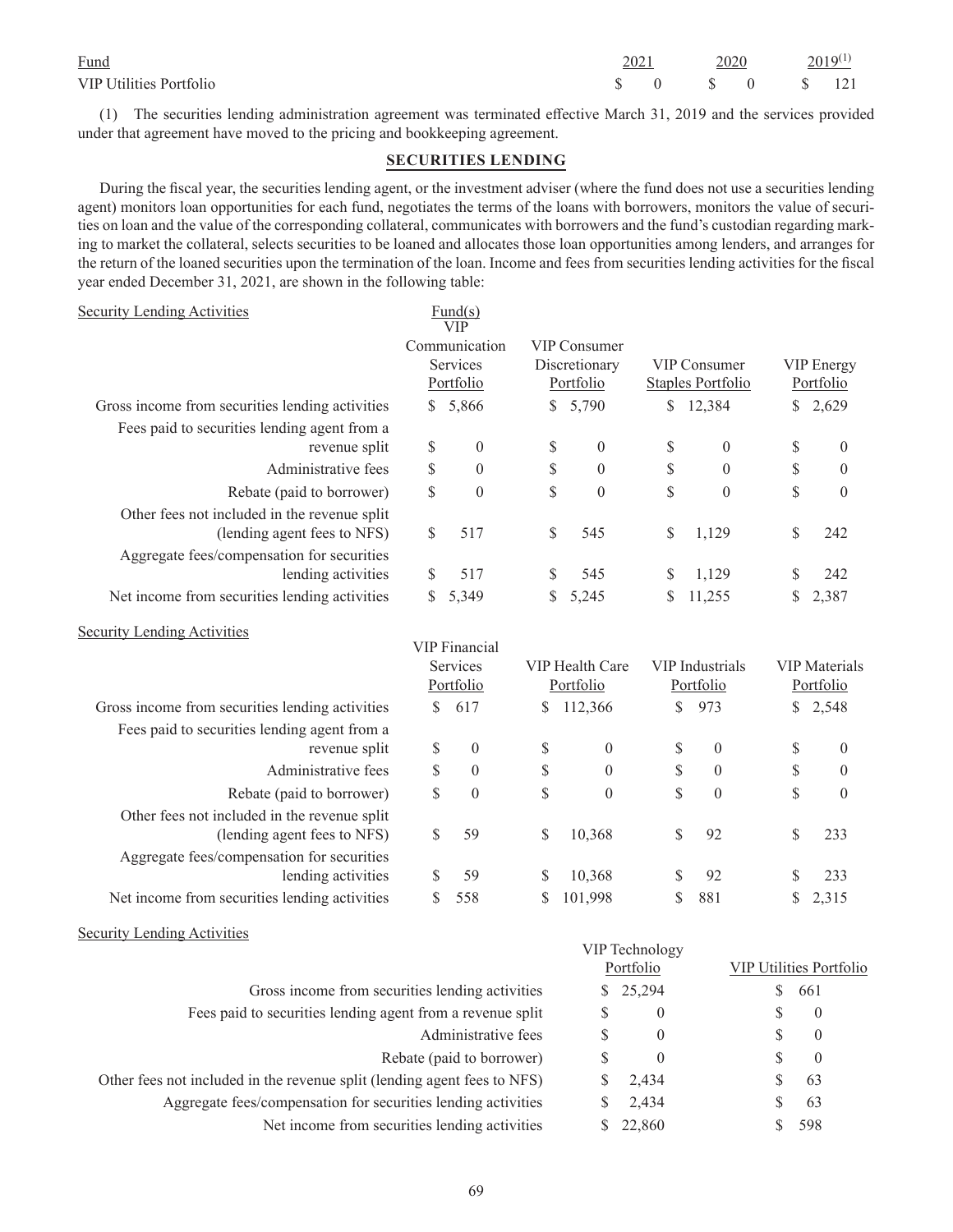A fund does not pay cash collateral management fees, separate indemnification fees, or other fees not reflected above.

## **DESCRIPTION OF THE TRUST**

**Trust Organization.** Communication Services Portfolio, Consumer Discretionary Portfolio, Consumer Staples Portfolio, Energy Portfolio, Financial Services Portfolio, Health Care Portfolio, Industrials Portfolio, Materials Portfolio, Technology Portfolio, and Utilities Portfolio are funds of Variable Insurance Products Fund IV, an open-end management investment company created under an initial declaration of trust dated June 1, 1983. On December 1, 2018, Communication Services Portfolio changed its name from Telecommunications Portfolio to Communication Services Portfolio. The Trustees are permitted to create additional funds in the trust and to create additional classes of the funds.

The assets of the trust received for the issue or sale of shares of each fund and all income, earnings, profits, and proceeds thereof, subject to the rights of creditors, are allocated to such fund, and constitute the underlying assets of such fund. The underlying assets of each fund in the trust shall be charged with the liabilities and expenses attributable to such fund, except that liabilities and expenses may be allocated to a particular class. Any general expenses of the trust shall be allocated between or among any one or more of its funds or classes.

**Shareholder Liability.** The trust is an entity commonly known as a "Massachusetts business trust." Under Massachusetts law, shareholders of such a trust may, under certain circumstances, be held personally liable for the obligations of the trust.

The Declaration of Trust contains an express disclaimer of shareholder liability for the debts, liabilities, obligations, and expenses of the trust or fund. The Declaration of Trust provides that the trust shall not have any claim against shareholders except for the payment of the purchase price of shares and requires that each agreement, obligation, or instrument entered into or executed by the trust or the Trustees relating to the trust or to a fund shall include a provision limiting the obligations created thereby to the trust or to one or more funds and its or their assets. The Declaration of Trust further provides that shareholders of a fund shall not have a claim on or right to any assets belonging to any other fund.

The Declaration of Trust provides for indemnification out of a fund's property of any shareholder or former shareholder held personally liable for the obligations of the fund solely by reason of his or her being or having been a shareholder and not because of his or her acts or omissions or for some other reason. The Declaration of Trust also provides that a fund shall, upon request, assume the defense of any claim made against any shareholder for any act or obligation of the fund and satisfy any judgment thereon. Thus, the risk of a shareholder incurring financial loss on account of shareholder liability is limited to circumstances in which a fund itself would be unable to meet its obligations. FMR believes that, in view of the above, the risk of personal liability to shareholders is remote. Claims asserted against one class of shares may subject holders of another class of shares to certain liabilities.

**Voting Rights.** Each fund's capital consists of shares of beneficial interest. Shareholders are entitled to one vote for each dollar of net asset value they own. The voting rights of shareholders can be changed only by a shareholder vote. Shares may be voted in the aggregate, by fund, and by class.

The shares have no preemptive or conversion rights. Shares are fully paid and nonassessable, except as set forth under the heading "Shareholder Liability" above.

The trust or a fund or a class may be terminated upon the sale of its assets to, or merger with, another open-end management investment company, series, or class thereof, or upon liquidation and distribution of its assets. The Trustees may reorganize, terminate, merge, or sell all or a portion of the assets of the trust or a fund or a class without prior shareholder approval. In the event of the dissolution or liquidation of the trust, shareholders of each of its funds are entitled to receive the underlying assets of such fund available for distribution. In the event of the dissolution or liquidation of a fund or a class, shareholders of that fund or that class are entitled to receive the underlying assets of the fund or class available for distribution.

**Custodians.** Brown Brothers Harriman & Co., 50 Post Office Square, Boston, Massachusetts, is custodian of the assets of VIP Technology Portfolio. State Street Bank and Trust Company, 1 Lincoln Street, Boston, Massachusetts, is custodian of the assets of VIP Communication Services Portfolio, VIP Consumer Discretionary Portfolio, VIP Consumer Staples Portfolio, VIP Energy Portfolio, VIP Financial Services Portfolio, VIP Health Care Portfolio, VIP Industrials Portfolio, VIP Materials Portfolio, and VIP Utilities Portfolio. Each custodian is responsible for the safekeeping of a fund's assets and the appointment of any subcustodian banks and clearing agencies. The Bank of New York Mellon, headquartered in New York, also may serve as special purpose custodian of certain assets of taxable funds in connection with repurchase agreement transactions. From time to time, subject to approval by a fund's Treasurer, a Fidelity® fund may enter into escrow arrangements with other banks if necessary to participate in certain investment offerings.

FMR, its officers and directors, its affiliated companies, Members of the Advisory Board (if any), and Members of the Board of Trustees may, from time to time, conduct transactions with various banks, including banks serving as custodians for certain funds advised by FMR or an affiliate. Transactions that have occurred to date include mortgages and personal and general business loans. In the judgment of each fund's adviser, the terms and conditions of those transactions were not influenced by existing or potential custodial or other fund relationships.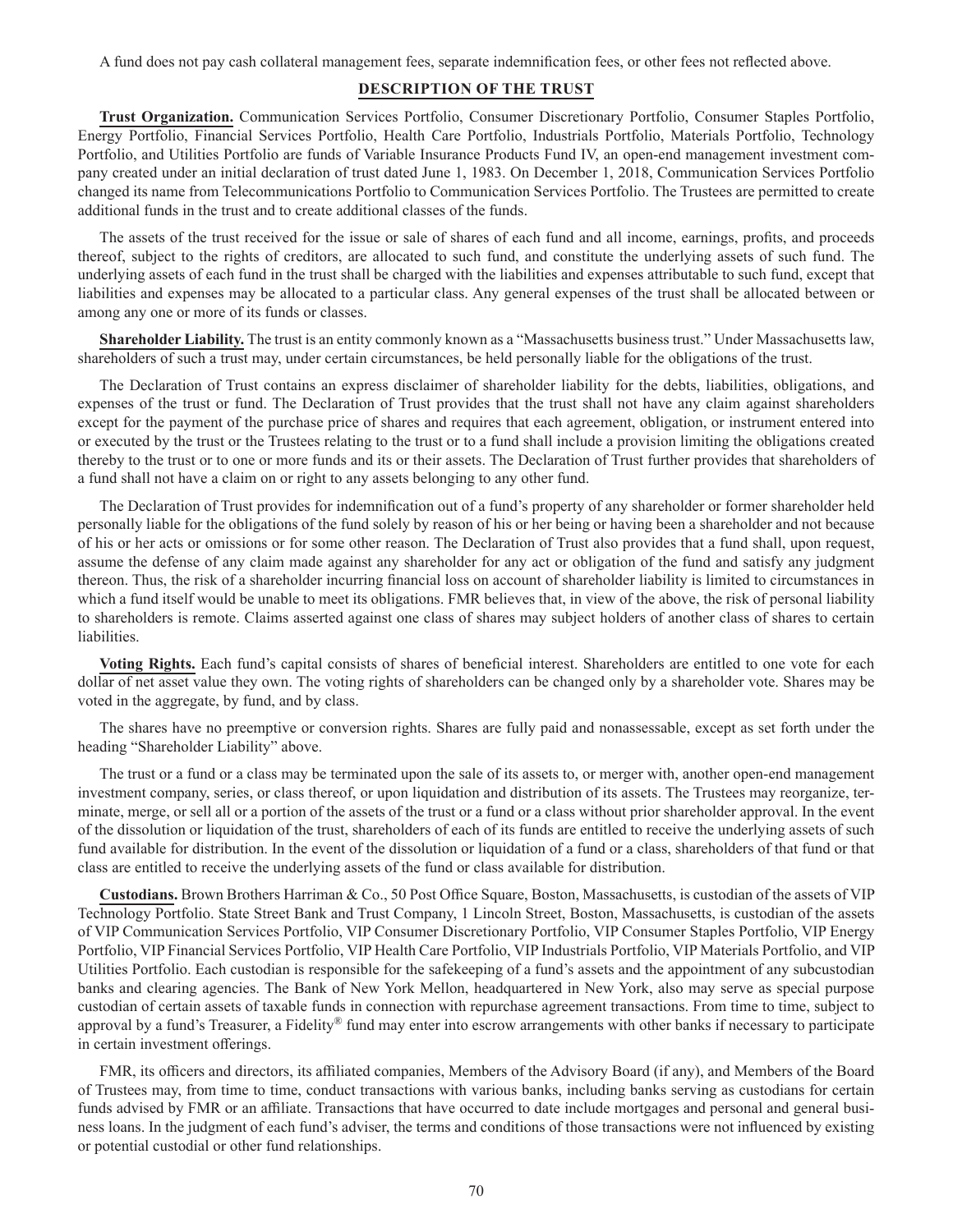**Independent Registered Public Accounting Firm.** PricewaterhouseCoopers LLP, 101 Seaport Boulevard, Boston, Massachusetts, independent registered public accounting firm, audits financial statements for each fund and provides other audit, tax, and related services.

### **FUND HOLDINGS INFORMATION**

Each fund views holdings information as sensitive and limits its dissemination. The Board authorized FMR to establish and administer guidelines for the dissemination of fund holdings information, which may be amended at any time without prior notice. FMR's Disclosure Policy Committee (comprising executive officers of FMR) evaluates disclosure policy with the goal of serving a fund's best interests by striking an appropriate balance between providing information about a fund's portfolio and protecting a fund from potentially harmful disclosure. The Board reviews the administration and modification of these guidelines and receives reports from the funds' chief compliance officer periodically.

Each fund will provide a full list of holdings monthly on institutional.fidelity.com 30 days after the month-end (excluding high income security holdings, which generally will be presented collectively monthly and included in a list of full holdings 60 days after month-end). This information may also be provided to insurance companies via an electronic reporting tool at that time.

Each fund will provide its top ten holdings (excluding cash and futures) on institutional.fidelity.com monthly, 15 days after month-end. This information may also be provided to insurance companies via an electronic reporting tool at that time.

Unless otherwise indicated, this information will be available on the web site until updated for the next applicable period.

A fund may also from time to time provide or make available to the Board or third parties upon request specific fund level performance attribution information and statistics. Third parties may include variable product owners or prospective variable product owners, members of the press, consultants, and ratings and ranking organizations. Nonexclusive examples of performance attribution information and statistics may include (i) the allocation of a fund's portfolio holdings and other investment positions among various asset classes, sectors, industries, and countries, (ii) the characteristics of the stock and bond components of a fund's portfolio holdings and other investment positions, (iii) the attribution of fund returns by asset class, sector, industry, and country and (iv) the volatility characteristics of a fund.

FMR's Disclosure Policy Committee may approve a request for fund level performance attribution and statistics as long as (i) such disclosure does not enable the receiving party to recreate the complete or partial portfolio holdings of any Fidelity fund prior to such fund's public disclosure of its portfolio holdings and (ii) Fidelity has made a good faith determination that the requested information is not material given the particular facts and circumstances. Fidelity may deny any request for performance attribution information and other statistical information about a fund made by any person, and may do so for any reason or for no reason.

Disclosure of non-public portfolio holdings information for a Fidelity fund's portfolio may only be provided pursuant to the guidelines below.

**The Use of Holdings In Connection With Fund Operations.** Material non-public holdings information may be provided as part of the activities associated with managing Fidelity® funds to: entities which, by explicit agreement or by virtue of their respective duties to the fund, are required to maintain the confidentiality of the information disclosed; other parties if legally required; or persons FMR believes will not misuse the disclosed information. These entities, parties, and persons include, but are not limited to: a fund's trustees; a fund's manager, its sub-advisers, if any, and their affiliates whose access persons are subject to a code of ethics (including portfolio managers of affiliated funds of funds); contractors who are subject to a confidentiality agreement; a fund's auditors; a fund's custodians; proxy voting service providers; financial printers; pricing service vendors; broker-dealers in connection with the purchase or sale of securities or requests for price quotations or bids on one or more securities; securities lending agents; counsel to a fund or its Independent Trustees; regulatory authorities; stock exchanges and other listing organizations; parties to litigation; third parties in connection with a bankruptcy proceeding relating to a fund holding; and third parties who have submitted a standing request to a money market fund for daily holdings information. Non-public holdings information may also be provided to an issuer regarding the number or percentage of its shares that are owned by a fund and in connection with redemptions in kind.

**Other Uses Of Holdings Information.** In addition, each fund may provide material non-public holdings information to (i) third parties that calculate information derived from holdings for use by FMR, a sub-adviser, or their affiliates, (ii) ratings and rankings organizations, and (iii) an investment adviser, trustee, or their agents to whom holdings are disclosed for due diligence purposes or in anticipation of a merger involving a fund. Each individual request is reviewed by the Disclosure Policy Committee which must find, in its sole discretion that, based on the specific facts and circumstances, the disclosure appears unlikely to be harmful to a fund. Entities receiving this information must have in place control mechanisms to reasonably ensure or otherwise agree that, (a) the holdings information will be kept confidential, (b) no employee shall use the information to effect trading or for their personal benefit, and (c) the nature and type of information that they, in turn, may disclose to third parties is limited. FMR relies primarily on the existence of non-disclosure agreements and/or control mechanisms when determining that disclosure is not likely to be harmful to a fund.

At this time, the entities receiving information described in the preceding paragraph are: Factset Research Systems Inc. (full